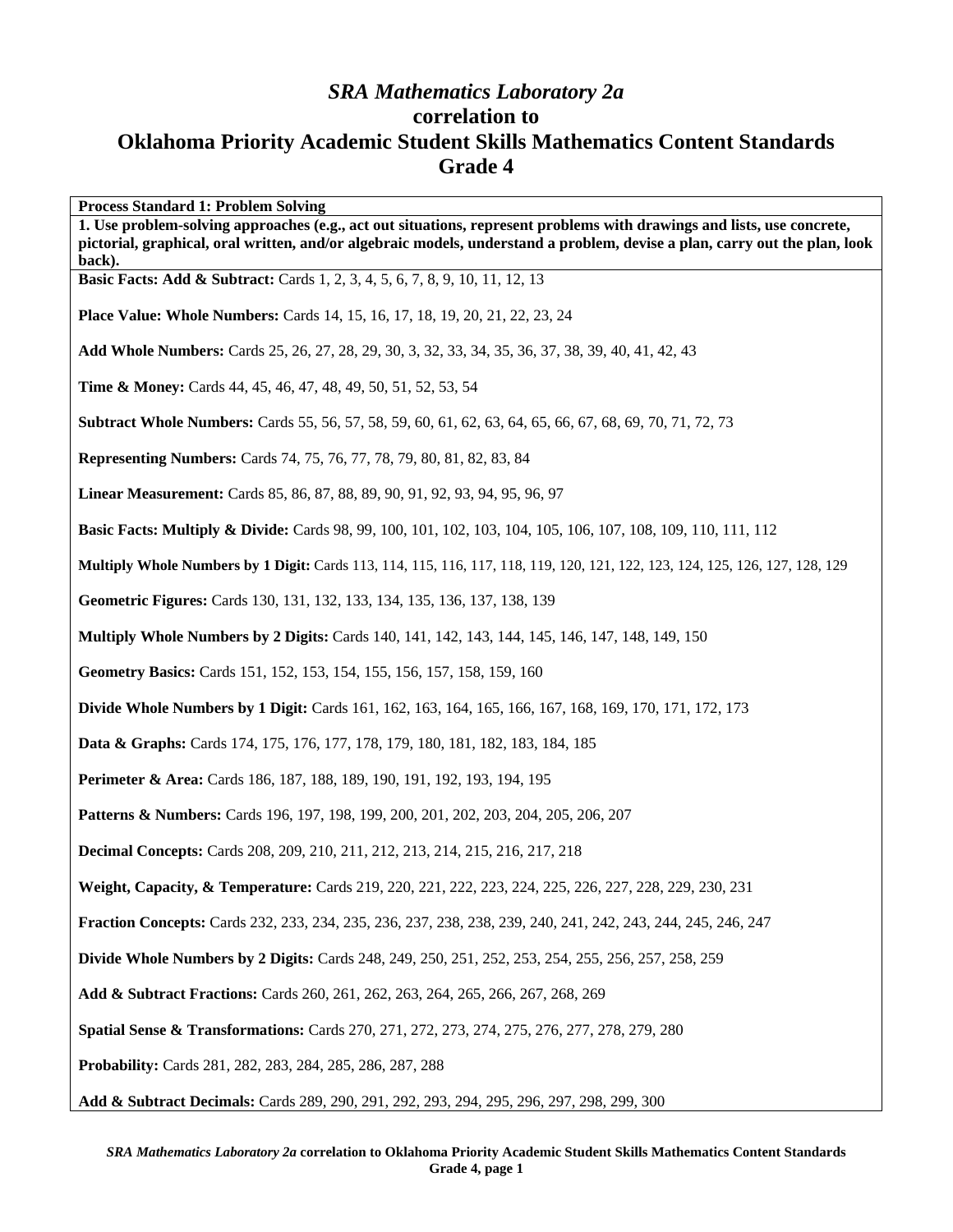| 2. Formulate problems from everyday and mathematical situations (e.g., how many forks are needed?, how many<br>students are absent?, how can we share/divide these cookies?, how many different ways can we find to compare these<br>fractions?). |
|---------------------------------------------------------------------------------------------------------------------------------------------------------------------------------------------------------------------------------------------------|
| <b>Basic Facts: Add &amp; Subtract:</b> Cards 1, 2, 3, 4, 5, 6, 7, 8, 9, 10, 11, 12, 13                                                                                                                                                           |
| <b>Place Value: Whole Numbers:</b> Cards 14, 15, 16, 17, 18, 19, 20, 21, 22, 23, 24                                                                                                                                                               |
| Add Whole Numbers: Cards 25, 26, 27, 28, 29, 30, 3, 32, 33, 34, 35, 36, 37, 38, 39, 40, 41, 42, 43                                                                                                                                                |
| <b>Time &amp; Money:</b> Cards 44, 45, 46, 47, 48, 49, 50, 51, 52, 53, 54                                                                                                                                                                         |
| <b>Subtract Whole Numbers:</b> Cards 55, 56, 57, 58, 59, 60, 61, 62, 63, 64, 65, 66, 67, 68, 69, 70, 71, 72, 73                                                                                                                                   |
| <b>Representing Numbers:</b> Cards 74, 75, 76, 77, 78, 79, 80, 81, 82, 83, 84                                                                                                                                                                     |
| Linear Measurement: Cards 85, 86, 87, 88, 89, 90, 91, 92, 93, 94, 95, 96, 97                                                                                                                                                                      |
| <b>Basic Facts: Multiply &amp; Divide:</b> Cards 98, 99, 100, 101, 102, 103, 104, 105, 106, 107, 108, 109, 110, 111, 112                                                                                                                          |
| Multiply Whole Numbers by 1 Digit: Cards 113, 114, 115, 116, 117, 118, 119, 120, 121, 122, 123, 124, 125, 126, 127, 128,<br>129                                                                                                                   |
| Geometric Figures: Cards 130, 131, 132, 133, 134, 135, 136, 137, 138, 139                                                                                                                                                                         |
| <b>Multiply Whole Numbers by 2 Digits:</b> Cards 140, 141, 142, 143, 144, 145, 146, 147, 148, 149, 150                                                                                                                                            |
| Geometry Basics: Cards 151, 152, 153, 154, 155, 156, 157, 158, 159, 160                                                                                                                                                                           |
| <b>Divide Whole Numbers by 1 Digit:</b> Cards 161, 162, 163, 164, 165, 166, 167, 168, 169, 170, 171, 172, 173                                                                                                                                     |
| Data & Graphs: Cards 174, 175, 176, 177, 178, 179, 180, 181, 182, 183, 184, 185                                                                                                                                                                   |
| Perimeter & Area: Cards 186, 187, 188, 189, 190, 191, 192, 193, 194, 195                                                                                                                                                                          |
| Patterns & Numbers: Cards 196, 197, 198, 199, 200, 201, 202, 203, 204, 205, 206, 207                                                                                                                                                              |
| <b>Decimal Concepts:</b> Cards 208, 209, 210, 211, 212, 213, 214, 215, 216, 217, 218                                                                                                                                                              |
| Weight, Capacity, & Temperature: Cards 219, 220, 221, 222, 223, 224, 225, 226, 227, 228, 229, 230, 231                                                                                                                                            |
| Fraction Concepts: Cards 232, 233, 234, 235, 236, 237, 238, 238, 239, 240, 241, 242, 243, 244, 245, 246, 247                                                                                                                                      |
| <b>Divide Whole Numbers by 2 Digits:</b> Cards 248, 249, 250, 251, 252, 253, 254, 255, 256, 257, 258, 259                                                                                                                                         |
| Add & Subtract Fractions: Cards 260, 261, 262, 263, 264, 265, 266, 267, 268, 269                                                                                                                                                                  |
| Spatial Sense & Transformations: Cards 270, 271, 272, 273, 274, 275, 276, 277, 278, 279, 280                                                                                                                                                      |
| Probability: Cards 281, 282, 283, 284, 285, 286, 287, 288                                                                                                                                                                                         |
| Add & Subtract Decimals: Cards 289, 290, 291, 292, 293, 294, 295, 296, 297, 298, 299, 300                                                                                                                                                         |
|                                                                                                                                                                                                                                                   |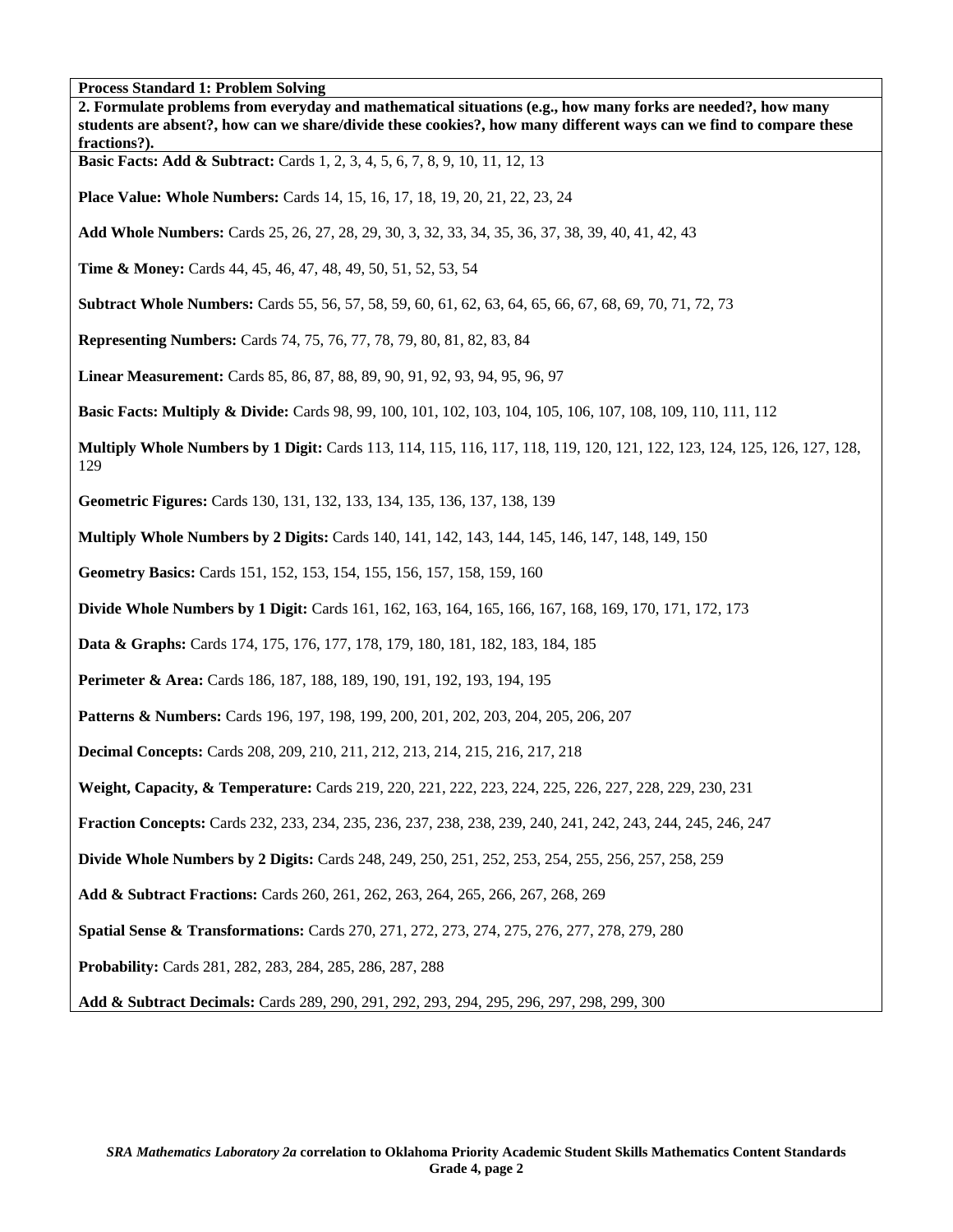| 3. Develop, test, and apply strategies to solve a variety of routine and nonroutine problems (e.g., look fro patterns, make<br>a table, make a problem simpler, process of elimination, trial and error). |
|-----------------------------------------------------------------------------------------------------------------------------------------------------------------------------------------------------------|
| <b>Basic Facts: Add &amp; Subtract:</b> Cards 1, 2, 3, 4, 5, 6, 7, 8, 9, 10, 11, 12, 13                                                                                                                   |
| <b>Place Value: Whole Numbers:</b> Cards 14, 15, 16, 17, 18, 19, 20, 21, 22, 23, 24                                                                                                                       |
| Add Whole Numbers: Cards 25, 26, 27, 28, 29, 30, 3, 32, 33, 34, 35, 36, 37, 38, 39, 40, 41, 42, 43                                                                                                        |
| Time & Money: Cards 44, 45, 46, 47, 48, 49, 50, 51, 52, 53, 54                                                                                                                                            |
| <b>Subtract Whole Numbers:</b> Cards 55, 56, 57, 58, 59, 60, 61, 62, 63, 64, 65, 66, 67, 68, 69, 70, 71, 72, 73                                                                                           |
| <b>Representing Numbers:</b> Cards 74, 75, 76, 77, 78, 79, 80, 81, 82, 83, 84                                                                                                                             |
| Linear Measurement: Cards 85, 86, 87, 88, 89, 90, 91, 92, 93, 94, 95, 96, 97                                                                                                                              |
| <b>Basic Facts: Multiply &amp; Divide:</b> Cards 98, 99, 100, 101, 102, 103, 104, 105, 106, 107, 108, 109, 110, 111, 112                                                                                  |
| Multiply Whole Numbers by 1 Digit: Cards 113, 114, 115, 116, 117, 118, 119, 120, 121, 122, 123, 124, 125, 126, 127, 128,<br>129                                                                           |
| Geometric Figures: Cards 130, 131, 132, 133, 134, 135, 136, 137, 138, 139                                                                                                                                 |
| <b>Multiply Whole Numbers by 2 Digits:</b> Cards 140, 141, 142, 143, 144, 145, 146, 147, 148, 149, 150                                                                                                    |
| Geometry Basics: Cards 151, 152, 153, 154, 155, 156, 157, 158, 159, 160                                                                                                                                   |
| <b>Divide Whole Numbers by 1 Digit:</b> Cards 161, 162, 163, 164, 165, 166, 167, 168, 169, 170, 171, 172, 173                                                                                             |
| Data & Graphs: Cards 174, 175, 176, 177, 178, 179, 180, 181, 182, 183, 184, 185                                                                                                                           |
| Perimeter & Area: Cards 186, 187, 188, 189, 190, 191, 192, 193, 194, 195                                                                                                                                  |
| Patterns & Numbers: Cards 196, 197, 198, 199, 200, 201, 202, 203, 204, 205, 206, 207                                                                                                                      |
| <b>Decimal Concepts:</b> Cards 208, 209, 210, 211, 212, 213, 214, 215, 216, 217, 218                                                                                                                      |
| Weight, Capacity, & Temperature: Cards 219, 220, 221, 222, 223, 224, 225, 226, 227, 228, 229, 230, 231                                                                                                    |
| Fraction Concepts: Cards 232, 233, 234, 235, 236, 237, 238, 238, 239, 240, 241, 242, 243, 244, 245, 246, 247                                                                                              |
| Divide Whole Numbers by 2 Digits: Cards 248, 249, 250, 251, 252, 253, 254, 255, 256, 257, 258, 259                                                                                                        |
| Add & Subtract Fractions: Cards 260, 261, 262, 263, 264, 265, 266, 267, 268, 269                                                                                                                          |
| Spatial Sense & Transformations: Cards 270, 271, 272, 273, 274, 275, 276, 277, 278, 279, 280                                                                                                              |
| Probability: Cards 281, 282, 283, 284, 285, 286, 287, 288                                                                                                                                                 |
| Add & Subtract Decimals: Cards 289, 290, 291, 292, 293, 294, 295, 296, 297, 298, 299, 300                                                                                                                 |

ן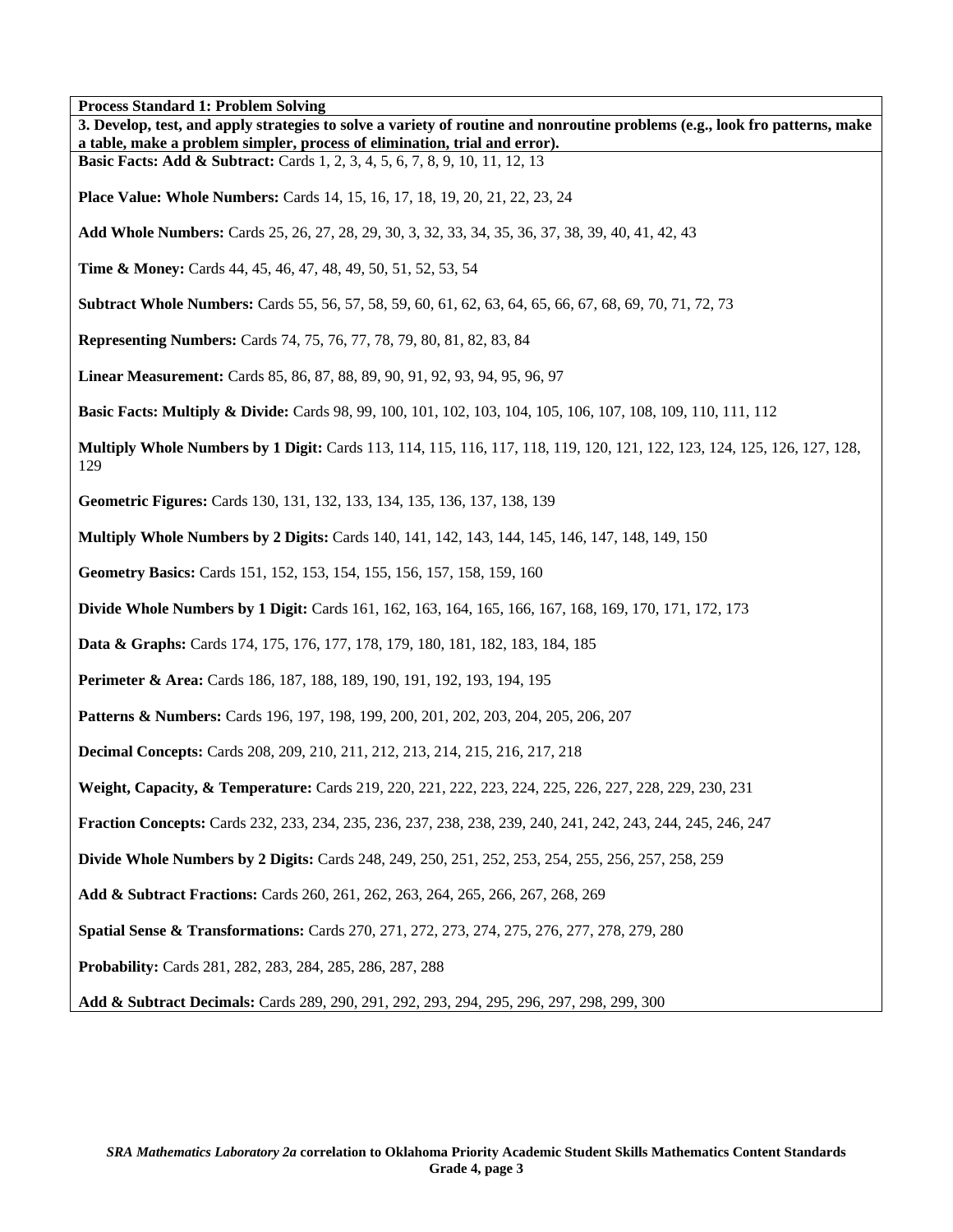| <b>Process Standard 1: Problem Solving</b><br>4. Verify and interpret results with respect to the original problem (e.g., students explain verbally why an answer makes<br>sense, explain in a written format why an answer makes sense, verify the validity of each step taken to obtain a final<br>result). |
|---------------------------------------------------------------------------------------------------------------------------------------------------------------------------------------------------------------------------------------------------------------------------------------------------------------|
| Basic Facts: Add & Subtract: Cards 1, 2, 3, 4, 5, 6, 7, 8, 9, 10, 11, 12, 13                                                                                                                                                                                                                                  |
| <b>Place Value: Whole Numbers:</b> Cards 14, 15, 16, 17, 18, 19, 20, 21, 22, 23, 24                                                                                                                                                                                                                           |
| Add Whole Numbers: Cards 25, 26, 27, 28, 29, 30, 3, 32, 33, 34, 35, 36, 37, 38, 39, 40, 41, 42, 43                                                                                                                                                                                                            |
| <b>Time &amp; Money:</b> Cards 44, 45, 46, 47, 48, 49, 50, 51, 52, 53, 54                                                                                                                                                                                                                                     |
| <b>Subtract Whole Numbers:</b> Cards 55, 56, 57, 58, 59, 60, 61, 62, 63, 64, 65, 66, 67, 68, 69, 70, 71, 72, 73                                                                                                                                                                                               |
| <b>Representing Numbers:</b> Cards 74, 75, 76, 77, 78, 79, 80, 81, 82, 83, 84                                                                                                                                                                                                                                 |
| Linear Measurement: Cards 85, 86, 87, 88, 89, 90, 91, 92, 93, 94, 95, 96, 97                                                                                                                                                                                                                                  |
| <b>Basic Facts: Multiply &amp; Divide:</b> Cards 98, 99, 100, 101, 102, 103, 104, 105, 106, 107, 108, 109, 110, 111, 112                                                                                                                                                                                      |
| Multiply Whole Numbers by 1 Digit: Cards 113, 114, 115, 116, 117, 118, 119, 120, 121, 122, 123, 124, 125, 126, 127, 128,<br>129                                                                                                                                                                               |
| Geometric Figures: Cards 130, 131, 132, 133, 134, 135, 136, 137, 138, 139                                                                                                                                                                                                                                     |
| <b>Multiply Whole Numbers by 2 Digits:</b> Cards 140, 141, 142, 143, 144, 145, 146, 147, 148, 149, 150                                                                                                                                                                                                        |
| Geometry Basics: Cards 151, 152, 153, 154, 155, 156, 157, 158, 159, 160                                                                                                                                                                                                                                       |
| <b>Divide Whole Numbers by 1 Digit:</b> Cards 161, 162, 163, 164, 165, 166, 167, 168, 169, 170, 171, 172, 173                                                                                                                                                                                                 |
| Data & Graphs: Cards 174, 175, 176, 177, 178, 179, 180, 181, 182, 183, 184, 185                                                                                                                                                                                                                               |
| Perimeter & Area: Cards 186, 187, 188, 189, 190, 191, 192, 193, 194, 195                                                                                                                                                                                                                                      |
| <b>Patterns &amp; Numbers:</b> Cards 196, 197, 198, 199, 200, 201, 202, 203, 204, 205, 206, 207                                                                                                                                                                                                               |
| Decimal Concepts: Cards 208, 209, 210, 211, 212, 213, 214, 215, 216, 217, 218                                                                                                                                                                                                                                 |
| Weight, Capacity, & Temperature: Cards 219, 220, 221, 222, 223, 224, 225, 226, 227, 228, 229, 230, 231                                                                                                                                                                                                        |
| Fraction Concepts: Cards 232, 233, 234, 235, 236, 237, 238, 238, 239, 240, 241, 242, 243, 244, 245, 246, 247                                                                                                                                                                                                  |
| <b>Divide Whole Numbers by 2 Digits:</b> Cards 248, 249, 250, 251, 252, 253, 254, 255, 256, 257, 258, 259                                                                                                                                                                                                     |
| Add & Subtract Fractions: Cards 260, 261, 262, 263, 264, 265, 266, 267, 268, 269                                                                                                                                                                                                                              |
| Spatial Sense & Transformations: Cards 270, 271, 272, 273, 274, 275, 276, 277, 278, 279, 280                                                                                                                                                                                                                  |
| Probability: Cards 281, 282, 283, 284, 285, 286, 287, 288                                                                                                                                                                                                                                                     |
| Add & Subtract Decimals: Cards 289, 290, 291, 292, 293, 294, 295, 296, 297, 298, 299, 300                                                                                                                                                                                                                     |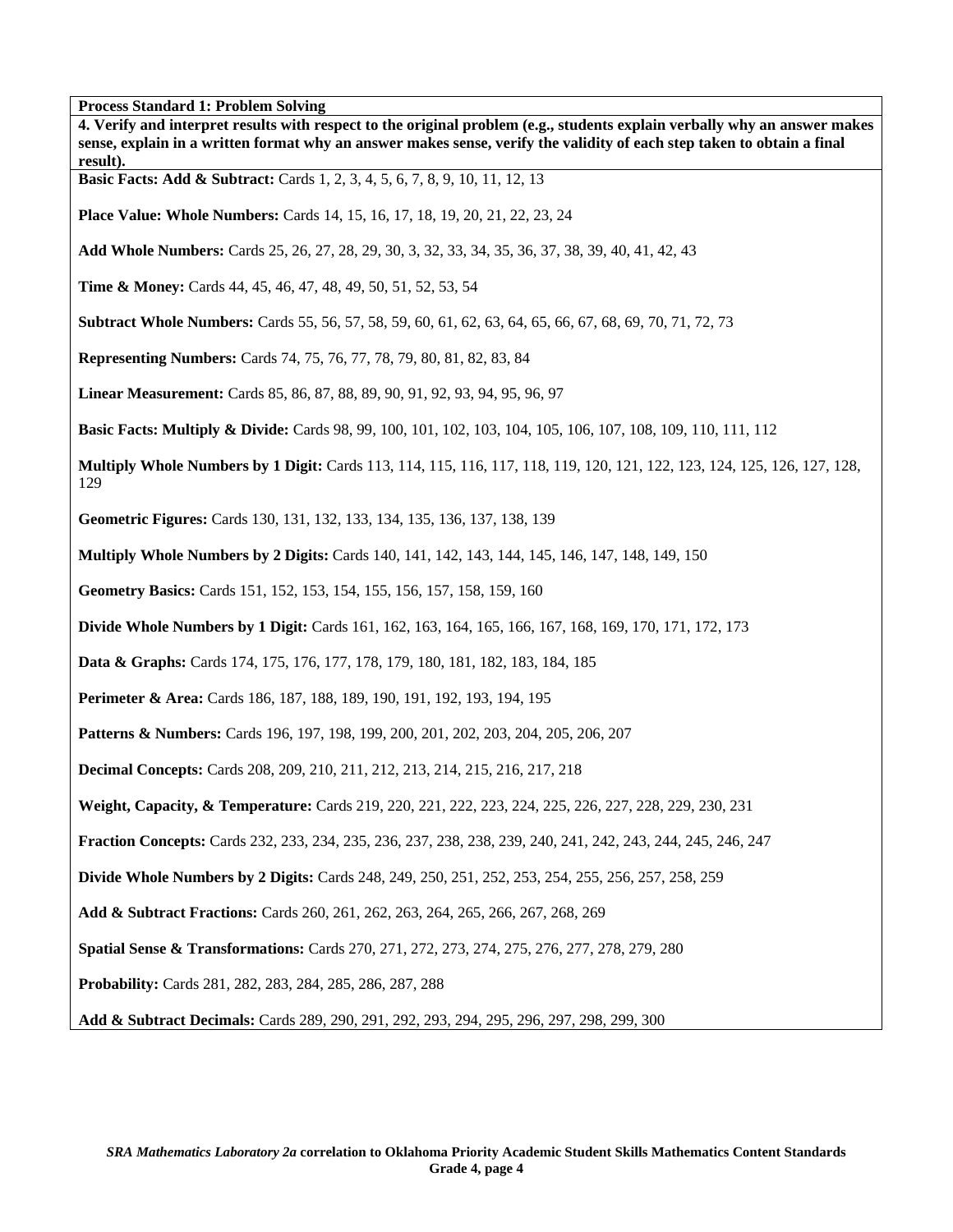| 5. Distinguish between necessary and irrelevant information in solving problems (e.g., play games and discuss "best"<br>clues, write riddles with sufficient information, identify unnecessary information in written story problems. |
|---------------------------------------------------------------------------------------------------------------------------------------------------------------------------------------------------------------------------------------|
| <b>Basic Facts: Add &amp; Subtract:</b> Cards 1, 2, 3, 4, 5, 6, 7, 8, 9, 10, 11, 12, 13                                                                                                                                               |
| <b>Place Value: Whole Numbers:</b> Cards 14, 15, 16, 17, 18, 19, 20, 21, 22, 23, 24                                                                                                                                                   |
| Add Whole Numbers: Cards 25, 26, 27, 28, 29, 30, 3, 32, 33, 34, 35, 36, 37, 38, 39, 40, 41, 42, 43                                                                                                                                    |
| <b>Time &amp; Money:</b> Cards 44, 45, 46, 47, 48, 49, 50, 51, 52, 53, 54                                                                                                                                                             |
| <b>Subtract Whole Numbers:</b> Cards 55, 56, 57, 58, 59, 60, 61, 62, 63, 64, 65, 66, 67, 68, 69, 70, 71, 72, 73                                                                                                                       |
| <b>Representing Numbers:</b> Cards 74, 75, 76, 77, 78, 79, 80, 81, 82, 83, 84                                                                                                                                                         |
| Linear Measurement: Cards 85, 86, 87, 88, 89, 90, 91, 92, 93, 94, 95, 96, 97                                                                                                                                                          |
| <b>Basic Facts: Multiply &amp; Divide:</b> Cards 98, 99, 100, 101, 102, 103, 104, 105, 106, 107, 108, 109, 110, 111, 112                                                                                                              |
| Multiply Whole Numbers by 1 Digit: Cards 113, 114, 115, 116, 117, 118, 119, 120, 121, 122, 123, 124, 125, 126, 127, 128,<br>129                                                                                                       |
| Geometric Figures: Cards 130, 131, 132, 133, 134, 135, 136, 137, 138, 139                                                                                                                                                             |
| <b>Multiply Whole Numbers by 2 Digits:</b> Cards 140, 141, 142, 143, 144, 145, 146, 147, 148, 149, 150                                                                                                                                |
| Geometry Basics: Cards 151, 152, 153, 154, 155, 156, 157, 158, 159, 160                                                                                                                                                               |
| <b>Divide Whole Numbers by 1 Digit:</b> Cards 161, 162, 163, 164, 165, 166, 167, 168, 169, 170, 171, 172, 173                                                                                                                         |
| Data & Graphs: Cards 174, 175, 176, 177, 178, 179, 180, 181, 182, 183, 184, 185                                                                                                                                                       |
| Perimeter & Area: Cards 186, 187, 188, 189, 190, 191, 192, 193, 194, 195                                                                                                                                                              |
| Patterns & Numbers: Cards 196, 197, 198, 199, 200, 201, 202, 203, 204, 205, 206, 207                                                                                                                                                  |
| <b>Decimal Concepts:</b> Cards 208, 209, 210, 211, 212, 213, 214, 215, 216, 217, 218                                                                                                                                                  |
| Weight, Capacity, & Temperature: Cards 219, 220, 221, 222, 223, 224, 225, 226, 227, 228, 229, 230, 231                                                                                                                                |
| Fraction Concepts: Cards 232, 233, 234, 235, 236, 237, 238, 238, 239, 240, 241, 242, 243, 244, 245, 246, 247                                                                                                                          |
| <b>Divide Whole Numbers by 2 Digits:</b> Cards 248, 249, 250, 251, 252, 253, 254, 255, 256, 257, 258, 259                                                                                                                             |
| Add & Subtract Fractions: Cards 260, 261, 262, 263, 264, 265, 266, 267, 268, 269                                                                                                                                                      |
| Spatial Sense & Transformations: Cards 270, 271, 272, 273, 274, 275, 276, 277, 278, 279, 280                                                                                                                                          |
| Probability: Cards 281, 282, 283, 284, 285, 286, 287, 288                                                                                                                                                                             |
| Add & Subtract Decimals: Cards 289, 290, 291, 292, 293, 294, 295, 296, 297, 298, 299, 300                                                                                                                                             |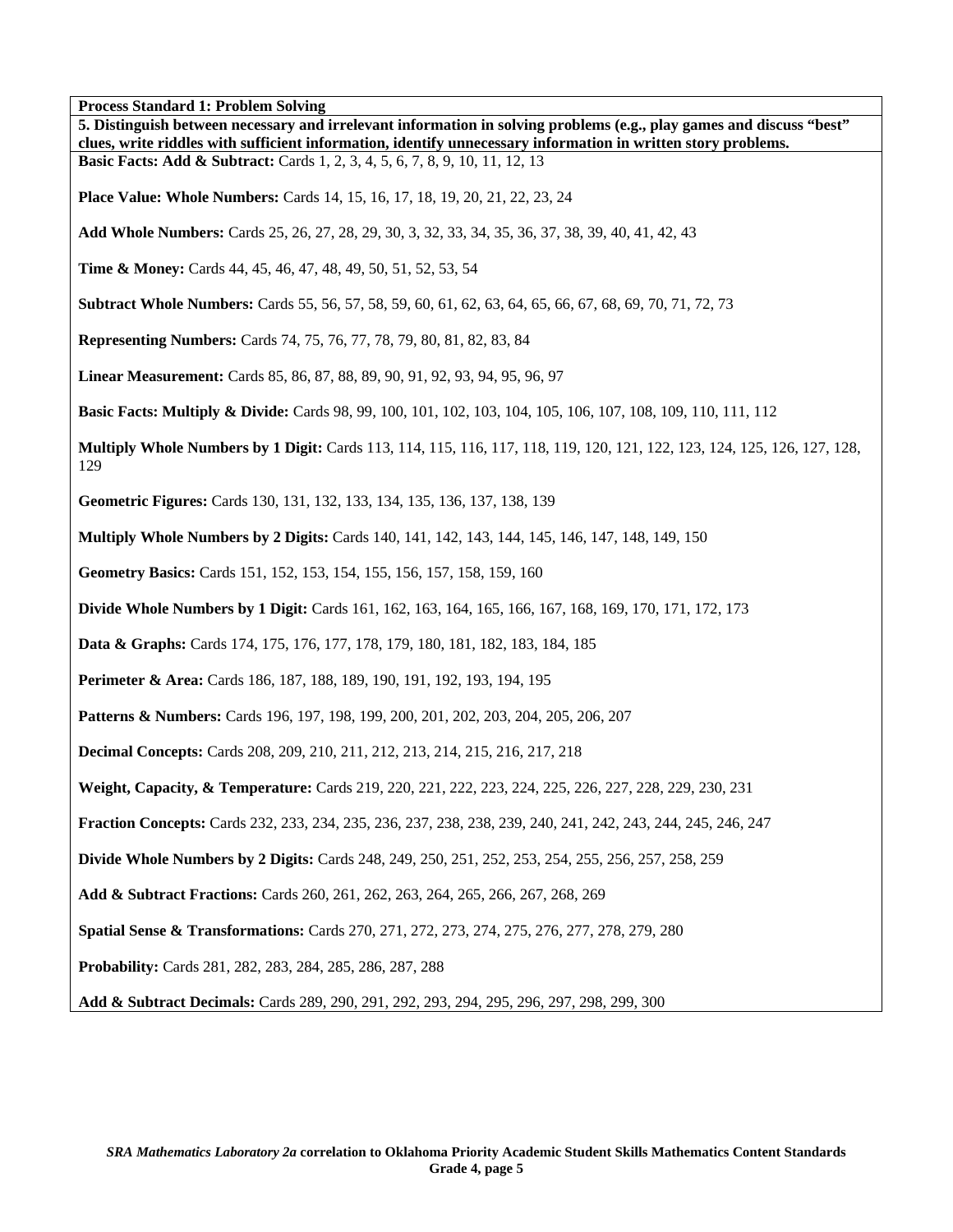| 1 Tocess Standard 2. Communication<br>1. Express mathematical ideas coherently and clearly to peers, teachers, and other (e.g., with verbal ideas, models, or<br>manipulatives, pictures, or symbols). |
|--------------------------------------------------------------------------------------------------------------------------------------------------------------------------------------------------------|
| Basic Facts: Add & Subtract: Cards 1, 2, 3, 4, 5, 6, 7, 8, 9, 10, 11, 12, 13                                                                                                                           |
| <b>Place Value: Whole Numbers:</b> Cards 14, 15, 16, 17, 18, 19, 20, 21, 22, 23, 24                                                                                                                    |
| Add Whole Numbers: Cards 25, 26, 27, 28, 29, 30, 3, 32, 33, 34, 35, 36, 37, 38, 39, 40, 41, 42, 43                                                                                                     |
| <b>Time &amp; Money:</b> Cards 44, 45, 46, 47, 48, 49, 50, 51, 52, 53, 54                                                                                                                              |
| <b>Subtract Whole Numbers:</b> Cards 55, 56, 57, 58, 59, 60, 61, 62, 63, 64, 65, 66, 67, 68, 69, 70, 71, 72, 73                                                                                        |
| <b>Representing Numbers:</b> Cards 74, 75, 76, 77, 78, 79, 80, 81, 82, 83, 84                                                                                                                          |
| Linear Measurement: Cards 85, 86, 87, 88, 89, 90, 91, 92, 93, 94, 95, 96, 97                                                                                                                           |
| <b>Basic Facts: Multiply &amp; Divide:</b> Cards 98, 99, 100, 101, 102, 103, 104, 105, 106, 107, 108, 109, 110, 111, 112                                                                               |
| Multiply Whole Numbers by 1 Digit: Cards 113, 114, 115, 116, 117, 118, 119, 120, 121, 122, 123, 124, 125, 126, 127, 128,<br>129                                                                        |
| Geometric Figures: Cards 130, 131, 132, 133, 134, 135, 136, 137, 138, 139                                                                                                                              |
| <b>Multiply Whole Numbers by 2 Digits:</b> Cards 140, 141, 142, 143, 144, 145, 146, 147, 148, 149, 150                                                                                                 |
| Geometry Basics: Cards 151, 152, 153, 154, 155, 156, 157, 158, 159, 160                                                                                                                                |
| <b>Divide Whole Numbers by 1 Digit:</b> Cards 161, 162, 163, 164, 165, 166, 167, 168, 169, 170, 171, 172, 173                                                                                          |
| <b>Data &amp; Graphs:</b> Cards 174, 175, 176, 177, 178, 179, 180, 181, 182, 183, 184, 185                                                                                                             |
| Perimeter & Area: Cards 186, 187, 188, 189, 190, 191, 192, 193, 194, 195                                                                                                                               |
| Patterns & Numbers: Cards 196, 197, 198, 199, 200, 201, 202, 203, 204, 205, 206, 207                                                                                                                   |
| <b>Decimal Concepts:</b> Cards 208, 209, 210, 211, 212, 213, 214, 215, 216, 217, 218                                                                                                                   |
| Weight, Capacity, & Temperature: Cards 219, 220, 221, 222, 223, 224, 225, 226, 227, 228, 229, 230, 231                                                                                                 |
| Fraction Concepts: Cards 232, 233, 234, 235, 236, 237, 238, 238, 239, 240, 241, 242, 243, 244, 245, 246, 247                                                                                           |
| <b>Divide Whole Numbers by 2 Digits:</b> Cards 248, 249, 250, 251, 252, 253, 254, 255, 256, 257, 258, 259                                                                                              |
| Add & Subtract Fractions: Cards 260, 261, 262, 263, 264, 265, 266, 267, 268, 269                                                                                                                       |
| Spatial Sense & Transformations: Cards 270, 271, 272, 273, 274, 275, 276, 277, 278, 279, 280                                                                                                           |
| <b>Probability:</b> Cards 281, 282, 283, 284, 285, 286, 287, 288                                                                                                                                       |
| Add & Subtract Decimals: Cards 289, 290, 291, 292, 293, 294, 295, 296, 297, 298, 299, 300                                                                                                              |

٦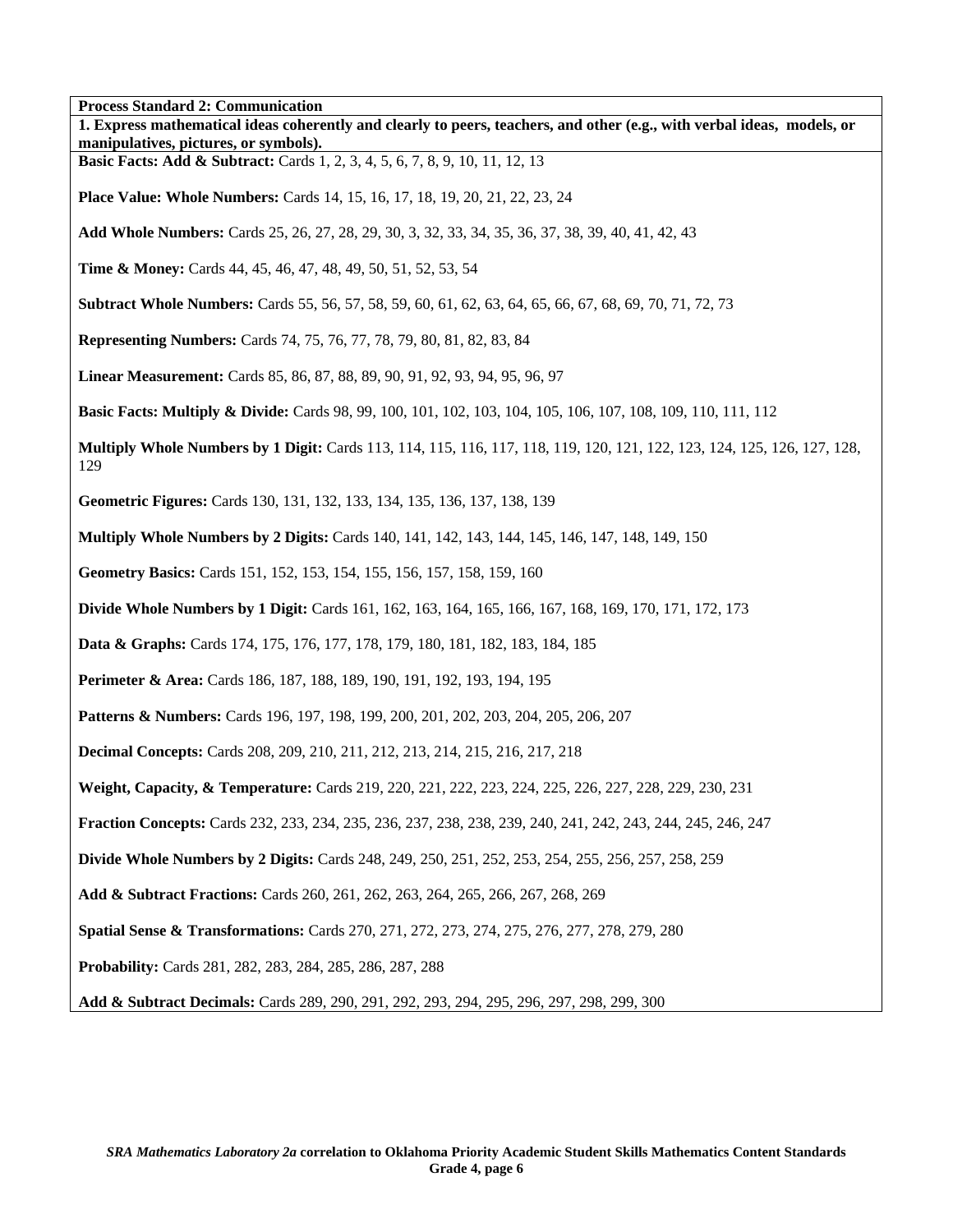| <b>Process Standard 2: Communication</b>                                                                                                                                   |
|----------------------------------------------------------------------------------------------------------------------------------------------------------------------------|
| 2. Extend mathematical knowledge by considering the thinking and strategies of others (e.g., agree or disagree,                                                            |
| rephrase another student's explanation, analyze another student's explanation).<br><b>Basic Facts: Add &amp; Subtract:</b> Cards 1, 2, 3, 4, 5, 6, 7, 8, 9, 10, 11, 12, 13 |
|                                                                                                                                                                            |
| <b>Place Value: Whole Numbers:</b> Cards 14, 15, 16, 17, 18, 19, 20, 21, 22, 23, 24                                                                                        |
| Add Whole Numbers: Cards 25, 26, 27, 28, 29, 30, 3, 32, 33, 34, 35, 36, 37, 38, 39, 40, 41, 42, 43                                                                         |
| <b>Time &amp; Money:</b> Cards 44, 45, 46, 47, 48, 49, 50, 51, 52, 53, 54                                                                                                  |
| Subtract Whole Numbers: Cards 55, 56, 57, 58, 59, 60, 61, 62, 63, 64, 65, 66, 67, 68, 69, 70, 71, 72, 73                                                                   |
| <b>Representing Numbers:</b> Cards 74, 75, 76, 77, 78, 79, 80, 81, 82, 83, 84                                                                                              |
| Linear Measurement: Cards 85, 86, 87, 88, 89, 90, 91, 92, 93, 94, 95, 96, 97                                                                                               |
| <b>Basic Facts: Multiply &amp; Divide:</b> Cards 98, 99, 100, 101, 102, 103, 104, 105, 106, 107, 108, 109, 110, 111, 112                                                   |
| Multiply Whole Numbers by 1 Digit: Cards 113, 114, 115, 116, 117, 118, 119, 120, 121, 122, 123, 124, 125, 126, 127, 128,<br>129                                            |
| Geometric Figures: Cards 130, 131, 132, 133, 134, 135, 136, 137, 138, 139                                                                                                  |
| Multiply Whole Numbers by 2 Digits: Cards 140, 141, 142, 143, 144, 145, 146, 147, 148, 149, 150                                                                            |
| Geometry Basics: Cards 151, 152, 153, 154, 155, 156, 157, 158, 159, 160                                                                                                    |
| <b>Divide Whole Numbers by 1 Digit:</b> Cards 161, 162, 163, 164, 165, 166, 167, 168, 169, 170, 171, 172, 173                                                              |
| <b>Data &amp; Graphs:</b> Cards 174, 175, 176, 177, 178, 179, 180, 181, 182, 183, 184, 185                                                                                 |
| Perimeter & Area: Cards 186, 187, 188, 189, 190, 191, 192, 193, 194, 195                                                                                                   |
| <b>Patterns &amp; Numbers:</b> Cards 196, 197, 198, 199, 200, 201, 202, 203, 204, 205, 206, 207                                                                            |
| <b>Decimal Concepts:</b> Cards 208, 209, 210, 211, 212, 213, 214, 215, 216, 217, 218                                                                                       |
| Weight, Capacity, & Temperature: Cards 219, 220, 221, 222, 223, 224, 225, 226, 227, 228, 229, 230, 231                                                                     |
| Fraction Concepts: Cards 232, 233, 234, 235, 236, 237, 238, 238, 239, 240, 241, 242, 243, 244, 245, 246, 247                                                               |
| <b>Divide Whole Numbers by 2 Digits:</b> Cards 248, 249, 250, 251, 252, 253, 254, 255, 256, 257, 258, 259                                                                  |
| Add & Subtract Fractions: Cards 260, 261, 262, 263, 264, 265, 266, 267, 268, 269                                                                                           |
| Spatial Sense & Transformations: Cards 270, 271, 272, 273, 274, 275, 276, 277, 278, 279, 280                                                                               |
| Probability: Cards 281, 282, 283, 284, 285, 286, 287, 288                                                                                                                  |
| Add & Subtract Decimals: Cards 289, 290, 291, 292, 293, 294, 295, 296, 297, 298, 299, 300                                                                                  |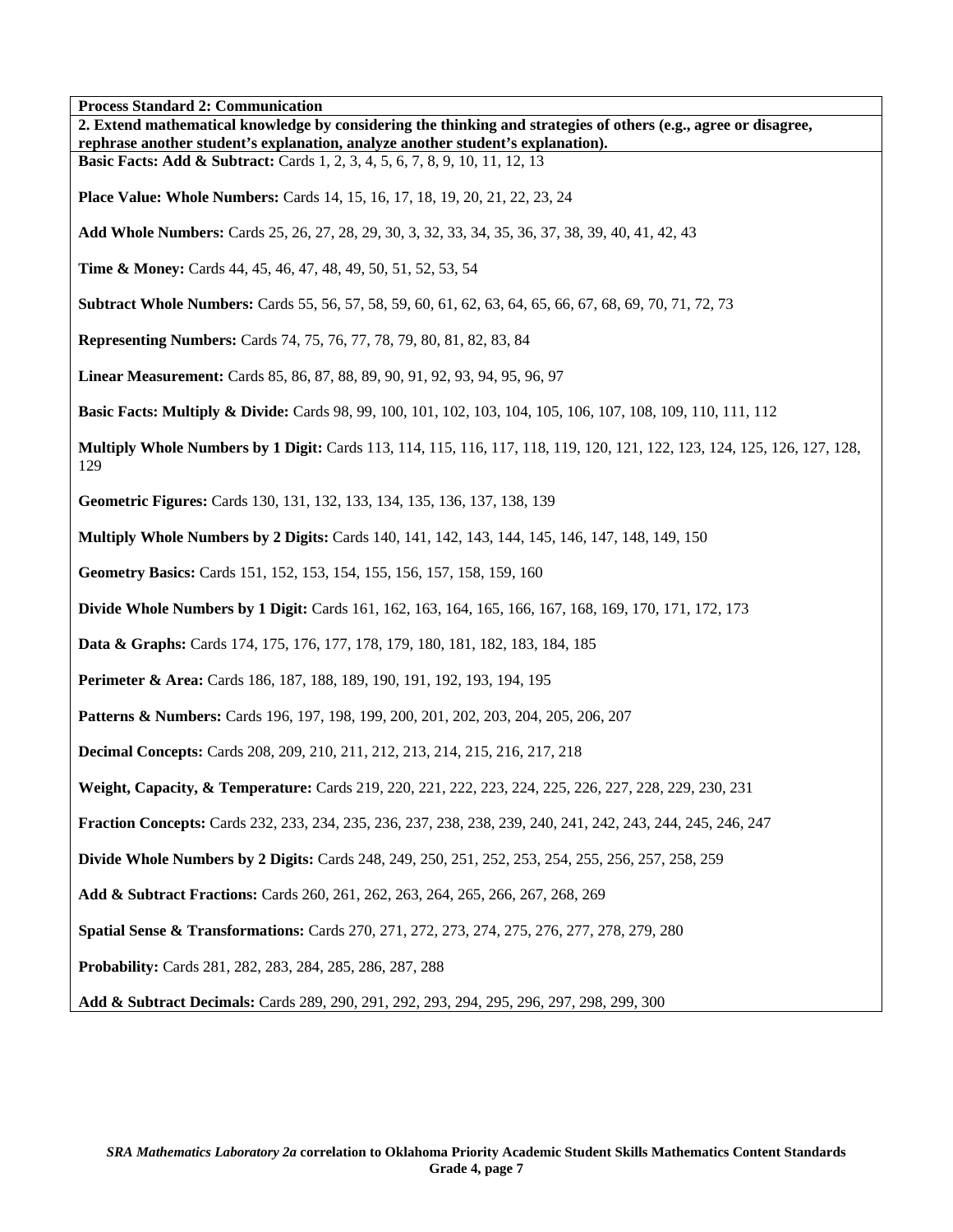| <b>Process Standard 2: Communication</b>                                                                                                                                   |
|----------------------------------------------------------------------------------------------------------------------------------------------------------------------------|
| 3. Relate manipulatives, pictures, diagrams, and symbols to mathematical ideas.<br><b>Basic Facts: Add &amp; Subtract:</b> Cards 1, 2, 3, 4, 5, 6, 7, 8, 9, 10, 11, 12, 13 |
| <b>Place Value: Whole Numbers:</b> Cards 14, 15, 16, 17, 18, 19, 20, 21, 22, 23, 24                                                                                        |
| Add Whole Numbers: Cards 25, 26, 27, 28, 29, 30, 3, 32, 33, 34, 35, 36, 37, 38, 39, 40, 41, 42, 43                                                                         |
| <b>Time &amp; Money:</b> Cards 44, 45, 46, 47, 48, 49, 50, 51, 52, 53, 54                                                                                                  |
| <b>Subtract Whole Numbers:</b> Cards 55, 56, 57, 58, 59, 60, 61, 62, 63, 64, 65, 66, 67, 68, 69, 70, 71, 72, 73                                                            |
| <b>Representing Numbers:</b> Cards 74, 75, 76, 77, 78, 79, 80, 81, 82, 83, 84                                                                                              |
| Linear Measurement: Cards 85, 86, 87, 88, 89, 90, 91, 92, 93, 94, 95, 96, 97                                                                                               |
| <b>Basic Facts: Multiply &amp; Divide:</b> Cards 98, 99, 100, 101, 102, 103, 104, 105, 106, 107, 108, 109, 110, 111, 112                                                   |
| Multiply Whole Numbers by 1 Digit: Cards 113, 114, 115, 116, 117, 118, 119, 120, 121, 122, 123, 124, 125, 126, 127, 128,<br>129                                            |
| Geometric Figures: Cards 130, 131, 132, 133, 134, 135, 136, 137, 138, 139                                                                                                  |
| <b>Multiply Whole Numbers by 2 Digits:</b> Cards 140, 141, 142, 143, 144, 145, 146, 147, 148, 149, 150                                                                     |
| Geometry Basics: Cards 151, 152, 153, 154, 155, 156, 157, 158, 159, 160                                                                                                    |
| <b>Divide Whole Numbers by 1 Digit:</b> Cards 161, 162, 163, 164, 165, 166, 167, 168, 169, 170, 171, 172, 173                                                              |
| <b>Data &amp; Graphs:</b> Cards 174, 175, 176, 177, 178, 179, 180, 181, 182, 183, 184, 185                                                                                 |
| Perimeter & Area: Cards 186, 187, 188, 189, 190, 191, 192, 193, 194, 195                                                                                                   |
| Patterns & Numbers: Cards 196, 197, 198, 199, 200, 201, 202, 203, 204, 205, 206, 207                                                                                       |
| <b>Decimal Concepts:</b> Cards 208, 209, 210, 211, 212, 213, 214, 215, 216, 217, 218                                                                                       |
| Weight, Capacity, & Temperature: Cards 219, 220, 221, 222, 223, 224, 225, 226, 227, 228, 229, 230, 231                                                                     |
| Fraction Concepts: Cards 232, 233, 234, 235, 236, 237, 238, 238, 239, 240, 241, 242, 243, 244, 245, 246, 247                                                               |
| <b>Divide Whole Numbers by 2 Digits:</b> Cards 248, 249, 250, 251, 252, 253, 254, 255, 256, 257, 258, 259                                                                  |
| Add & Subtract Fractions: Cards 260, 261, 262, 263, 264, 265, 266, 267, 268, 269                                                                                           |
| Spatial Sense & Transformations: Cards 270, 271, 272, 273, 274, 275, 276, 277, 278, 279, 280                                                                               |
| Probability: Cards 281, 282, 283, 284, 285, 286, 287, 288                                                                                                                  |
| Add & Subtract Decimals: Cards 289, 290, 291, 292, 293, 294, 295, 296, 297, 298, 299, 300                                                                                  |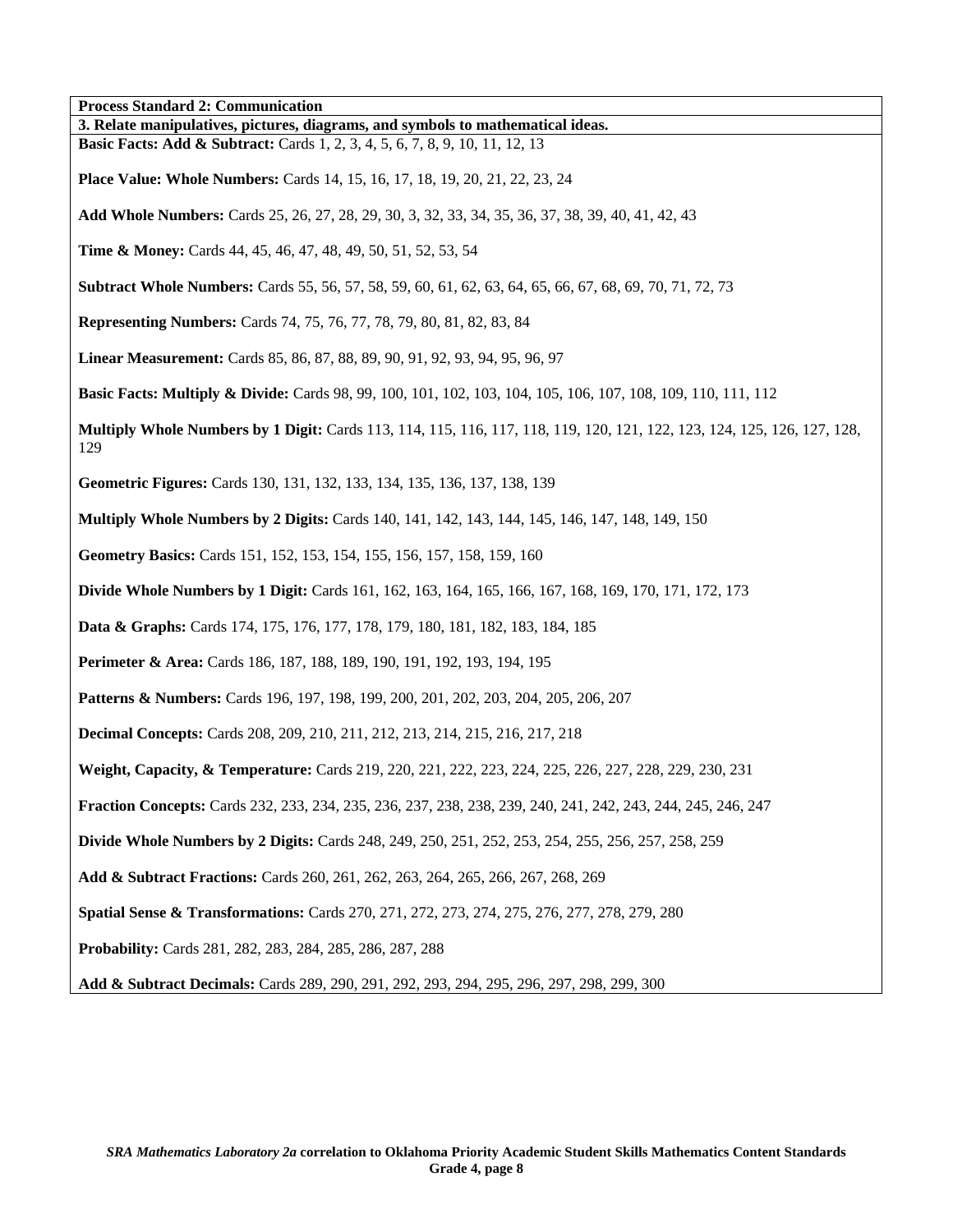**4. Represent, discuss, write, and read mathematical ideas and concepts. Start by relating everyday language to mathematical language and symbols and progress toward the use of appropriate terminology (e.g., "add more" becomes "plus", "repeated addition" becomes "multiplication," "fair share" becomes "divide," "balance the equation" becomes "solve the equation"). Basic Facts: Add & Subtract:** Cards 1, 2, 3, 4, 5, 6, 7, 8, 9, 10, 11, 12, 13 **Place Value: Whole Numbers:** Cards 14, 15, 16, 17, 18, 19, 20, 21, 22, 23, 24 **Add Whole Numbers:** Cards 25, 26, 27, 28, 29, 30, 3, 32, 33, 34, 35, 36, 37, 38, 39, 40, 41, 42, 43 **Time & Money:** Cards 44, 45, 46, 47, 48, 49, 50, 51, 52, 53, 54 **Subtract Whole Numbers:** Cards 55, 56, 57, 58, 59, 60, 61, 62, 63, 64, 65, 66, 67, 68, 69, 70, 71, 72, 73 **Representing Numbers:** Cards 74, 75, 76, 77, 78, 79, 80, 81, 82, 83, 84 **Linear Measurement:** Cards 85, 86, 87, 88, 89, 90, 91, 92, 93, 94, 95, 96, 97 **Basic Facts: Multiply & Divide:** Cards 98, 99, 100, 101, 102, 103, 104, 105, 106, 107, 108, 109, 110, 111, 112 **Multiply Whole Numbers by 1 Digit:** Cards 113, 114, 115, 116, 117, 118, 119, 120, 121, 122, 123, 124, 125, 126, 127, 128, 129 **Geometric Figures:** Cards 130, 131, 132, 133, 134, 135, 136, 137, 138, 139 **Multiply Whole Numbers by 2 Digits:** Cards 140, 141, 142, 143, 144, 145, 146, 147, 148, 149, 150 **Geometry Basics:** Cards 151, 152, 153, 154, 155, 156, 157, 158, 159, 160 **Divide Whole Numbers by 1 Digit:** Cards 161, 162, 163, 164, 165, 166, 167, 168, 169, 170, 171, 172, 173 **Data & Graphs:** Cards 174, 175, 176, 177, 178, 179, 180, 181, 182, 183, 184, 185 **Perimeter & Area:** Cards 186, 187, 188, 189, 190, 191, 192, 193, 194, 195 **Patterns & Numbers:** Cards 196, 197, 198, 199, 200, 201, 202, 203, 204, 205, 206, 207 **Decimal Concepts:** Cards 208, 209, 210, 211, 212, 213, 214, 215, 216, 217, 218 **Weight, Capacity, & Temperature:** Cards 219, 220, 221, 222, 223, 224, 225, 226, 227, 228, 229, 230, 231 **Fraction Concepts:** Cards 232, 233, 234, 235, 236, 237, 238, 238, 239, 240, 241, 242, 243, 244, 245, 246, 247 **Divide Whole Numbers by 2 Digits:** Cards 248, 249, 250, 251, 252, 253, 254, 255, 256, 257, 258, 259 **Add & Subtract Fractions:** Cards 260, 261, 262, 263, 264, 265, 266, 267, 268, 269 **Spatial Sense & Transformations:** Cards 270, 271, 272, 273, 274, 275, 276, 277, 278, 279, 280 **Probability:** Cards 281, 282, 283, 284, 285, 286, 287, 288 **Add & Subtract Decimals:** Cards 289, 290, 291, 292, 293, 294, 295, 296, 297, 298, 299, 300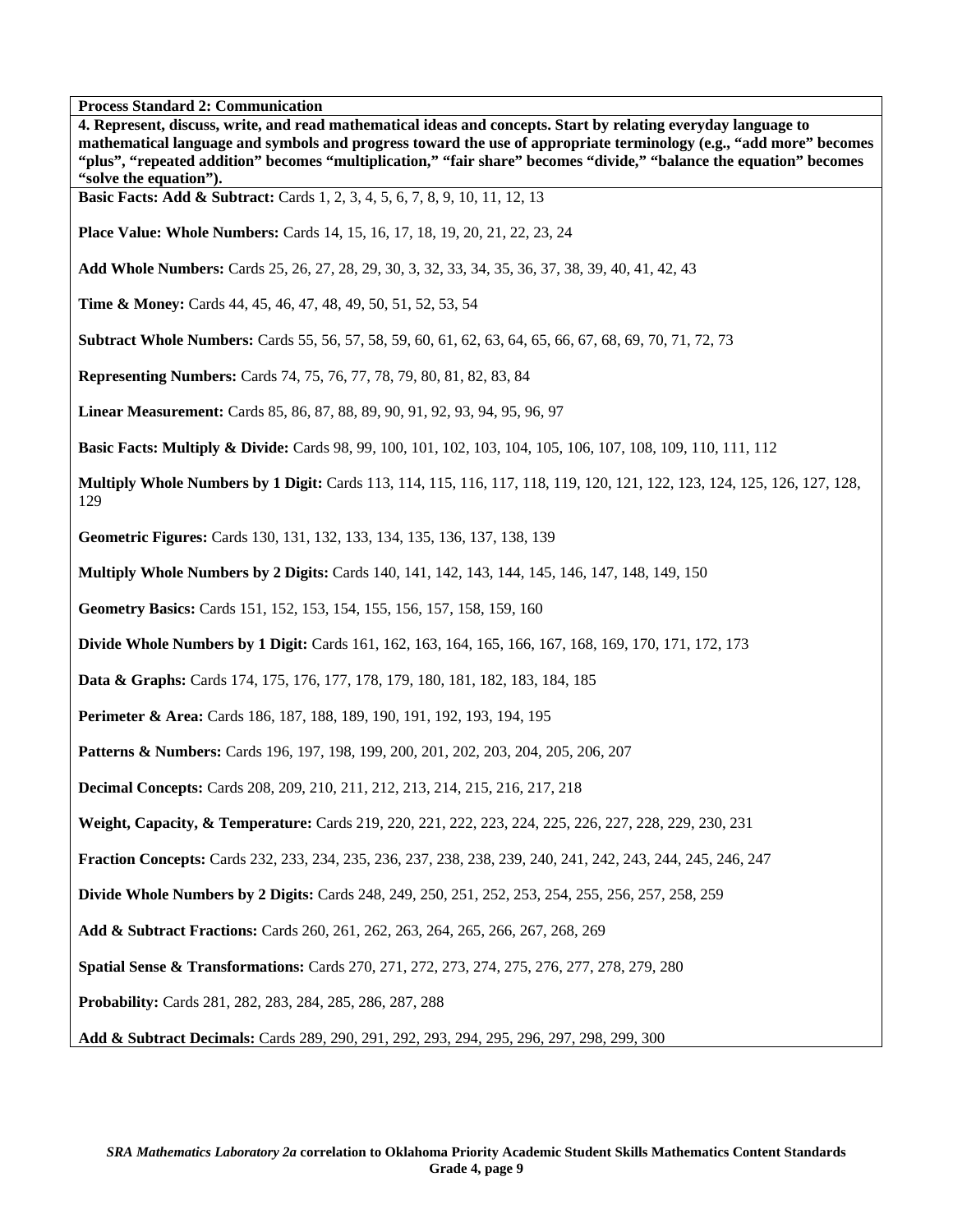**Process Standard 3: Reasoning** 

| Process Standard 3: Reasoning<br>1. Explain mathematical situations using patterns and relationships (e.g., identify patterns in situations, represent<br>patterns in a variety of ways, extend patterns to connect with more general cases). |
|-----------------------------------------------------------------------------------------------------------------------------------------------------------------------------------------------------------------------------------------------|
| <b>Basic Facts: Add &amp; Subtract:</b> Cards 1, 2, 3, 4, 5, 6, 7, 8, 9, 10, 11, 12, 13                                                                                                                                                       |
| <b>Place Value: Whole Numbers:</b> Cards 14, 15, 16, 17, 18, 19, 20, 21, 22, 23, 24                                                                                                                                                           |
| Add Whole Numbers: Cards 25, 26, 27, 28, 29, 30, 3, 32, 33, 34, 35, 36, 37, 38, 39, 40, 41, 42, 43                                                                                                                                            |
| <b>Time &amp; Money:</b> Cards 44, 45, 46, 47, 48, 49, 50, 51, 52, 53, 54                                                                                                                                                                     |
| <b>Subtract Whole Numbers:</b> Cards 55, 56, 57, 58, 59, 60, 61, 62, 63, 64, 65, 66, 67, 68, 69, 70, 71, 72, 73                                                                                                                               |
| <b>Representing Numbers:</b> Cards 74, 75, 76, 77, 78, 79, 80, 81, 82, 83, 84                                                                                                                                                                 |
| Linear Measurement: Cards 85, 86, 87, 88, 89, 90, 91, 92, 93, 94, 95, 96, 97                                                                                                                                                                  |
| <b>Basic Facts: Multiply &amp; Divide:</b> Cards 98, 99, 100, 101, 102, 103, 104, 105, 106, 107, 108, 109, 110, 111, 112                                                                                                                      |
| Multiply Whole Numbers by 1 Digit: Cards 113, 114, 115, 116, 117, 118, 119, 120, 121, 122, 123, 124, 125, 126, 127, 128,<br>129                                                                                                               |
| Geometric Figures: Cards 130, 131, 132, 133, 134, 135, 136, 137, 138, 139                                                                                                                                                                     |
| <b>Multiply Whole Numbers by 2 Digits:</b> Cards 140, 141, 142, 143, 144, 145, 146, 147, 148, 149, 150                                                                                                                                        |
| Geometry Basics: Cards 151, 152, 153, 154, 155, 156, 157, 158, 159, 160                                                                                                                                                                       |
| <b>Divide Whole Numbers by 1 Digit:</b> Cards 161, 162, 163, 164, 165, 166, 167, 168, 169, 170, 171, 172, 173                                                                                                                                 |
| Data & Graphs: Cards 174, 175, 176, 177, 178, 179, 180, 181, 182, 183, 184, 185                                                                                                                                                               |
| Perimeter & Area: Cards 186, 187, 188, 189, 190, 191, 192, 193, 194, 195                                                                                                                                                                      |
| Patterns & Numbers: Cards 196, 197, 198, 199, 200, 201, 202, 203, 204, 205, 206, 207                                                                                                                                                          |
| <b>Decimal Concepts:</b> Cards 208, 209, 210, 211, 212, 213, 214, 215, 216, 217, 218                                                                                                                                                          |
| Weight, Capacity, & Temperature: Cards 219, 220, 221, 222, 223, 224, 225, 226, 227, 228, 229, 230, 231                                                                                                                                        |
| Fraction Concepts: Cards 232, 233, 234, 235, 236, 237, 238, 238, 239, 240, 241, 242, 243, 244, 245, 246, 247                                                                                                                                  |
| <b>Divide Whole Numbers by 2 Digits:</b> Cards 248, 249, 250, 251, 252, 253, 254, 255, 256, 257, 258, 259                                                                                                                                     |
| Add & Subtract Fractions: Cards 260, 261, 262, 263, 264, 265, 266, 267, 268, 269                                                                                                                                                              |
| Spatial Sense & Transformations: Cards 270, 271, 272, 273, 274, 275, 276, 277, 278, 279, 280                                                                                                                                                  |
| Probability: Cards 281, 282, 283, 284, 285, 286, 287, 288                                                                                                                                                                                     |
| Add & Subtract Decimals: Cards 289, 290, 291, 292, 293, 294, 295, 296, 297, 298, 299, 300                                                                                                                                                     |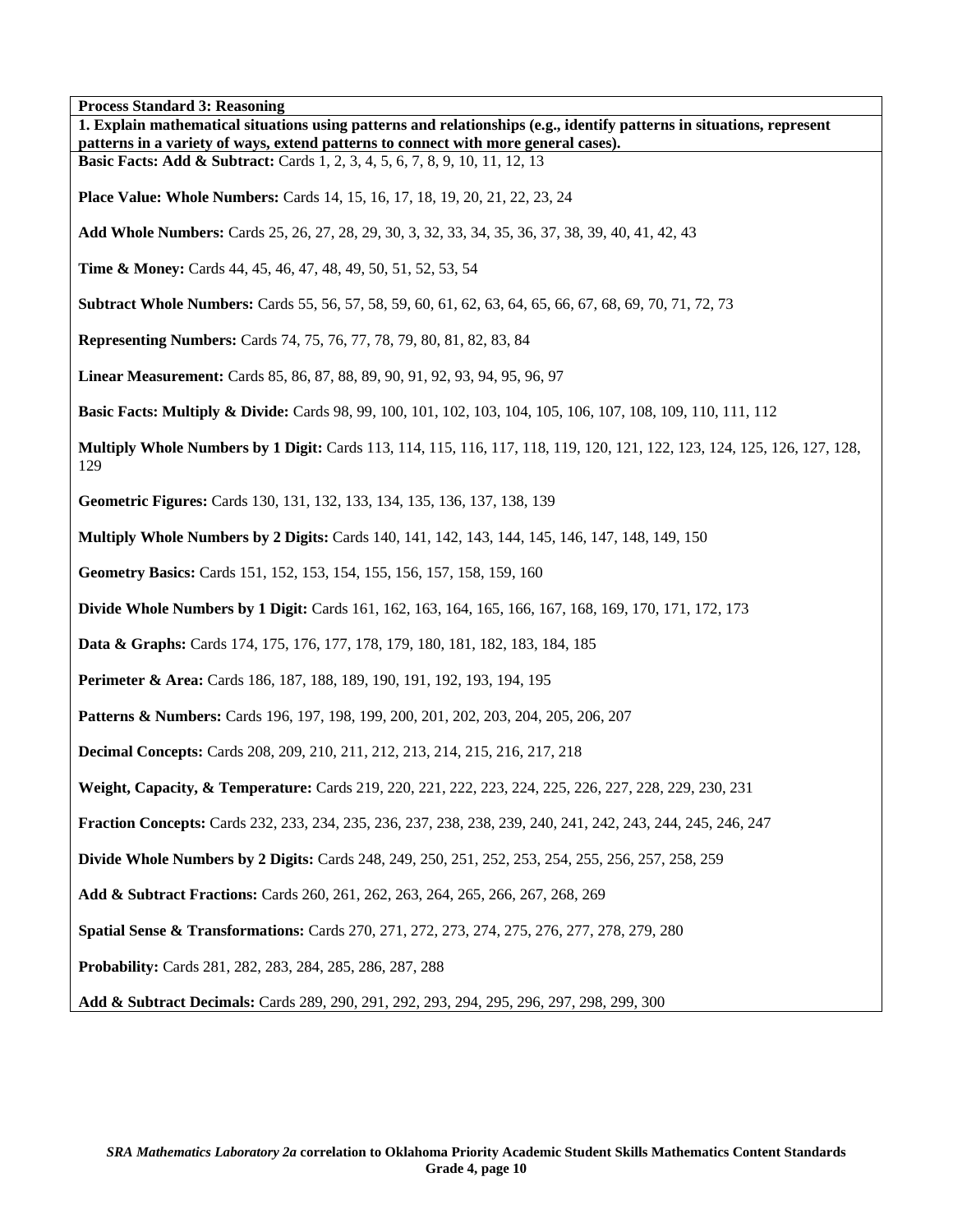**Process Standard 3: Reasoning 2. Demonstrate thinking processes using a variety of age-appropriate materials and reasoning process (e.g., manipulatives, models, known facts, properties and relationships,, inductive [specific to general], deductive [general to specific], spatial, proportional, logical reasoning ["and," "or," "not"] and recursive reasoning). Basic Facts: Add & Subtract:** Cards 1, 2, 3, 4, 5, 6, 7, 8, 9, 10, 11, 12, 13 **Place Value: Whole Numbers:** Cards 14, 15, 16, 17, 18, 19, 20, 21, 22, 23, 24 **Add Whole Numbers:** Cards 25, 26, 27, 28, 29, 30, 3, 32, 33, 34, 35, 36, 37, 38, 39, 40, 41, 42, 43 **Time & Money:** Cards 44, 45, 46, 47, 48, 49, 50, 51, 52, 53, 54 **Subtract Whole Numbers:** Cards 55, 56, 57, 58, 59, 60, 61, 62, 63, 64, 65, 66, 67, 68, 69, 70, 71, 72, 73 **Representing Numbers:** Cards 74, 75, 76, 77, 78, 79, 80, 81, 82, 83, 84 **Linear Measurement:** Cards 85, 86, 87, 88, 89, 90, 91, 92, 93, 94, 95, 96, 97 **Basic Facts: Multiply & Divide:** Cards 98, 99, 100, 101, 102, 103, 104, 105, 106, 107, 108, 109, 110, 111, 112 **Multiply Whole Numbers by 1 Digit:** Cards 113, 114, 115, 116, 117, 118, 119, 120, 121, 122, 123, 124, 125, 126, 127, 128, 129 **Geometric Figures:** Cards 130, 131, 132, 133, 134, 135, 136, 137, 138, 139 **Multiply Whole Numbers by 2 Digits:** Cards 140, 141, 142, 143, 144, 145, 146, 147, 148, 149, 150 **Geometry Basics:** Cards 151, 152, 153, 154, 155, 156, 157, 158, 159, 160 **Divide Whole Numbers by 1 Digit:** Cards 161, 162, 163, 164, 165, 166, 167, 168, 169, 170, 171, 172, 173 **Data & Graphs:** Cards 174, 175, 176, 177, 178, 179, 180, 181, 182, 183, 184, 185 **Perimeter & Area:** Cards 186, 187, 188, 189, 190, 191, 192, 193, 194, 195 **Patterns & Numbers:** Cards 196, 197, 198, 199, 200, 201, 202, 203, 204, 205, 206, 207 **Decimal Concepts:** Cards 208, 209, 210, 211, 212, 213, 214, 215, 216, 217, 218 **Weight, Capacity, & Temperature:** Cards 219, 220, 221, 222, 223, 224, 225, 226, 227, 228, 229, 230, 231 **Fraction Concepts:** Cards 232, 233, 234, 235, 236, 237, 238, 238, 239, 240, 241, 242, 243, 244, 245, 246, 247 **Divide Whole Numbers by 2 Digits:** Cards 248, 249, 250, 251, 252, 253, 254, 255, 256, 257, 258, 259 **Add & Subtract Fractions:** Cards 260, 261, 262, 263, 264, 265, 266, 267, 268, 269 **Spatial Sense & Transformations:** Cards 270, 271, 272, 273, 274, 275, 276, 277, 278, 279, 280 **Probability:** Cards 281, 282, 283, 284, 285, 286, 287, 288 **Add & Subtract Decimals:** Cards 289, 290, 291, 292, 293, 294, 295, 296, 297, 298, 299, 300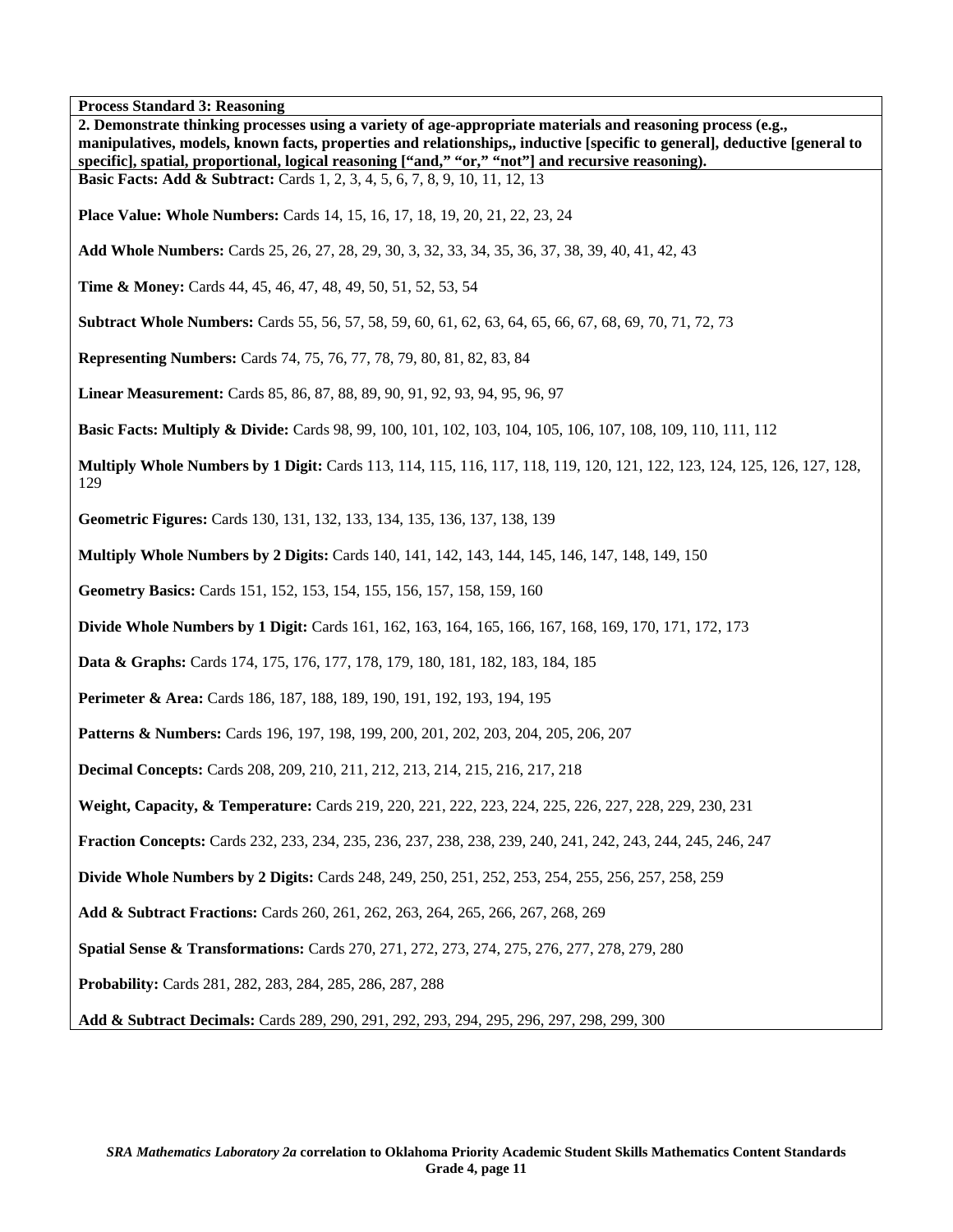**Process Standard 3: Reasoning** 

| Process Standard 3: Reasoning<br>3. Make predictions and draw conclusions about mathematical ideas and concepts. Predictions become conjectures and<br>conclusion become more logical as students mature mathematically. |
|--------------------------------------------------------------------------------------------------------------------------------------------------------------------------------------------------------------------------|
| <b>Basic Facts: Add &amp; Subtract:</b> Cards 1, 2, 3, 4, 5, 6, 7, 8, 9, 10, 11, 12, 13                                                                                                                                  |
| <b>Place Value: Whole Numbers:</b> Cards 14, 15, 16, 17, 18, 19, 20, 21, 22, 23, 24                                                                                                                                      |
| Add Whole Numbers: Cards 25, 26, 27, 28, 29, 30, 3, 32, 33, 34, 35, 36, 37, 38, 39, 40, 41, 42, 43                                                                                                                       |
| <b>Time &amp; Money:</b> Cards 44, 45, 46, 47, 48, 49, 50, 51, 52, 53, 54                                                                                                                                                |
| <b>Subtract Whole Numbers:</b> Cards 55, 56, 57, 58, 59, 60, 61, 62, 63, 64, 65, 66, 67, 68, 69, 70, 71, 72, 73                                                                                                          |
| Representing Numbers: Cards 74, 75, 76, 77, 78, 79, 80, 81, 82, 83, 84                                                                                                                                                   |
| Linear Measurement: Cards 85, 86, 87, 88, 89, 90, 91, 92, 93, 94, 95, 96, 97                                                                                                                                             |
| <b>Basic Facts: Multiply &amp; Divide:</b> Cards 98, 99, 100, 101, 102, 103, 104, 105, 106, 107, 108, 109, 110, 111, 112                                                                                                 |
| Multiply Whole Numbers by 1 Digit: Cards 113, 114, 115, 116, 117, 118, 119, 120, 121, 122, 123, 124, 125, 126, 127, 128,<br>129                                                                                          |
| Geometric Figures: Cards 130, 131, 132, 133, 134, 135, 136, 137, 138, 139                                                                                                                                                |
| <b>Multiply Whole Numbers by 2 Digits:</b> Cards 140, 141, 142, 143, 144, 145, 146, 147, 148, 149, 150                                                                                                                   |
| Geometry Basics: Cards 151, 152, 153, 154, 155, 156, 157, 158, 159, 160                                                                                                                                                  |
| <b>Divide Whole Numbers by 1 Digit:</b> Cards 161, 162, 163, 164, 165, 166, 167, 168, 169, 170, 171, 172, 173                                                                                                            |
| <b>Data &amp; Graphs:</b> Cards 174, 175, 176, 177, 178, 179, 180, 181, 182, 183, 184, 185                                                                                                                               |
| Perimeter & Area: Cards 186, 187, 188, 189, 190, 191, 192, 193, 194, 195                                                                                                                                                 |
| <b>Patterns &amp; Numbers:</b> Cards 196, 197, 198, 199, 200, 201, 202, 203, 204, 205, 206, 207                                                                                                                          |
| <b>Decimal Concepts:</b> Cards 208, 209, 210, 211, 212, 213, 214, 215, 216, 217, 218                                                                                                                                     |
| Weight, Capacity, & Temperature: Cards 219, 220, 221, 222, 223, 224, 225, 226, 227, 228, 229, 230, 231                                                                                                                   |
| Fraction Concepts: Cards 232, 233, 234, 235, 236, 237, 238, 238, 239, 240, 241, 242, 243, 244, 245, 246, 247                                                                                                             |
| <b>Divide Whole Numbers by 2 Digits:</b> Cards 248, 249, 250, 251, 252, 253, 254, 255, 256, 257, 258, 259                                                                                                                |
| Add & Subtract Fractions: Cards 260, 261, 262, 263, 264, 265, 266, 267, 268, 269                                                                                                                                         |
| Spatial Sense & Transformations: Cards 270, 271, 272, 273, 274, 275, 276, 277, 278, 279, 280                                                                                                                             |
| Probability: Cards 281, 282, 283, 284, 285, 286, 287, 288                                                                                                                                                                |
| Add & Subtract Decimals: Cards 289, 290, 291, 292, 293, 294, 295, 296, 297, 298, 299, 300                                                                                                                                |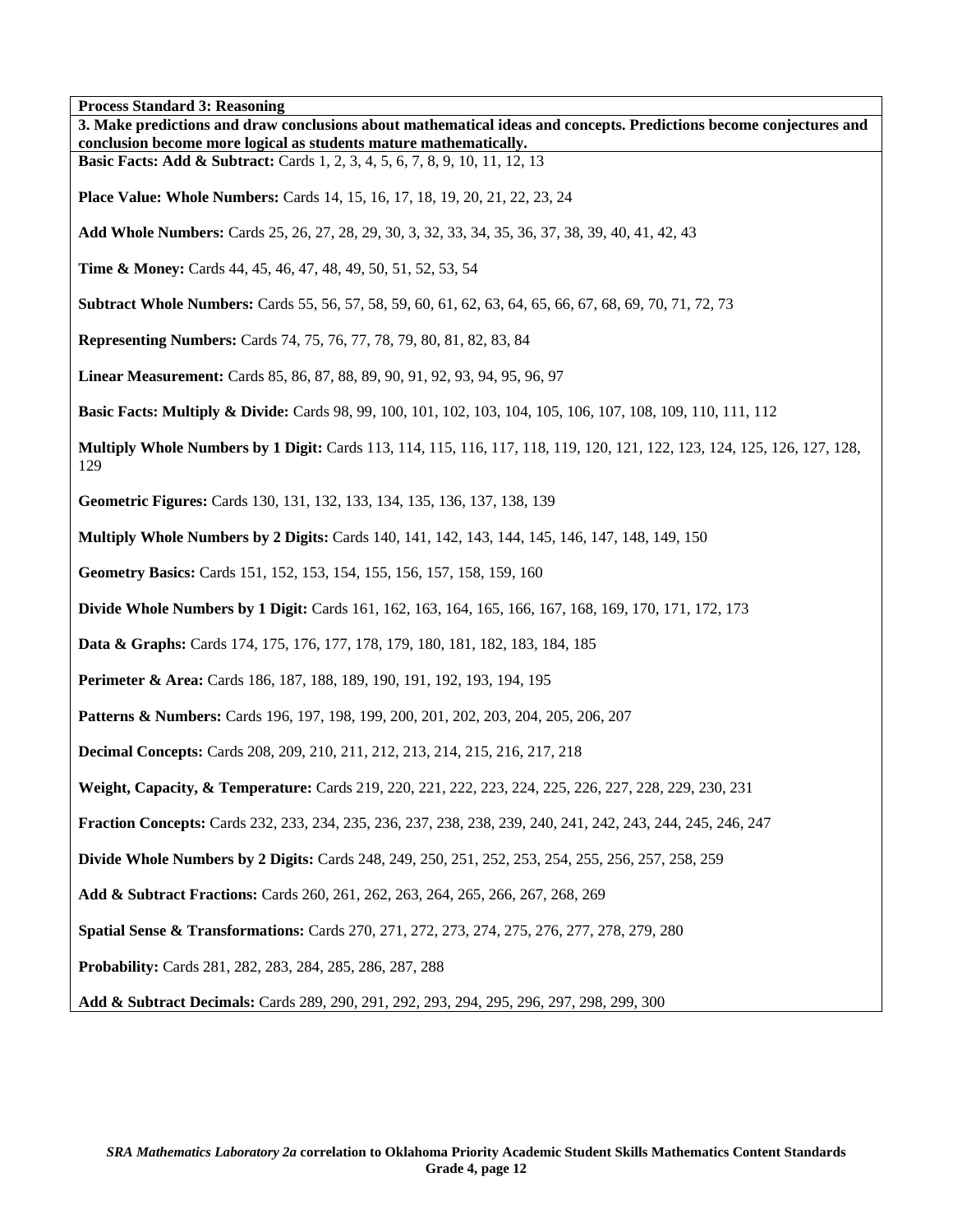| <b>Process Standard 4: Connections</b>                                                                                                                                                                                                   |
|------------------------------------------------------------------------------------------------------------------------------------------------------------------------------------------------------------------------------------------|
| 1. Relate various concrete and pictorial models of concepts and procedures to one another (e.g., use two colors to<br>represent addition facts for the number 5, relate patterns on a hundreds chart to multiples, use base-10 blocks to |
| represent decimals).                                                                                                                                                                                                                     |
| <b>Basic Facts: Add &amp; Subtract:</b> Cards 1, 2, 3, 4, 8, 9, 12, 12                                                                                                                                                                   |
| <b>Place Value: Whole Numbers: Card 18</b>                                                                                                                                                                                               |
| Add Whole Numbers: Cards 26, 27, 28, 29, 30, 31, 33, 34                                                                                                                                                                                  |
| <b>Time &amp; Money:</b> Cards 44, 45, 48, 49, 50, 51, 52, 54                                                                                                                                                                            |
| <b>Subtract Whole Numbers: Cards 55, 56, 57, 58, 59, 62, 63, 64</b>                                                                                                                                                                      |
| Representing Numbers: Cards 79, 81, 82, 83, 84                                                                                                                                                                                           |
| Linear Measurement: Cards 88, 94, 95, 97                                                                                                                                                                                                 |
| <b>Basic Facts: Multiply &amp; Divide:</b> Cards 98, 99, 100, 101, 102, 104, 105, 106, 107, 108, 109, 110, 111, 112                                                                                                                      |
| Multiply Whole Numbers by 1 Digit: Cards 113, 114, 117, 119, 120, 126                                                                                                                                                                    |
| Geometric Figures: Cards 130, 131, 132, 133, 134, 135, 136, 137, 138, 139                                                                                                                                                                |
| Multiply Whole Numbers by 2 Digits: Cards 142, 144, 145                                                                                                                                                                                  |
| Geometry Basics: Cards 151, 152, 153, 154, 155, 156, 157, 158, 159                                                                                                                                                                       |
| Divide Whole Numbers by 1 Digit: Cards 161, 162, 163, 164, 165, 166, 168, 170                                                                                                                                                            |
| Data & Graphs: Cards 177, 178, 179, 180, 181, 182, 183, 184, 185                                                                                                                                                                         |
| Perimeter & Area: Cards 186, 187, 188, 189, 190, 191, 192, 193, 194, 195                                                                                                                                                                 |
| <b>Patterns &amp; Numbers:</b> Cards 197, 205, 206, 207                                                                                                                                                                                  |
| <b>Decimal Concepts: Cards 208, 209, 210, 213, 217</b>                                                                                                                                                                                   |
| Weight, Capacity, & Temperature: Cards 220, 224, 230                                                                                                                                                                                     |
| Fraction Concepts: Cards 232, 233, 234, 235, 236, 237, 238, 239, 240, 242, 243, 244, 245, 246, 247                                                                                                                                       |
| <b>Divide Whole Numbers by 2 Digits:</b> Cards 248, 249, 250, 251, 255, 256, 257, 259                                                                                                                                                    |
| Add & Subtract Fractions: Cards 260, 262, 263, 265, 266, 267, 268                                                                                                                                                                        |
| Spatial Sense & Transformations: Cards 270, 271, 272, 273, 274, 275, 276, 277, 278, 279, 280                                                                                                                                             |
| Probability: Cards 281, 282, 283, 284, 285, 286, 287, 288                                                                                                                                                                                |
| Add & Subtract Decimals: Cards 289, 290, 295, 296, 297                                                                                                                                                                                   |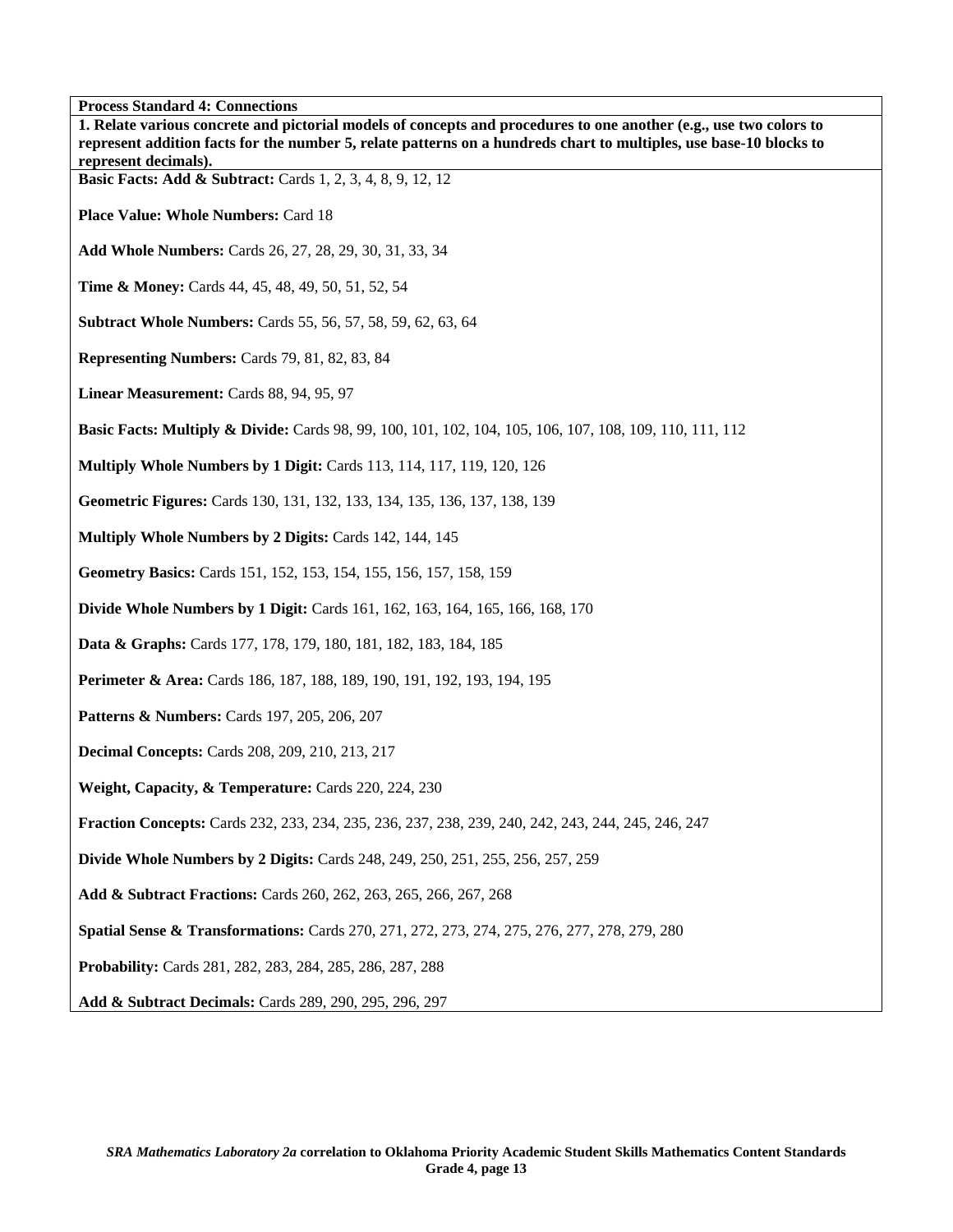| <b>Process Standard 4: Connections</b>                                                                                                                                                                                                                   |
|----------------------------------------------------------------------------------------------------------------------------------------------------------------------------------------------------------------------------------------------------------|
| 2. Link concepts to procedures and eventually to symbolic notation (e.g., represent actions like snap, clap, clap with<br>symbols A B B, demonstrate $3 \cdot 4$ with a geometric array, divide a candy bar into 3 equal pieces that represent one piece |
| as $1/3$ ).                                                                                                                                                                                                                                              |
| <b>Basic Facts: Add &amp; Subtract:</b> Cards 1, 3, 5, 8, 12, 13                                                                                                                                                                                         |
| Place Value: Whole Numbers: Cards 14, 18                                                                                                                                                                                                                 |
| Add Whole Numbers: Cards 26, 27, 28, 29, 30, 31, 33, 34                                                                                                                                                                                                  |
| Time & Money: Cards 44, 45, 48, 49, 50, 51, 52, 54                                                                                                                                                                                                       |
| <b>Subtract Whole Numbers:</b> Cards 55, 56, 57, 58, 59, 62, 63, 64                                                                                                                                                                                      |
| Representing Numbers: Cards 79, 81, 82, 83, 84                                                                                                                                                                                                           |
| <b>Basic Facts: Multiply &amp; Divide:</b> Cards 98, 99, 100, 101, 102, 104, 105, 106, 107, 108, 109, 110, 111, 112                                                                                                                                      |
| <b>Multiply Whole Numbers by 1 Digit: Cards 113, 114, 117, 119, 120, 126</b>                                                                                                                                                                             |
| Geometric Figures: Cards 130, 131, 132, 133, 134, 135, 136, 137, 138, 139                                                                                                                                                                                |
| Multiply Whole Numbers by 2 Digits: Cards 142, 144, 145                                                                                                                                                                                                  |
| Geometry Basics: Cards 151, 152, 153, 154, 155, 156, 157, 158, 159, 160                                                                                                                                                                                  |
| <b>Divide Whole Numbers by 1 Digit:</b> Cards 161, 162, 163, 164, 165, 166, 168, 170                                                                                                                                                                     |
| Data & Graphs: Cards 177, 178, 179, 180, 181, 182, 183, 184, 185                                                                                                                                                                                         |
| Perimeter & Area: Cards 186, 187, 188, 189, 190, 191, 192, 193, 194, 195                                                                                                                                                                                 |
| <b>Patterns &amp; Numbers:</b> Cards 197, 205, 206, 207                                                                                                                                                                                                  |
| <b>Decimal Concepts: Cards 208, 209, 210, 213, 217</b>                                                                                                                                                                                                   |
| Weight, Capacity, & Temperature: Cards 220, 224, 230                                                                                                                                                                                                     |
| Fraction Concepts: Cards 232, 233, 234, 235, 236, 237, 238, 239, 240, 242, 243, 244, 245, 246, 247                                                                                                                                                       |
| <b>Divide Whole Numbers by 2 Digits: Cards 248, 249, 250, 251, 255, 256, 257, 259</b>                                                                                                                                                                    |
| Add & Subtract Fractions: Cards 260, 262, 263, 265, 266, 267, 268                                                                                                                                                                                        |
| Spatial Sense & Transformations: Cards 270, 271, 272, 273, 274, 275, 276, 277, 278, 279, 280                                                                                                                                                             |
| Probability: Cards 281, 282, 283, 284, 285, 286, 287, 288                                                                                                                                                                                                |
| Add & Subtract Decimals: Cards 289, 290, 295, 296, 297                                                                                                                                                                                                   |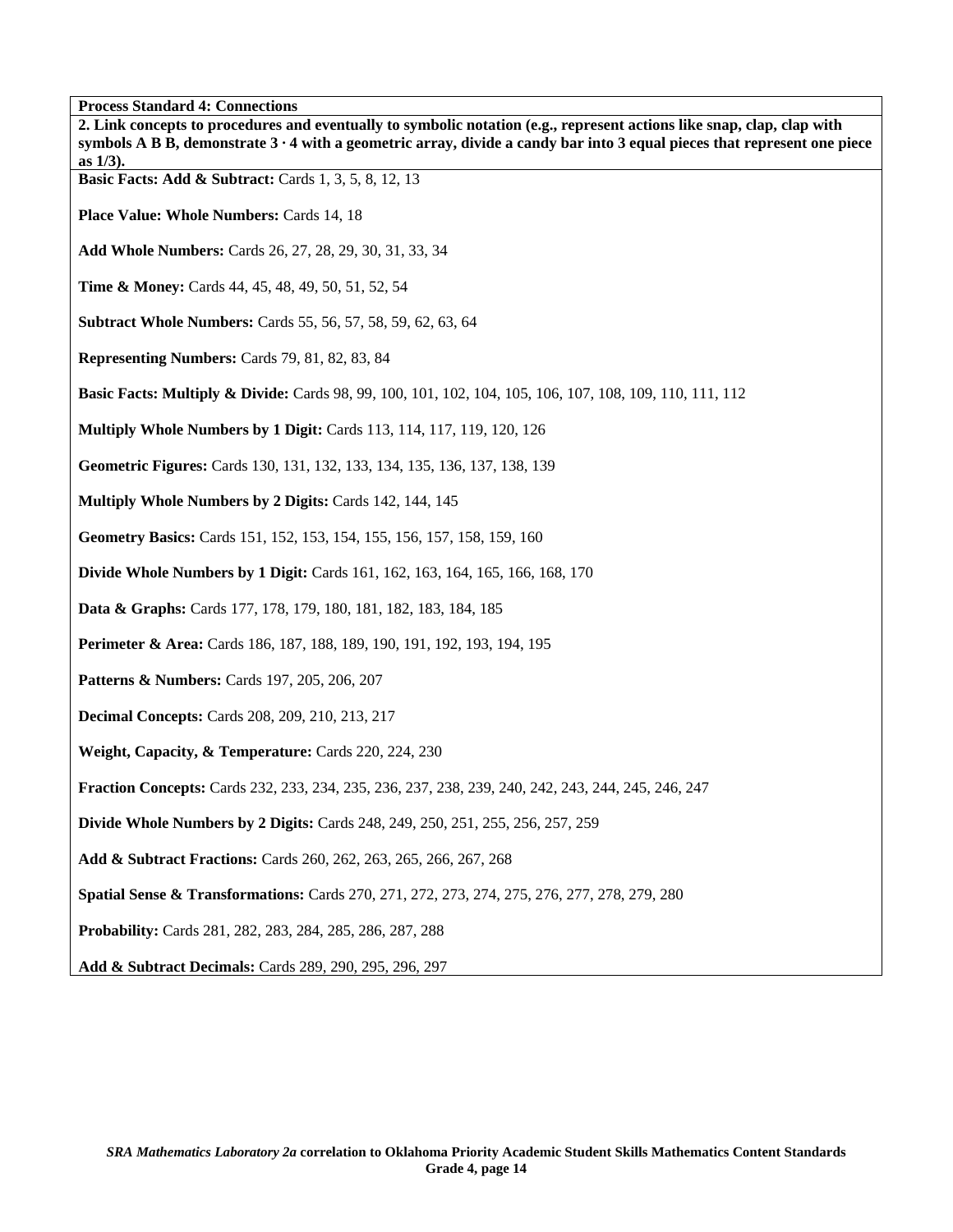**Process Standard 4: Connections 3. Recognize relationships among different topics within mathematics (e.g., the length of an object can be represented by a number, multiplication facts can be modeled with geometric arrays, ½ can be written as .5 and 50%). Basic Facts: Add & Subtract:** Cards 1, 2, 3, 4, 5, 7, 8, 9, 12, 13 Place Value: Whole Numbers: Cards 16, 17, 18, 19 **Add Whole Numbers:** Cards 26, 27, 28, 29, 30, 31, 33, 34 **Time & Money:** Cards 44, 45, 46, 47, 48, 49, 50, 51, 52, 53, 54 **Subtract Whole Numbers:** Cards 55, 56, 57, 58, 59, 62, 63, 64 **Representing Numbers:** Cards 79, 81, 82, 83, 84 **Linear Measurement:** Cards 85, 86, 87, 88, 89, 90, 91, 92, 93, 94, 95, 96, 97 **Basic Facts: Multiply & Divide:** Cards 98, 99, 100, 101, 102, 104, 105, 106, 107, 108, 109, 110, 111, 112 **Multiply Whole Numbers by 1 Digit:** Cards 113, 114, 117, 119, 120, 126 **Geometric Figures:** Cards 130, 131, 132, 133, 134, 135, 136, 137, 138, 139 **Multiply Whole Numbers by 2 Digits:** Cards 142, 144, 145 **Geometry Basics:** Cards 151, 152, 153, 154, 155, 156, 157, 158, 159, 160 **Divide Whole Numbers by 1 Digit:** Cards 161, 162, 163, 164, 165, 166, 168, 170 **Data & Graphs:** Cards 174, 175, 176, 177, 178, 179, 180, 181, 182, 183, 184, 185 **Perimeter & Area:** Cards 186, 187, 188, 189, 190, 191, 192, 193, 194, 195 **Patterns & Numbers:** Cards 197, 205, 206, 207 **Decimal Concepts:** Cards 208, 209, 210, 213, 217 **Weight, Capacity, & Temperature:** Cards 220, 224, 230 **Fraction Concepts:** Cards 232, 233, 234, 235, 236, 237, 238, 239, 240, 242, 243, 244, 245, 246, 247 **Divide Whole Numbers by 2 Digits:** Cards 248, 249, 250, 251, 255, 256, 257, 259 **Add & Subtract Fractions:** Cards 260, 262, 263, 265, 266, 267, 268 **Spatial Sense & Transformations:** Cards 270, 271, 272, 273, 274, 275, 276, 277, 278, 279, 280 **Probability:** Cards 281, 282, 283, 284, 285, 286, 287, 288 **Add & Subtract Decimals:** Cards 289, 290, 295, 296, 297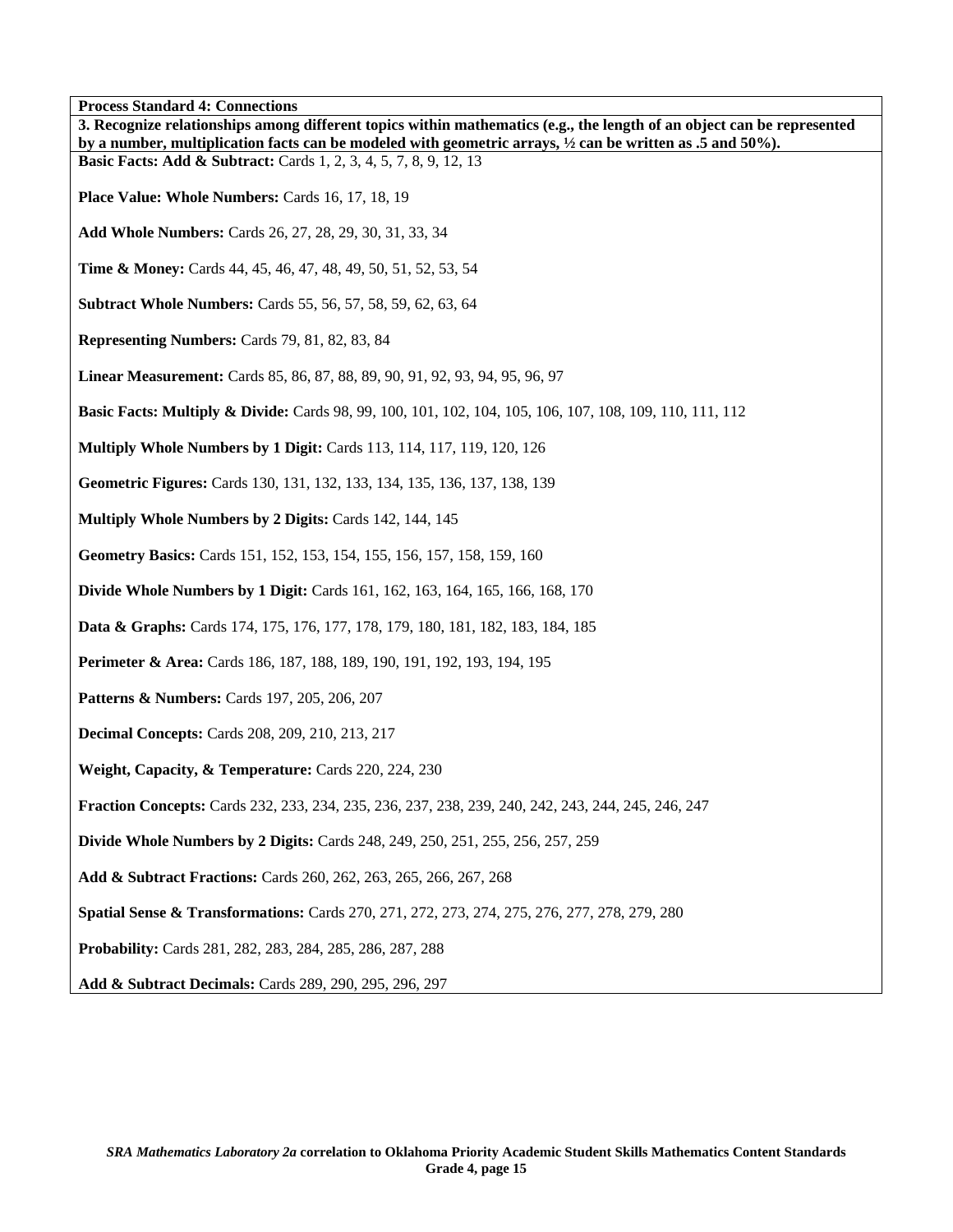**Process Standard 4: Connections** 

| 4. Use mathematical strategies to solve problems that relate to other curriculum areas and the real world (e.g., use a<br>timeline to sequence events, use symmetry in art work, explore fractions in quilt designs and to describe pizza slices). |
|----------------------------------------------------------------------------------------------------------------------------------------------------------------------------------------------------------------------------------------------------|
| <b>Basic Facts: Add &amp; Subtract:</b> Cards 1, 2, 3, 4, 5, 6, 7, 8, 9, 10, 11, 12, 13                                                                                                                                                            |
| <b>Place Value: Whole Numbers:</b> Cards 14, 15, 16, 17, 18, 19, 20, 21, 22, 23, 24                                                                                                                                                                |
| Add Whole Numbers: Cards 25, 26, 27, 28, 29, 30, 3, 32, 33, 34, 35, 36, 37, 38, 39, 40, 41, 42, 43                                                                                                                                                 |
| <b>Time &amp; Money:</b> Cards 44, 45, 46, 47, 48, 49, 50, 51, 52, 53, 54                                                                                                                                                                          |
| <b>Subtract Whole Numbers:</b> Cards 55, 56, 57, 58, 59, 60, 61, 62, 63, 64, 65, 66, 67, 68, 69, 70, 71, 72, 73                                                                                                                                    |
| <b>Representing Numbers:</b> Cards 74, 75, 76, 77, 78, 79, 80, 81, 82, 83, 84                                                                                                                                                                      |
| Linear Measurement: Cards 85, 86, 87, 88, 89, 90, 91, 92, 93, 94, 95, 96, 97                                                                                                                                                                       |
| <b>Basic Facts: Multiply &amp; Divide:</b> Cards 98, 99, 100, 101, 102, 103, 104, 105, 106, 107, 108, 109, 110, 111, 112                                                                                                                           |
| Multiply Whole Numbers by 1 Digit: Cards 113, 114, 115, 116, 117, 118, 119, 120, 121, 122, 123, 124, 125, 126, 127, 128,<br>129                                                                                                                    |
| Geometric Figures: Cards 130, 131, 132, 133, 134, 135, 136, 137, 138, 139                                                                                                                                                                          |
| <b>Multiply Whole Numbers by 2 Digits:</b> Cards 140, 141, 142, 143, 144, 145, 146, 147, 148, 149, 150                                                                                                                                             |
| Geometry Basics: Cards 151, 152, 153, 154, 155, 156, 157, 158, 159, 160                                                                                                                                                                            |
| <b>Divide Whole Numbers by 1 Digit:</b> Cards 161, 162, 163, 164, 165, 166, 167, 168, 169, 170, 171, 172, 173                                                                                                                                      |
| Data & Graphs: Cards 174, 175, 176, 177, 178, 179, 180, 181, 182, 183, 184, 185                                                                                                                                                                    |
| Perimeter & Area: Cards 186, 187, 188, 189, 190, 191, 192, 193, 194, 195                                                                                                                                                                           |
| Patterns & Numbers: Cards 196, 197, 198, 199, 200, 201, 202, 203, 204, 205, 206, 207                                                                                                                                                               |
| <b>Decimal Concepts:</b> Cards 208, 209, 210, 211, 212, 213, 214, 215, 216, 217, 218                                                                                                                                                               |
| Weight, Capacity, & Temperature: Cards 219, 220, 221, 222, 223, 224, 225, 226, 227, 228, 229, 230, 231                                                                                                                                             |
| Fraction Concepts: Cards 232, 233, 234, 235, 236, 237, 238, 238, 239, 240, 241, 242, 243, 244, 245, 246, 247                                                                                                                                       |
| <b>Divide Whole Numbers by 2 Digits:</b> Cards 248, 249, 250, 251, 252, 253, 254, 255, 256, 257, 258, 259                                                                                                                                          |
| Add & Subtract Fractions: Cards 260, 261, 262, 263, 264, 265, 266, 267, 268, 269                                                                                                                                                                   |
| Spatial Sense & Transformations: Cards 270, 271, 272, 273, 274, 275, 276, 277, 278, 279, 280                                                                                                                                                       |
| Probability: Cards 281, 282, 283, 284, 285, 286, 287, 288                                                                                                                                                                                          |
| Add & Subtract Decimals: Cards 289, 290, 291, 292, 293, 294, 295, 296, 297, 298, 299, 300                                                                                                                                                          |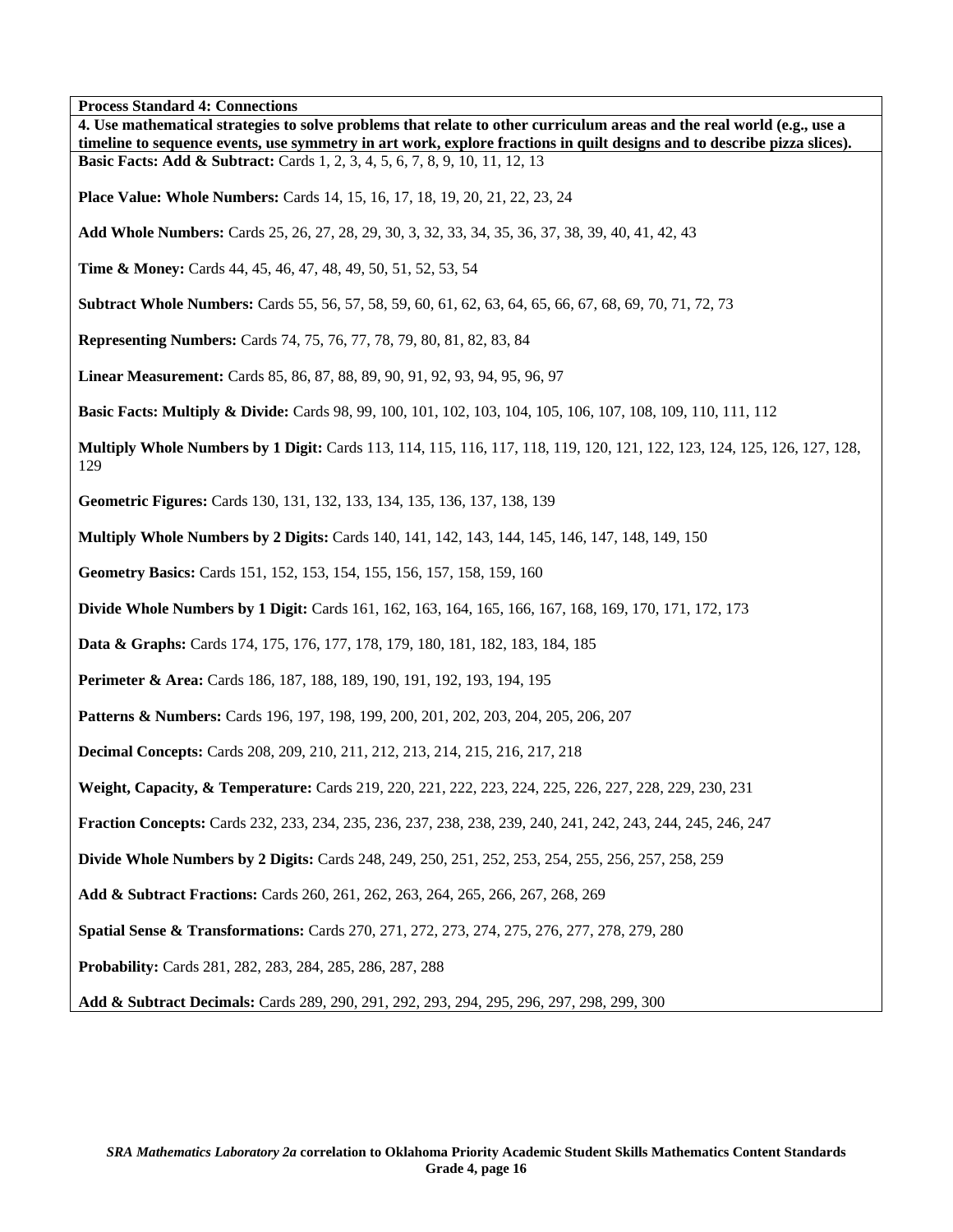**Process Standard 5: Representation** 

| 1. Create and use a variety of representation appropriately and with flexibility to organize, record, and communicate   |
|-------------------------------------------------------------------------------------------------------------------------|
| mathematical ideas (e.g., dramatizations, manipulatives, drawings, diagrams, tables, graphs, symbolic representations). |
| <b>Basic Facts: Add &amp; Subtract:</b> Cards 1, 2, 3, 4, 5, 7, 8, 9, 12, 13                                            |
| <b>Place Value: Whole Numbers:</b> Cards 14, 15, 16, 17, 18, 21, 23                                                     |
| Add Whole Numbers: Cards 26, 27, 28, 29, 30, 31, 33, 34                                                                 |
| <b>Time &amp; Money:</b> Cards 44, 45, 48, 49, 50, 51, 52, 54                                                           |
| <b>Subtract Whole Numbers:</b> Cards 55, 56, 57, 58, 59, 62, 63, 64                                                     |
| <b>Representing Numbers:</b> Cards 74, 75, 76, 79, 81, 82, 83, 84                                                       |
| <b>Basic Facts: Multiply &amp; Divide:</b> Cards 98, 99, 100, 101, 102, 104, 105, 106, 107, 108, 109, 110, 111, 112     |
| Multiply Whole Numbers by 1 Digit: Cards 113, 114, 117, 119, 120, 126                                                   |
| Geometric Figures: Cards 130, 131, 132, 133, 134, 135, 136, 137, 138, 139                                               |
| Multiply Whole Numbers by 2 Digits: Cards 142, 144, 145                                                                 |
| Geometry Basics: Cards 151, 152, 153, 154, 155, 156, 157, 158, 159, 160                                                 |
| Divide Whole Numbers by 1 Digit: Cards 161, 162, 163, 164, 165, 166, 168, 170                                           |
| Data & Graphs: Cards 177, 178, 179, 180, 181, 182, 183, 184, 185                                                        |
| Perimeter & Area: Cards 186, 187, 188, 189, 190, 191, 192, 193, 194, 195                                                |
| Patterns & Numbers: Cards 197, 205, 206, 207                                                                            |
| <b>Decimal Concepts:</b> Cards 208, 209, 210, 211, 212, 213, 214, 215, 216, 217, 218                                    |
| Weight, Capacity, & Temperature: Cards 220, 224, 230                                                                    |
| Fraction Concepts: Cards 232, 233, 234, 235, 236, 237, 238, 239, 240, 242, 243, 244, 245, 246, 247                      |
| <b>Divide Whole Numbers by 2 Digits:</b> Cards 248, 249, 250, 251, 255, 256, 257, 259                                   |
| Add & Subtract Fractions: Cards 260, 262, 263, 265, 266, 267, 268                                                       |
| Spatial Sense & Transformations: Cards 270, 271, 272, 273, 274, 275, 276, 277, 278, 279, 280                            |
| Probability: Cards 281, 282, 283, 284, 285, 286, 287, 288                                                               |
| Add & Subtract Decimals: Cards 289, 290, 291, 292, 294, 295, 296, 297, 298, 299                                         |

٦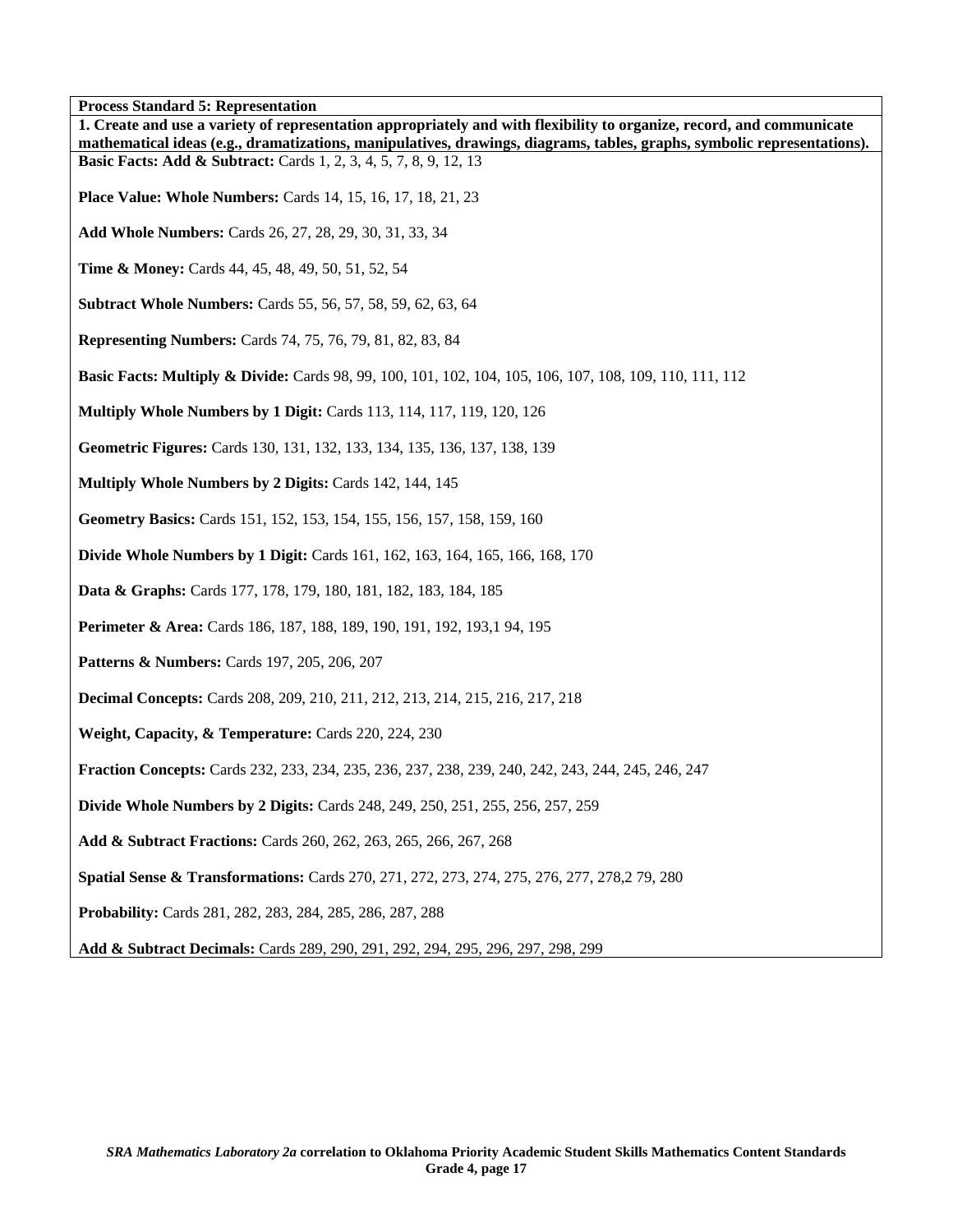**Process Standard 5: Representation** 

| <b>Process Standard 5: Representation</b>                                                                                                                                                                                       |
|---------------------------------------------------------------------------------------------------------------------------------------------------------------------------------------------------------------------------------|
| 2. Use representations to model and interpret physical, social, and mathematical situations (e.g., counters, pictures, tally<br>marks, number sentences, geometric models, translate between diagrams, tables, charts, graphs). |
| <b>Basic Facts: Add &amp; Subtract:</b> Cards 1, 2, 3, 4, 5, 6, 7, 8, 9, 10, 11, 12, 13                                                                                                                                         |
| <b>Place Value: Whole Numbers:</b> Cards 14, 15, 16, 17, 18, 19, 20, 21, 22, 23, 24                                                                                                                                             |
| Add Whole Numbers: Cards 25, 26, 27, 28, 29, 30, 3, 32, 33, 34, 35, 36, 37, 38, 39, 40, 41, 42, 43                                                                                                                              |
| Time & Money: Cards 44, 45, 46, 47, 48, 49, 50, 51, 52, 53, 54                                                                                                                                                                  |
| <b>Subtract Whole Numbers:</b> Cards 55, 56, 57, 58, 59, 60, 61, 62, 63, 64, 65, 66, 67, 68, 69, 70, 71, 72, 73                                                                                                                 |
| <b>Representing Numbers:</b> Cards 74, 75, 76, 77, 78, 79, 80, 81, 82, 83, 84                                                                                                                                                   |
| Linear Measurement: Cards 85, 86, 87, 88, 89, 90, 91, 92, 93, 94, 95, 96, 97                                                                                                                                                    |
| <b>Basic Facts: Multiply &amp; Divide:</b> Cards 98, 99, 100, 101, 102, 103, 104, 105, 106, 107, 108, 109, 110, 111, 112                                                                                                        |
| Multiply Whole Numbers by 1 Digit: Cards 113, 114, 115, 116, 117, 118, 119, 120, 121, 122, 123, 124, 125, 126, 127, 128,<br>129                                                                                                 |
| Geometric Figures: Cards 130, 131, 132, 133, 134, 135, 136, 137, 138, 139                                                                                                                                                       |
| <b>Multiply Whole Numbers by 2 Digits:</b> Cards 140, 141, 142, 143, 144, 145, 146, 147, 148, 149, 150                                                                                                                          |
| Geometry Basics: Cards 151, 152, 153, 154, 155, 156, 157, 158, 159, 160                                                                                                                                                         |
| <b>Divide Whole Numbers by 1 Digit:</b> Cards 161, 162, 163, 164, 165, 166, 167, 168, 169, 170, 171, 172, 173                                                                                                                   |
| <b>Data &amp; Graphs:</b> Cards 174, 175, 176, 177, 178, 179, 180, 181, 182, 183, 184, 185                                                                                                                                      |
| Perimeter & Area: Cards 186, 187, 188, 189, 190, 191, 192, 193, 194, 195                                                                                                                                                        |
| <b>Patterns &amp; Numbers:</b> Cards 196, 197, 198, 199, 200, 201, 202, 203, 204, 205, 206, 207                                                                                                                                 |
| <b>Decimal Concepts:</b> Cards 208, 209, 210, 211, 212, 213, 214, 215, 216, 217, 218                                                                                                                                            |
| Weight, Capacity, & Temperature: Cards 219, 220, 221, 222, 223, 224, 225, 226, 227, 228, 229, 230, 231                                                                                                                          |
| Fraction Concepts: Cards 232, 233, 234, 235, 236, 237, 238, 238, 239, 240, 241, 242, 243, 244, 245, 246, 247                                                                                                                    |
| <b>Divide Whole Numbers by 2 Digits:</b> Cards 248, 249, 250, 251, 252, 253, 254, 255, 256, 257, 258, 259                                                                                                                       |
| Add & Subtract Fractions: Cards 260, 261, 262, 263, 264, 265, 266, 267, 268, 269                                                                                                                                                |
| Spatial Sense & Transformations: Cards 270, 271, 272, 273, 274, 275, 276, 277, 278, 279, 280                                                                                                                                    |
| Probability: Cards 281, 282, 283, 284, 285, 286, 287, 288                                                                                                                                                                       |
| Add & Subtract Decimals: Cards 289, 290, 291, 292, 293, 294, 295, 296, 297, 298, 299, 300                                                                                                                                       |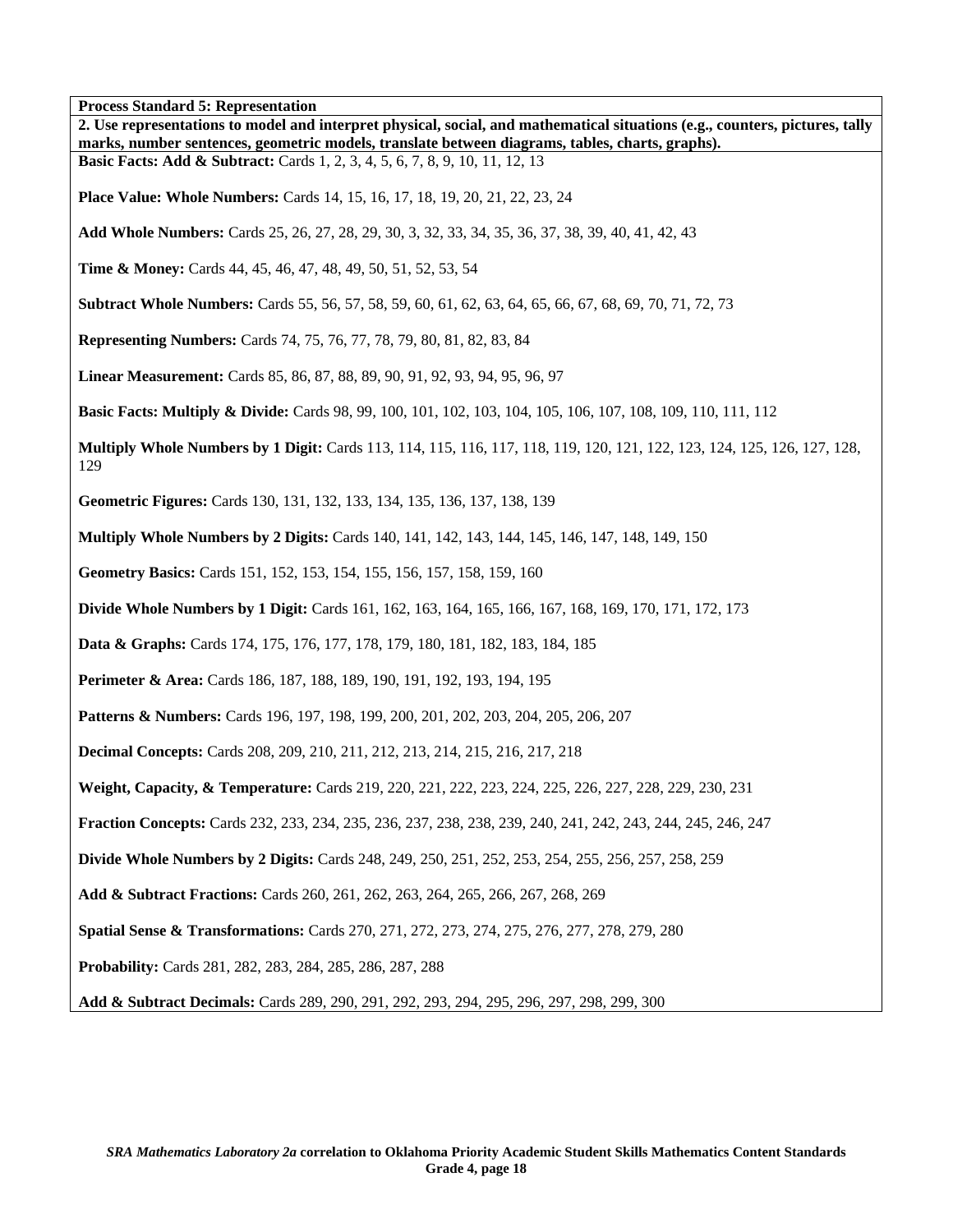**Standard 1: Patterns and Algebraic Reasoning-The student will use algebraic methods to describe patterns and solve problems in a variety of contexts.** 

| 1. Discover, describe, extend, and create a wide variety of patterns using tables, graphs, rules, and models (e.g., use 1-<br>inch tiles to demonstrate that doubling the length of the side of a square more than doubles the area, explore the<br>characteristics of odd and even numbers, extend patterns of geometric shapes). |
|------------------------------------------------------------------------------------------------------------------------------------------------------------------------------------------------------------------------------------------------------------------------------------------------------------------------------------|
| <b>Basic Facts: Add &amp; Subtract:</b> Cards $5, 6, 12, 13$                                                                                                                                                                                                                                                                       |
| <b>Add Whole Numbers: Cards 31, 36</b>                                                                                                                                                                                                                                                                                             |
| <b>Subtract Whole Numbers: Cards 57, 66, 72, 73</b>                                                                                                                                                                                                                                                                                |
| <b>Basic Facts: Multiply &amp; Divide: Cards 111, 112</b>                                                                                                                                                                                                                                                                          |
| <b>Multiply Whole Numbers by 1 Digit:</b> Cards 113, 114, 115, 117, 119                                                                                                                                                                                                                                                            |

**Multiply Whole Numbers by 2 Digits:** Cards 140, 141, 142, 145

**Divide Whole Numbers by 1 Digit:** Card 162

**Patterns & Numbers:** Cards 199, 203, 204, 205, 206, 207

**Divide Whole Numbers by 2 Digits:** Cards 256, 259

**Standard 1: Patterns and Algebraic Reasoning-The student will use algebraic methods to describe patterns and solve problems in a variety of contexts.** 

**2. Elementary Functions Concepts** 

**a. Use a variety of techniques to generalize number patterns (e.g., use function machines and "t-tables" to demonstrate "What is the rule?).** 

Basic Facts: Add & Subtract: Cards 5, 12, 13

**Add Whole Numbers:** Cards 31, 36

**Subtract Whole Numbers:** Cards 57, 66, 72, 73

**Basic Facts: Multiply & Divide: Cards 111, 112** 

**Multiply Whole Numbers by 1 Digit:** Cards 113, 114, 115, 117, 119

**Multiply Whole Numbers by 2 Digits: Cards 140, 141, 142, 145** 

**Divide Whole Numbers by 1 Digit:** Card 162

**Patterns & Numbers:** Cards 199, 203, 204, 205, 206, 207

**Divide Whole Numbers by 2 Digits:** Cards 256, 259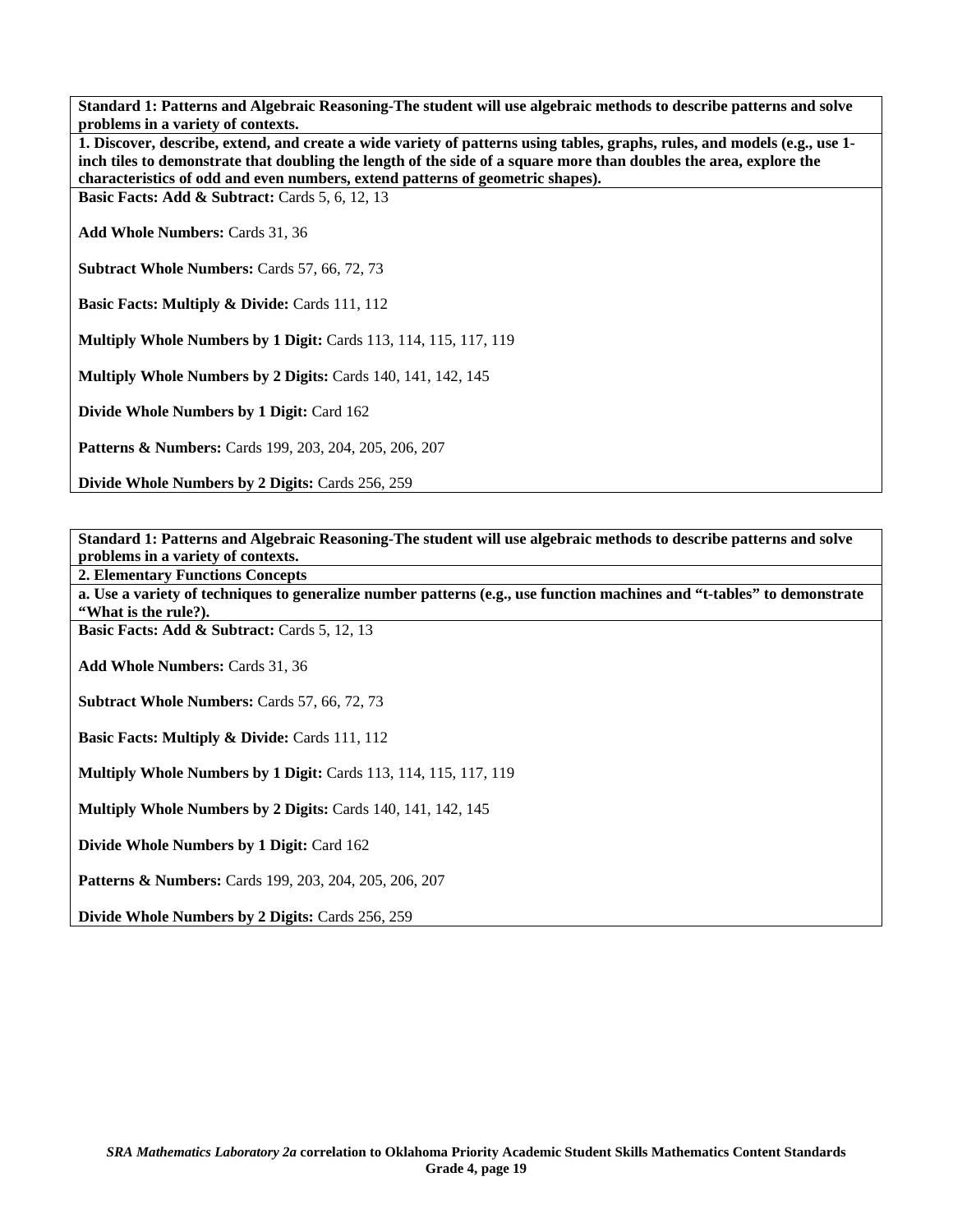**Standard 1: Patterns and Algebraic Reasoning-The student will use algebraic methods to describe patterns and solve problems in a variety of contexts.** 

**2. Elementary Functions Concepts** 

**b. Solve simple open sentences involving operations on whole numbers (with a variable, e.g., a + 17 =23).** 

**Basic Facts: Add & Subtract: Cards 10, 12, 13** 

**Add Whole Numbers:** Cards 31, 36, 41

**Subtract Whole Numbers:** Cards 57, 66, 72, 73

**Basic Facts: Multiply & Divide: Cards 102, 11, 112** 

**Multiply Whole Numbers by 1 Digit:** Cards 117, 119, 122

**Multiply Whole Numbers by 2 Digits:** Cards 142, 145

**Divide Whole Numbers by 1 Digit:** Cards 162, 171

**Patterns & Numbers: Cards 205, 206, 207** 

**Divide Whole Numbers by 2 Digits:** Cards 256, 258, 259

**Standard 2: Number Sense-The student will demonstrate an understanding of the basic concepts and properties of real numbers.** 

**1. Place Value** 

**a. Apply the concepts of place value through 6 digits (e.g., write numbers in expanded form, play a trading game involving place value).** 

**Place Value: Whole Numbers:** Cards 14, 15, 16, 17, 18, 19, 21, 23, 24

**Representing Numbers:** Cards 74, 75, 78, 79, 81, 82, 83, 84

**Decimal Concepts:** Cards 208, 209, 211, 212, 213

**Standard 2: Number Sense-The student will demonstrate an understanding of the basic concepts and properties of real numbers.** 

**1. Place Value** 

**b. Read, write, and rename whole numbers through 6 digits and decimal numbers to the hundredths (e.g., money, numerals to words).** 

**Basic Facts: Add & Subtract: Card 11** 

**Place Value: Whole Numbers:** Cards 14, 15, 16, 17, 18, 19, 20, 21, 22, 23, 24

**Representing Numbers:** Cards 74, 75, 76, 77, 78, 79, 80, 81, 82, 83, 84

**Decimal Concepts:** Cards 208, 209, 211, 212, 213, 214, 215, 216, 217, 218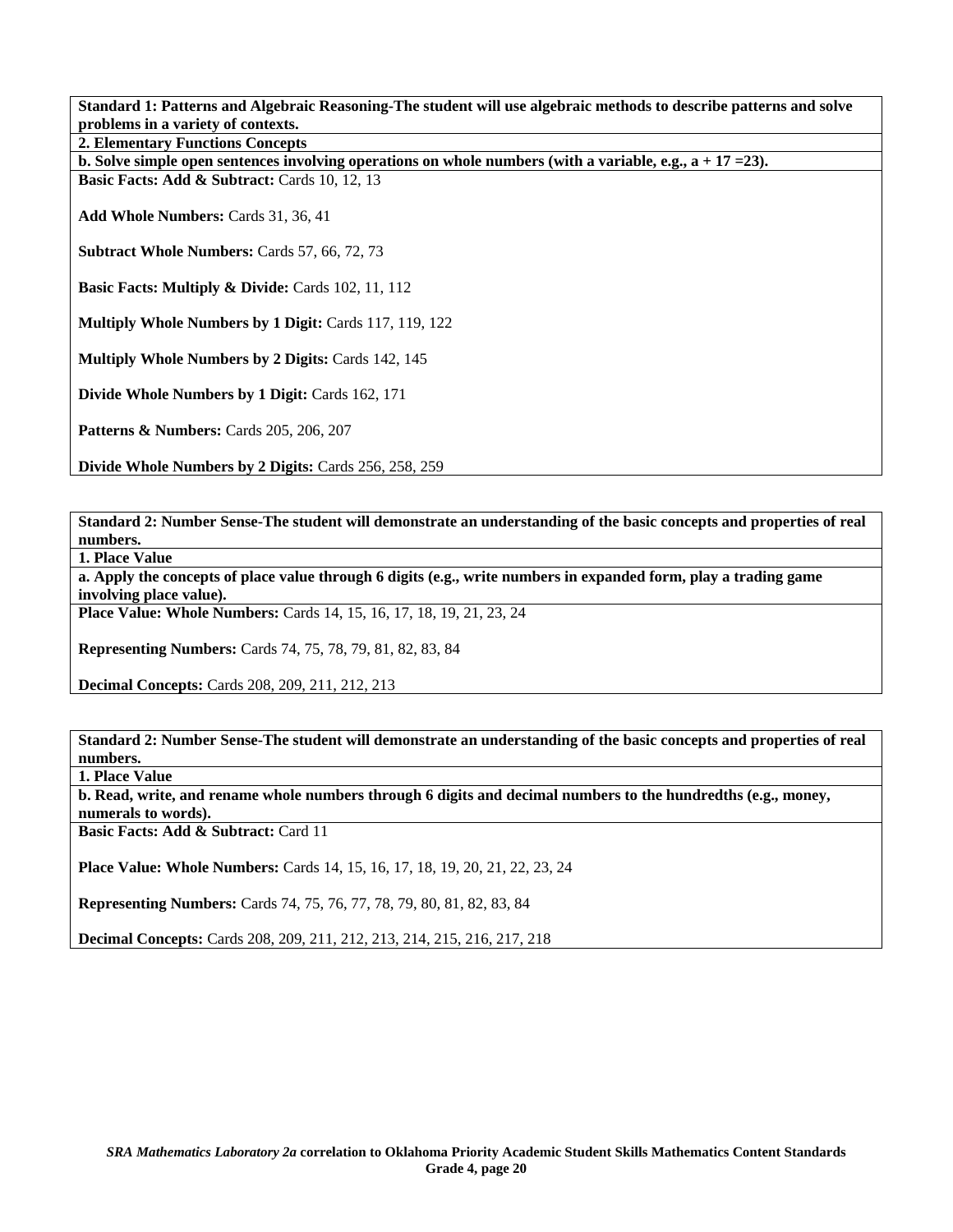**Standard 2: Number Sense-The student will demonstrate an understanding of the basic concepts and properties of real numbers.** 

**2. Compare and order whole numbers and decimals to the hundredths place (e.g., pictures of shaded regions of twodimensional figures, use >, <, + symbols).** 

**Place Value: Whole Numbers:** Cards 20, 21, 22, 23, 24

**Representing Numbers:** Cards 81, 82, 83, 84

**Decimal Concepts:** Cards 215, 216, 217, 218

**Standard 2: Number Sense-The student will demonstrate an understanding of the basic concepts and properties of real numbers.** 

**3. Fractions** 

**a. Use, 0, ½, and 1 or 0, 0.5, and 1, as benchmarks and place additional fractions and decimals on a number line (e.g., 1/3, ¾, 0.7, 0.4).** 

**Decimal Concepts:** Card 217

**Fraction Concepts:** Cards 240, 242, 246

**Standard 2: Number Sense-The student will demonstrate an understanding of the basic concepts and properties of real numbers.** 

**3. Fractions** 

**b. Create physical and pictorial models of equivalent and nonequivalent fractional parts to be compared, add, or subtracted (e.g., egg cartons, fraction stripes, circles, and squares).** 

**Fraction Concepts:** Cards 232, 233, 234, 235, 236, 237, 238, 239, 240, 241, 242, 243, 244, 245, 246, 247

**Add & Subtract Fractions:** Cards 260, 261, 262, 263, 264, 265, 266, 267, 268, 269

**Standard 3: Number Operations and Computation-The student will estimate and compute with whole numbers. 1. Estimate and find the product of 2- and 3-digit numbers to solve application problems. Basic Facts: Multiply & Divide:** Cards 98, 99, 100, 101, 102, 103, 105, 108, 110, 111, 112

**Multiply Whole Numbers by 1 Digit:** Cards 118, 124, 125, 126, 127, 128, 129

**Multiply Whole Numbers by 2 Digits:** Cards 143, 145

**Standard 3: Number Operations and Computation-The student will estimate and compute with whole numbers. 2. Division Concepts** 

**a. Demonstrate fluency with basic division facts and fact families.** 

**Basic Facts: Multiply & Divide:** Cards 104, 105, 106, 107, 108, 109, 110, 111, 112

**Divide Whole Numbers by 1 Digit:** Cards 161, 162, 163, 164, 165, 166, 167, 168, 169, 170, 171, 172, 173

**Divide Whole Numbers by 2 Digits:** Cards 248, 249, 250, 251, 252, 253, 254, 255, 256, 257, 258, 259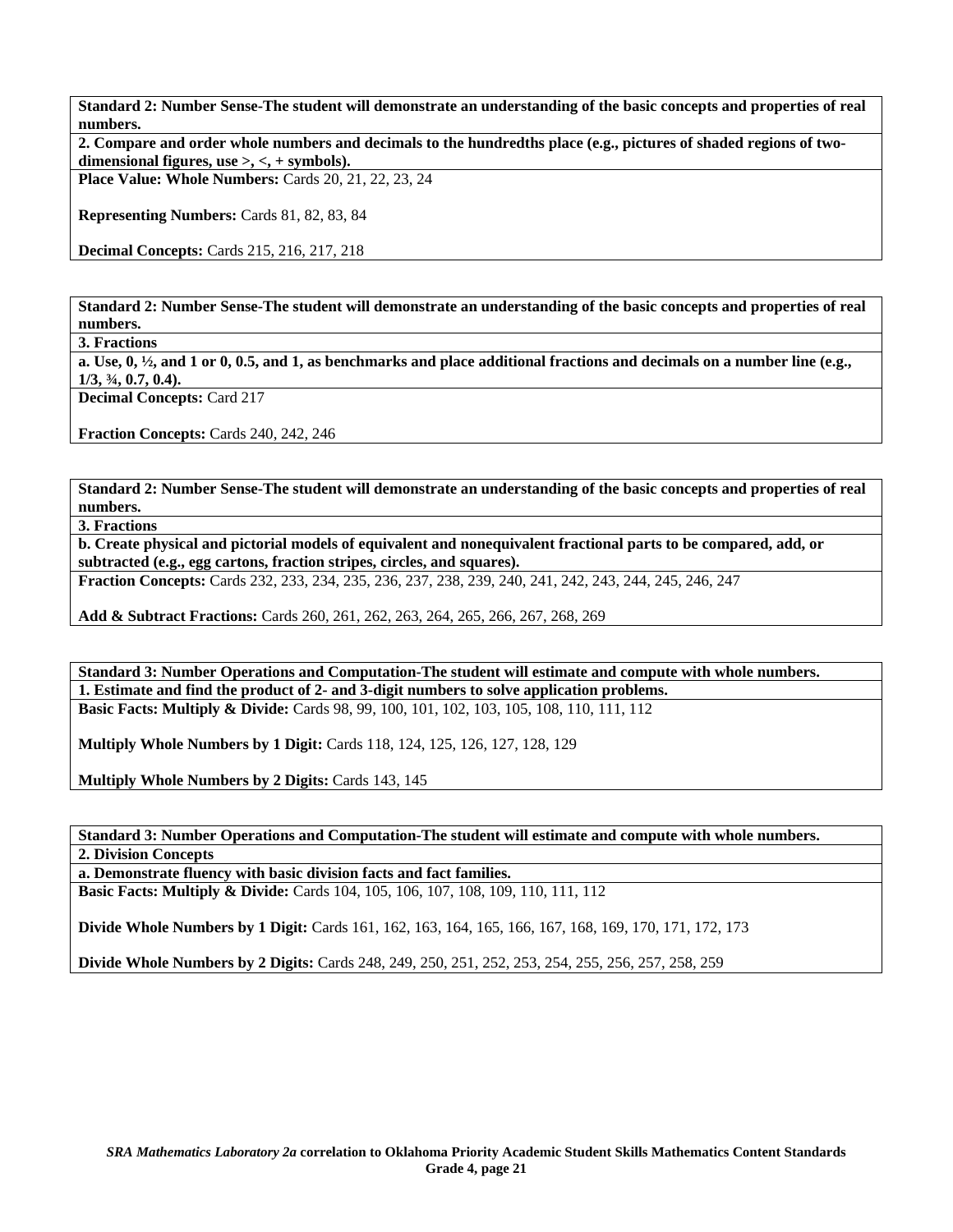**Standard 3: Number Operations and Computation-The student will estimate and compute with whole numbers. 2. Division Concepts** 

**b. Develop division algorithms (e.g., use physical materials to show 12 objects arranged in 3 groups, show division as repeated subtraction and as the inverse of multiplication).** 

**Basic Facts: Multiply & Divide:** Cards 98, 99, 100, 101, 102, 104, 105, 106, 107, 108, 109, 110, 111, 112

**Divide Whole Numbers by 1 Digit:** Cards 161, 162, 163, 164, 165, 166, 167, 168, 169, 170, 171, 172, 173

**Divide Whole Numbers by 2 Digits:** Cards 248, 249, 250, 251, 252, 253, 254, 255, 256, 257, 258, 259

**Standard 3: Number Operations and Computation-The student will estimate and compute with whole numbers. 2. Division Concepts** 

**c. Estimate and find the quotient (with and without remainders) with a 1-digit divisor and a 2- or 3-digit dividend to solve application problems.** 

**Divide Whole Numbers by 1 Digit:** Cards 161, 162, 163, 164, 165, 166, 167, 168, 169, 170, 171, 172, 173

**Divide Whole Numbers by 2 Digits:** Cards 248, 249, 250, 251, 252, 253, 254, 255, 256, 257, 258, 259

**Standard 3: Number Operations and Computation-The student will estimate and compute with whole numbers. 3. Apply a variety of estimation and mental math techniques to simplify computations (e.g., use rounding to estimate 82 – 58 is about 80 – 60 or 20, use 30 · 5 to find the product of 300 · 5).** 

Place Value: Whole Numbers: Cards 25, 30, 37, 43

**Time & Money: Cards 45, 48** 

**Subtract Whole Numbers:** Cards 55, 65, 68, 73

**Multiply Whole Numbers by 1 Digit:** Cards 118, 124, 129

**Multiply Whole Numbers by 2 Digits: Cards 143, 145** 

**Divide Whole Numbers by 1 Digit:** Cards 167, 173

**Divide Whole Numbers by 2 Digits:** Card 252

**Standard 3: Number Operations and Computation-The student will estimate and compute with whole numbers. 4. Develop operation sense by applying the associative property of multiplication (e.g.,**  $6 \cdot (2 \cdot 3) = (6 \cdot 2) \cdot 3$ **). Basic Facts: Multiply & Divide: Card 102** 

**Standard 4: Geometry and Measurement-The student will use geometric properties and relationships to analyze shapes and use units of customary and metric measurements to solve problems.** 

**1. Basic Characteristics of Lines and Angles** 

**a. Identify, draw, and construct models of intersecting, parallel, and perpendicular lines (e.g., use spaghetti, straws, toothpicks).** 

**Geometric Figures:** Cards 130, 131, 134, 137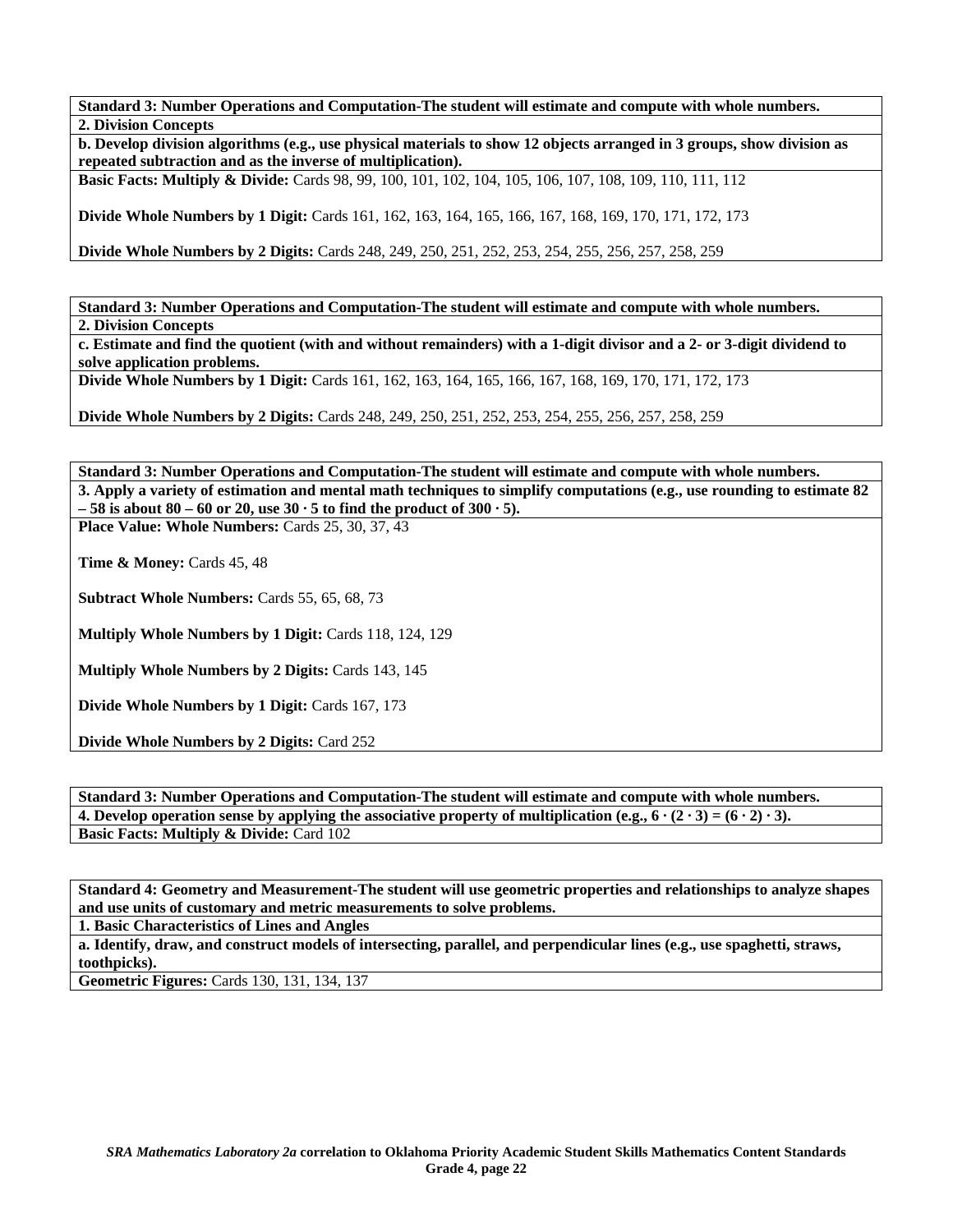**Standard 4: Geometry and Measurement-The student will use geometric properties and relationships to analyze shapes and use units of customary and metric measurements to solve problems.** 

**1. Basic Characteristics of Lines and Angles** 

**b. Identify and compare angles equal to, less than, or greater than 90 degrees (e.g., use right angles to determine the appropriate size of other angles; make a variety of angles using flexible straws and compare).** 

**Geometric Figures:** Cards 132, 133, 134, 135

**Standard 4: Geometry and Measurement-The student will use geometric properties and relationships to analyze shapes and use units of customary and metric measurements to solve problems.** 

**2. Identify basic characteristics of the rectangular coordinate system and find the distance between horizontal and vertical lines of a rectangular coordinate system (e.g., the x-axis is the horizontal axis).** 

**Spatial Sense & Transformations:** Cards 275, 276, 277, 278, 279, 280

**Standard 4: Geometry and Measurement-The student will use geometric properties and relationships to analyze shapes and use units of customary and metric measurements to solve problems.** 

**3. Spatial Reasoning** 

**a. Describe the effects on two- and three-dimensional objects when they slide (translate), flip (reflect), and turn (rotate) (e.g., tessellations).** 

**Spatial Sense & Transformations:** Cards 275, 276, 277, 278, 279, 280

**Standard 4: Geometry and Measurement-The student will use geometric properties and relationships to analyze shapes and use units of customary and metric measurements to solve problems.** 

**3. Spatial Reasoning** 

**b. Predict and verify the effects of combining, subdividing, and changing two- and three-dimensional figures (e.g., folding paper, tiling, and rearranging pieces of solids).** 

**Geometry Basics:** Cards 152, 153, 155

**Spatial Sense & Transformations:** Card 270

**Standard 4: Geometry and Measurement-The student will use geometric properties and relationships to analyze shapes and use units of customary and metric measurements to solve problems.** 

**4. Measurement** 

**a. Establish benchmarks for customary and metric units and estimate the measures of a variety of objects and compare units (e.g., mass; the mass of a raisin is about 1 gram, length: the width of a finger is about 1 centimeter). Linear Measurement:** Cards 85, 86, 87, 88, 89, 90, 91, 92, 93, 94, 95, 96, 97

**Weight, Capacity, & Temperature:** Cards 219, 220, 221, 222, 223, 224, 225, 226, 227, 228, 229, 231

**Standard 4: Geometry and Measurement-The student will use geometric properties and relationships to analyze shapes and use units of customary and metric measurements to solve problems.** 

**4. Measurement** 

**b. Select appropriate customary and metric units of measure to solve application problems involving length, weight, mass, and volume.** 

**Linear Measurement:** Cards 85, 86, 87, 88, 89, 90, 91, 92, 93, 94, 95, 96, 97

**Weight, Capacity, & Temperature:** Cards 219, 220, 221, 222, 223, 224, 225, 226, 227, 228, 229, 231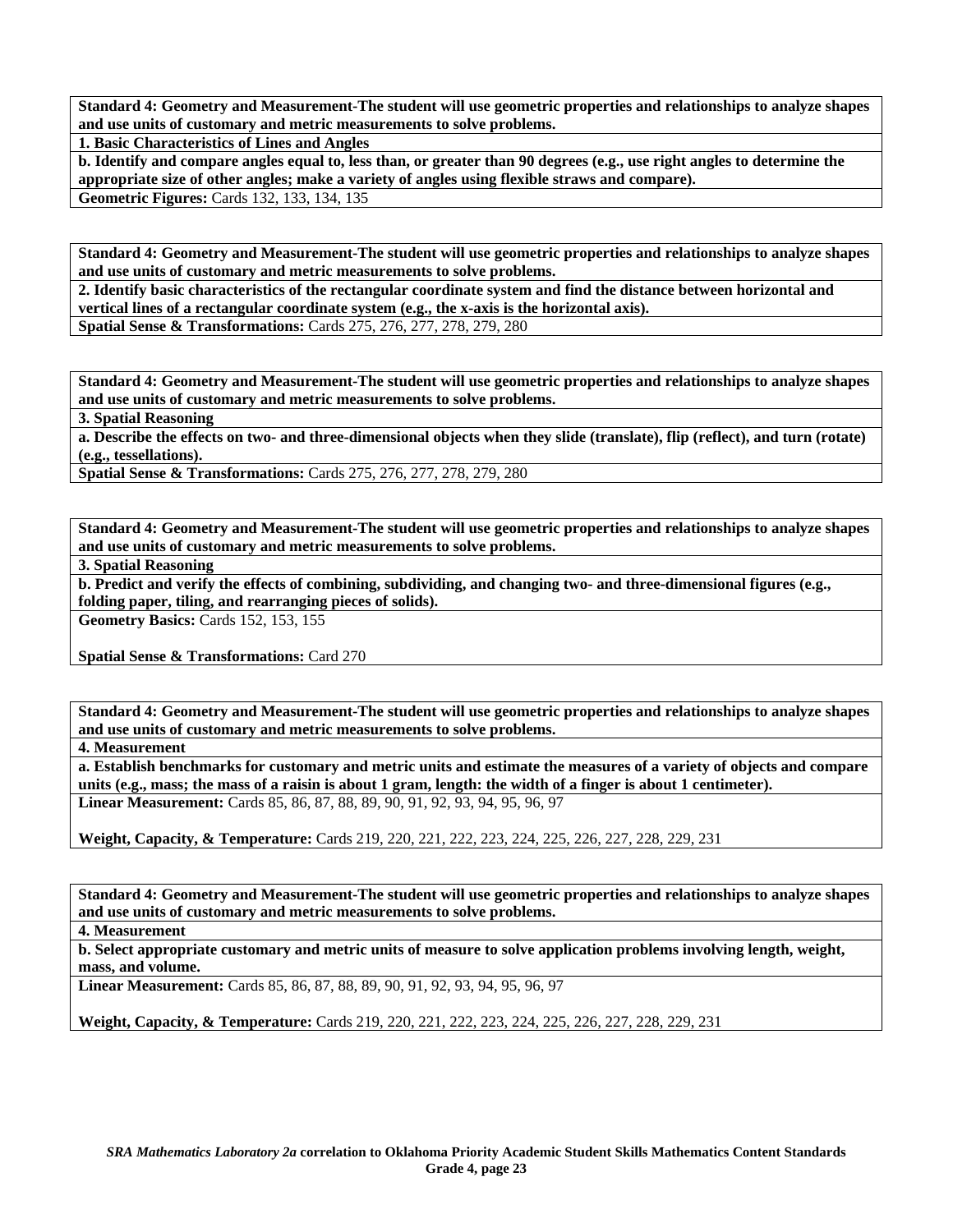**Standard 4: Geometry and Measurement-The student will use geometric properties and relationships to analyze shapes and use units of customary and metric measurements to solve problems.** 

**4. Measurement** 

**c. Solve application problems involving money, time, and temperature (e.g., elapsed time).** 

**Time & Money:** Cards 44, 45, 46, 47, 48, 49, 50, 51, 52, 53, 54

**Weight, Capacity, & Temperature:** Cards 230, 231

**Standard 5: Data Analysis and Probability-The student will demonstrate an understanding of data collection, display, and interpretation.** 

**1. Data Analysis** 

**a. Examine data displays such as tallies, tables, charts, and graphs and use the observations to pose and answer questions (e.g., choose a table in social studies of population data and write problems). Data & Graphs:** Cards 177, 178, 179, 180, 181, 182,1 83, 184, 185

Probability: Cards 282, 285

**Standard 5: Data Analysis and Probability-The student will demonstrate an understanding of data collection, display, and interpretation.** 

**1. Data Analysis** 

**b. Collect, organize, and record data in tables and graphs (e.g., bar, pictograph, line plots). Data & Graphs:** Cards 177, 178, 179, 180, 181, 182,1 83, 184, 185

**Standard 5: Data Analysis and Probability-The student will demonstrate an understanding of data collection, display, and interpretation.** 

**2. Investigate and record probabilities by experimenting with devices that generate random outcomes (e.g., coins, number cubes, spinners).** 

**Probability:** Cards 281, 282, 283, 284, 285, 286, 287, 288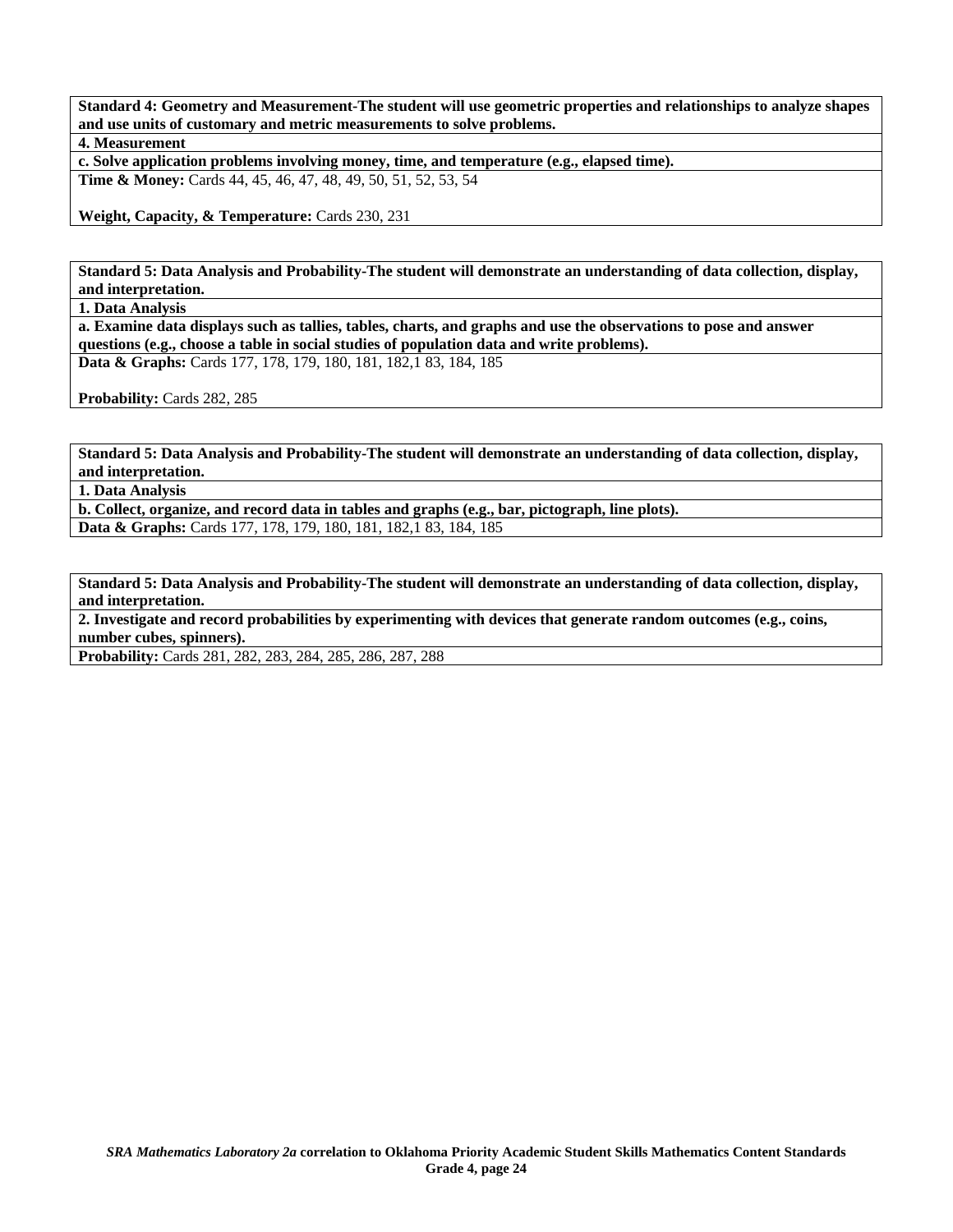## *SRA Mathematics Laboratory 2b*  **correlation to Oklahoma Priority Academic Student Skills Mathematics Content Standards Grade 5**

**Process Standard 1: Problem Solving 1. Use problem-solving approaches (e.g., act out situations, represent problems with drawings and lists, use concrete, pictorial, graphical, oral written, and/or algebraic models, understand a problem, devise a plan, carry out the plan, look back). Basic Facts:** Cards 1, 2, 3, 4, 5, 6, 7, 8, 9, 10, 11, 12, 13, 14 **Place Value: Whole Numbers:** Cards 15, 16, 17, 18,1 9, 20, 21, 22, 23, 24 **Add & Subtract Whole Numbers:** Cards 25, 26, 27, 28, 29, 30, 31, 32, 33, 34, 35, 36, 37, 38 **Representing Numbers:** Cards 39, 40, 41, 42, 43, 44, 45, 46, 47, 48, 49 **Linear Measurement:** Cards 50, 51, 52, 53, 54, 55, 56, 57, 58, 59, 60 **Multiply Whole Numbers:** Cards 61, 62, 63, 64, 65, 66, 67, 68, 69, 60, 71, 72, 73, 74, 75, 76 **Geometric Basics:** Cards 77, 78, 79, 80, 81, 82, 83, 84, 85, 86, 87 **Divide Whole Numbers:** Cards 88, 89, 90, 91, 92, 93, 94, 95, 96, 97, 98, 99, 100, 101, 102, 103, 104 **Patterns & Numbers:** Cards 105, 106, 107, 108, 109, 110, 111, 112, 113, 114, 115, 116, 117 **Fraction Concepts:** Cards 118, 119, 120, 121, 122, 123, 124, 125, 126, 127, 128 **Geometric Figures:** Cards 129, 130, 131, 132, 133, 134, 135, 136, 137, 138 **Add Fractions:** Cards 139, 140, 141, 142, 143, 144, 145, 146, 147, 148, 149, 150 **Data & Graphs:** Cards 151, 152, 153, 154, 155, 156, 157, 158, 159, 160, 161, 162, 163, 164 **Subtract Fractions:** Cards 165, 166, 167, 168, 169, 170, 171, 172, 173, 174, 175, 176 **Weight, Capacity, Temperature & Time:** Cards 177, 178, 179, 180, 181, 182, 183, 184, 185, 186, 187, 188 **Multiply & Divide Fractions:** Cards 189, 190, 191, 192, 193, 194, 195, 196, 197, 198, 199, 200 **Perimeter, Area & Volume:** Cards 201, 202, 203, 204, 205, 206, 207, 208, 209, 210, 211, 212, 213, 214, 215, 216, 217 **Decimal Concepts:** Cards 218, 219, 220, 221, 222, 223, 224, 225, 226, 227, 228, 229, 230, 231 **Spatial Sense & Transformations:** Cards 232, 233, 234, 235, 236, 237, 238, 239, 240, 241, 242 **Add & Subtract Decimals:** Cards 243, 244, 245, 246, 247, 248, 249, 250, 251, 252, 253, 254 **Coordinate Graphs:** Cards 255, 256, 257, 258, 259, 260, 261, 262, 263, 264, 265, 266 **Multiply & Divide Decimals:** Cards 267, 268, 269, 270, 271, 272, 273, 274, 275, 276, 277, 278 **Probability:** Cards 279, 280, 281, 282, 283, 284, 285, 286, 287, 288, 289

**Percent Concepts:** Cards 290, 291, 292, 293, 294, 295, 296, 297, 298, 299, 300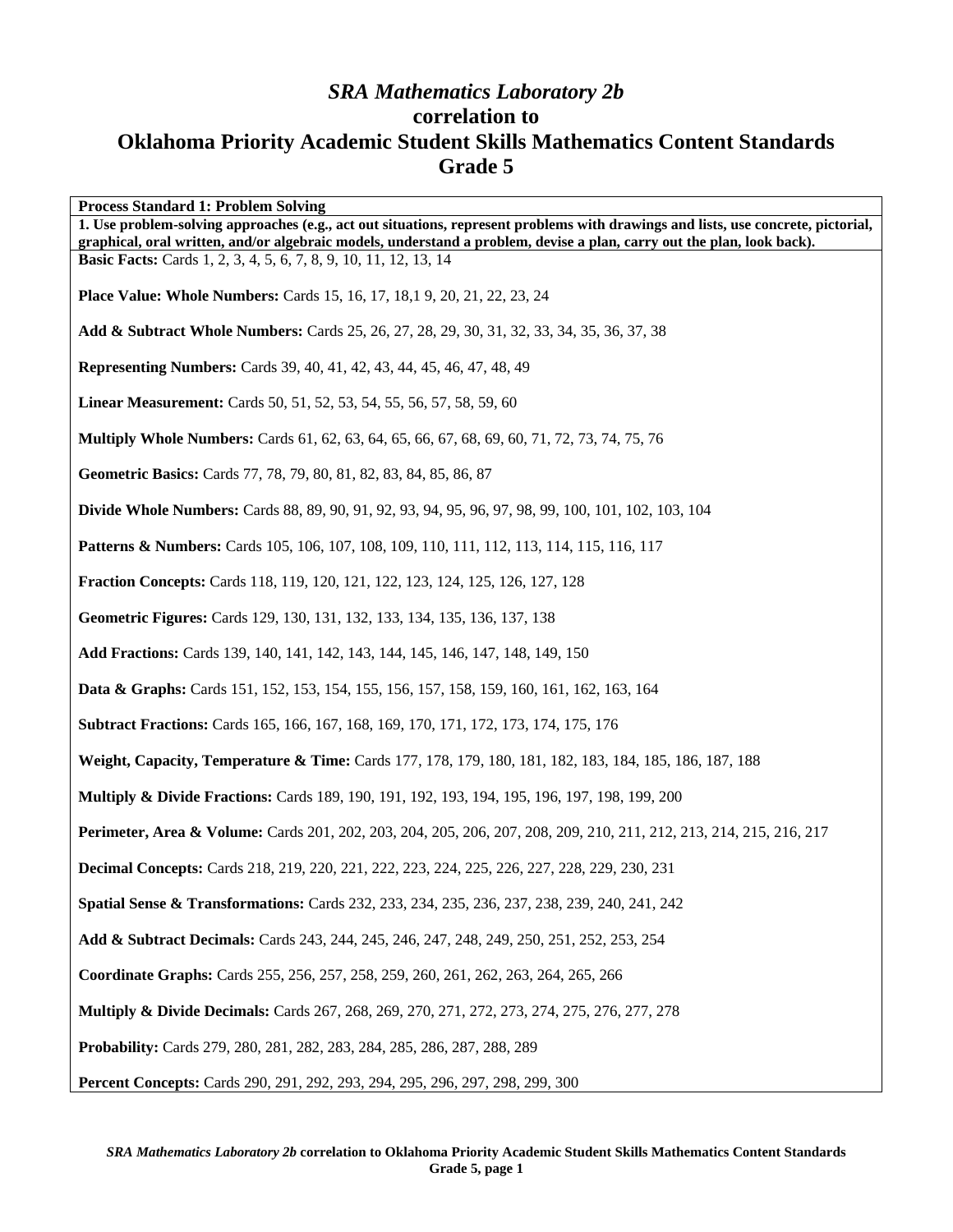| Process Standard 1: Problem Solving<br>2. Formulate problems from everyday and mathematical situations (e.g., how many forks are needed?, how many<br>students are absent?, how can we share/divide these cookies?, how many different ways can we find to compare these<br>fractions?). |
|------------------------------------------------------------------------------------------------------------------------------------------------------------------------------------------------------------------------------------------------------------------------------------------|
| <b>Basic Facts:</b> Cards 1, 2, 3, 4, 5, 6, 7, 8, 9, 10, 11, 12, 13, 14                                                                                                                                                                                                                  |
| <b>Place Value: Whole Numbers:</b> Cards 15, 16, 17, 18, 19, 20, 21, 22, 23, 24                                                                                                                                                                                                          |
| Add & Subtract Whole Numbers: Cards 25, 26, 27, 28, 29, 30, 31, 32, 33, 34, 35, 36, 37, 38                                                                                                                                                                                               |
| <b>Representing Numbers:</b> Cards 39, 40, 41, 42, 43, 44, 45, 46, 47, 48, 49                                                                                                                                                                                                            |
| Linear Measurement: Cards 50, 51, 52, 53, 54, 55, 56, 57, 58, 59, 60                                                                                                                                                                                                                     |
| <b>Multiply Whole Numbers:</b> Cards 61, 62, 63, 64, 65, 66, 67, 68, 69, 60, 71, 72, 73, 74, 75, 76                                                                                                                                                                                      |
| Geometric Basics: Cards 77, 78, 79, 80, 81, 82, 83, 84, 85, 86, 87                                                                                                                                                                                                                       |
| <b>Divide Whole Numbers:</b> Cards 88, 89, 90, 91, 92, 93, 94, 95, 96, 97, 98, 99, 100, 101, 102, 103, 104                                                                                                                                                                               |
| <b>Patterns &amp; Numbers:</b> Cards 105, 106, 107, 108, 109, 110, 111, 112, 113, 114, 115, 116, 117                                                                                                                                                                                     |
| Fraction Concepts: Cards 118, 119, 120, 121, 122, 123, 124, 125, 126, 127, 128                                                                                                                                                                                                           |
| Geometric Figures: Cards 129, 130, 131, 132, 133, 134, 135, 136, 137, 138                                                                                                                                                                                                                |
| Add Fractions: Cards 139, 140, 141, 142, 143, 144, 145, 146, 147, 148, 149, 150                                                                                                                                                                                                          |
| <b>Data &amp; Graphs:</b> Cards 151, 152, 153, 154, 155, 156, 157, 158, 159, 160, 161, 162, 163, 164                                                                                                                                                                                     |
| <b>Subtract Fractions:</b> Cards 165, 166, 167, 168, 169, 170, 171, 172, 173, 174, 175, 176                                                                                                                                                                                              |
| Weight, Capacity, Temperature & Time: Cards 177, 178, 179, 180, 181, 182, 183, 184, 185, 186, 187, 188                                                                                                                                                                                   |
| <b>Multiply &amp; Divide Fractions:</b> Cards 189, 190, 191, 192, 193, 194, 195, 196, 197, 198, 199, 200                                                                                                                                                                                 |
| Perimeter, Area & Volume: Cards 201, 202, 203, 204, 205, 206, 207, 208, 209, 210, 211, 212, 213, 214, 215, 216, 217                                                                                                                                                                      |
| <b>Decimal Concepts:</b> Cards 218, 219, 220, 221, 222, 223, 224, 225, 226, 227, 228, 229, 230, 231                                                                                                                                                                                      |
| <b>Spatial Sense &amp; Transformations:</b> Cards 232, 233, 234, 235, 236, 237, 238, 239, 240, 241, 242                                                                                                                                                                                  |
| Add & Subtract Decimals: Cards 243, 244, 245, 246, 247, 248, 249, 250, 251, 252, 253, 254                                                                                                                                                                                                |
| Coordinate Graphs: Cards 255, 256, 257, 258, 259, 260, 261, 262, 263, 264, 265, 266                                                                                                                                                                                                      |
| <b>Multiply &amp; Divide Decimals:</b> Cards 267, 268, 269, 270, 271, 272, 273, 274, 275, 276, 277, 278                                                                                                                                                                                  |
| Probability: Cards 279, 280, 281, 282, 283, 284, 285, 286, 287, 288, 289                                                                                                                                                                                                                 |
| <b>Percent Concepts:</b> Cards 290, 291, 292, 293, 294, 295, 296, 297, 298, 299, 300                                                                                                                                                                                                     |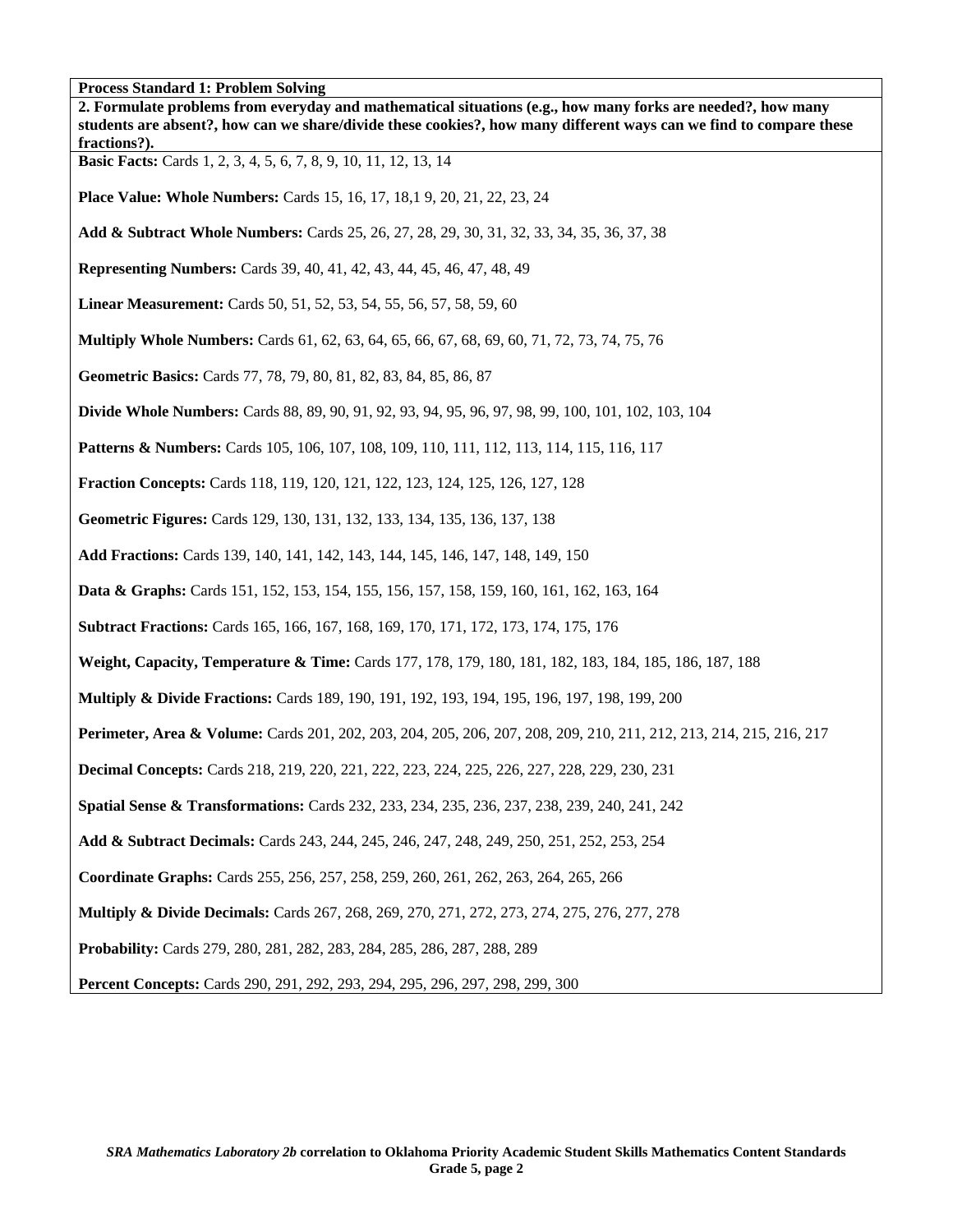| Process Standard 1: Problem Solving                                                                                                                                                                       |
|-----------------------------------------------------------------------------------------------------------------------------------------------------------------------------------------------------------|
| 3. Develop, test, and apply strategies to solve a variety of routine and nonroutine problems (e.g., look fro patterns, make<br>a table, make a problem simpler, process of elimination, trial and error). |
| <b>Basic Facts:</b> Cards 1, 2, 3, 4, 5, 6, 7, 8, 9, 10, 11, 12, 13, 14                                                                                                                                   |
| <b>Place Value: Whole Numbers:</b> Cards 15, 16, 17, 18, 19, 20, 21, 22, 23, 24                                                                                                                           |
| Add & Subtract Whole Numbers: Cards 25, 26, 27, 28, 29, 30, 31, 32, 33, 34, 35, 36, 37, 38                                                                                                                |
| <b>Representing Numbers:</b> Cards 39, 40, 41, 42, 43, 44, 45, 46, 47, 48, 49                                                                                                                             |
| <b>Linear Measurement:</b> Cards 50, 51, 52, 53, 54, 55, 56, 57, 58, 59, 60                                                                                                                               |
| <b>Multiply Whole Numbers:</b> Cards 61, 62, 63, 64, 65, 66, 67, 68, 69, 60, 71, 72, 73, 74, 75, 76                                                                                                       |
| Geometric Basics: Cards 77, 78, 79, 80, 81, 82, 83, 84, 85, 86, 87                                                                                                                                        |
| <b>Divide Whole Numbers:</b> Cards 88, 89, 90, 91, 92, 93, 94, 95, 96, 97, 98, 99, 100, 101, 102, 103, 104                                                                                                |
| <b>Patterns &amp; Numbers:</b> Cards 105, 106, 107, 108, 109, 110, 111, 112, 113, 114, 115, 116, 117                                                                                                      |
| <b>Fraction Concepts:</b> Cards 118, 119, 120, 121, 122, 123, 124, 125, 126, 127, 128                                                                                                                     |
| Geometric Figures: Cards 129, 130, 131, 132, 133, 134, 135, 136, 137, 138                                                                                                                                 |
| Add Fractions: Cards 139, 140, 141, 142, 143, 144, 145, 146, 147, 148, 149, 150                                                                                                                           |
| <b>Data &amp; Graphs:</b> Cards 151, 152, 153, 154, 155, 156, 157, 158, 159, 160, 161, 162, 163, 164                                                                                                      |
| <b>Subtract Fractions:</b> Cards 165, 166, 167, 168, 169, 170, 171, 172, 173, 174, 175, 176                                                                                                               |
| Weight, Capacity, Temperature & Time: Cards 177, 178, 179, 180, 181, 182, 183, 184, 185, 186, 187, 188                                                                                                    |
| <b>Multiply &amp; Divide Fractions:</b> Cards 189, 190, 191, 192, 193, 194, 195, 196, 197, 198, 199, 200                                                                                                  |
| Perimeter, Area & Volume: Cards 201, 202, 203, 204, 205, 206, 207, 208, 209, 210, 211, 212, 213, 214, 215, 216, 217                                                                                       |
| <b>Decimal Concepts:</b> Cards 218, 219, 220, 221, 222, 223, 224, 225, 226, 227, 228, 229, 230, 231                                                                                                       |
| Spatial Sense & Transformations: Cards 232, 233, 234, 235, 236, 237, 238, 239, 240, 241, 242                                                                                                              |
| Add & Subtract Decimals: Cards 243, 244, 245, 246, 247, 248, 249, 250, 251, 252, 253, 254                                                                                                                 |
| Coordinate Graphs: Cards 255, 256, 257, 258, 259, 260, 261, 262, 263, 264, 265, 266                                                                                                                       |
| <b>Multiply &amp; Divide Decimals:</b> Cards 267, 268, 269, 270, 271, 272, 273, 274, 275, 276, 277, 278                                                                                                   |
| Probability: Cards 279, 280, 281, 282, 283, 284, 285, 286, 287, 288, 289                                                                                                                                  |
| Percent Concepts: Cards 290, 291, 292, 293, 294, 295, 296, 297, 298, 299, 300                                                                                                                             |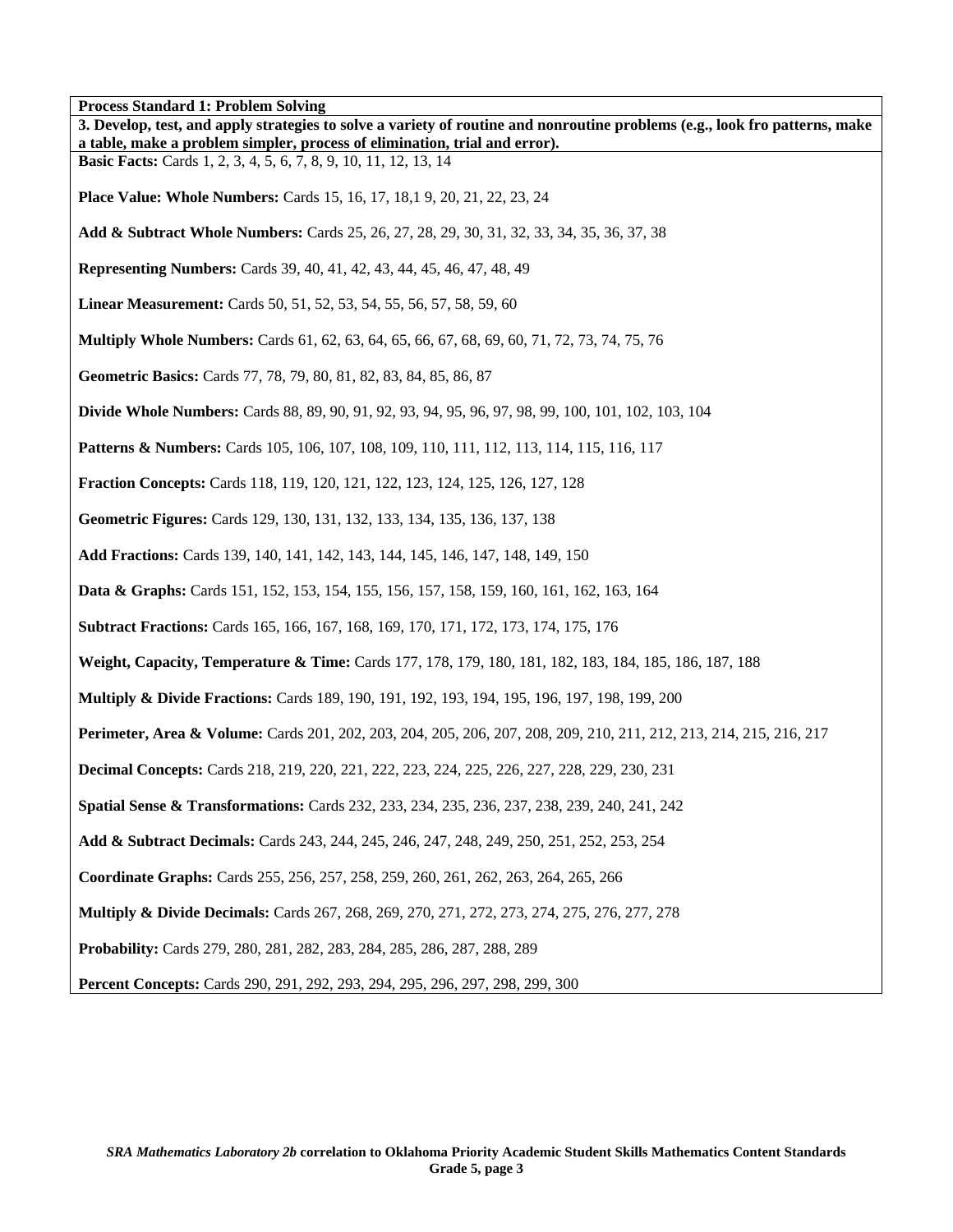| 1100033 Dianuaru 1. 110010111 Dorving<br>4. Verify and interpret results with respect to the original problem (e.g., students explain verbally why an answer makes<br>sense, explain in a written format why an answer makes sense, verify the validity of each step taken to obtain a final<br>result). |
|----------------------------------------------------------------------------------------------------------------------------------------------------------------------------------------------------------------------------------------------------------------------------------------------------------|
| <b>Basic Facts:</b> Cards 1, 2, 3, 4, 5, 6, 7, 8, 9, 10, 11, 12, 13, 14                                                                                                                                                                                                                                  |
| <b>Place Value: Whole Numbers:</b> Cards 15, 16, 17, 18, 19, 20, 21, 22, 23, 24                                                                                                                                                                                                                          |
| Add & Subtract Whole Numbers: Cards 25, 26, 27, 28, 29, 30, 31, 32, 33, 34, 35, 36, 37, 38                                                                                                                                                                                                               |
| <b>Representing Numbers:</b> Cards 39, 40, 41, 42, 43, 44, 45, 46, 47, 48, 49                                                                                                                                                                                                                            |
| <b>Linear Measurement:</b> Cards 50, 51, 52, 53, 54, 55, 56, 57, 58, 59, 60                                                                                                                                                                                                                              |
| <b>Multiply Whole Numbers:</b> Cards 61, 62, 63, 64, 65, 66, 67, 68, 69, 60, 71, 72, 73, 74, 75, 76                                                                                                                                                                                                      |
| Geometric Basics: Cards 77, 78, 79, 80, 81, 82, 83, 84, 85, 86, 87                                                                                                                                                                                                                                       |
| <b>Divide Whole Numbers:</b> Cards 88, 89, 90, 91, 92, 93, 94, 95, 96, 97, 98, 99, 100, 101, 102, 103, 104                                                                                                                                                                                               |
| <b>Patterns &amp; Numbers:</b> Cards 105, 106, 107, 108, 109, 110, 111, 112, 113, 114, 115, 116, 117                                                                                                                                                                                                     |
| <b>Fraction Concepts:</b> Cards 118, 119, 120, 121, 122, 123, 124, 125, 126, 127, 128                                                                                                                                                                                                                    |
| Geometric Figures: Cards 129, 130, 131, 132, 133, 134, 135, 136, 137, 138                                                                                                                                                                                                                                |
| Add Fractions: Cards 139, 140, 141, 142, 143, 144, 145, 146, 147, 148, 149, 150                                                                                                                                                                                                                          |
| <b>Data &amp; Graphs:</b> Cards 151, 152, 153, 154, 155, 156, 157, 158, 159, 160, 161, 162, 163, 164                                                                                                                                                                                                     |
| <b>Subtract Fractions:</b> Cards 165, 166, 167, 168, 169, 170, 171, 172, 173, 174, 175, 176                                                                                                                                                                                                              |
| Weight, Capacity, Temperature & Time: Cards 177, 178, 179, 180, 181, 182, 183, 184, 185, 186, 187, 188                                                                                                                                                                                                   |
| <b>Multiply &amp; Divide Fractions:</b> Cards 189, 190, 191, 192, 193, 194, 195, 196, 197, 198, 199, 200                                                                                                                                                                                                 |
| Perimeter, Area & Volume: Cards 201, 202, 203, 204, 205, 206, 207, 208, 209, 210, 211, 212, 213, 214, 215, 216, 217                                                                                                                                                                                      |
| <b>Decimal Concepts:</b> Cards 218, 219, 220, 221, 222, 223, 224, 225, 226, 227, 228, 229, 230, 231                                                                                                                                                                                                      |
| <b>Spatial Sense &amp; Transformations:</b> Cards 232, 233, 234, 235, 236, 237, 238, 239, 240, 241, 242                                                                                                                                                                                                  |
| Add & Subtract Decimals: Cards 243, 244, 245, 246, 247, 248, 249, 250, 251, 252, 253, 254                                                                                                                                                                                                                |
| Coordinate Graphs: Cards 255, 256, 257, 258, 259, 260, 261, 262, 263, 264, 265, 266                                                                                                                                                                                                                      |
| <b>Multiply &amp; Divide Decimals:</b> Cards 267, 268, 269, 270, 271, 272, 273, 274, 275, 276, 277, 278                                                                                                                                                                                                  |
| Probability: Cards 279, 280, 281, 282, 283, 284, 285, 286, 287, 288, 289                                                                                                                                                                                                                                 |
| Percent Concepts: Cards 290, 291, 292, 293, 294, 295, 296, 297, 298, 299, 300                                                                                                                                                                                                                            |

٦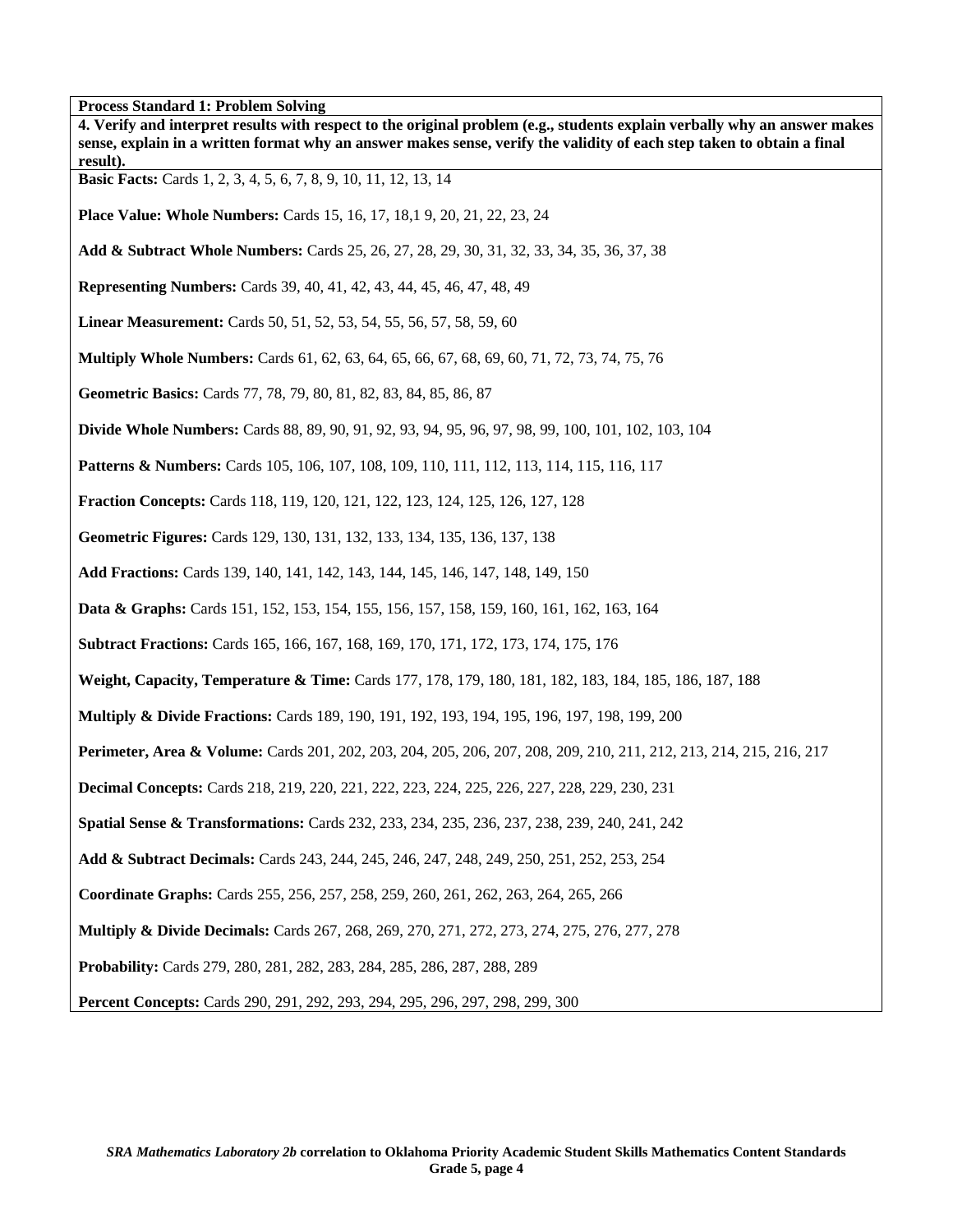| I Tocess Standard 1. I Tobieni Sorvin<br>5. Distinguish between necessary and irrelevant information in solving problems (e.g., play games and discuss "best"<br>clues, write riddles with sufficient information, identify unnecessary information in written story problems. |
|--------------------------------------------------------------------------------------------------------------------------------------------------------------------------------------------------------------------------------------------------------------------------------|
| <b>Basic Facts:</b> Cards 1, 2, 3, 4, 5, 6, 7, 8, 9, 10, 11, 12, 13, 14                                                                                                                                                                                                        |
| <b>Place Value: Whole Numbers:</b> Cards 15, 16, 17, 18, 19, 20, 21, 22, 23, 24                                                                                                                                                                                                |
| Add & Subtract Whole Numbers: Cards 25, 26, 27, 28, 29, 30, 31, 32, 33, 34, 35, 36, 37, 38                                                                                                                                                                                     |
| <b>Representing Numbers:</b> Cards 39, 40, 41, 42, 43, 44, 45, 46, 47, 48, 49                                                                                                                                                                                                  |
| <b>Linear Measurement:</b> Cards 50, 51, 52, 53, 54, 55, 56, 57, 58, 59, 60                                                                                                                                                                                                    |
| <b>Multiply Whole Numbers:</b> Cards 61, 62, 63, 64, 65, 66, 67, 68, 69, 60, 71, 72, 73, 74, 75, 76                                                                                                                                                                            |
| Geometric Basics: Cards 77, 78, 79, 80, 81, 82, 83, 84, 85, 86, 87                                                                                                                                                                                                             |
| <b>Divide Whole Numbers:</b> Cards 88, 89, 90, 91, 92, 93, 94, 95, 96, 97, 98, 99, 100, 101, 102, 103, 104                                                                                                                                                                     |
| <b>Patterns &amp; Numbers:</b> Cards 105, 106, 107, 108, 109, 110, 111, 112, 113, 114, 115, 116, 117                                                                                                                                                                           |
| <b>Fraction Concepts:</b> Cards 118, 119, 120, 121, 122, 123, 124, 125, 126, 127, 128                                                                                                                                                                                          |
| Geometric Figures: Cards 129, 130, 131, 132, 133, 134, 135, 136, 137, 138                                                                                                                                                                                                      |
| Add Fractions: Cards 139, 140, 141, 142, 143, 144, 145, 146, 147, 148, 149, 150                                                                                                                                                                                                |
| <b>Data &amp; Graphs:</b> Cards 151, 152, 153, 154, 155, 156, 157, 158, 159, 160, 161, 162, 163, 164                                                                                                                                                                           |
| <b>Subtract Fractions:</b> Cards 165, 166, 167, 168, 169, 170, 171, 172, 173, 174, 175, 176                                                                                                                                                                                    |
| <b>Weight, Capacity, Temperature &amp; Time:</b> Cards 177, 178, 179, 180, 181, 182, 183, 184, 185, 186, 187, 188                                                                                                                                                              |
| <b>Multiply &amp; Divide Fractions:</b> Cards 189, 190, 191, 192, 193, 194, 195, 196, 197, 198, 199, 200                                                                                                                                                                       |
| Perimeter, Area & Volume: Cards 201, 202, 203, 204, 205, 206, 207, 208, 209, 210, 211, 212, 213, 214, 215, 216, 217                                                                                                                                                            |
| <b>Decimal Concepts:</b> Cards 218, 219, 220, 221, 222, 223, 224, 225, 226, 227, 228, 229, 230, 231                                                                                                                                                                            |
| Spatial Sense & Transformations: Cards 232, 233, 234, 235, 236, 237, 238, 239, 240, 241, 242                                                                                                                                                                                   |
| Add & Subtract Decimals: Cards 243, 244, 245, 246, 247, 248, 249, 250, 251, 252, 253, 254                                                                                                                                                                                      |
| Coordinate Graphs: Cards 255, 256, 257, 258, 259, 260, 261, 262, 263, 264, 265, 266                                                                                                                                                                                            |
| <b>Multiply &amp; Divide Decimals:</b> Cards 267, 268, 269, 270, 271, 272, 273, 274, 275, 276, 277, 278                                                                                                                                                                        |
| Probability: Cards 279, 280, 281, 282, 283, 284, 285, 286, 287, 288, 289                                                                                                                                                                                                       |
| Percent Concepts: Cards 290, 291, 292, 293, 294, 295, 296, 297, 298, 299, 300                                                                                                                                                                                                  |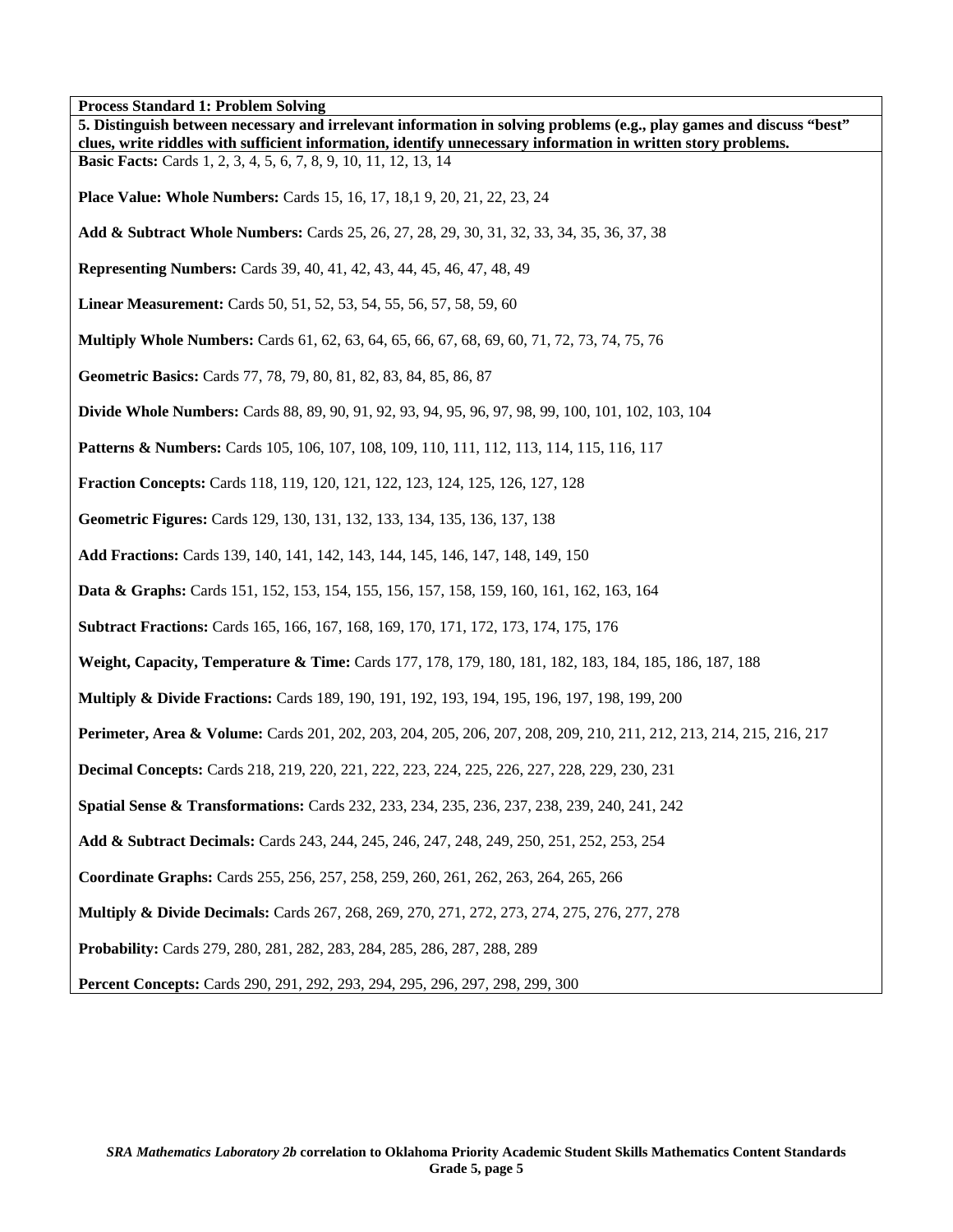**Process Standard 2: Communication 1. Express mathematical ideas coherently and clearly to peers, teachers, and other (e.g., with verbal ideas, models, or manipulatives, pictures, or symbols). Basic Facts:** Cards 1, 2, 3, 4, 5, 6, 7, 8, 9, 10, 11, 12, 13, 14 **Place Value: Whole Numbers:** Cards 15, 16, 17, 18,1 9, 20, 21, 22, 23, 24 **Add & Subtract Whole Numbers:** Cards 25, 26, 27, 28, 29, 30, 31, 32, 33, 34, 35, 36, 37, 38 **Representing Numbers:** Cards 39, 40, 41, 42, 43, 44, 45, 46, 47, 48, 49 **Linear Measurement:** Cards 50, 51, 52, 53, 54, 55, 56, 57, 58, 59, 60 **Multiply Whole Numbers:** Cards 61, 62, 63, 64, 65, 66, 67, 68, 69, 60, 71, 72, 73, 74, 75, 76 **Geometric Basics:** Cards 77, 78, 79, 80, 81, 82, 83, 84, 85, 86, 87 **Divide Whole Numbers:** Cards 88, 89, 90, 91, 92, 93, 94, 95, 96, 97, 98, 99, 100, 101, 102, 103, 104 **Patterns & Numbers:** Cards 105, 106, 107, 108, 109, 110, 111, 112, 113, 114, 115, 116, 117 **Fraction Concepts:** Cards 118, 119, 120, 121, 122, 123, 124, 125, 126, 127, 128 **Geometric Figures:** Cards 129, 130, 131, 132, 133, 134, 135, 136, 137, 138 **Add Fractions:** Cards 139, 140, 141, 142, 143, 144, 145, 146, 147, 148, 149, 150 **Data & Graphs:** Cards 151, 152, 153, 154, 155, 156, 157, 158, 159, 160, 161, 162, 163, 164 **Subtract Fractions:** Cards 165, 166, 167, 168, 169, 170, 171, 172, 173, 174, 175, 176 **Weight, Capacity, Temperature & Time:** Cards 177, 178, 179, 180, 181, 182, 183, 184, 185, 186, 187, 188 **Multiply & Divide Fractions:** Cards 189, 190, 191, 192, 193, 194, 195, 196, 197, 198, 199, 200 **Perimeter, Area & Volume:** Cards 201, 202, 203, 204, 205, 206, 207, 208, 209, 210, 211, 212, 213, 214, 215, 216, 217 **Decimal Concepts:** Cards 218, 219, 220, 221, 222, 223, 224, 225, 226, 227, 228, 229, 230, 231 **Spatial Sense & Transformations:** Cards 232, 233, 234, 235, 236, 237, 238, 239, 240, 241, 242 **Add & Subtract Decimals:** Cards 243, 244, 245, 246, 247, 248, 249, 250, 251, 252, 253, 254 **Coordinate Graphs:** Cards 255, 256, 257, 258, 259, 260, 261, 262, 263, 264, 265, 266 **Multiply & Divide Decimals:** Cards 267, 268, 269, 270, 271, 272, 273, 274, 275, 276, 277, 278 **Probability:** Cards 279, 280, 281, 282, 283, 284, 285, 286, 287, 288, 289 **Percent Concepts:** Cards 290, 291, 292, 293, 294, 295, 296, 297, 298, 299, 300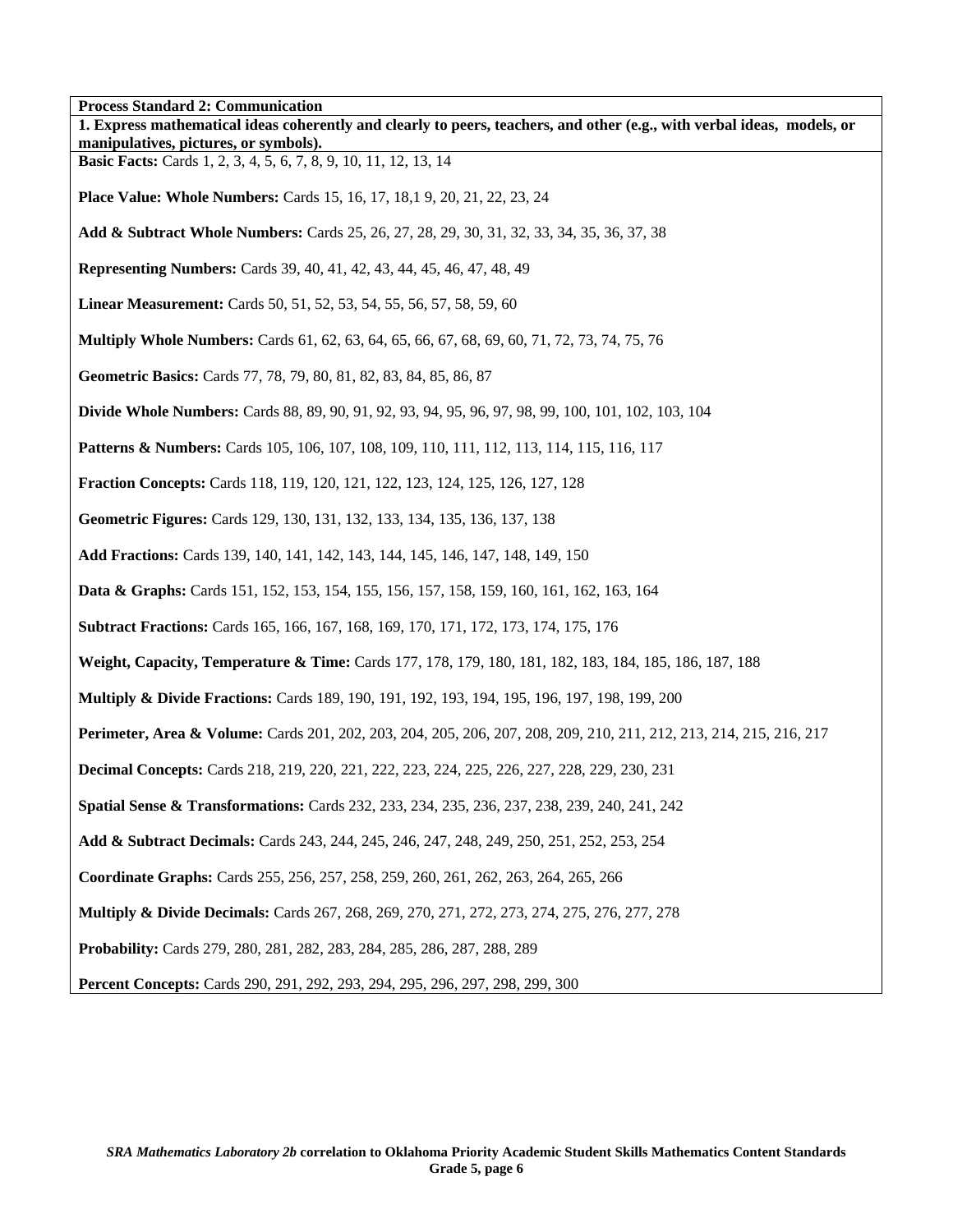| Process Standard 2: Communication<br>2. Extend mathematical knowledge by considering the thinking and strategies of others (e.g., agree or disagree,<br>rephrase another student's explanation, analyze another student's explanation). |
|-----------------------------------------------------------------------------------------------------------------------------------------------------------------------------------------------------------------------------------------|
| <b>Basic Facts:</b> Cards 1, 2, 3, 4, 5, 6, 7, 8, 9, 10, 11, 12, 13, 14                                                                                                                                                                 |
| <b>Place Value: Whole Numbers:</b> Cards 15, 16, 17, 18, 19, 20, 21, 22, 23, 24                                                                                                                                                         |
| Add & Subtract Whole Numbers: Cards 25, 26, 27, 28, 29, 30, 31, 32, 33, 34, 35, 36, 37, 38                                                                                                                                              |
| Representing Numbers: Cards 39, 40, 41, 42, 43, 44, 45, 46, 47, 48, 49                                                                                                                                                                  |
| Linear Measurement: Cards 50, 51, 52, 53, 54, 55, 56, 57, 58, 59, 60                                                                                                                                                                    |
| <b>Multiply Whole Numbers:</b> Cards 61, 62, 63, 64, 65, 66, 67, 68, 69, 60, 71, 72, 73, 74, 75, 76                                                                                                                                     |
| Geometric Basics: Cards 77, 78, 79, 80, 81, 82, 83, 84, 85, 86, 87                                                                                                                                                                      |
| <b>Divide Whole Numbers:</b> Cards 88, 89, 90, 91, 92, 93, 94, 95, 96, 97, 98, 99, 100, 101, 102, 103, 104                                                                                                                              |
| <b>Patterns &amp; Numbers:</b> Cards 105, 106, 107, 108, 109, 110, 111, 112, 113, 114, 115, 116, 117                                                                                                                                    |
| Fraction Concepts: Cards 118, 119, 120, 121, 122, 123, 124, 125, 126, 127, 128                                                                                                                                                          |
| Geometric Figures: Cards 129, 130, 131, 132, 133, 134, 135, 136, 137, 138                                                                                                                                                               |
| Add Fractions: Cards 139, 140, 141, 142, 143, 144, 145, 146, 147, 148, 149, 150                                                                                                                                                         |
| <b>Data &amp; Graphs:</b> Cards 151, 152, 153, 154, 155, 156, 157, 158, 159, 160, 161, 162, 163, 164                                                                                                                                    |
| Subtract Fractions: Cards 165, 166, 167, 168, 169, 170, 171, 172, 173, 174, 175, 176                                                                                                                                                    |
| Weight, Capacity, Temperature & Time: Cards 177, 178, 179, 180, 181, 182, 183, 184, 185, 186, 187, 188                                                                                                                                  |
| <b>Multiply &amp; Divide Fractions:</b> Cards 189, 190, 191, 192, 193, 194, 195, 196, 197, 198, 199, 200                                                                                                                                |
| Perimeter, Area & Volume: Cards 201, 202, 203, 204, 205, 206, 207, 208, 209, 210, 211, 212, 213, 214, 215, 216, 217                                                                                                                     |
| <b>Decimal Concepts:</b> Cards 218, 219, 220, 221, 222, 223, 224, 225, 226, 227, 228, 229, 230, 231                                                                                                                                     |
| Spatial Sense & Transformations: Cards 232, 233, 234, 235, 236, 237, 238, 239, 240, 241, 242                                                                                                                                            |
| Add & Subtract Decimals: Cards 243, 244, 245, 246, 247, 248, 249, 250, 251, 252, 253, 254                                                                                                                                               |
| Coordinate Graphs: Cards 255, 256, 257, 258, 259, 260, 261, 262, 263, 264, 265, 266                                                                                                                                                     |
| <b>Multiply &amp; Divide Decimals:</b> Cards 267, 268, 269, 270, 271, 272, 273, 274, 275, 276, 277, 278                                                                                                                                 |
| <b>Probability:</b> Cards 279, 280, 281, 282, 283, 284, 285, 286, 287, 288, 289                                                                                                                                                         |
| Percent Concepts: Cards 290, 291, 292, 293, 294, 295, 296, 297, 298, 299, 300                                                                                                                                                           |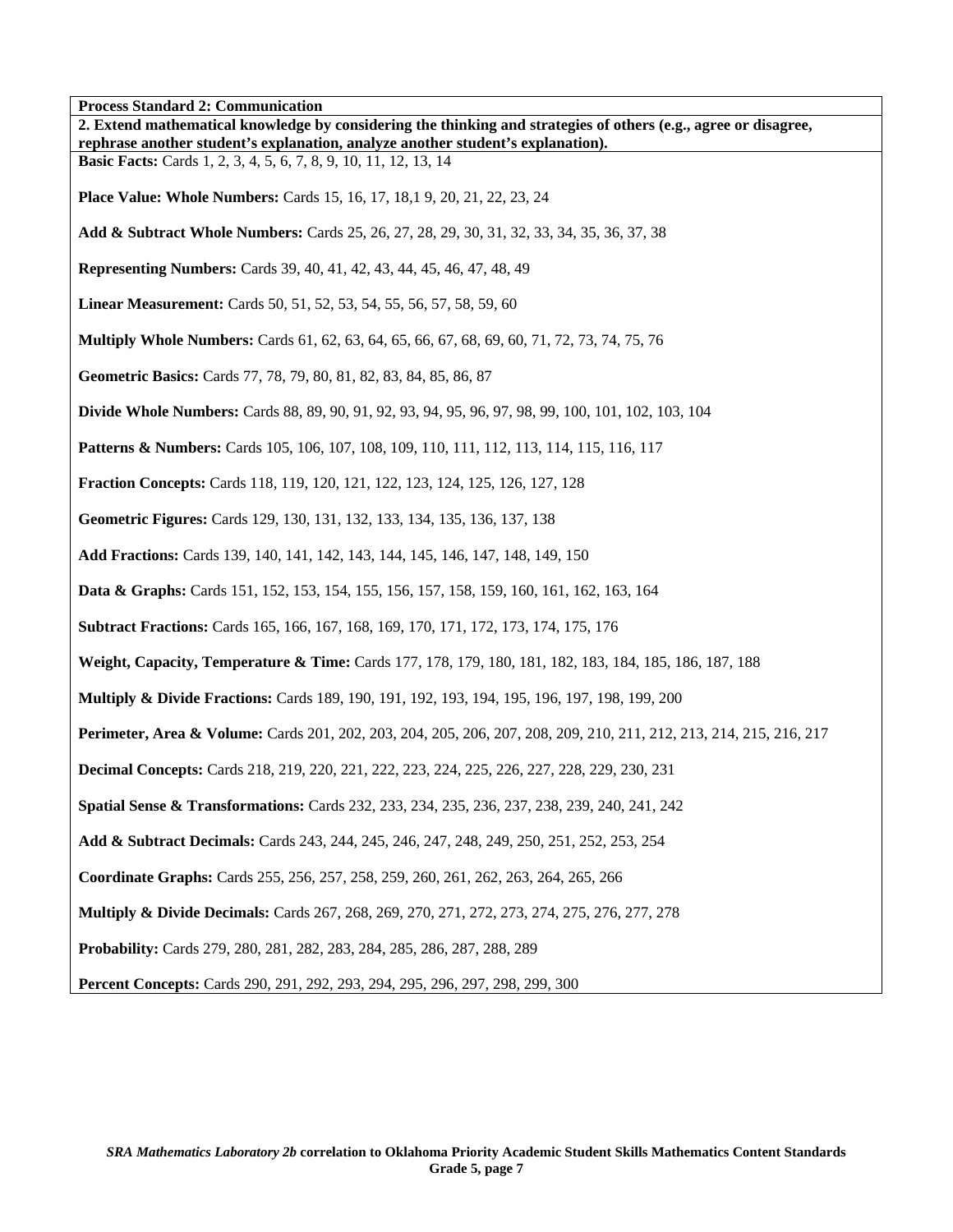| <b>Process Standard 2: Communication</b>                                                                            |
|---------------------------------------------------------------------------------------------------------------------|
| 3. Relate manipulatives, pictures, diagrams, and symbols to mathematical ideas.                                     |
| <b>Basic Facts:</b> Cards 1, 2, 3, 4, 5, 6, 7, 8, 9, 10, 11, 12, 13, 14                                             |
| <b>Place Value: Whole Numbers:</b> Cards 15, 16, 17, 18, 19, 20, 21, 22, 23, 24                                     |
| Add & Subtract Whole Numbers: Cards 25, 26, 27, 28, 29, 30, 31, 32, 33, 34, 35, 36, 37, 38                          |
| <b>Representing Numbers:</b> Cards 39, 40, 41, 42, 43, 44, 45, 46, 47, 48, 49                                       |
| Linear Measurement: Cards 50, 51, 52, 53, 54, 55, 56, 57, 58, 59, 60                                                |
| <b>Multiply Whole Numbers:</b> Cards 61, 62, 63, 64, 65, 66, 67, 68, 69, 60, 71, 72, 73, 74, 75, 76                 |
| Geometric Basics: Cards 77, 78, 79, 80, 81, 82, 83, 84, 85, 86, 87                                                  |
| <b>Divide Whole Numbers:</b> Cards 88, 89, 90, 91, 92, 93, 94, 95, 96, 97, 98, 99, 100, 101, 102, 103, 104          |
| <b>Patterns &amp; Numbers:</b> Cards 105, 106, 107, 108, 109, 110, 111, 112, 113, 114, 115, 116, 117                |
| <b>Fraction Concepts:</b> Cards 118, 119, 120, 121, 122, 123, 124, 125, 126, 127, 128                               |
| Geometric Figures: Cards 129, 130, 131, 132, 133, 134, 135, 136, 137, 138                                           |
| Add Fractions: Cards 139, 140, 141, 142, 143, 144, 145, 146, 147, 148, 149, 150                                     |
| <b>Data &amp; Graphs:</b> Cards 151, 152, 153, 154, 155, 156, 157, 158, 159, 160, 161, 162, 163, 164                |
| <b>Subtract Fractions:</b> Cards 165, 166, 167, 168, 169, 170, 171, 172, 173, 174, 175, 176                         |
| Weight, Capacity, Temperature & Time: Cards 177, 178, 179, 180, 181, 182, 183, 184, 185, 186, 187, 188              |
| Multiply & Divide Fractions: Cards 189, 190, 191, 192, 193, 194, 195, 196, 197, 198, 199, 200                       |
| Perimeter, Area & Volume: Cards 201, 202, 203, 204, 205, 206, 207, 208, 209, 210, 211, 212, 213, 214, 215, 216, 217 |
| <b>Decimal Concepts:</b> Cards 218, 219, 220, 221, 222, 223, 224, 225, 226, 227, 228, 229, 230, 231                 |
| <b>Spatial Sense &amp; Transformations:</b> Cards 232, 233, 234, 235, 236, 237, 238, 239, 240, 241, 242             |
| Add & Subtract Decimals: Cards 243, 244, 245, 246, 247, 248, 249, 250, 251, 252, 253, 254                           |
| Coordinate Graphs: Cards 255, 256, 257, 258, 259, 260, 261, 262, 263, 264, 265, 266                                 |
| Multiply & Divide Decimals: Cards 267, 268, 269, 270, 271, 272, 273, 274, 275, 276, 277, 278                        |
| Probability: Cards 279, 280, 281, 282, 283, 284, 285, 286, 287, 288, 289                                            |
| Percent Concepts: Cards 290, 291, 292, 293, 294, 295, 296, 297, 298, 299, 300                                       |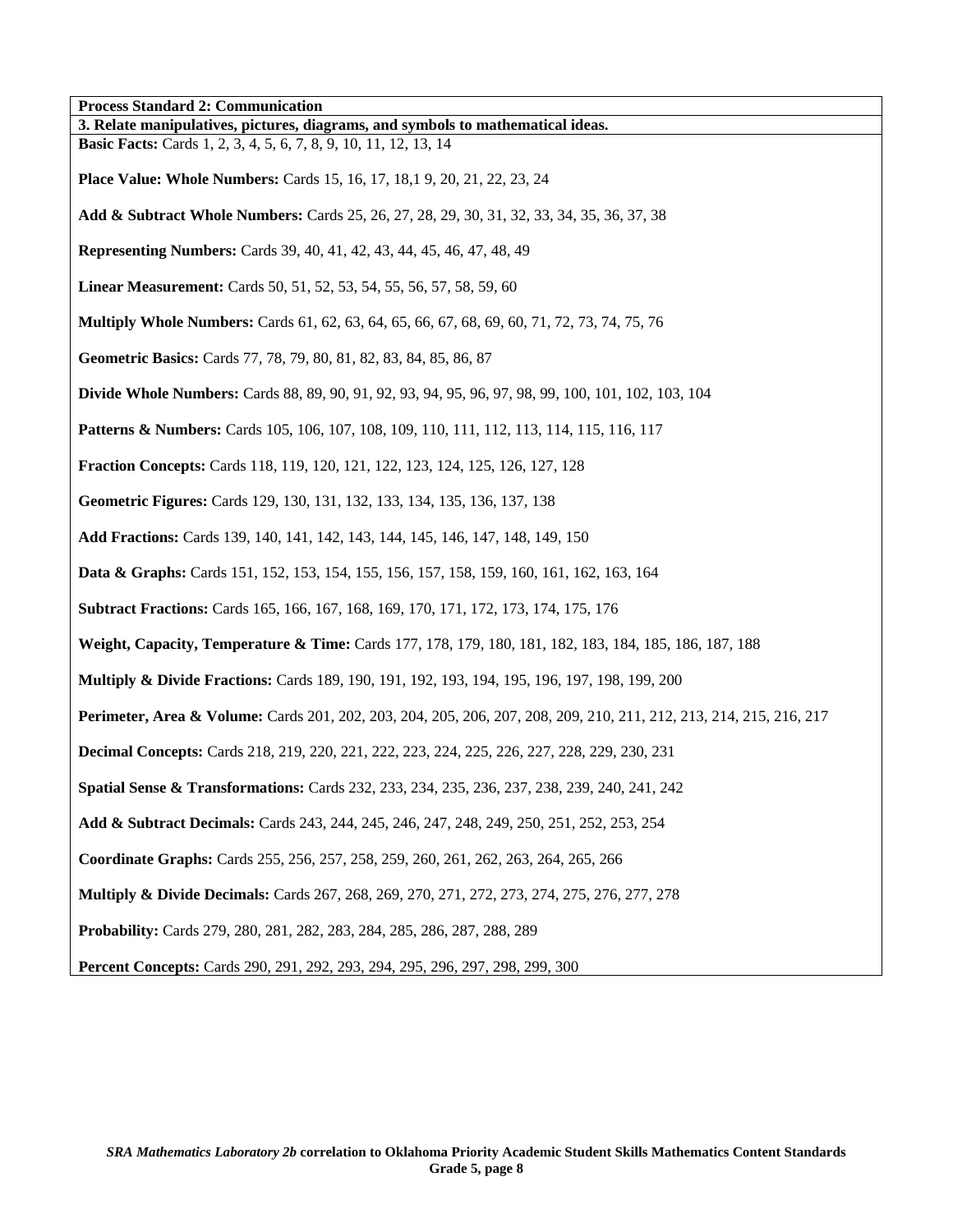**4. Represent, discuss, write, and read mathematical ideas and concepts. Start by relating everyday language to mathematical language and symbols and progress toward the use of appropriate terminology (e.g., "add more" becomes "plus", "repeated addition" becomes "multiplication," "fair share" becomes "divide," "balance the equation" becomes "solve the equation"). Basic Facts:** Cards 1, 2, 3, 4, 5, 6, 7, 8, 9, 10, 11, 12, 13, 14 **Place Value: Whole Numbers:** Cards 15, 16, 17, 18,1 9, 20, 21, 22, 23, 24 **Add & Subtract Whole Numbers:** Cards 25, 26, 27, 28, 29, 30, 31, 32, 33, 34, 35, 36, 37, 38 **Representing Numbers:** Cards 39, 40, 41, 42, 43, 44, 45, 46, 47, 48, 49 **Linear Measurement:** Cards 50, 51, 52, 53, 54, 55, 56, 57, 58, 59, 60 **Multiply Whole Numbers:** Cards 61, 62, 63, 64, 65, 66, 67, 68, 69, 60, 71, 72, 73, 74, 75, 76 **Geometric Basics:** Cards 77, 78, 79, 80, 81, 82, 83, 84, 85, 86, 87 **Divide Whole Numbers:** Cards 88, 89, 90, 91, 92, 93, 94, 95, 96, 97, 98, 99, 100, 101, 102, 103, 104 **Patterns & Numbers:** Cards 105, 106, 107, 108, 109, 110, 111, 112, 113, 114, 115, 116, 117 **Fraction Concepts:** Cards 118, 119, 120, 121, 122, 123, 124, 125, 126, 127, 128 **Geometric Figures:** Cards 129, 130, 131, 132, 133, 134, 135, 136, 137, 138 **Add Fractions:** Cards 139, 140, 141, 142, 143, 144, 145, 146, 147, 148, 149, 150 **Data & Graphs:** Cards 151, 152, 153, 154, 155, 156, 157, 158, 159, 160, 161, 162, 163, 164 **Subtract Fractions:** Cards 165, 166, 167, 168, 169, 170, 171, 172, 173, 174, 175, 176 **Weight, Capacity, Temperature & Time:** Cards 177, 178, 179, 180, 181, 182, 183, 184, 185, 186, 187, 188 **Multiply & Divide Fractions:** Cards 189, 190, 191, 192, 193, 194, 195, 196, 197, 198, 199, 200 **Perimeter, Area & Volume:** Cards 201, 202, 203, 204, 205, 206, 207, 208, 209, 210, 211, 212, 213, 214, 215, 216, 217 **Decimal Concepts:** Cards 218, 219, 220, 221, 222, 223, 224, 225, 226, 227, 228, 229, 230, 231 **Spatial Sense & Transformations:** Cards 232, 233, 234, 235, 236, 237, 238, 239, 240, 241, 242 **Add & Subtract Decimals:** Cards 243, 244, 245, 246, 247, 248, 249, 250, 251, 252, 253, 254 **Coordinate Graphs:** Cards 255, 256, 257, 258, 259, 260, 261, 262, 263, 264, 265, 266 **Multiply & Divide Decimals:** Cards 267, 268, 269, 270, 271, 272, 273, 274, 275, 276, 277, 278 **Probability:** Cards 279, 280, 281, 282, 283, 284, 285, 286, 287, 288, 289 **Percent Concepts:** Cards 290, 291, 292, 293, 294, 295, 296, 297, 298, 299, 300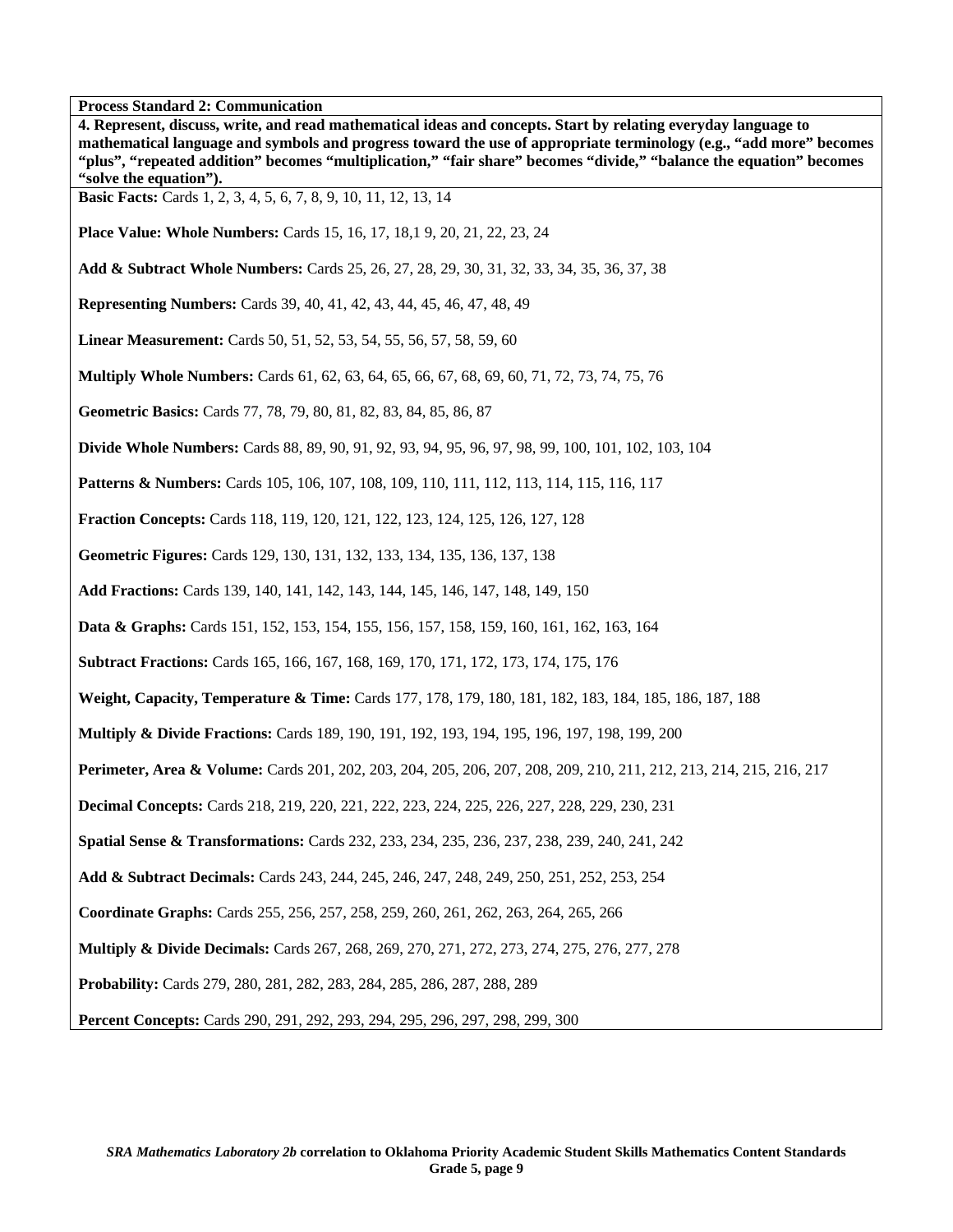**Process Standard 3: Reasoning 1. Explain mathematical situations using patterns and relationships (e.g., identify patterns in situations, represent patterns in a variety of ways, extend patterns to connect with more general cases). Basic Facts:** Cards 1, 2, 3, 4, 5, 6, 7, 8, 9, 10, 11, 12, 13, 14 **Place Value: Whole Numbers:** Cards 15, 16, 17, 18,1 9, 20, 21, 22, 23, 24 **Add & Subtract Whole Numbers:** Cards 25, 26, 27, 28, 29, 30, 31, 32, 33, 34, 35, 36, 37, 38 **Representing Numbers:** Cards 39, 40, 41, 42, 43, 44, 45, 46, 47, 48, 49 **Linear Measurement:** Cards 50, 51, 52, 53, 54, 55, 56, 57, 58, 59, 60 **Multiply Whole Numbers:** Cards 61, 62, 63, 64, 65, 66, 67, 68, 69, 60, 71, 72, 73, 74, 75, 76 **Geometric Basics:** Cards 77, 78, 79, 80, 81, 82, 83, 84, 85, 86, 87 **Divide Whole Numbers:** Cards 88, 89, 90, 91, 92, 93, 94, 95, 96, 97, 98, 99, 100, 101, 102, 103, 104 **Patterns & Numbers:** Cards 105, 106, 107, 108, 109, 110, 111, 112, 113, 114, 115, 116, 117 **Fraction Concepts:** Cards 118, 119, 120, 121, 122, 123, 124, 125, 126, 127, 128 **Geometric Figures:** Cards 129, 130, 131, 132, 133, 134, 135, 136, 137, 138 **Add Fractions:** Cards 139, 140, 141, 142, 143, 144, 145, 146, 147, 148, 149, 150 **Data & Graphs:** Cards 151, 152, 153, 154, 155, 156, 157, 158, 159, 160, 161, 162, 163, 164 **Subtract Fractions:** Cards 165, 166, 167, 168, 169, 170, 171, 172, 173, 174, 175, 176 **Weight, Capacity, Temperature & Time:** Cards 177, 178, 179, 180, 181, 182, 183, 184, 185, 186, 187, 188 **Multiply & Divide Fractions:** Cards 189, 190, 191, 192, 193, 194, 195, 196, 197, 198, 199, 200 **Perimeter, Area & Volume:** Cards 201, 202, 203, 204, 205, 206, 207, 208, 209, 210, 211, 212, 213, 214, 215, 216, 217 **Decimal Concepts:** Cards 218, 219, 220, 221, 222, 223, 224, 225, 226, 227, 228, 229, 230, 231 **Spatial Sense & Transformations:** Cards 232, 233, 234, 235, 236, 237, 238, 239, 240, 241, 242 **Add & Subtract Decimals:** Cards 243, 244, 245, 246, 247, 248, 249, 250, 251, 252, 253, 254 **Coordinate Graphs:** Cards 255, 256, 257, 258, 259, 260, 261, 262, 263, 264, 265, 266 **Multiply & Divide Decimals:** Cards 267, 268, 269, 270, 271, 272, 273, 274, 275, 276, 277, 278 **Probability:** Cards 279, 280, 281, 282, 283, 284, 285, 286, 287, 288, 289 **Percent Concepts:** Cards 290, 291, 292, 293, 294, 295, 296, 297, 298, 299, 300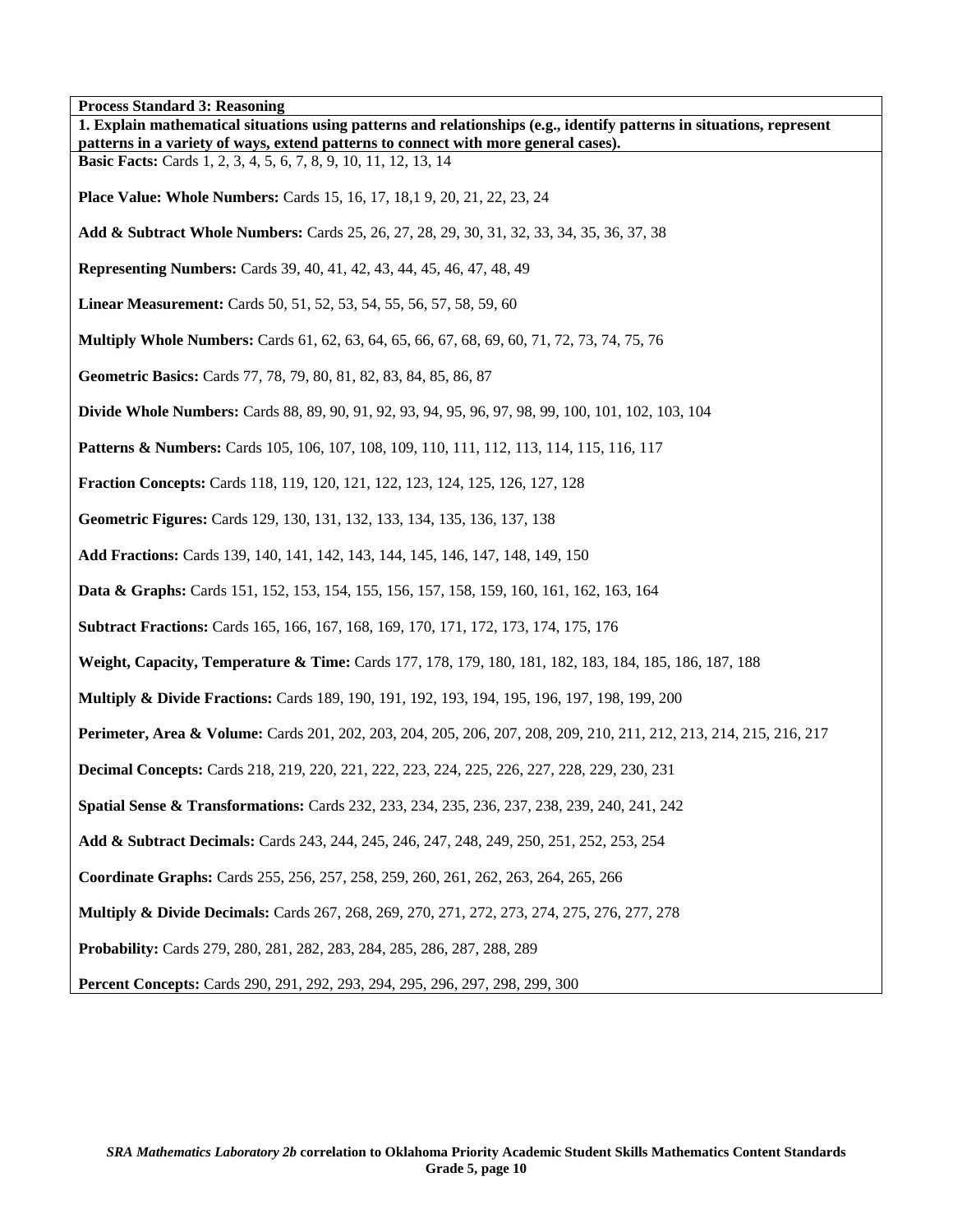**Process Standard 3: Reasoning 2. Demonstrate thinking processes using a variety of age-appropriate materials and reasoning process (e.g., manipulatives, models, known facts, properties and relationships,, inductive [specific to general], deductive [general to specific], spatial, proportional, logical reasoning ["and," "or," "not"] and recursive reasoning). Basic Facts:** Cards 1, 2, 3, 4, 5, 6, 7, 8, 9, 10, 11, 12, 13, 14 **Place Value: Whole Numbers:** Cards 15, 16, 17, 18,1 9, 20, 21, 22, 23, 24 **Add & Subtract Whole Numbers:** Cards 25, 26, 27, 28, 29, 30, 31, 32, 33, 34, 35, 36, 37, 38 **Representing Numbers:** Cards 39, 40, 41, 42, 43, 44, 45, 46, 47, 48, 49 **Linear Measurement:** Cards 50, 51, 52, 53, 54, 55, 56, 57, 58, 59, 60 **Multiply Whole Numbers:** Cards 61, 62, 63, 64, 65, 66, 67, 68, 69, 60, 71, 72, 73, 74, 75, 76 **Geometric Basics:** Cards 77, 78, 79, 80, 81, 82, 83, 84, 85, 86, 87 **Divide Whole Numbers:** Cards 88, 89, 90, 91, 92, 93, 94, 95, 96, 97, 98, 99, 100, 101, 102, 103, 104 **Patterns & Numbers:** Cards 105, 106, 107, 108, 109, 110, 111, 112, 113, 114, 115, 116, 117 **Fraction Concepts:** Cards 118, 119, 120, 121, 122, 123, 124, 125, 126, 127, 128 **Geometric Figures:** Cards 129, 130, 131, 132, 133, 134, 135, 136, 137, 138 **Add Fractions:** Cards 139, 140, 141, 142, 143, 144, 145, 146, 147, 148, 149, 150 **Data & Graphs:** Cards 151, 152, 153, 154, 155, 156, 157, 158, 159, 160, 161, 162, 163, 164 **Subtract Fractions:** Cards 165, 166, 167, 168, 169, 170, 171, 172, 173, 174, 175, 176 **Weight, Capacity, Temperature & Time:** Cards 177, 178, 179, 180, 181, 182, 183, 184, 185, 186, 187, 188 **Multiply & Divide Fractions:** Cards 189, 190, 191, 192, 193, 194, 195, 196, 197, 198, 199, 200 **Perimeter, Area & Volume:** Cards 201, 202, 203, 204, 205, 206, 207, 208, 209, 210, 211, 212, 213, 214, 215, 216, 217 **Decimal Concepts:** Cards 218, 219, 220, 221, 222, 223, 224, 225, 226, 227, 228, 229, 230, 231 **Spatial Sense & Transformations:** Cards 232, 233, 234, 235, 236, 237, 238, 239, 240, 241, 242 **Add & Subtract Decimals:** Cards 243, 244, 245, 246, 247, 248, 249, 250, 251, 252, 253, 254 **Coordinate Graphs:** Cards 255, 256, 257, 258, 259, 260, 261, 262, 263, 264, 265, 266 **Multiply & Divide Decimals:** Cards 267, 268, 269, 270, 271, 272, 273, 274, 275, 276, 277, 278 **Probability:** Cards 279, 280, 281, 282, 283, 284, 285, 286, 287, 288, 289 **Percent Concepts:** Cards 290, 291, 292, 293, 294, 295, 296, 297, 298, 299, 300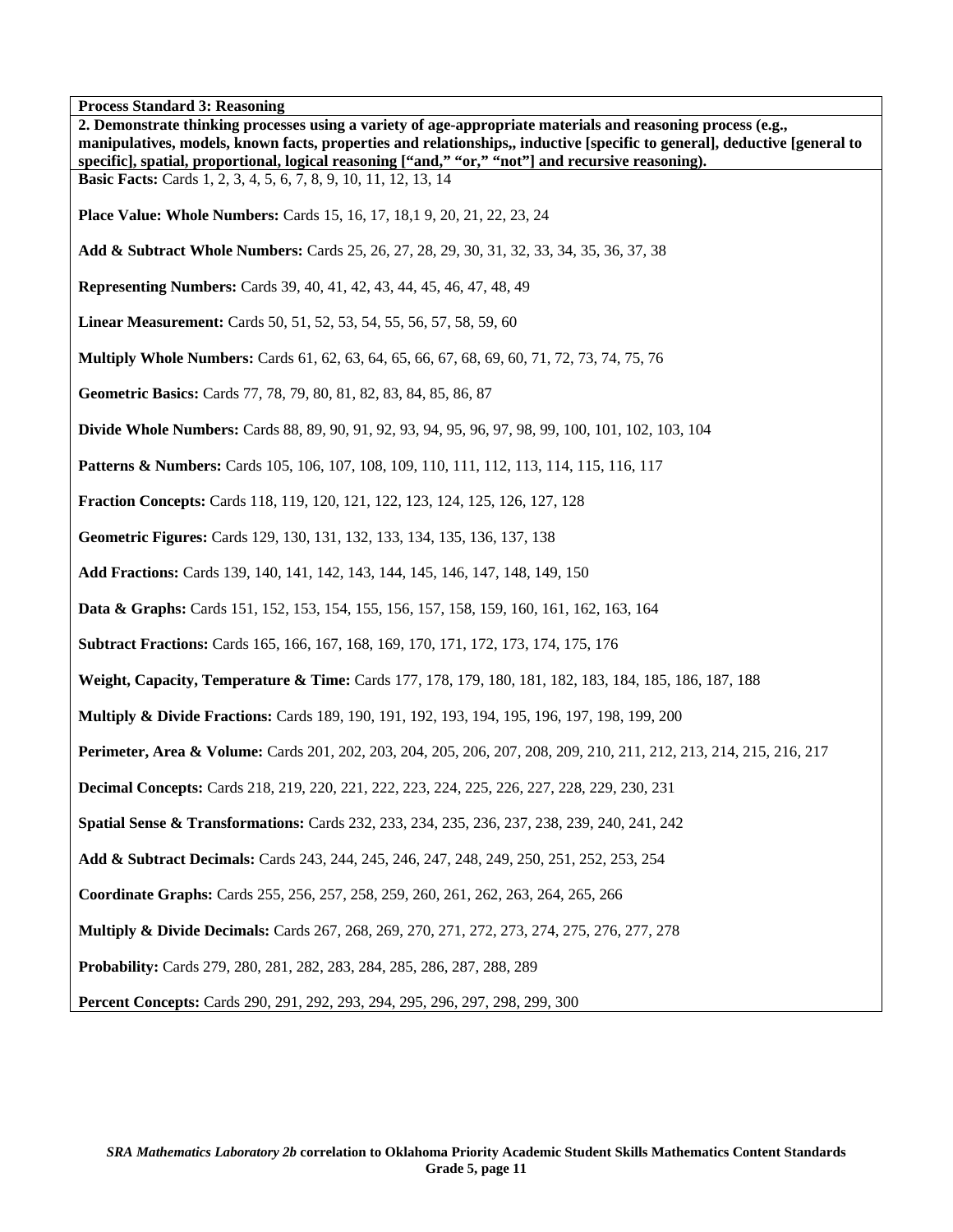'n **Process Standard 3: Reasoning** 

| Process Standard 3: Reasoning<br>3. Make predictions and draw conclusions about mathematical ideas and concepts. Predictions become conjectures and |
|-----------------------------------------------------------------------------------------------------------------------------------------------------|
| conclusion become more logical as students mature mathematically.<br><b>Basic Facts:</b> Cards 1, 2, 3, 4, 5, 6, 7, 8, 9, 10, 11, 12, 13, 14        |
| <b>Place Value: Whole Numbers:</b> Cards 15, 16, 17, 18, 19, 20, 21, 22, 23, 24                                                                     |
| Add & Subtract Whole Numbers: Cards 25, 26, 27, 28, 29, 30, 31, 32, 33, 34, 35, 36, 37, 38                                                          |
| <b>Representing Numbers:</b> Cards 39, 40, 41, 42, 43, 44, 45, 46, 47, 48, 49                                                                       |
| <b>Linear Measurement:</b> Cards 50, 51, 52, 53, 54, 55, 56, 57, 58, 59, 60                                                                         |
| <b>Multiply Whole Numbers:</b> Cards 61, 62, 63, 64, 65, 66, 67, 68, 69, 60, 71, 72, 73, 74, 75, 76                                                 |
| Geometric Basics: Cards 77, 78, 79, 80, 81, 82, 83, 84, 85, 86, 87                                                                                  |
| <b>Divide Whole Numbers:</b> Cards 88, 89, 90, 91, 92, 93, 94, 95, 96, 97, 98, 99, 100, 101, 102, 103, 104                                          |
| <b>Patterns &amp; Numbers:</b> Cards 105, 106, 107, 108, 109, 110, 111, 112, 113, 114, 115, 116, 117                                                |
| <b>Fraction Concepts:</b> Cards 118, 119, 120, 121, 122, 123, 124, 125, 126, 127, 128                                                               |
| Geometric Figures: Cards 129, 130, 131, 132, 133, 134, 135, 136, 137, 138                                                                           |
| Add Fractions: Cards 139, 140, 141, 142, 143, 144, 145, 146, 147, 148, 149, 150                                                                     |
| <b>Data &amp; Graphs:</b> Cards 151, 152, 153, 154, 155, 156, 157, 158, 159, 160, 161, 162, 163, 164                                                |
| <b>Subtract Fractions:</b> Cards 165, 166, 167, 168, 169, 170, 171, 172, 173, 174, 175, 176                                                         |
| Weight, Capacity, Temperature & Time: Cards 177, 178, 179, 180, 181, 182, 183, 184, 185, 186, 187, 188                                              |
| <b>Multiply &amp; Divide Fractions:</b> Cards 189, 190, 191, 192, 193, 194, 195, 196, 197, 198, 199, 200                                            |
| Perimeter, Area & Volume: Cards 201, 202, 203, 204, 205, 206, 207, 208, 209, 210, 211, 212, 213, 214, 215, 216, 217                                 |
| <b>Decimal Concepts:</b> Cards 218, 219, 220, 221, 222, 223, 224, 225, 226, 227, 228, 229, 230, 231                                                 |
| Spatial Sense & Transformations: Cards 232, 233, 234, 235, 236, 237, 238, 239, 240, 241, 242                                                        |
| Add & Subtract Decimals: Cards 243, 244, 245, 246, 247, 248, 249, 250, 251, 252, 253, 254                                                           |
| Coordinate Graphs: Cards 255, 256, 257, 258, 259, 260, 261, 262, 263, 264, 265, 266                                                                 |
| <b>Multiply &amp; Divide Decimals:</b> Cards 267, 268, 269, 270, 271, 272, 273, 274, 275, 276, 277, 278                                             |
| Probability: Cards 279, 280, 281, 282, 283, 284, 285, 286, 287, 288, 289                                                                            |
| <b>Percent Concepts:</b> Cards 290, 291, 292, 293, 294, 295, 296, 297, 298, 299, 300                                                                |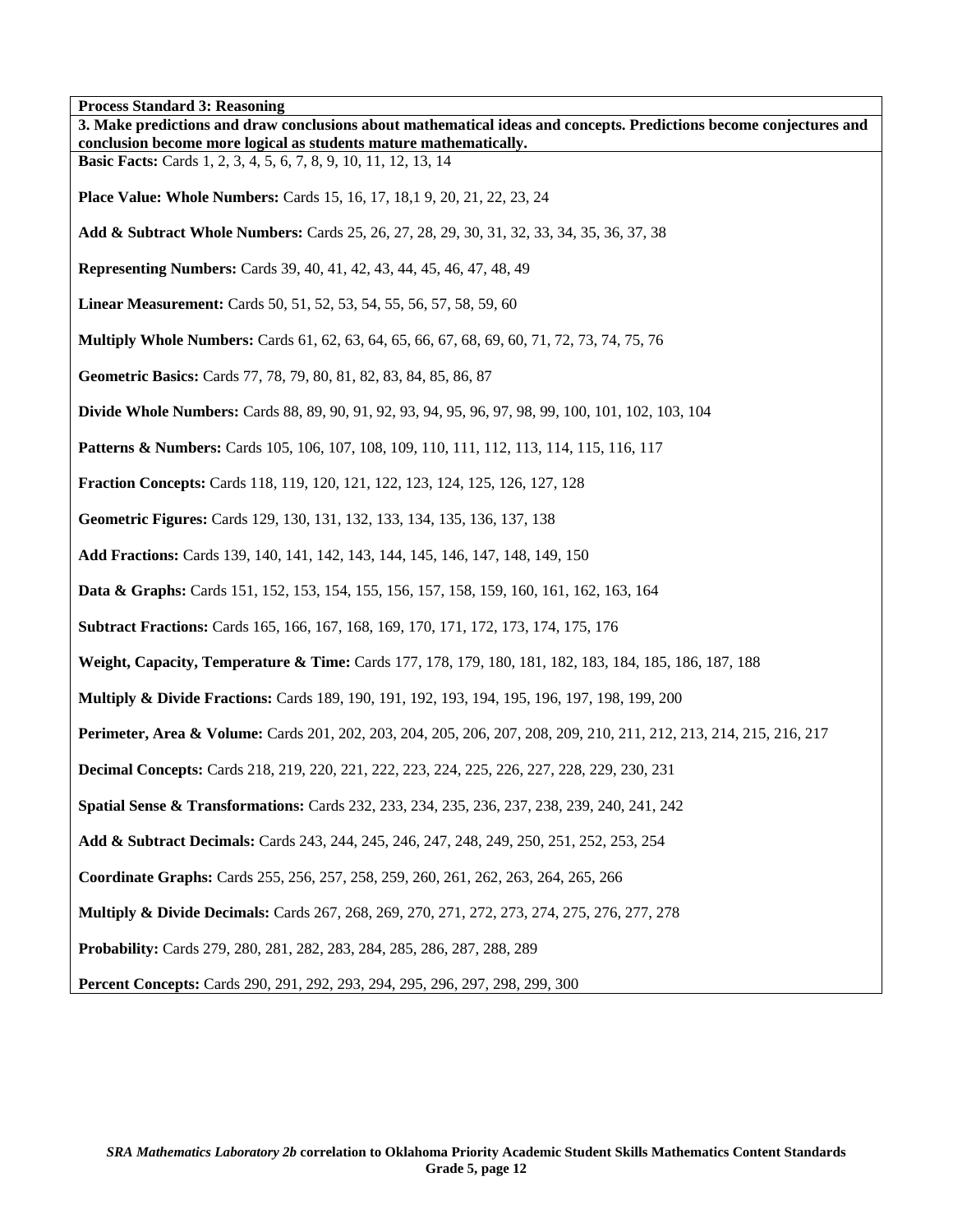**Process Standard 4: Connections** 

| 1100055 Bianuaru 7. Connections<br>1. Relate various concrete and pictorial models of concepts and procedures to one another (e.g., use two colors to<br>represent addition facts for the number 5, relate patterns on a hundreds chart to multiples, use base-10 blocks to |
|-----------------------------------------------------------------------------------------------------------------------------------------------------------------------------------------------------------------------------------------------------------------------------|
| represent decimals).                                                                                                                                                                                                                                                        |
| <b>Basic Facts:</b> Cards 7, 10, 11, 13, 14                                                                                                                                                                                                                                 |
| Add & Subtract Whole Numbers: Cards 32, 33                                                                                                                                                                                                                                  |
| Representing Numbers: Cards 41, 45, 46, 47, 49                                                                                                                                                                                                                              |
| Linear Measurement: Cards 51, 54, 55                                                                                                                                                                                                                                        |
| Multiply Whole Numbers: Cards 61, 67, 68, 70                                                                                                                                                                                                                                |
| Geometric Basics: Cards 77, 78, 79, 80, 81, 82, 83, 84, 85, 86, 7                                                                                                                                                                                                           |
| Divide Whole Numbers: Cards 88, 96                                                                                                                                                                                                                                          |
| Patterns & Numbers: Cards 106, 108, 110, 112, 113, 116, 117                                                                                                                                                                                                                 |
| Fraction Concepts: Cards 118, 119, 120, 121                                                                                                                                                                                                                                 |
| Geometric Figures: Cards 129, 130, 131, 132, 133, 134, 135, 136, 137, 138                                                                                                                                                                                                   |
| Add Fractions: Cards 139, 140, 141, 142, 143, 144, 145, 146, 147, 148                                                                                                                                                                                                       |
| <b>Subtract Fractions: Cards 165, 166, 167, 170, 172</b>                                                                                                                                                                                                                    |
| <b>Multiply &amp; Divide Fractions: Card 189</b>                                                                                                                                                                                                                            |
| Perimeter, Area & Volume: Cards 201, 202, 203, 204, 205, 206, 207, 208, 209, 210, 211, 212, 213, 214, 215, 216, 217                                                                                                                                                         |
| <b>Decimal Concepts: Cards 218, 223, 226, 228</b>                                                                                                                                                                                                                           |
| <b>Spatial Sense &amp; Transformations:</b> Cards 232, 233, 234, 235, 236, 237, 238, 239, 240, 241, 242                                                                                                                                                                     |
| Add & Subtract Decimals: Card 251                                                                                                                                                                                                                                           |
| Coordinate Graphs: Cards 255, 256, 257, 258, 259, 260, 261, 262, 263, 264, 265, 266                                                                                                                                                                                         |
| <b>Multiply &amp; Divide Decimals: Card 273</b>                                                                                                                                                                                                                             |
| <b>Probability:</b> Cards 281, 282, 283, 286                                                                                                                                                                                                                                |
| Percent Concepts: Cards 290, 292, 294                                                                                                                                                                                                                                       |

٦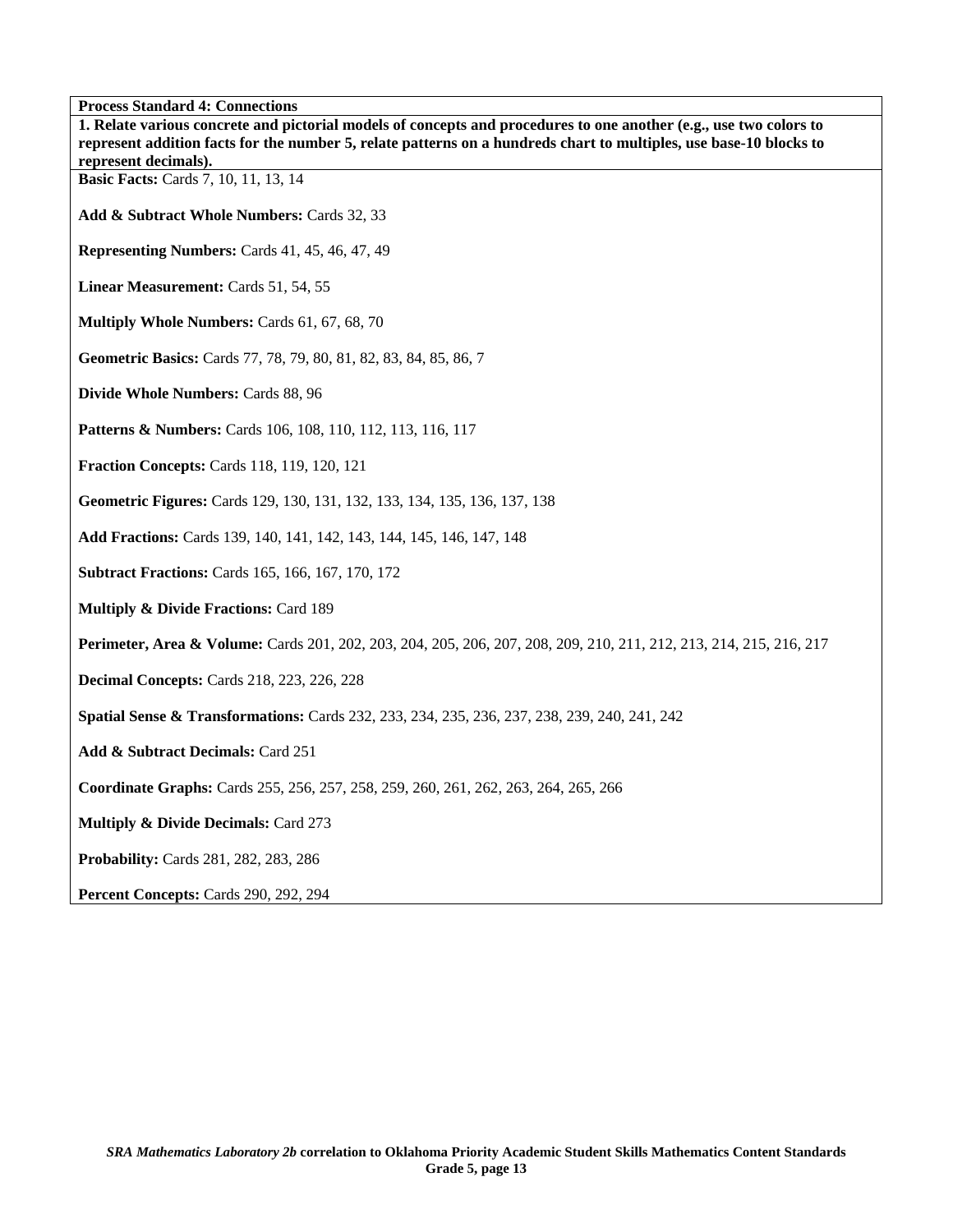|  | <b>Process Standard 4: Connections</b> |
|--|----------------------------------------|
|  |                                        |
|  |                                        |

| 2. Link concepts to procedures and eventually to symbolic notation (e.g., represent actions like snap, clap, clap with<br>symbols A B B, demonstrate $3 \cdot 4$ with a geometric array, divide a candy bar into 3 equal pieces that represent one piece<br>as $1/3$ ). |
|-------------------------------------------------------------------------------------------------------------------------------------------------------------------------------------------------------------------------------------------------------------------------|
| <b>Basic Facts:</b> Cards 1, 3, 4, 7, 9, 11                                                                                                                                                                                                                             |
| Representing Numbers: Cards 41, 45, 46, 47, 49                                                                                                                                                                                                                          |
| <b>Linear Measurement: Card 51</b>                                                                                                                                                                                                                                      |
| Geometric Basics: Cards 77, 78, 79, 80, 81, 82, 83, 84, 85, 86, 87                                                                                                                                                                                                      |
| Patterns & Numbers: Cards 108, 113                                                                                                                                                                                                                                      |
| <b>Fraction Concepts: Cards 118, 119, 120, 121</b>                                                                                                                                                                                                                      |
| Geometric Figures: Cards 129, 130, 131, 132, 133, 134, 135, 136, 137, 138                                                                                                                                                                                               |
| Add Fractions: Cards 139, 140, 141, 142, 143, 145, 146, 147, 149                                                                                                                                                                                                        |
| <b>Subtract Fractions: Cards 165, 166, 167, 170, 172</b>                                                                                                                                                                                                                |
| Weight, Capacity, Temperature & Time: Cards 187, 188                                                                                                                                                                                                                    |
| Multiply & Divide Fractions: Cards 189, 196                                                                                                                                                                                                                             |
| Perimeter, Area & Volume: Cards 202, 203, 204, 205, 206, 207, 208, 209, 210, 211, 212, 213, 214, 215, 216, 217                                                                                                                                                          |
| <b>Decimal Concepts: Cards 218, 223, 226, 228</b>                                                                                                                                                                                                                       |
| <b>Spatial Sense &amp; Transformations:</b> Cards 232, 233, 234, 235, 236, 237, 238, 239, 240, 241, 242                                                                                                                                                                 |
| Add & Subtract Decimals: Card 251                                                                                                                                                                                                                                       |
| <b>Coordinate Graphs:</b> Cards 255, 256, 257, 258, 259, 260, 261, 262, 263, 264, 265, 266                                                                                                                                                                              |
| <b>Multiply &amp; Divide Decimals: Card 273</b>                                                                                                                                                                                                                         |
| Probability: Cards 281, 282, 283, 286                                                                                                                                                                                                                                   |
| Percent Concepts: Cards 290, 292, 294                                                                                                                                                                                                                                   |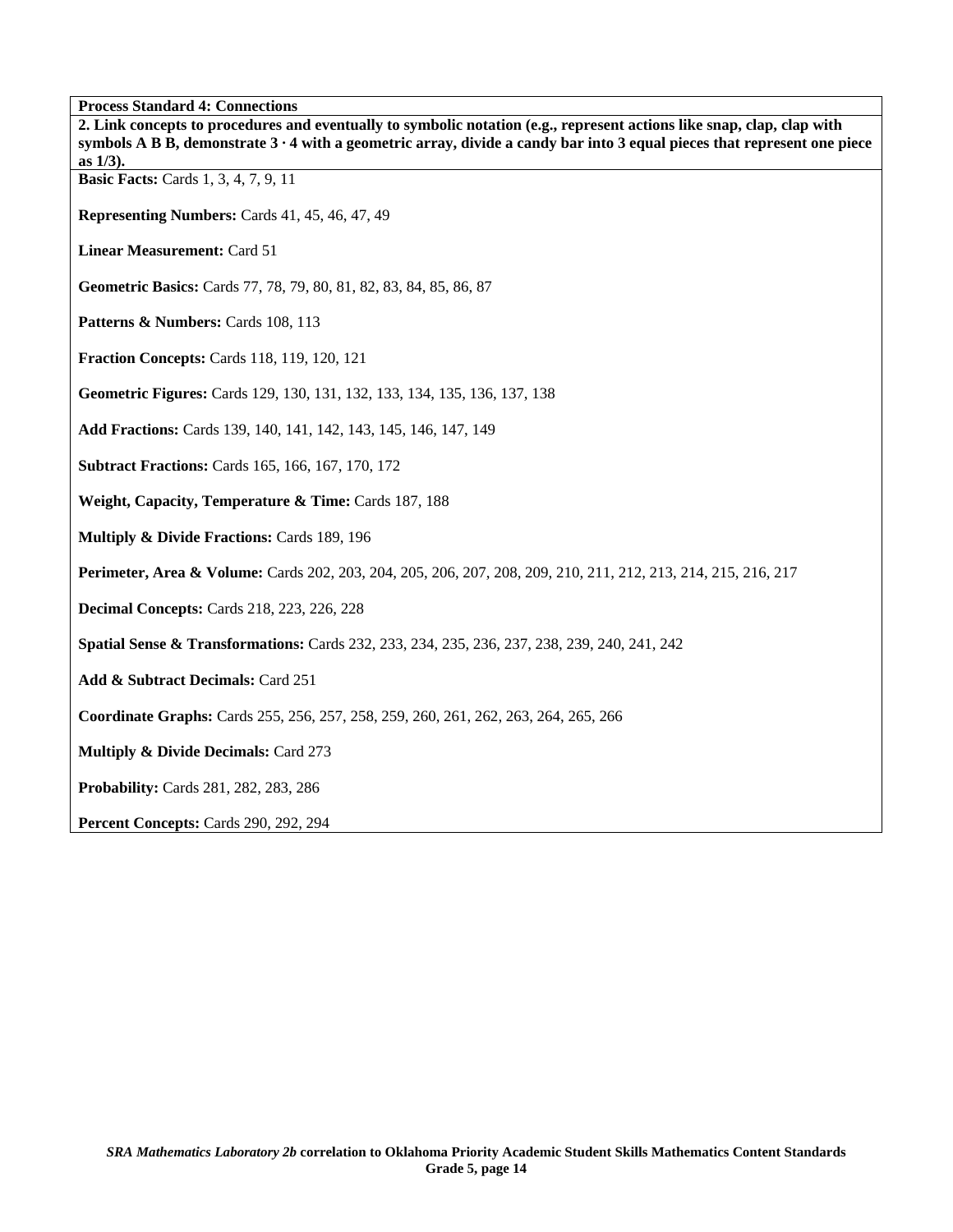**Process Standard 4: Connections** 

| 3. Recognize relationships among different topics within mathematics (e.g., the length of an object can be represented<br>by a number, multiplication facts can be modeled with geometric arrays, $\frac{1}{2}$ can be written as .5 and 50%). |
|------------------------------------------------------------------------------------------------------------------------------------------------------------------------------------------------------------------------------------------------|
| Place Value: Whole Numbers: Cards 15, 16, 17, 18                                                                                                                                                                                               |
| <b>Representing Numbers:</b> Cards 41, 42, 43, 44, 45, 46, 47, 49                                                                                                                                                                              |
| Linear Measurement: Cards 50, 51, 52, 53, 54, 55, 56, 57, 58, 59, 60                                                                                                                                                                           |
| Geometric Basics: Cards 77, 78, 79, 80, 81, 82, 83, 84, 85, 86, 87                                                                                                                                                                             |
| <b>Patterns &amp; Numbers:</b> Cards 108, 109, 110, 112, 113                                                                                                                                                                                   |
| Fraction Concepts: Cards 120, 127                                                                                                                                                                                                              |
| Geometric Figures: Cards 129, 130, 131, 132, 133, 134, 135, 136, 137, 138                                                                                                                                                                      |
| Data & Graphs: Cards 155, 156, 157, 158, 159, 160, 161, 162, 163, 164                                                                                                                                                                          |
| Weight, Capacity, Temperature & Time: Cards 177, 178, 179, 180, 181, 182, 183, 184, 185, 186, 187, 188                                                                                                                                         |
| Perimeter, Area & Volume: Cards 201, 202, 203, 204, 205, 206, 207, 208, 209, 210, 211, 212, 213, 214, 215, 216, 217                                                                                                                            |
| <b>Decimal Concepts:</b> Cards 218, 220, 221, 222, 223, 226, 227, 229, 230, 231                                                                                                                                                                |
| <b>Spatial Sense &amp; Transformations:</b> Cards 232, 233, 234, 235, 236, 237, 238, 239, 240, 241, 242                                                                                                                                        |
| Coordinate Graphs: Cards 255, 256, 257, 258, 259, 260, 261, 262, 263, 264, 265, 266                                                                                                                                                            |
| Multiply & Divide Decimals: Cards 269, 273, 277                                                                                                                                                                                                |
| Probability: Cards 279, 280, 281, 282, 283, 284, 285, 286, 287, 288, 289                                                                                                                                                                       |
| <b>Percent Concepts:</b> Cards 290, 291, 292, 293, 294, 295, 296, 297, 298, 299, 300                                                                                                                                                           |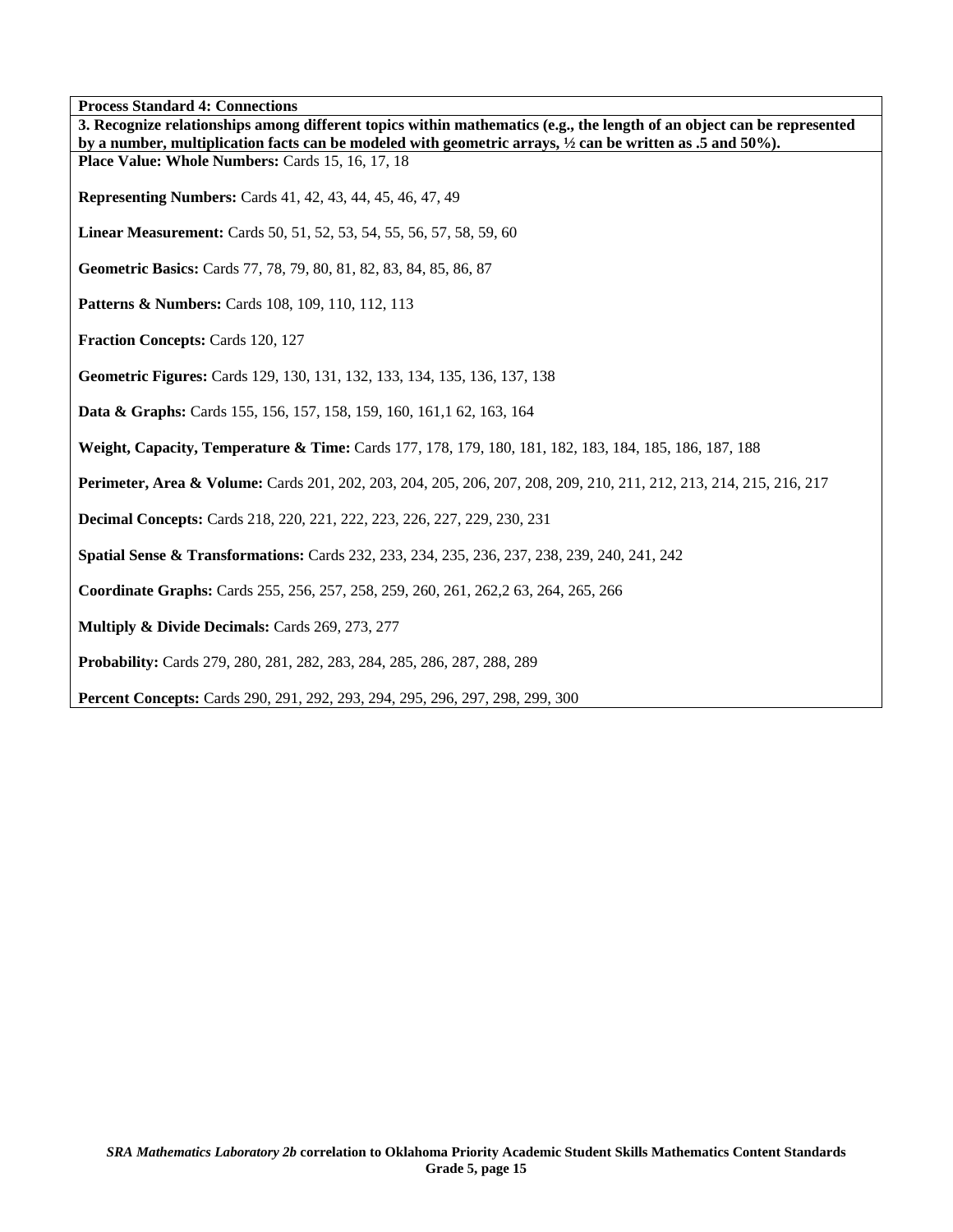**Process Standard 4: Connections** 

| т госсээ эландагд ч. Соннесионэ<br>4. Use mathematical strategies to solve problems that relate to other curriculum areas and the real world (e.g., use a<br>timeline to sequence events, use symmetry in art work, explore fractions in quilt designs and to describe pizza slices). |
|---------------------------------------------------------------------------------------------------------------------------------------------------------------------------------------------------------------------------------------------------------------------------------------|
| <b>Basic Facts:</b> Cards 1, 2, 3, 4, 5, 6, 7, 8, 9, 10, 11, 12, 13, 14                                                                                                                                                                                                               |
| <b>Place Value: Whole Numbers:</b> Cards 15, 16, 17, 18, 19, 20, 21, 22, 23, 24                                                                                                                                                                                                       |
| Add & Subtract Whole Numbers: Cards 25, 26, 27, 28, 29, 30, 31, 32, 33, 34, 35, 36, 37, 38                                                                                                                                                                                            |
| <b>Representing Numbers:</b> Cards 39, 40, 41, 42, 43, 44, 45, 46, 47, 48, 49                                                                                                                                                                                                         |
| <b>Linear Measurement:</b> Cards 50, 51, 52, 53, 54, 55, 56, 57, 58, 59, 60                                                                                                                                                                                                           |
| <b>Multiply Whole Numbers:</b> Cards 61, 62, 63, 64, 65, 66, 67, 68, 69, 60, 71, 72, 73, 74, 75, 76                                                                                                                                                                                   |
| Geometric Basics: Cards 77, 78, 79, 80, 81, 82, 83, 84, 85, 86, 87                                                                                                                                                                                                                    |
| <b>Divide Whole Numbers:</b> Cards 88, 89, 90, 91, 92, 93, 94, 95, 96, 97, 98, 99, 100, 101, 102, 103, 104                                                                                                                                                                            |
| <b>Patterns &amp; Numbers:</b> Cards 105, 106, 107, 108, 109, 110, 111, 112, 113, 114, 115, 116, 117                                                                                                                                                                                  |
| <b>Fraction Concepts:</b> Cards 118, 119, 120, 121, 122, 123, 124, 125, 126, 127, 128                                                                                                                                                                                                 |
| Geometric Figures: Cards 129, 130, 131, 132, 133, 134, 135, 136, 137, 138                                                                                                                                                                                                             |
| Add Fractions: Cards 139, 140, 141, 142, 143, 144, 145, 146, 147, 148, 149, 150                                                                                                                                                                                                       |
| <b>Data &amp; Graphs:</b> Cards 151, 152, 153, 154, 155, 156, 157, 158, 159, 160, 161, 162, 163, 164                                                                                                                                                                                  |
| <b>Subtract Fractions:</b> Cards 165, 166, 167, 168, 169, 170, 171, 172, 173, 174, 175, 176                                                                                                                                                                                           |
| Weight, Capacity, Temperature & Time: Cards 177, 178, 179, 180, 181, 182, 183, 184, 185, 186, 187, 188                                                                                                                                                                                |
| <b>Multiply &amp; Divide Fractions:</b> Cards 189, 190, 191, 192, 193, 194, 195, 196, 197, 198, 199, 200                                                                                                                                                                              |
| Perimeter, Area & Volume: Cards 201, 202, 203, 204, 205, 206, 207, 208, 209, 210, 211, 212, 213, 214, 215, 216, 217                                                                                                                                                                   |
| <b>Decimal Concepts:</b> Cards 218, 219, 220, 221, 222, 223, 224, 225, 226, 227, 228, 229, 230, 231                                                                                                                                                                                   |
| Spatial Sense & Transformations: Cards 232, 233, 234, 235, 236, 237, 238, 239, 240, 241, 242                                                                                                                                                                                          |
| Add & Subtract Decimals: Cards 243, 244, 245, 246, 247, 248, 249, 250, 251, 252, 253, 254                                                                                                                                                                                             |
| Coordinate Graphs: Cards 255, 256, 257, 258, 259, 260, 261, 262, 263, 264, 265, 266                                                                                                                                                                                                   |
| Multiply & Divide Decimals: Cards 267, 268, 269, 270, 271, 272, 273, 274, 275, 276, 277, 278                                                                                                                                                                                          |
| Probability: Cards 279, 280, 281, 282, 283, 284, 285, 286, 287, 288, 289                                                                                                                                                                                                              |
| Percent Concepts: Cards 290, 291, 292, 293, 294, 295, 296, 297, 298, 299, 300                                                                                                                                                                                                         |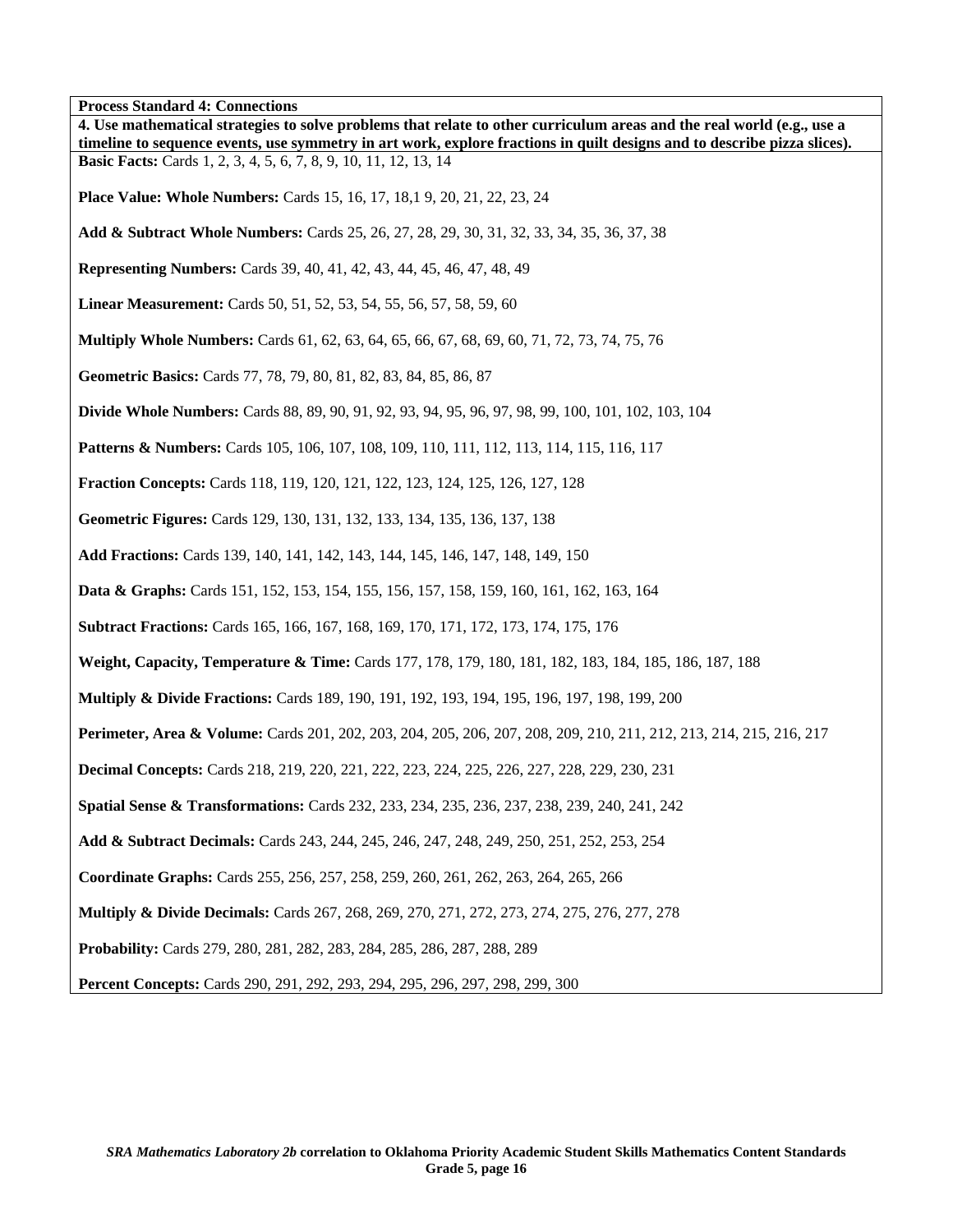**Process Standard 5: Representation** 

| г госеѕѕ зіаниаги э: кергеѕещанон<br>1. Create and use a variety of representation appropriately and with flexibility to organize, record, and communicate                               |
|------------------------------------------------------------------------------------------------------------------------------------------------------------------------------------------|
| mathematical ideas (e.g., dramatizations, manipulatives, drawings, diagrams, tables, graphs, symbolic representations).<br><b>Basic Facts:</b> Cards 1, 2, 3, 4, 7, 8, 9, 10, 11, 13, 14 |
|                                                                                                                                                                                          |
| Place Value: Whole Numbers: Cards 15, 16, 17, 18                                                                                                                                         |
| Add & Subtract Whole Numbers: Cards 33, 38                                                                                                                                               |
| Representing Numbers: Cards 41, 45, 46, 47, 49                                                                                                                                           |
| <b>Linear Measurement: Card 51</b>                                                                                                                                                       |
| <b>Multiply Whole Numbers: Card 70</b>                                                                                                                                                   |
| Geometric Basics: Cards 77, 78, 79, 80, 81, 82, 83, 84, 85, 86, 87                                                                                                                       |
| Patterns & Numbers: Cards 108, 113, 116, 117                                                                                                                                             |
| <b>Fraction Concepts: Cards 118, 119, 120, 121, 123, 124, 125</b>                                                                                                                        |
| Geometric Figures: Cards 129, 130, 131, 132, 133, 134, 135, 136, 137, 138                                                                                                                |
| Add Fractions: Cards 139, 140, 141, 142, 145, 146, 147, 149                                                                                                                              |
| Data & Graphs: Cards 155, 156, 157, 158, 159, 160, 161, 162, 163, 164                                                                                                                    |
| <b>Subtract Fractions: Cards 165, 166, 167, 170, 172</b>                                                                                                                                 |
| Multiply & Divide Fractions: Cards 189, 196                                                                                                                                              |
| Perimeter, Area & Volume: Cards 201, 202, 203, 204, 205, 206, 207, 208, 209, 210, 211, 212, 213, 214, 215, 216, 217                                                                      |
| <b>Decimal Concepts: Cards 218, 221, 222, 223, 227, 228</b>                                                                                                                              |
| <b>Spatial Sense &amp; Transformations:</b> Cards 232, 233, 234, 235, 236, 237, 238, 239, 240, 241, 242                                                                                  |
| Coordinate Graphs: Cards 255, 256, 257, 258, 259, 260, 261, 262, 263, 264, 265, 266                                                                                                      |
| <b>Multiply &amp; Divide Decimals: Card 273</b>                                                                                                                                          |
| Probability: Cards 279, 280, 281, 282, 283, 284, 285, 286, 287, 288, 289                                                                                                                 |
| <b>Percent Concepts: Cards 290, 292, 293, 294</b>                                                                                                                                        |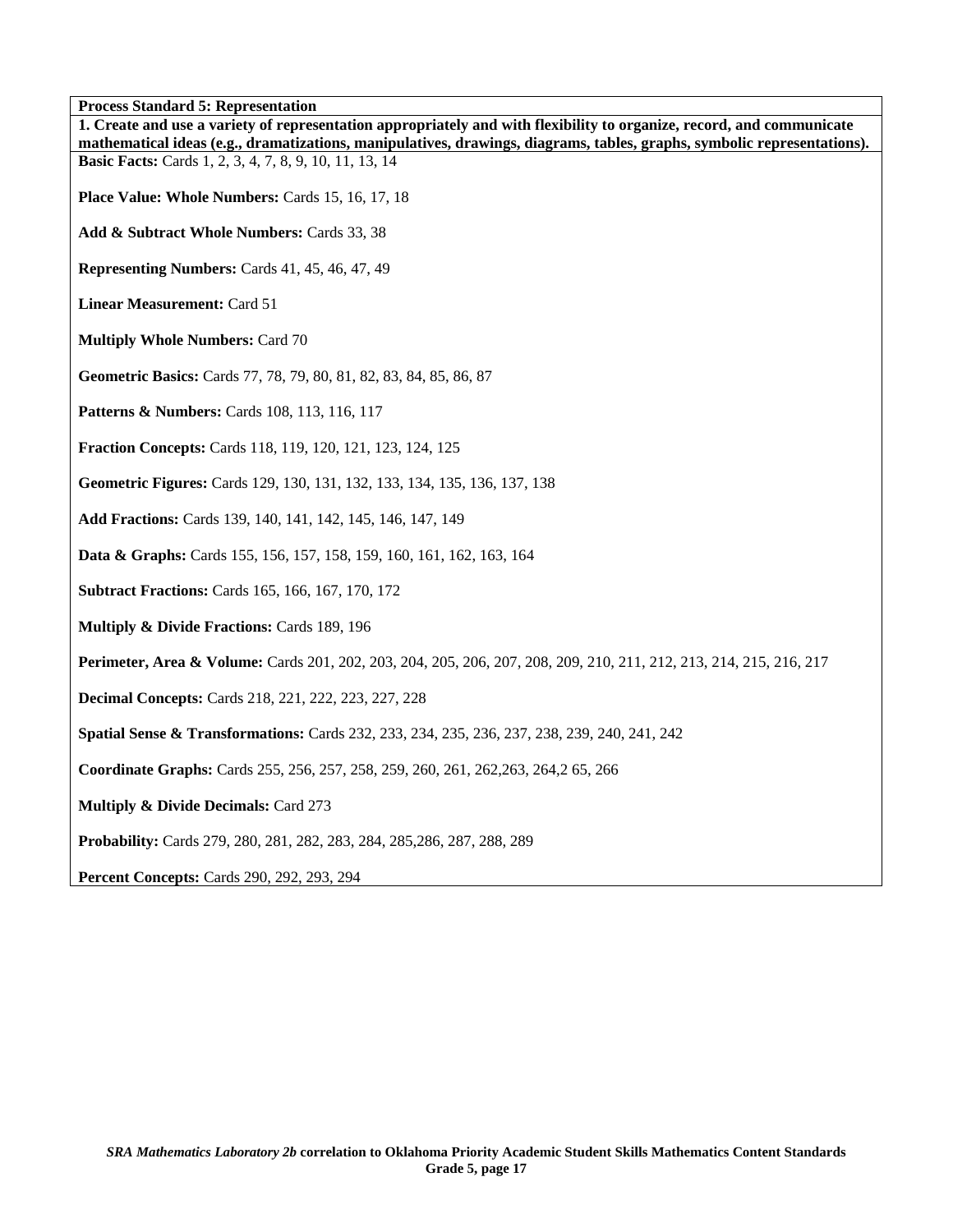**Process Standard 5: Representation** 

| Trocess Standard S. Representation<br>2. Use representations to model and interpret physical, social, and mathematical situations (e.g., counters, pictures, tally<br>marks, number sentences, geometric models, translate between diagrams, tables, charts, graphs). |
|-----------------------------------------------------------------------------------------------------------------------------------------------------------------------------------------------------------------------------------------------------------------------|
| <b>Basic Facts:</b> Cards 1, 2, 3, 4, 5, 6, 7, 8, 9, 10, 11, 12, 13, 14                                                                                                                                                                                               |
| <b>Place Value: Whole Numbers:</b> Cards 15, 16, 17, 18, 19, 20, 21, 22, 23, 24                                                                                                                                                                                       |
| Add & Subtract Whole Numbers: Cards 25, 26, 27, 28, 29, 30, 31, 32, 33, 34, 35, 36, 37, 38                                                                                                                                                                            |
| <b>Representing Numbers:</b> Cards 39, 40, 41, 42, 43, 44, 45, 46, 47, 48, 49                                                                                                                                                                                         |
| <b>Linear Measurement:</b> Cards 50, 51, 52, 53, 54, 55, 56, 57, 58, 59, 60                                                                                                                                                                                           |
| <b>Multiply Whole Numbers:</b> Cards 61, 62, 63, 64, 65, 66, 67, 68, 69, 60, 71, 72, 73, 74, 75, 76                                                                                                                                                                   |
| Geometric Basics: Cards 77, 78, 79, 80, 81, 82, 83, 84, 85, 86, 87                                                                                                                                                                                                    |
| <b>Divide Whole Numbers:</b> Cards 88, 89, 90, 91, 92, 93, 94, 95, 96, 97, 98, 99, 100, 101, 102, 103, 104                                                                                                                                                            |
| <b>Patterns &amp; Numbers:</b> Cards 105, 106, 107, 108, 109, 110, 111, 112, 113, 114, 115, 116, 117                                                                                                                                                                  |
| <b>Fraction Concepts:</b> Cards 118, 119, 120, 121, 122, 123, 124, 125, 126, 127, 128                                                                                                                                                                                 |
| Geometric Figures: Cards 129, 130, 131, 132, 133, 134, 135, 136, 137, 138                                                                                                                                                                                             |
| Add Fractions: Cards 139, 140, 141, 142, 143, 144, 145, 146, 147, 148, 149, 150                                                                                                                                                                                       |
| <b>Data &amp; Graphs:</b> Cards 151, 152, 153, 154, 155, 156, 157, 158, 159, 160, 161, 162, 163, 164                                                                                                                                                                  |
| <b>Subtract Fractions:</b> Cards 165, 166, 167, 168, 169, 170, 171, 172, 173, 174, 175, 176                                                                                                                                                                           |
| Weight, Capacity, Temperature & Time: Cards 177, 178, 179, 180, 181, 182, 183, 184, 185, 186, 187, 188                                                                                                                                                                |
| <b>Multiply &amp; Divide Fractions:</b> Cards 189, 190, 191, 192, 193, 194, 195, 196, 197, 198, 199, 200                                                                                                                                                              |
| Perimeter, Area & Volume: Cards 201, 202, 203, 204, 205, 206, 207, 208, 209, 210, 211, 212, 213, 214, 215, 216, 217                                                                                                                                                   |
| <b>Decimal Concepts:</b> Cards 218, 219, 220, 221, 222, 223, 224, 225, 226, 227, 228, 229, 230, 231                                                                                                                                                                   |
| Spatial Sense & Transformations: Cards 232, 233, 234, 235, 236, 237, 238, 239, 240, 241, 242                                                                                                                                                                          |
| Add & Subtract Decimals: Cards 243, 244, 245, 246, 247, 248, 249, 250, 251, 252, 253, 254                                                                                                                                                                             |
| Coordinate Graphs: Cards 255, 256, 257, 258, 259, 260, 261, 262, 263, 264, 265, 266                                                                                                                                                                                   |
| <b>Multiply &amp; Divide Decimals:</b> Cards 267, 268, 269, 270, 271, 272, 273, 274, 275, 276, 277, 278                                                                                                                                                               |
| Probability: Cards 279, 280, 281, 282, 283, 284, 285, 286, 287, 288, 289                                                                                                                                                                                              |
| Percent Concepts: Cards 290, 291, 292, 293, 294, 295, 296, 297, 298, 299, 300                                                                                                                                                                                         |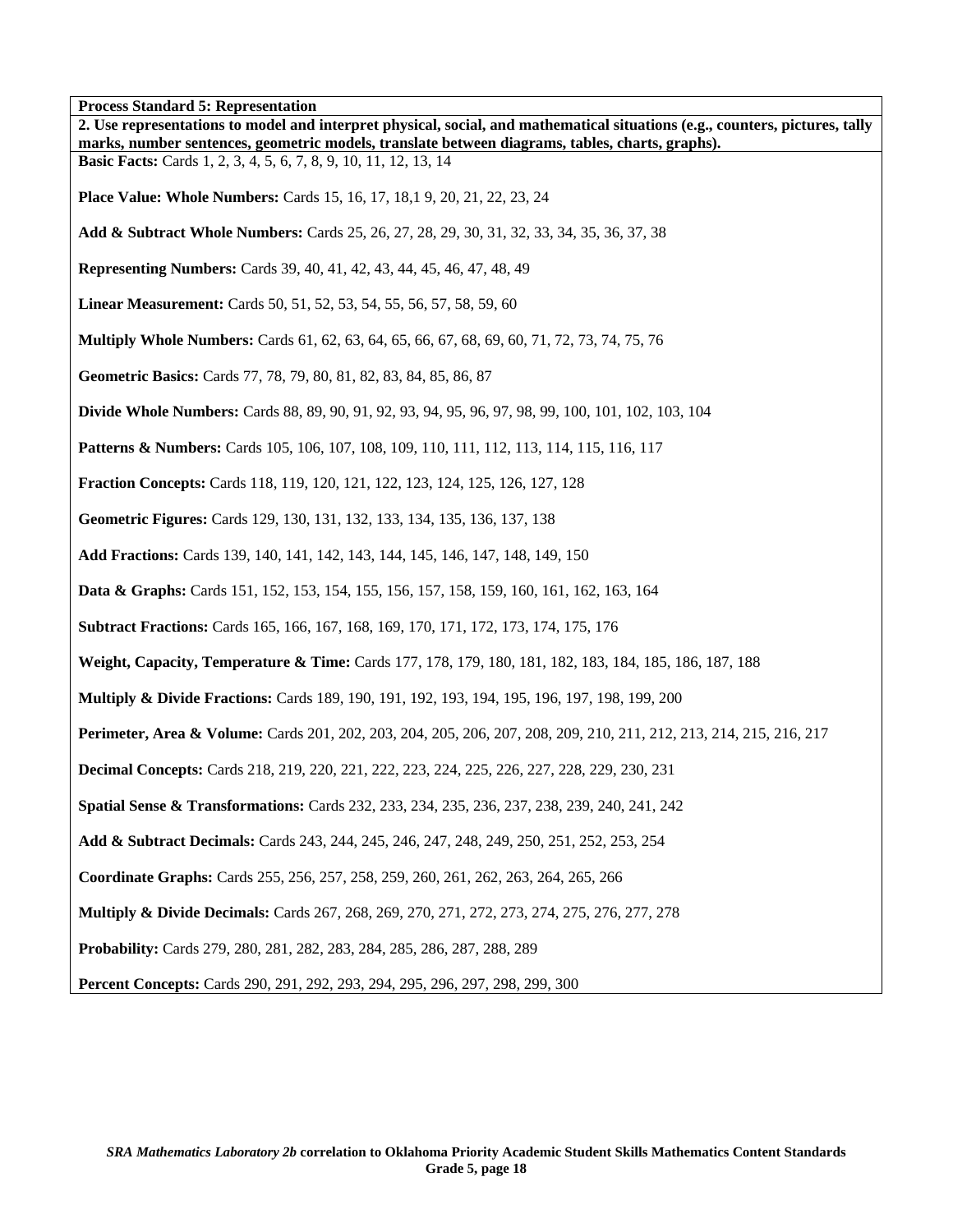**Standard 1: Patterns and Algebraic Reasoning-The student will use algebraic methods to describe patterns and solve problems in a variety of contexts.** 

**1. Describe rules that produce patterns found in tables, graphs, and models, and use variables (e.g., boxes, letters, pawns, number cubes, or other symbols) to solve problems or to describe general rules in algebraic expression or equation form.** 

Basic Facts: Cards 13, 14

**Add & Subtract Whole Numbers:** Cards 33, 37, 38

**Linear Measurement:** Cards 52, 56

**Multiply Whole Numbers:** Cards 65, 66, 67, 68

**Divide Whole Numbers:** Cards 88, 95, 97, 104

**Patterns & Numbers:** Cards 114, 115, 116, 117

**Geometric Figures:** Card 132

**Weight, Capacity, Temperature & Time: Cards 180, 184** 

**Multiply & Divide Decimals: Cards 269, 277** 

**Standard 1: Patterns and Algebraic Reasoning-The student will use algebraic methods to describe patterns and solve problems in a variety of contexts.** 

**2. Use algebraic problem-solving techniques (e.g., use a balance to model an equation or show how subtracting a number from one side requires subtracting the same amount from the other side) to solve problems. Basic Facts:** Cards 13, 14

**Add & Subtract Whole Numbers:** Cards 32, 33, 37, 38

**Multiply Whole Numbers:** Cards 65, 66

**Divide Whole Numbers:** Cards 95, 97

Patterns & Numbers: Cards 116, 117

**Standard 2: Number Sense-The student will demonstrate an understanding of the basic concepts and properties of real numbers.** 

**1. Fractions, Decimals, and Percents** 

**a. Solve problems using decimal numbers to the 1000ths place.** 

**Decimal Concepts:** Cards 218, 219, 220, 221, 222, 223, 224, 225, 226, 227, 228, 229, 230, 231

**Add & Subtract Decimals:** Cards 243, 244, 245, 246, 247, 248, 249, 250, 251, 252, 253, 254

**Multiply & Divide Decimals:** Cards 267, 268, 269, 270, 271, 272, 273, 274, 275, 276, 277, 278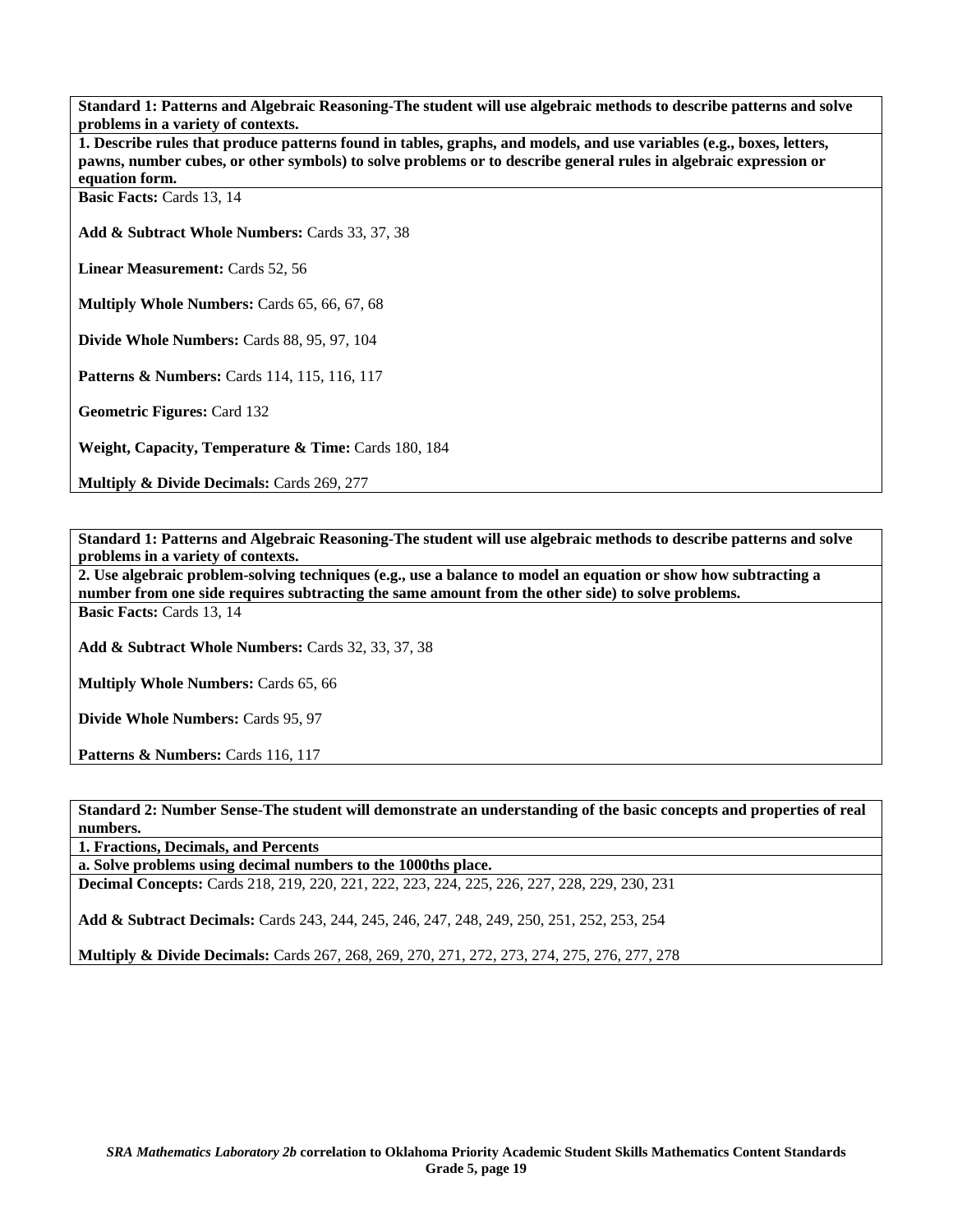**Standard 2: Number Sense-The student will demonstrate an understanding of the basic concepts and properties of real numbers.** 

**1. Fractions, Decimals, and Percents** 

**b. Compare, convert, and order common fractions and decimals to the 1000ths place to solve problems.** 

**Fraction Concepts:** Cards 120, 121, 122, 123, 124, 125, 126, 127, 128

**Add Fractions:** Cards 139, 140

**Subtract Fractions:** Cards 166, 170, 171

**Decimal Concepts:** Cards 218, 220, 223, 224, 225, 228, 229, 230, 231

**Percent Concepts:** Card 295

**Standard 2: Number Sense-The student will demonstrate an understanding of the basic concepts and properties of real numbers.** 

**1. Fractions, Decimals, and Percents** 

**c. Represent with models the connection between fractions, decimals, and percents and be able to convert from one representation to another (e.g., use 10 x 10 grids, base-10 blocks; limit fractions to halves, fourths, fifths, and tenths). Decimal Concepts:** Cards 218, 220, 223, 229, 230, 231

**Percent Concepts:** Cards 290, 291, 292, 293, 294, 295, 296, 297, 298, 299, 300

**Standard 2: Number Sense-The student will demonstrate an understanding of the basic concepts and properties of real numbers.** 

**1. Fractions, Decimals, and Percents** 

**d. Explain verbally with manipulatives and diagrams 25%, 50%, 75%; use these percents to solve problems and relate them to their corresponding fractions and decimals.** 

**Decimal Concepts:** Cards 229, 230, 231

**Percent Concepts:** Cards 290, 291, 292, 293, 294, 295, 296, 297, 298, 299, 300

**Standard 2: Number Sense-The student will demonstrate an understanding of the basic concepts and properties of real numbers.** 

**2. Basic Number Theory Concepts** 

**a. Apply the basic properties of arithmetic: commutative, associative, distributive, and identify (e.g., show 2 (5 + 1) = (2**  $\cdot$  5) + (2  $\cdot$  1), given (5 + 1) + (5 + 1) regroup to show that this equals (5 + 5) + (1 + 1) concluding with (2  $\cdot$  5) + (2  $\cdot$  1)) to **solve problems.** 

**Basic Facts: Cards 2, 8, 9, 12, 14** 

**Representing Numbers:** Card 48

**Standard 2: Number Sense-The student will demonstrate an understanding of the basic concepts and properties of real numbers.** 

**2. Basic Number Theory Concepts** 

**b. Identify and apply factors, multiples, prime, and composite numbers in a variety of problem-solving situations (e.g., build rectangular arrays for numbers 1-100 and classify as prime or composite). Representing Numbers:** Card 41

**Patterns & Numbers:** Cards 105, 106, 107, 108, 110, 111, 112, 113, 117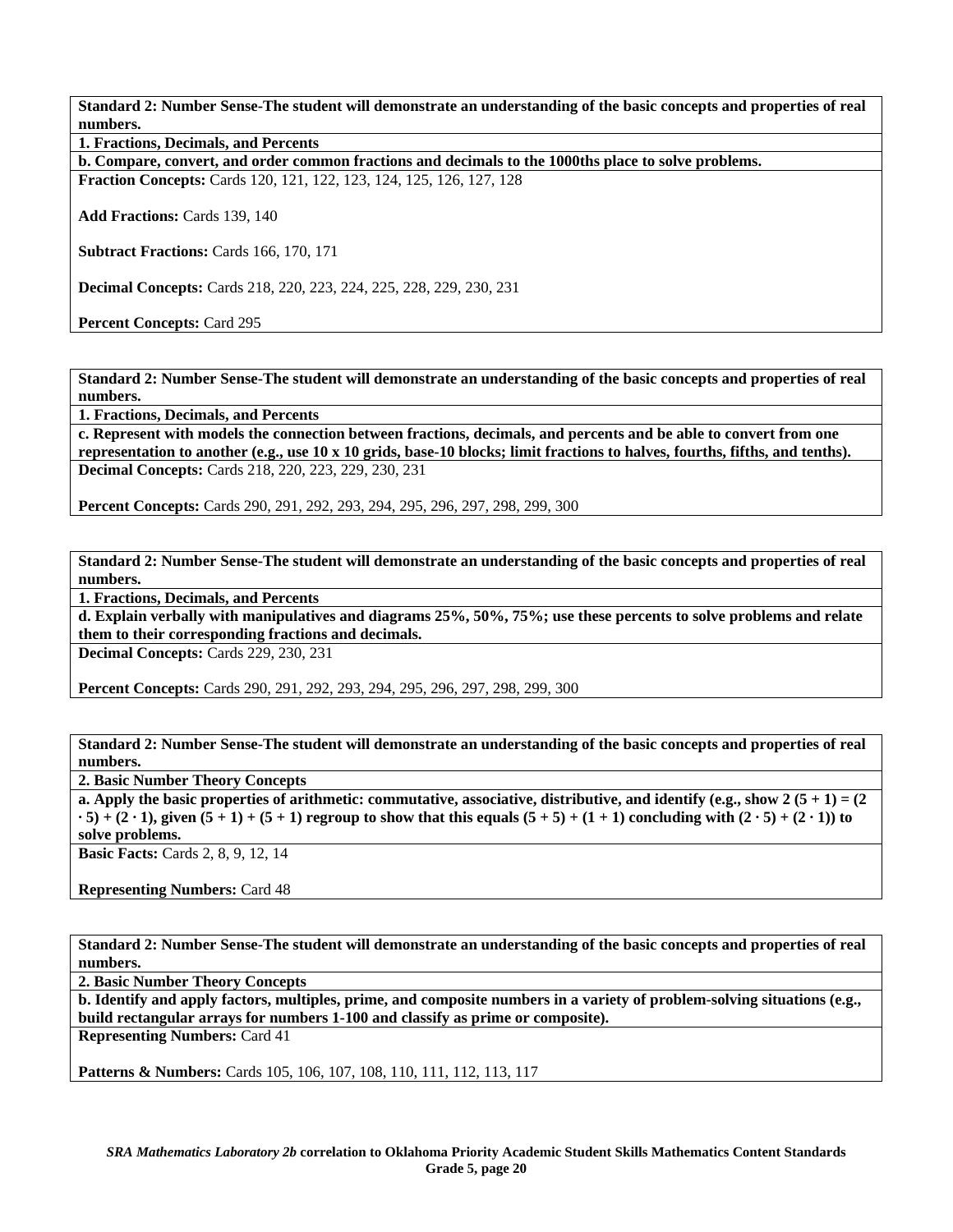**Standard 3: Number Operations and Computation-The student will estimate and compute with whole numbers, decimals, and fractions.** 

**1. Estimation** 

**a. Use estimation skills to determine solutions to problems involving decimals.** 

**Decimal Concepts:** Cards 226, 227, 231

**Add & Subtract Decimals:** Cards 244, 248, 249, 254

**Standard 3: Number Operations and Computation-The student will estimate and compute with whole numbers, decimals, and fractions.** 

**1. Estimation** 

**b. Apply estimation skills to solve problems involving common percents and equivalent fractions.** 

**Add Fractions:** Cards 145, 150

**Percent Concepts:** Cards 290, 291, 292, 293, 294, 295, 296, 297, 298, 299, 300

**Standard 3: Number Operations and Computation-The student will estimate and compute with whole numbers, decimals, and fractions.** 

**2. Whole Numbers, Decimals, and Fractions** 

**a. Add and subtract decimal numbers with the same and different place values (e.g., 3.72 + 1.4) to solve problems. Add & Subtract Decimals:** Cards 243, 244, 245, 246, 247, 248, 249, 250, 251, 252, 253, 254

**Standard 3: Number Operations and Computation-The student will estimate and compute with whole numbers, decimals, and fractions.** 

**2. Whole Numbers, Decimals, and Fractions** 

**b. Multiply and divide whole numbers and decimal numbers with 1- or 2-digit multipliers or divisors to solve problems. Multiply Whole Numbers:** Cards 61, 62, 63, 64, 65, 66, 67, 68, 69, 70, 71, 72, 73, 74, 75, 76

**Divide Whole Numbers:** Cards 88, 89, 90, 91, 92, 93, 94, 95, 96, 97, 98, 99, 100, 101, 102, 103, 104

**Multiply & Divide Decimals:** Cards 267, 268, 269, 270, 271, 272, 273, 274, 275, 276, 277, 278

**Standard 3: Number Operations and Computation-The student will estimate and compute with whole numbers, decimals, and fractions.** 

**2. Whole Numbers, Decimals, and Fractions** 

**c. Add and subtract fractions and mixed numbers to solve problems using a variety of methods (e.g., use fraction strips, find the least common denominator [LCD]).** 

**Add Fractions:** Cards 139, 140, 141, 142, 143, 144, 145, 146, 147, 148, 149, 150

**Subtract Fractions:** Cards 165, 166, 167, 168, 169, 170, 171, 172, 173, 174, 175, 176

**Standard 4: Geometry and Measurement-The student will apply geometric properties and relationships and use measurements within the metric and customary systems to solve problems in a variety of contexts. 1. Identify and describe the basic properties of figures (e.g., two or three-dimensionality, symmetry, number of faces, types of angles).** 

**Geometric Basics:** Cards 83, 84, 85, 86, 87

**Geometric Figures:** Cards 130, 131, 132, 133, 134, 135, 136, 137, 138

**Spatial Sense & Transformations:** Cards 232, 235, 237, 238, 240, 241, 242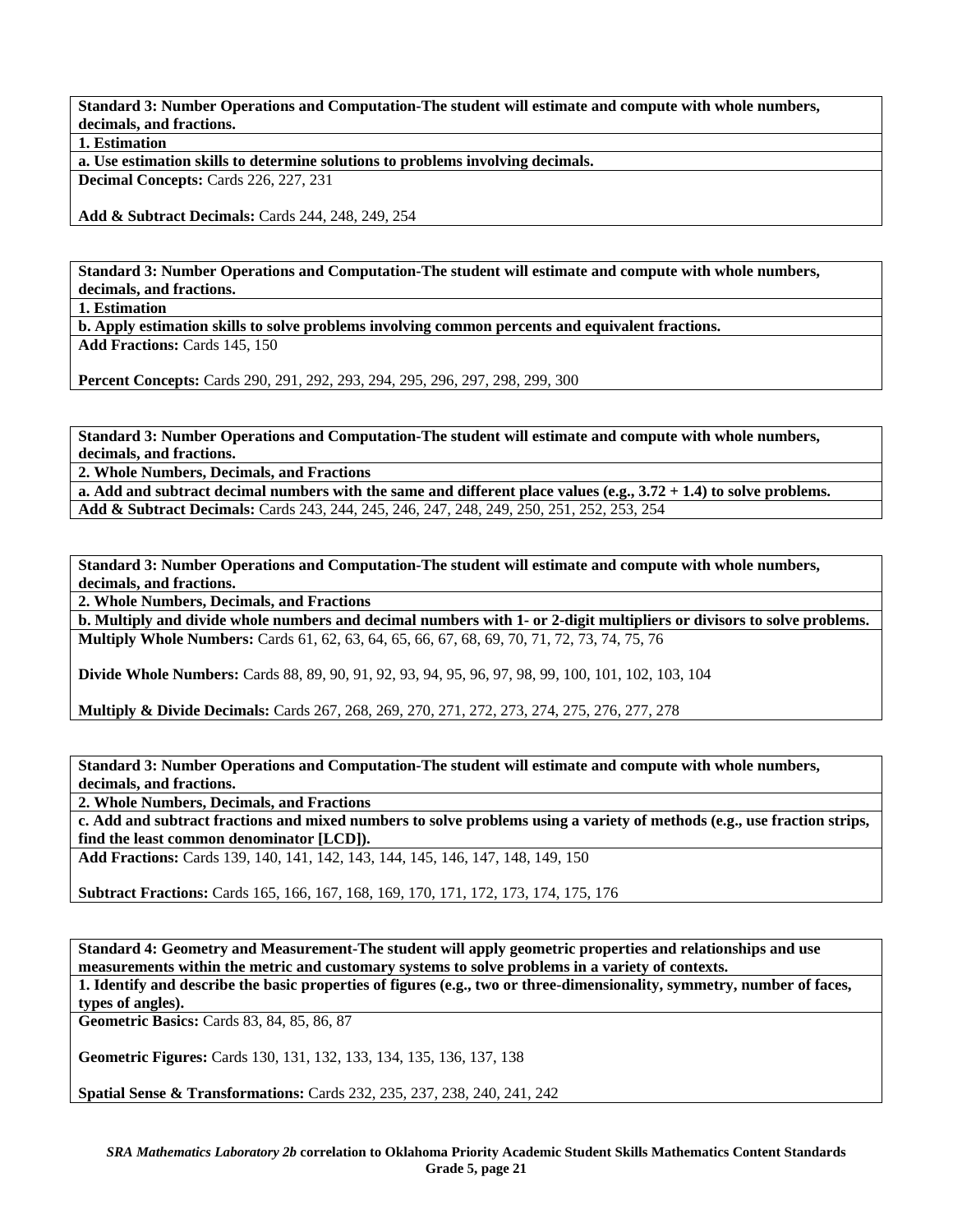**Standard 4: Geometry and Measurement-The student will apply geometric properties and relationships and use measurements within the metric and customary systems to solve problems in a variety of contexts. 2. Find the perimeter of simple polygons and area of a rectangle (e.g., use 1-inch tiles to build rectangles of different** 

**perimeters and areas).** 

**Perimeter, Area & Volume:** Cards 201, 202, 203, 204, 205, 206, 207, 208, 209, 210, 211, 212, 213, 214, 215, 216, 217

**Spatial Sense & Transformations:** Card 239

**Standard 4: Geometry and Measurement-The student will apply geometric properties and relationships and use measurements within the metric and customary systems to solve problems in a variety of contexts.** 

**3. Use nonstandard units (beans, rice, candies) and standard units (centimeter cubes, i-inch cubes) to find the volume of rectangular solids and estimate the volume of other solids.** 

**Weight, Capacity, Temperature & Time:** Cards 181, 182, 183, 184

**Perimeter, Area & Volume:** Cards 214, 215, 216, 217

**Standard 4: Geometry and Measurement-The student will apply geometric properties and relationships and use measurements within the metric and customary systems to solve problems in a variety of contexts. 4. Use the appropriate units and tools to estimate and measure temperature, distance, length, volume, and angles. Linear Measurement:** Cards 50, 51, 52, 53, 54, 55, 56, 57, 58, 59, 60

**Geometric Basics:** Cards 80, 81, 82

**Weight, Capacity, Temperature & Time: Cards 177, 181, 182, 183, 184** 

**Perimeter, Area & Volume:** Cards 214, 215, 216, 217

**Standard 4: Geometry and Measurement-The student will apply geometric properties and relationships and use measurements within the metric and customary systems to solve problems in a variety of contexts.** 

**5. Convert basic measurements of volume, weight and distance within the same system for metric and customary units (e.g., inches to feet, hours to minutes, centimeters to meters).** 

**Linear Measurement:** Cards 52, 53, 55, 56, 57, 58, 59, 60

**Weight, Capacity, Temperature & Time:** Cards 179, 180, 182, 183, 184, 185, 188

**Standard 5: Data Analysis and Probability-The student will use data analysis, statistics and probability to interpret data in a variety of contexts.** 

**Data Analysis** 

**a. Analyze data to create and interpret tables and graphs.** 

**Linear Measurement:** Cards 52, 53, 56, 57

**Data & Graphs:** Cards 155, 156, 157, 158, 159, 160, 161, 162, 163, 164

**Weight, Capacity, Temperature & Time:** Cards 178, 179, 180, 181, 183, 184, 185

**Probability:** Cards 281, 282, 283, 284, 286, 288, 289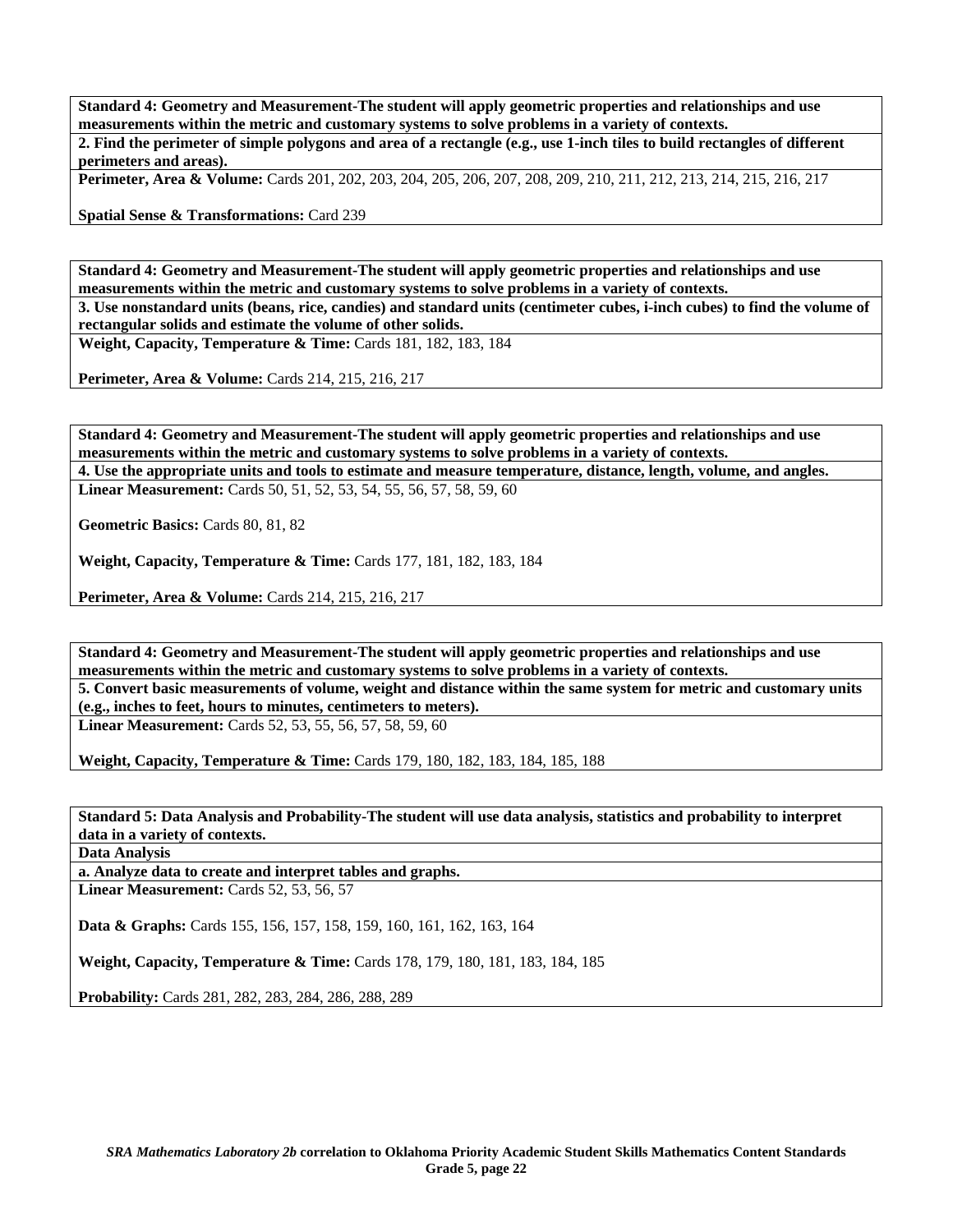**Standard 5: Data Analysis and Probability-The student will use data analysis, statistics and probability to interpret data in a variety of contexts.** 

**Data Analysis** 

**b. Justify the selection of the type of table or graph (e.g., a line graph may be more appropriate than a bar graph when displaying the height of a person aver time).** 

**Data & Graphs:** Cards 155, 156, 157, 158, 159, 160, 161, 162, 163, 164

**Standard 5: Data Analysis and Probability-The student will use data analysis, statistics and probability to interpret data in a variety of contexts.** 

**Data Analysis** 

**c. Compare and translate between displays of data (e.g., multiple sets of data on the same graph, Venn diagrams, a combination of diagrams, charts, tables, and graphs).** 

**Data & Graphs:** Cards 159, 163, 164

**Standard 5: Data Analysis and Probability-The student will use data analysis, statistics and probability to interpret data in a variety of contexts.** 

**Data Analysis** 

**d. Formulate questions, design investigations, consider samples, and collect, organize, and analyze data using observation, measurement, surveys, or experiments (e.g., how far can 5th graders throw a softball based on where it first hits the ground?).** 

**Data & Graphs:** Cards 155, 156, 157, 158, 159, 160, 161, 162, 163, 164

**Probability:** Cards 279, 280, 281, 282, 283, 284, 285, 286, 287, 288, 289

**Standard 5: Data Analysis and Probability-The student will use data analysis, statistics and probability to interpret data in a variety of contexts.** 

**Data Analysis** 

**e. Determine the range (spread) and the mean (average) of a set of data. Data & Graphs:** Cards 151, 152, 153, 154, 156

**Standard 5: Data Analysis and Probability-The student will use data analysis, statistics and probability to interpret data in a variety of contexts.** 

**Probability** 

**a. Determine the probability of events occurring in familiar contexts or experiments and express probabilities as fractions (e.g., find the fractional probability of an event given a biased spinner). Probability:** Cards 279, 280, 281, 282, 283, 284, 285, 286, 287, 288, 289

**Standard 5: Data Analysis and Probability-The student will use data analysis, statistics and probability to interpret data in a variety of contexts.** 

**Probability** 

**b. List permutations of up to five items.** 

**Probability:** Cards 279, 281, 282, 283, 286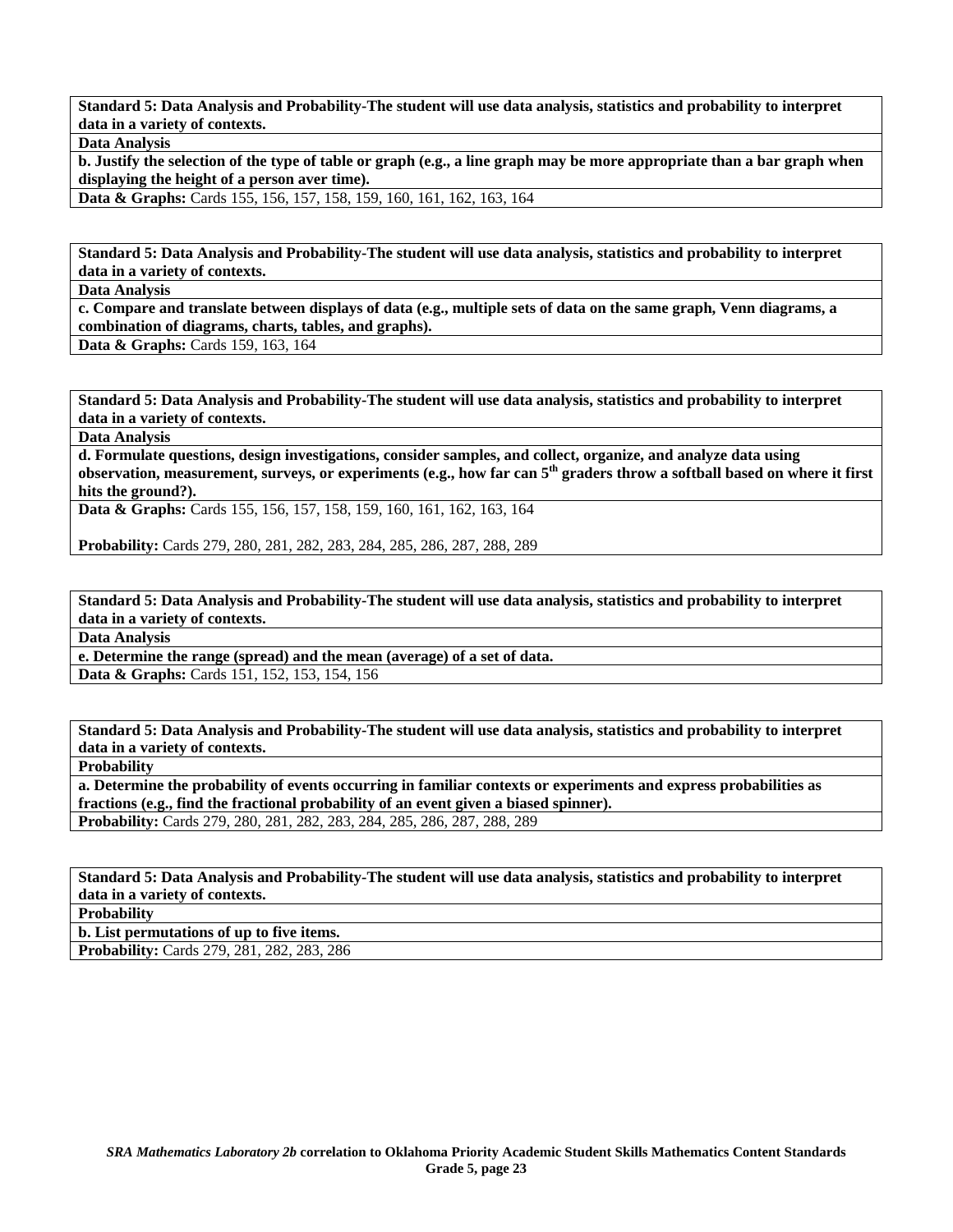## *SRA Mathematics Laboratories 2a & 2b*  **correlation to Oklahoma Core Curriculum Tests: Mathematics Grade 5**

**Standard 1: Patterns and Algebraic Reasoning-The student will use algebraic methods to describe patterns and solve problems in a variety of contexts. 1. Describe rules that produce patterns found in tables, graphs, and models, and use variables (e.g., boxes, letters, pawns, number cubes, or other symbols) to solve problems or to describe general rules in algebraic expression or equation form.**  *Laboratory 2a:*  Basic Facts: Add & Subtract: Cards 10, 12, 13 **Add Whole Numbers:** Cards 31, 36, 41, 43 **Subtract Whole Numbers:** Cards 57, 66, 72, 73 **Basic Facts: Multiply & Divide: Cards 102, 111, 112 Multiply Whole Numbers by 1 Digit:** Cards 113, 114, 115, 117, 119 **Multiply Whole Numbers by 2 Digits: Cards 140, 141, 142, 145 Divide Whole Numbers by 1 Digit:** Cards 162, 166 Patterns & Numbers: Cards 203, 207 **Divide Whole Numbers by 2 Digits:** Cards 256, 259 *Laboratory 2b:*  **Basic Facts:** Cards 13, 14 **Add & Subtract Whole Numbers:** Cards 33, 37, 38 **Linear Measurement:** Cards 52, 56 **Multiply Whole Numbers:** Cards 65, 66, 67, 68 **Divide Whole Numbers:** Cards 88, 95, 97, 104 **Patterns & Numbers:** Cards 114, 115, 116, 117 **Geometric Figures:** Card 132 Weight, Capacity, Temperature & Time: Cards 180, 184 **Multiply & Divide Decimals:** Cards 269, 277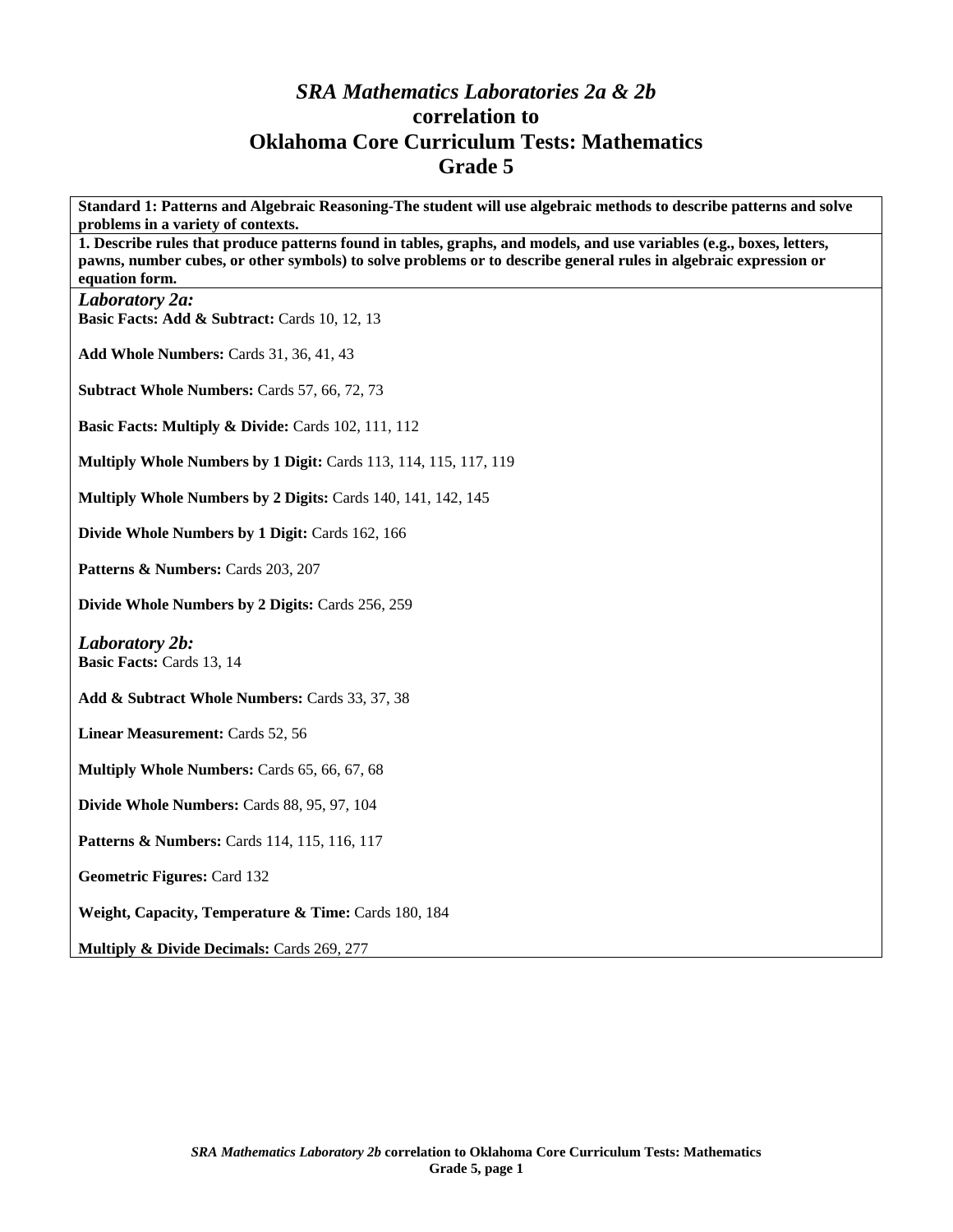**Process Standard 1: Problem Solving** 

| 1100000 Dianuaru 1: 110010m Dorving<br>2. Formulate problems from everyday and mathematical situations (e.g., how many forks are needed?, how many<br>students are absent?, how can we share/divide these cookies?, how many different ways can we find to compare these<br>fractions?). |
|------------------------------------------------------------------------------------------------------------------------------------------------------------------------------------------------------------------------------------------------------------------------------------------|
| Laboratory 2a:<br>Basic Facts: Add & Subtract: Cards 1, 2, 3, 4, 5, 6, 7, 8, 9, 10, 11, 12, 13                                                                                                                                                                                           |
| <b>Place Value: Whole Numbers:</b> Cards 14, 15, 16, 17, 18, 19, 20, 21, 22, 23, 24                                                                                                                                                                                                      |
| Add Whole Numbers: Cards 25, 26, 27, 28, 29, 30, 3, 32, 33, 34, 35, 36, 37, 38, 39, 40, 41, 42, 43                                                                                                                                                                                       |
| Time & Money: Cards 44, 45, 46, 47, 48, 49, 50, 51, 52, 53, 54                                                                                                                                                                                                                           |
| <b>Subtract Whole Numbers:</b> Cards 55, 56, 57, 58, 59, 60, 61, 62, 63, 64, 65, 66, 67, 68, 69, 70, 71, 72, 73                                                                                                                                                                          |
| <b>Representing Numbers:</b> Cards 74, 75, 76, 77, 78, 79, 80, 81, 82, 83, 84                                                                                                                                                                                                            |
| Linear Measurement: Cards 85, 86, 87, 88, 89, 90, 91, 92, 93, 94, 95, 96, 97                                                                                                                                                                                                             |
| <b>Basic Facts: Multiply &amp; Divide:</b> Cards 98, 99, 100, 101, 102, 103, 104, 105, 106, 107, 108, 109, 110, 111, 112                                                                                                                                                                 |
| Multiply Whole Numbers by 1 Digit: Cards 113, 114, 115, 116, 117, 118, 119, 120, 121, 122, 123, 124, 125, 126, 127, 128,<br>129                                                                                                                                                          |
| Geometric Figures: Cards 130, 131, 132, 133, 134, 135, 136, 137, 138, 139                                                                                                                                                                                                                |
| <b>Multiply Whole Numbers by 2 Digits:</b> Cards 140, 141, 142, 143, 144, 145, 146, 147, 148, 149, 150                                                                                                                                                                                   |
| Geometry Basics: Cards 151, 152, 153, 154, 155, 156, 157, 158, 159, 160                                                                                                                                                                                                                  |
| Divide Whole Numbers by 1 Digit: Cards 161, 162, 163, 164, 165, 166, 167, 168, 169, 170, 171, 172, 173                                                                                                                                                                                   |
| Data & Graphs: Cards 174, 175, 176, 177, 178, 179, 180, 181, 182, 183, 184, 185                                                                                                                                                                                                          |
| Perimeter & Area: Cards 186, 187, 188, 189, 190, 191, 192, 193, 194, 195                                                                                                                                                                                                                 |
| Patterns & Numbers: Cards 196, 197, 198, 199, 200, 201, 202, 203, 204, 205, 206, 207                                                                                                                                                                                                     |
| <b>Decimal Concepts:</b> Cards 208, 209, 210, 211, 212, 213, 214, 215, 216, 217, 218                                                                                                                                                                                                     |
| Weight, Capacity, & Temperature: Cards 219, 220, 221, 222, 223, 224, 225, 226, 227, 228, 229, 230, 231                                                                                                                                                                                   |
| Fraction Concepts: Cards 232, 233, 234, 235, 236, 237, 238, 238, 239, 240, 241, 242, 243, 244, 245, 246, 247                                                                                                                                                                             |
| <b>Divide Whole Numbers by 2 Digits:</b> Cards 248, 249, 250, 251, 252, 253, 254, 255, 256, 257, 258, 259                                                                                                                                                                                |
| Add & Subtract Fractions: Cards 260, 261, 262, 263, 264, 265, 266, 267, 268, 269                                                                                                                                                                                                         |
| Spatial Sense & Transformations: Cards 270, 271, 272, 273, 274, 275, 276, 277, 278, 279, 280                                                                                                                                                                                             |
| <b>Probability:</b> Cards 281, 282, 283, 284, 285, 286, 287, 288                                                                                                                                                                                                                         |
| Add & Subtract Decimals: Cards 289, 290, 291, 292, 293, 294, 295, 296, 297, 298, 299, 300                                                                                                                                                                                                |

׀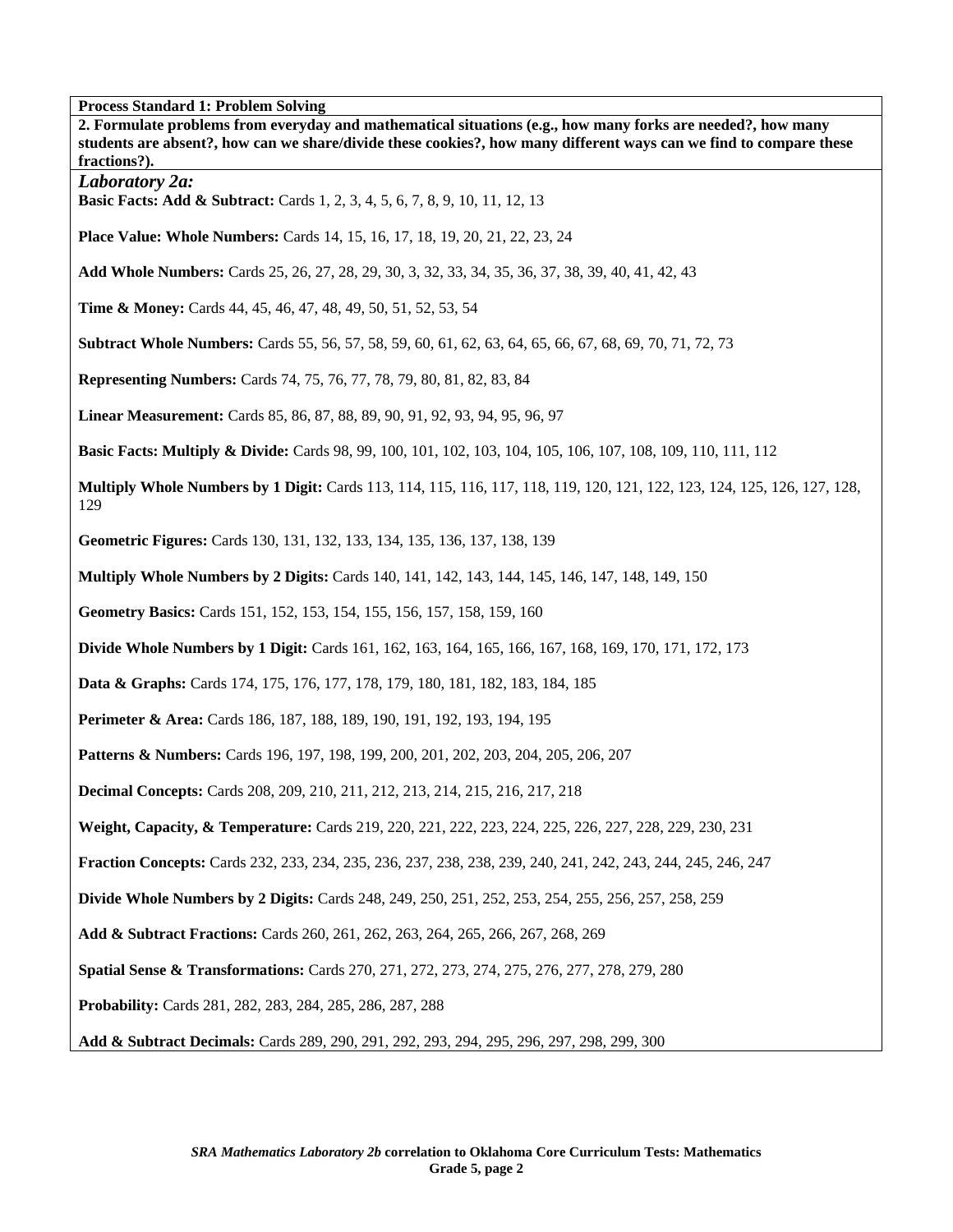**Process Standard 1: Problem Solving** 

| 2. Formulate problems from everyday and mathematical situations (e.g., how many forks are needed?, how many<br>students are absent?, how can we share/divide these cookies?, how many different ways can we find to compare these<br>fractions?). |
|---------------------------------------------------------------------------------------------------------------------------------------------------------------------------------------------------------------------------------------------------|
| <b>Laboratory 2b:</b><br>Basic Facts: Cards 1, 2, 3, 4, 5, 6, 7, 8, 9, 10, 11, 12, 13, 14                                                                                                                                                         |
| <b>Place Value: Whole Numbers:</b> Cards 15, 16, 17, 18, 19, 20, 21, 22, 23, 24                                                                                                                                                                   |
| Add & Subtract Whole Numbers: Cards 25, 26, 27, 28, 29, 30, 31, 32, 33, 34, 35, 36, 37, 38                                                                                                                                                        |
| <b>Representing Numbers:</b> Cards 39, 40, 41, 42, 43, 44, 45, 46, 47, 48, 49                                                                                                                                                                     |
| Linear Measurement: Cards 50, 51, 52, 53, 54, 55, 56, 57, 58, 59, 60                                                                                                                                                                              |
| <b>Multiply Whole Numbers:</b> Cards 61, 62, 63, 64, 65, 66, 67, 68, 69, 60, 71, 72, 73, 74, 75, 76                                                                                                                                               |
| Geometric Basics: Cards 77, 78, 79, 80, 81, 82, 83, 84, 85, 86, 87                                                                                                                                                                                |
| Divide Whole Numbers: Cards 88, 89, 90, 91, 92, 93, 94, 95, 96, 97, 98, 99, 100, 101, 102, 103, 104                                                                                                                                               |
| <b>Patterns &amp; Numbers:</b> Cards 105, 106, 107, 108, 109, 110, 111, 112, 113, 114, 115, 116, 117                                                                                                                                              |
| <b>Fraction Concepts:</b> Cards 118, 119, 120, 121, 122, 123, 124, 125, 126, 127, 128                                                                                                                                                             |
| Geometric Figures: Cards 129, 130, 131, 132, 133, 134, 135, 136, 137, 138                                                                                                                                                                         |
| Add Fractions: Cards 139, 140, 141, 142, 143, 144, 145, 146, 147, 148, 149, 150                                                                                                                                                                   |
| <b>Data &amp; Graphs:</b> Cards 151, 152, 153, 154, 155, 156, 157, 158, 159, 160, 161, 162, 163, 164                                                                                                                                              |
| <b>Subtract Fractions:</b> Cards 165, 166, 167, 168, 169, 170, 171, 172, 173, 174, 175, 176                                                                                                                                                       |
| Weight, Capacity, Temperature & Time: Cards 177, 178, 179, 180, 181, 182, 183, 184, 185, 186, 187, 188                                                                                                                                            |
| <b>Multiply &amp; Divide Fractions:</b> Cards 189, 190, 191, 192, 193, 194, 195, 196, 197, 198, 199, 200                                                                                                                                          |
| Perimeter, Area & Volume: Cards 201, 202, 203, 204, 205, 206, 207, 208, 209, 210, 211, 212, 213, 214, 215, 216, 217                                                                                                                               |
| <b>Decimal Concepts:</b> Cards 218, 219, 220, 221, 222, 223, 224, 225, 226, 227, 228, 229, 230, 231                                                                                                                                               |
| <b>Spatial Sense &amp; Transformations:</b> Cards 232, 233, 234, 235, 236, 237, 238, 239, 240, 241, 242                                                                                                                                           |
| Add & Subtract Decimals: Cards 243, 244, 245, 246, 247, 248, 249, 250, 251, 252, 253, 254                                                                                                                                                         |
| Coordinate Graphs: Cards 255, 256, 257, 258, 259, 260, 261, 262, 263, 264, 265, 266                                                                                                                                                               |
| <b>Multiply &amp; Divide Decimals:</b> Cards 267, 268, 269, 270, 271, 272, 273, 274, 275, 276, 277, 278                                                                                                                                           |
| Probability: Cards 279, 280, 281, 282, 283, 284, 285, 286, 287, 288, 289                                                                                                                                                                          |
| <b>Percent Concepts:</b> Cards 290, 291, 292, 293, 294, 295, 296, 297, 298, 299, 300                                                                                                                                                              |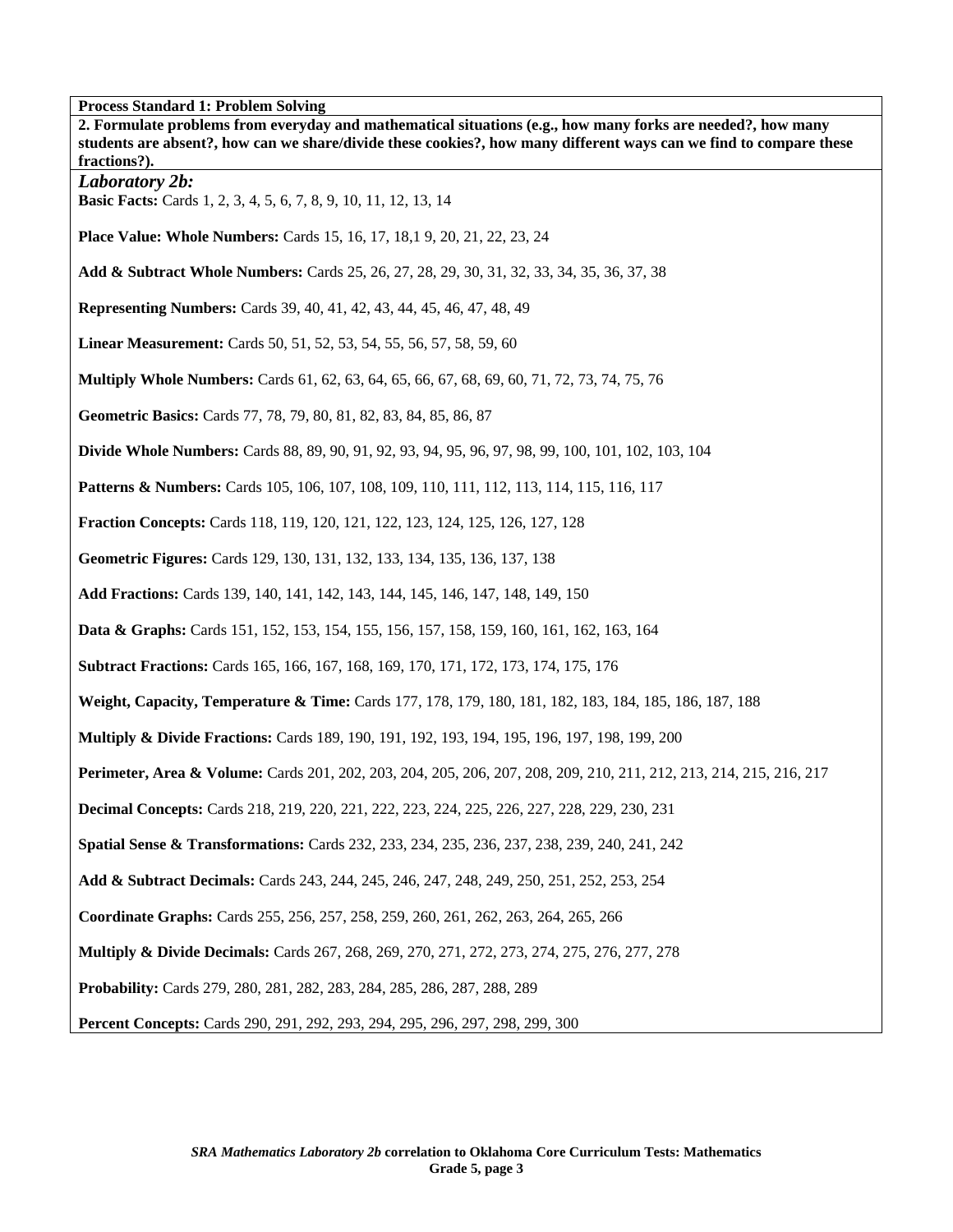**Standard 2: Number Sense-The student will demonstrate an understanding of the basic concepts and properties of real numbers.** 

**1. Fractions, Decimals, and Percents** 

**a. Solve problems using decimal numbers to the 1000ths place.** 

*Laboratory 2a:* 

**Decimal Concepts:** Cards 208, 209, 210, 211, 212, 213, 214, 215, 216, 217, 218

**Add & Subtract Decimals:** Cards 289, 290, 291, 292, 293, 294, 295, 296, 297, 298, 299, 300

*Laboratory 2b:* 

**Decimal Concepts:** Cards 218, 219, 220, 221, 222, 223, 224, 225, 226, 227, 228, 229, 230, 231

**Add & Subtract Decimals:** Cards 243, 244, 245, 246, 247, 248, 249, 250, 251, 252, 253, 254

**Multiply & Divide Decimals:** Cards 267, 268, 269, 270, 271, 272, 273, 274, 275, 276, 277, 278

**Standard 2: Number Sense-The student will demonstrate an understanding of the basic concepts and properties of real numbers.** 

**1. Fractions, Decimals, and Percents** 

**b. Compare, convert, and order common fractions and decimals to the 1000ths place to solve problems.** 

*Laboratory 2a:*  **Decimal Concepts:** Cards 210, 213, 215, 216, 217, 218

**Fraction Concepts:** Cards 235, 237, 238, 239, 240, 241, 242, 243, 244, 245, 246, 247

*Laboratory 2b:*  **Fraction Concepts:** Cards 120, 121, 122, 123, 124, 125, 126, 127, 128

**Add Fractions:** Cards 139, 140

**Subtract Fractions:** Cards 166, 170, 171

**Decimal Concepts:** Cards 218, 220, 223, 224, 225, 228, 229, 230, 231

**Percent Concepts:** Card 295

**Standard 2: Number Sense-The student will demonstrate an understanding of the basic concepts and properties of real numbers.** 

**1. Fractions, Decimals, and Percents** 

**c. Represent with models the connection between fractions, decimals, and percents and be able to convert from one representation to another (e.g., use 10 x 10 grids, base-10 blocks; limit fractions to halves, fourths, fifths, and tenths).** 

*Laboratory 2a:* 

**Decimal Concepts:** Cards 208, 209, 210, 213

*Laboratory 2b:*  **Decimal Concepts:** Cards 218, 220, 223, 229, 230, 231

**Percent Concepts:** Cards 290, 291, 292, 293, 294, 295, 296, 297, 298, 299, 300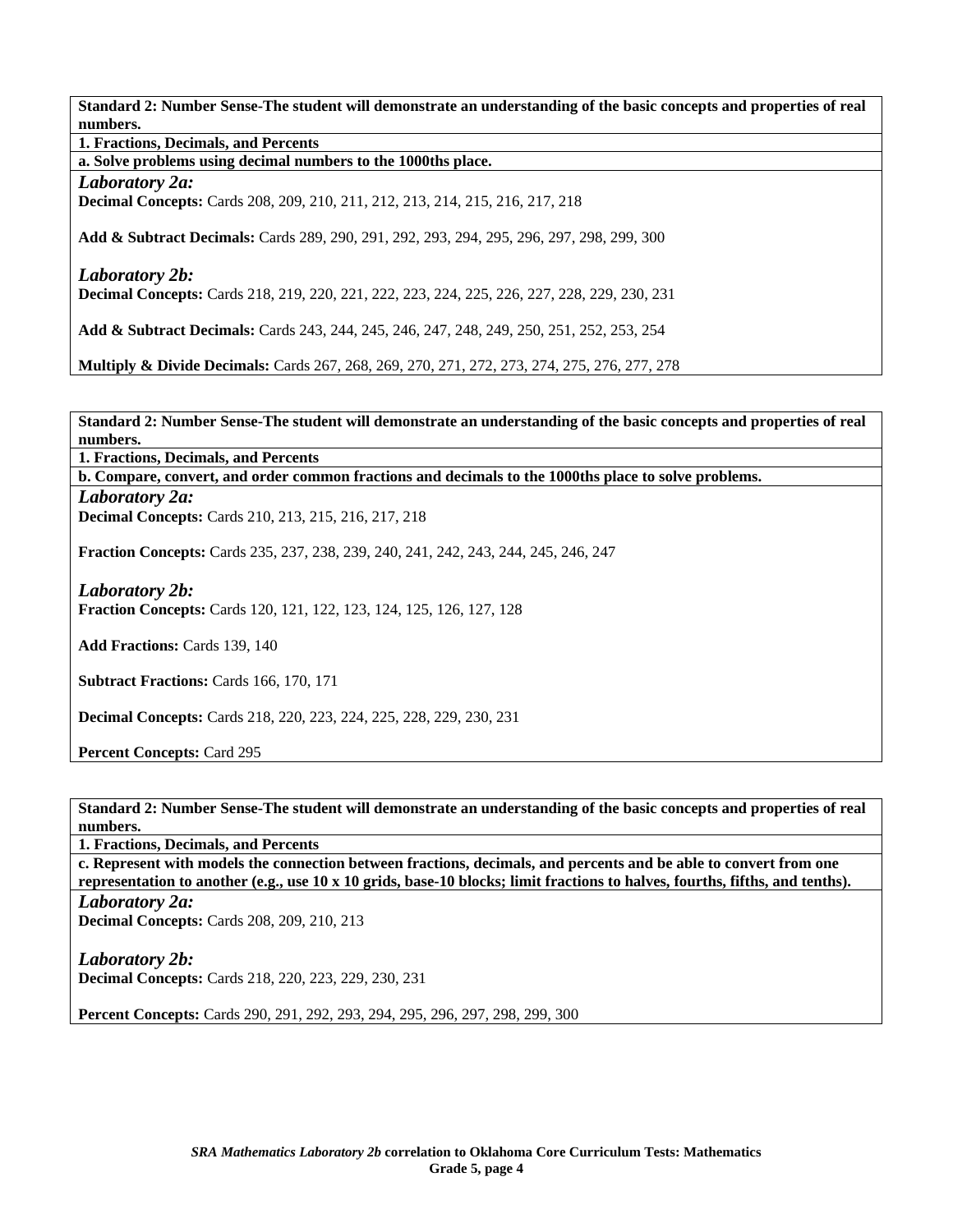**Standard 2: Number Sense-The student will demonstrate an understanding of the basic concepts and properties of real numbers.** 

**1. Fractions, Decimals, and Percents** 

**d. Explain verbally with manipulatives and diagrams 25%, 50%, 75%; use these percents to solve problems and relate them to their corresponding fractions and decimals.** 

*Laboratory 2b:* 

**Decimal Concepts:** Cards 229, 230, 231

**Percent Concepts:** Cards 290, 291, 292, 293, 294, 295, 296, 297, 298, 299, 300

**Standard 2: Number Sense-The student will demonstrate an understanding of the basic concepts and properties of real numbers.** 

**2. Basic Number Theory Concepts** 

**a. Apply the basic properties of arithmetic: commutative, associative, distributive, and identity (e.g., show 2 (5 + 1) = (2**  $\cdot$  5) + (2  $\cdot$  1), given (5 + 1) + (5 + 1) regroup to show that this equals (5 + 5) + (1 + 1) concluding with (2  $\cdot$  5) + (2  $\cdot$  1)) to **solve problems.** 

*Laboratory 2a:* 

**Basic Facts: Add & Subtract:** Cards 10, 13

Basic Facts: Multiply & Divide: Cards 102, 103

*Laboratory 2b:*  **Basic Facts:** Cards 2, 8, 9, 12, 14

**Representing Numbers:** Card 48

**Standard 2: Number Sense-The student will demonstrate an understanding of the basic concepts and properties of real numbers.** 

**2. Basic Number Theory Concepts** 

**b. Identify and apply factors, multiples, prime, and composite numbers in a variety of problem-solving situations (e.g., build rectangular arrays for numbers 1-100 and classify as prime or composite).** 

*Laboratory 2a:* 

**Patterns & Numbers:** Cards 197, 198, 199, 200, 201, 202, 207

*Laboratory 2b:*  **Representing Numbers:** Card 41

**Patterns & Numbers:** Cards 105, 106, 107, 108, 110, 111, 112, 113, 117

**Standard 3: Number Operations and Computation-The student will estimate and compute with whole numbers, decimals, and fractions.** 

**1. Estimation** 

**a. Use estimation skills to determine solutions to problems involving decimals.** 

*Laboratory 2a:*  **Decimal Concepts:** Cards 214, 218

*Laboratory 2b:* 

**Decimal Concepts:** Cards 226, 227, 231

**Add & Subtract Decimals:** Cards 244, 248, 249, 254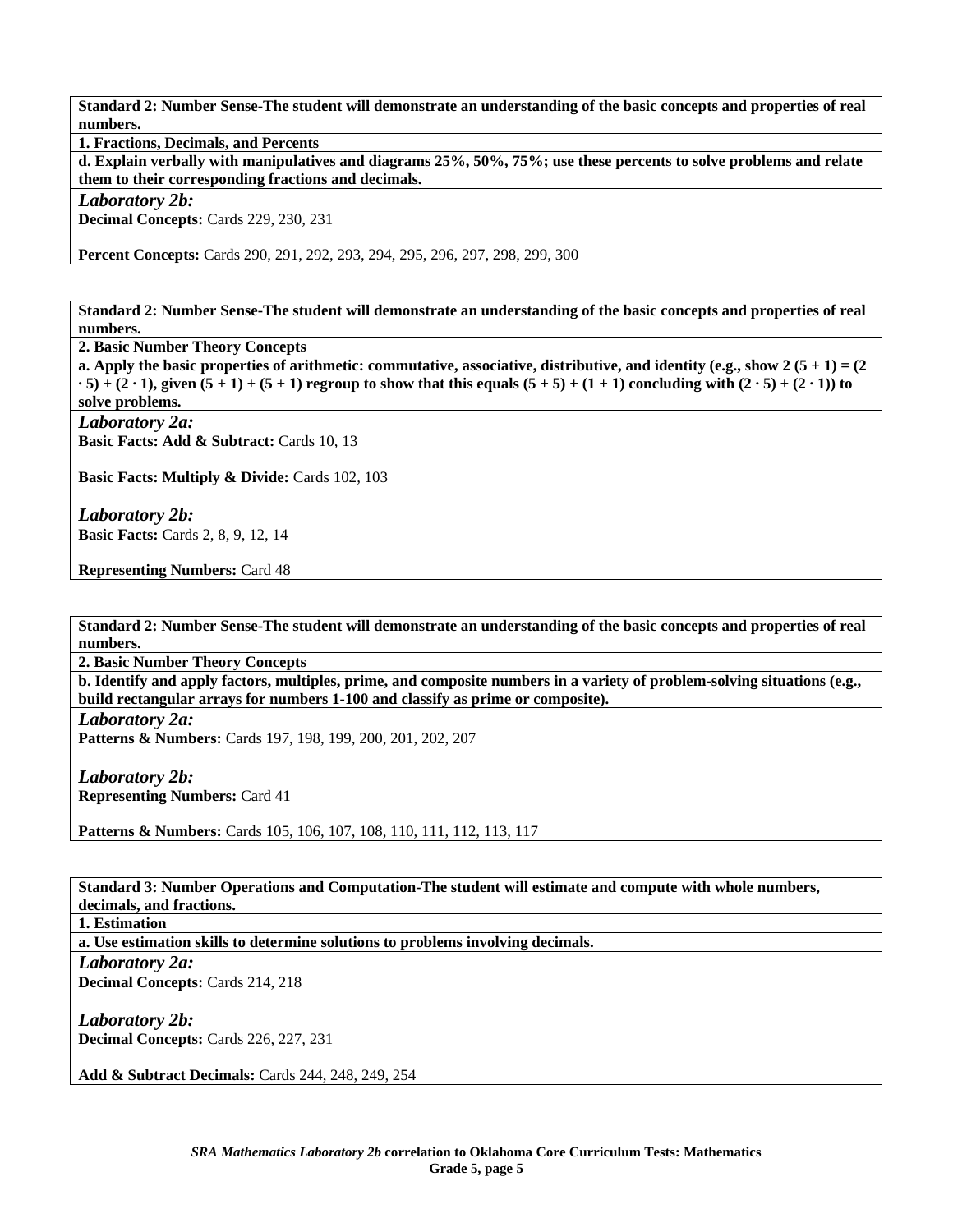**Standard 3: Number Operations and Computation-The student will estimate and compute with whole numbers, decimals, and fractions.** 

**1. Estimation** 

**b. Apply estimation skills to solve problems involving common percents and equivalent fractions.** 

*Laboratory 2b:* 

**Add Fractions:** Cards 145, 150

**Percent Concepts:** Cards 290, 291, 292, 293, 294, 295, 296, 297, 298, 299, 300

**Standard 3: Number Operations and Computation-The student will estimate and compute with whole numbers, decimals, and fractions.** 

**2. Whole Numbers, Decimals, and Fractions** 

**a. Add and subtract decimal numbers with the same and different place values (e.g., 3.72 + 1.4) to solve problems.**  *Laboratory 2a:* 

**Add & Subtract Decimals:** Cards 289, 290, 291, 292, 293, 294, 295, 296, 297, 298, 299, 300

*Laboratory 2b:* 

**Add & Subtract Decimals:** Cards 243, 244, 245, 246, 247, 248, 249, 250, 251, 252, 253, 254

**Standard 3: Number Operations and Computation-The student will estimate and compute with whole numbers, decimals, and fractions.** 

**2. Whole Numbers, Decimals, and Fractions** 

**b. Multiply and divide whole numbers and decimal numbers with 1- or 2-digit multipliers or divisors to solve problems.**  *Laboratory 2a:* 

**Basic Facts: Multiply & Divide:** Cards 98, 99, 100, 101, 102, 103, 104, 105, 106, 107, 108, 109, 110, 111, 112

**Multiply Whole Numbers by 1 Digit:** Cards 113, 114, 115, 116, 117, 118, 119, 129, 121, 122, 123, 124, 125, 126, 127, 128, 129

**Multiply Whole Numbers by 2 Digits:** Cards 140, 141, 142, 143, 144, 145, 146, 147, 148, 149, 150

**Divide Whole Numbers by 1 Digit:** Cards 161, 162, 163, 164, 165, 166, 167, 168, 169, 170, 171, 172, 173

**Divide Whole Numbers by 2 Digits:** Cards 248, 249, 250, 251, 252, 253, 254, 255, 256, 257, 258, 259

*Laboratory 2b:* 

**Multiply Whole Numbers:** Cards 61, 62, 63, 64, 65, 66, 67, 68, 69, 70, 71, 72, 73, 74, 75, 76

**Divide Whole Numbers:** Cards 88, 89, 90, 91, 92, 93, 94, 95, 96, 97, 98, 99, 100, 101, 102, 103, 104

**Multiply & Divide Decimals:** Cards 267, 268, 269, 270, 271, 272, 273, 274, 275, 276, 277, 278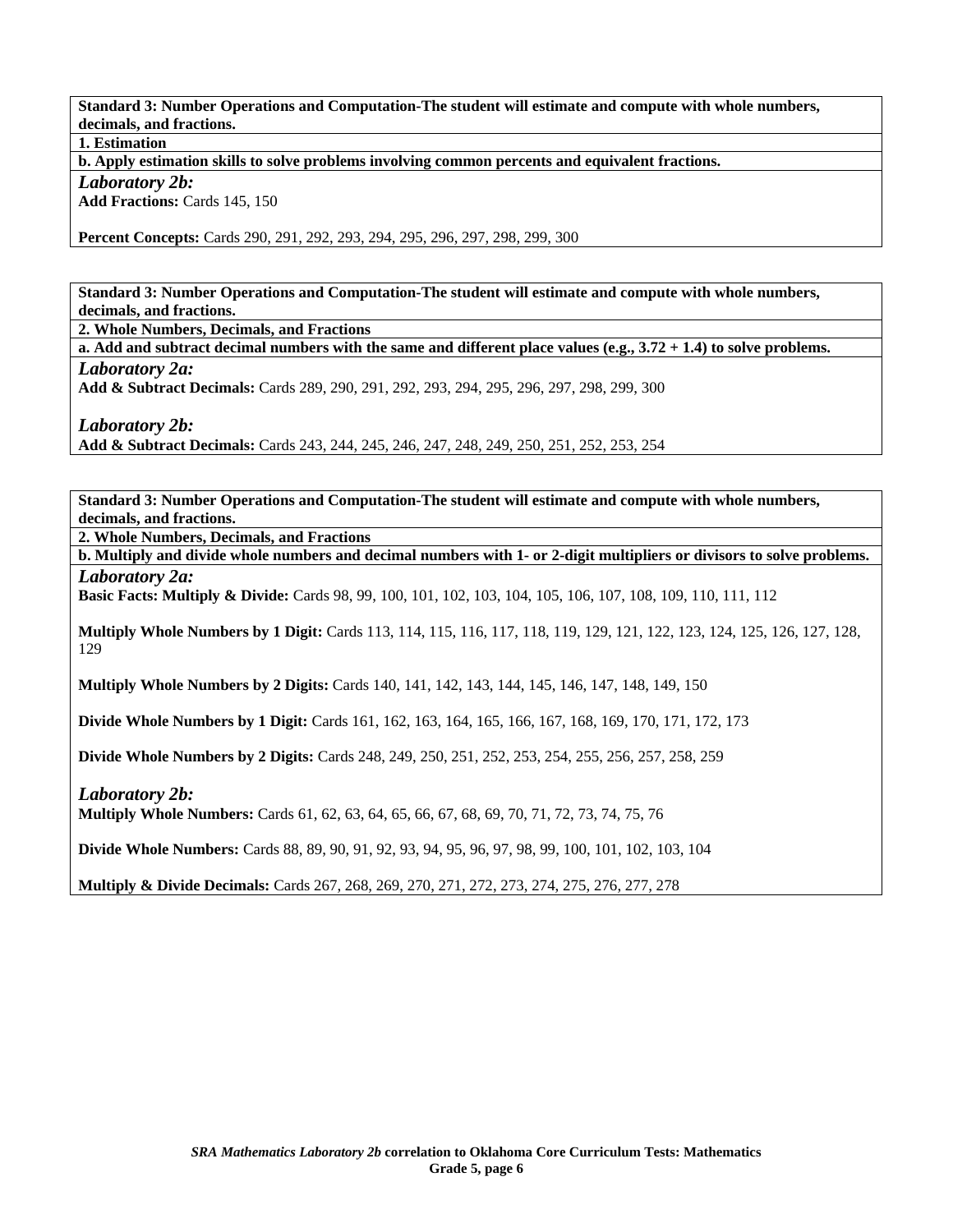**Standard 3: Number Operations and Computation-The student will estimate and compute with whole numbers, decimals, and fractions.** 

**2. Whole Numbers, Decimals, and Fractions** 

**c. Add and subtract fractions and mixed numbers to solve problems using a variety of methods (e.g., use fraction strips, find the least common denominator [LCD]).** 

*Laboratory 2a:*  **Patterns & Numbers:** Card 202

**Add & Subtract Fractions:** Cards 260, 261, 262, 263, 264, 265, 266, 267, 268, 269

*Laboratory 2b:*  **Add Fractions:** Cards 139, 140, 141, 142, 143, 144, 145, 146, 147, 148, 149, 150

**Subtract Fractions:** Cards 165, 166, 167, 168, 169, 170, 171, 172, 173, 174, 175, 176

**Standard 4: Geometry and Measurement-The student will apply geometric properties and relationships and use measurements within the metric and customary systems to solve problems in a variety of contexts.** 

**1. Identify and describe the basic properties of figures (e.g., two or three-dimensionality, symmetry, number of faces, types of angles).** 

*Laboratory 2a:* 

**Geometric Figures:** Cards 130, 131, 132, 133, 134, 135, 136, 137, 138, 139

**Geometry Basics:** Cards 151, 152, 153, 154, 155, 156, 157, 158, 159, 160

**Spatial Sense & Transformations:** Cards 270, 271, 272, 273, 274, 275, 276, 277, 278, 279, 280

*Laboratory 2b:*  **Geometric Basics:** Cards 83, 84, 85, 86, 87

**Geometric Figures:** Cards 130, 131, 132, 133, 134, 135, 136, 137, 138

**Spatial Sense & Transformations:** Cards 232, 235, 237, 238, 240, 241, 242

**Standard 4: Geometry and Measurement-The student will apply geometric properties and relationships and use measurements within the metric and customary systems to solve problems in a variety of contexts. 2. Find the perimeter of simple polygons and area of a rectangle (e.g., use 1-inch tiles to build rectangles of different** 

**perimeters and areas).** 

*Laboratory 2a:*  Perimeter & Area: Cards 186, 187, 188, 189, 190, 191, 192, 193,1 94, 195

*Laboratory 2b:*  **Perimeter, Area & Volume:** Cards 201, 202, 203, 204, 205, 206, 207, 208, 209, 210, 211, 212, 213, 214, 215, 216, 217

**Spatial Sense & Transformations:** Card 239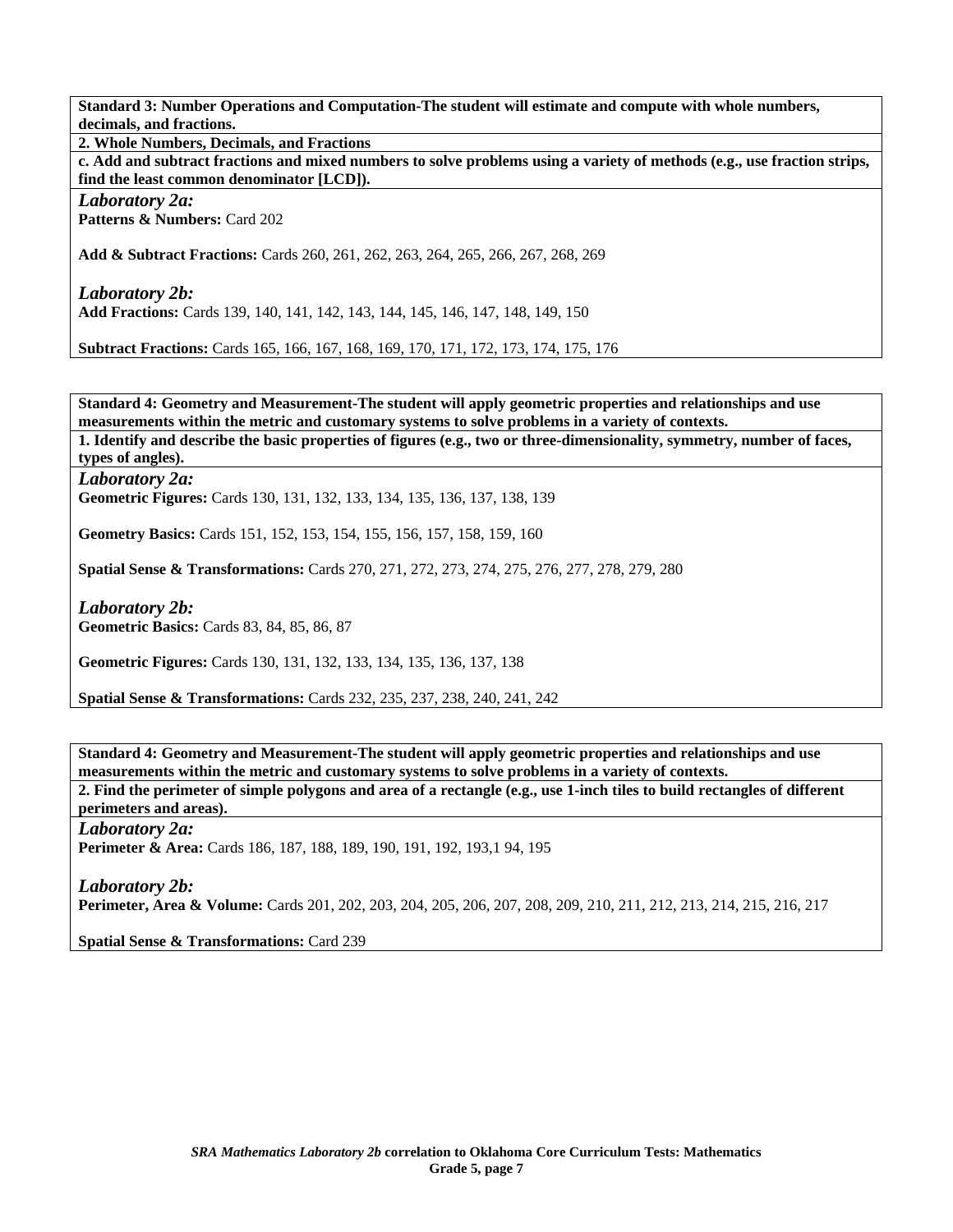**Standard 4: Geometry and Measurement-The student will apply geometric properties and relationships and use measurements within the metric and customary systems to solve problems in a variety of contexts.** 

**5. Convert basic measurements of volume, weight and distance within the same system for metric and customary units (e.g., inches to feet, hours to minutes, centimeters to meters).** 

*Laboratory 2a:* 

**Linear Measurement:** Cards 85, 86, 87, 89, 90, 92, 93, 96, 97

**Weight, Capacity, & Temperature:** Cards 226, 227, 228, 229, 231

*Laboratory 2b:*  **Linear Measurement:** Cards 52, 53, 55, 56, 57, 58, 59, 60

**Weight, Capacity, Temperature & Time:** Cards 179, 180, 182, 183, 184, 185, 188

**Standard 5: Data Analysis and Probability-The student will use data analysis, statistics and probability to interpret data in a variety of contexts.** 

**1. Data Analysis** 

**a. Analyze data to create and interpret tables and graphs.** 

*Laboratory 2a:* 

**Data & Graphs:** Cards 177, 178, 179, 180, 181, 182, 183, 184, 185

*Laboratory 2b:*  **Linear Measurement:** Cards 52, 53, 56, 57

**Data & Graphs:** Cards 155, 156, 157, 158, 159, 160, 161, 162, 163, 164

**Weight, Capacity, Temperature & Time:** Cards 178, 179, 180, 181, 183, 184, 185

**Probability:** Cards 281, 282, 283, 284, 286, 288, 289

**Standard 5: Data Analysis and Probability-The student will use data analysis, statistics and probability to interpret data in a variety of contexts.** 

**1. Data Analysis** 

**b. Justify the selection of the type of table or graph (e.g., a line graph may be more appropriate than a bar graph when displaying the height of a person aver time).** 

*Laboratory 2a:*  **Data & Graphs:** Cards 177, 178, 179, 180, 181, 182, 183, 184, 185

*Laboratory 2b:* 

**Data & Graphs:** Cards 155, 156, 157, 158, 159, 160, 161, 162, 163, 164

**Standard 5: Data Analysis and Probability-The student will use data analysis, statistics and probability to interpret data in a variety of contexts.** 

**1. Data Analysis** 

**c. Compare and translate between displays of data (e.g., multiple sets of data on the same graph, Venn diagrams, a combination of diagrams, charts, tables, and graphs).** 

*Laboratory 2a:* 

**Data & Graphs:** Cards 177, 178, 179, 180, 181, 182, 183, 184, 185

*Laboratory 2b:*  **Data & Graphs:** Cards 159, 163, 164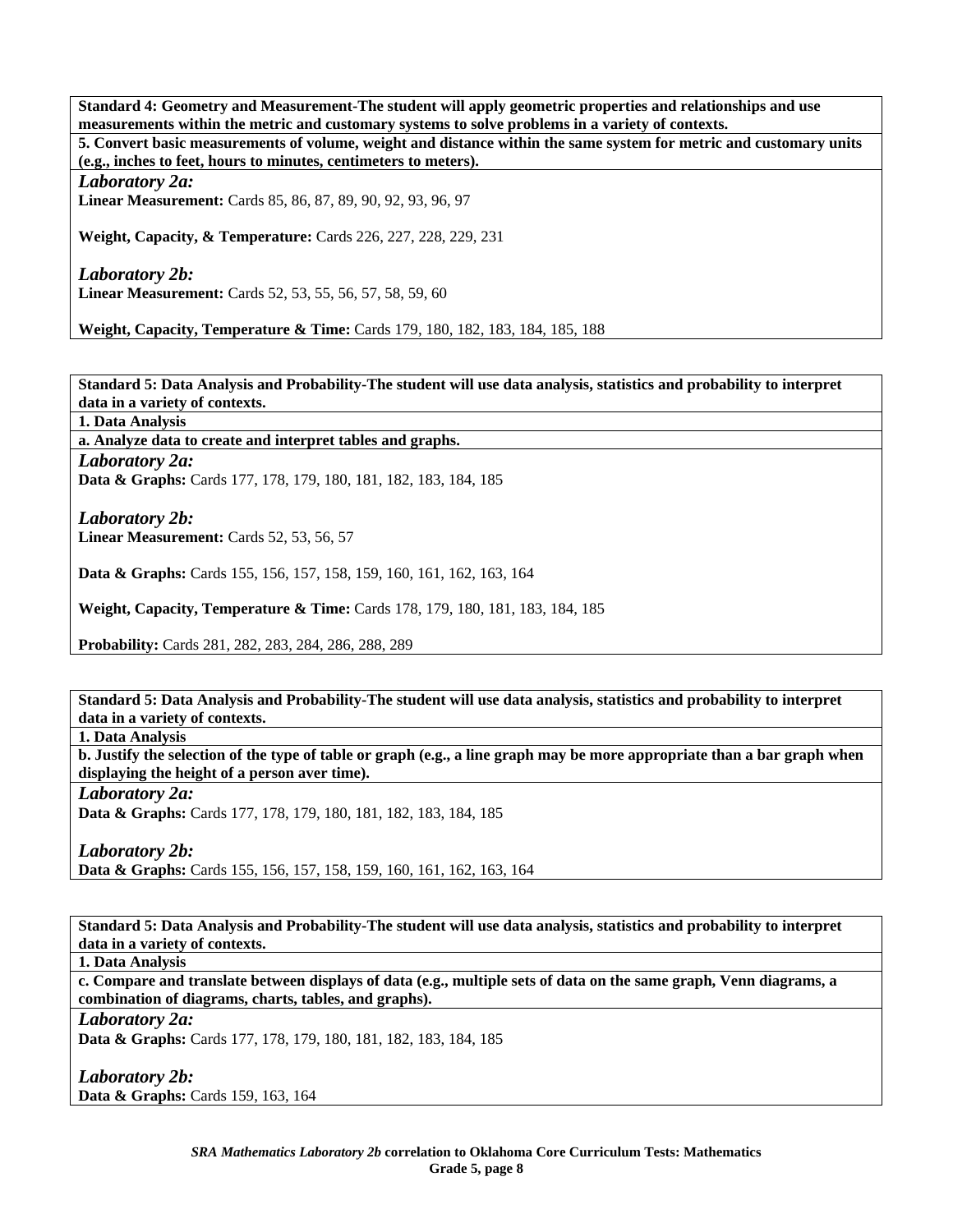**Standard 5: Data Analysis and Probability-The student will use data analysis, statistics and probability to interpret data in a variety of contexts.** 

**1. Data Analysis** 

**d. Formulate questions, design investigations, consider samples, and collect, organize, and analyze data using observation, measurement, surveys, or experiments (e.g., how far can 5th graders throw a softball based on where it first hits the ground?).** 

*Laboratory 2a:* 

**Data & Graphs:** Cards 174, 175, 176, 177, 178, 179, 180, 181, 182, 183, 184, 185

**Probability:** Cards 281, 282, 283, 284, 285, 286, 287, 288

*Laboratory 2b:*  **Data & Graphs:** Cards 155, 156, 157, 158, 159, 160, 161, 162, 163, 164

**Probability:** Cards 279, 280, 281, 282, 283, 284, 285, 286, 287, 288, 289

**Standard 5: Data Analysis and Probability-The student will use data analysis, statistics and probability to interpret data in a variety of contexts.** 

**1. Data Analysis** 

**e. Determine the range (spread) and the mean (average) of a set of data.**  *Laboratory 2a:* 

Data & Graphs: Cards 174, 175, 176, 180

*Laboratory 2b:*  **Data & Graphs:** Cards 151, 152, 153, 154, 156

**Standard 5: Data Analysis and Probability-The student will use data analysis, statistics and probability to interpret data in a variety of contexts.** 

**2. Probability** 

**a. Determine the probability of events occurring in familiar contexts or experiments and express probabilities as fractions (e.g., find the fractional probability of an event given a biased spinner).** 

*Laboratory 2a:*  **Probability:** Cards 281, 282, 283, 284, 285, 286, 287, 288

*Laboratory 2b:*  **Probability:** Cards 279, 280, 281, 282, 283, 284, 285, 286, 287, 288, 289

**Standard 5: Data Analysis and Probability-The student will use data analysis, statistics and probability to interpret data in a variety of contexts.** 

**2. Probability** 

**b. List permutations of up to five items.** 

*Laboratory 2a:* 

**Probability:** Cards 281, 282, 285, 286, 288

*Laboratory 2b:* 

**Probability:** Cards 279, 281, 282, 283, 286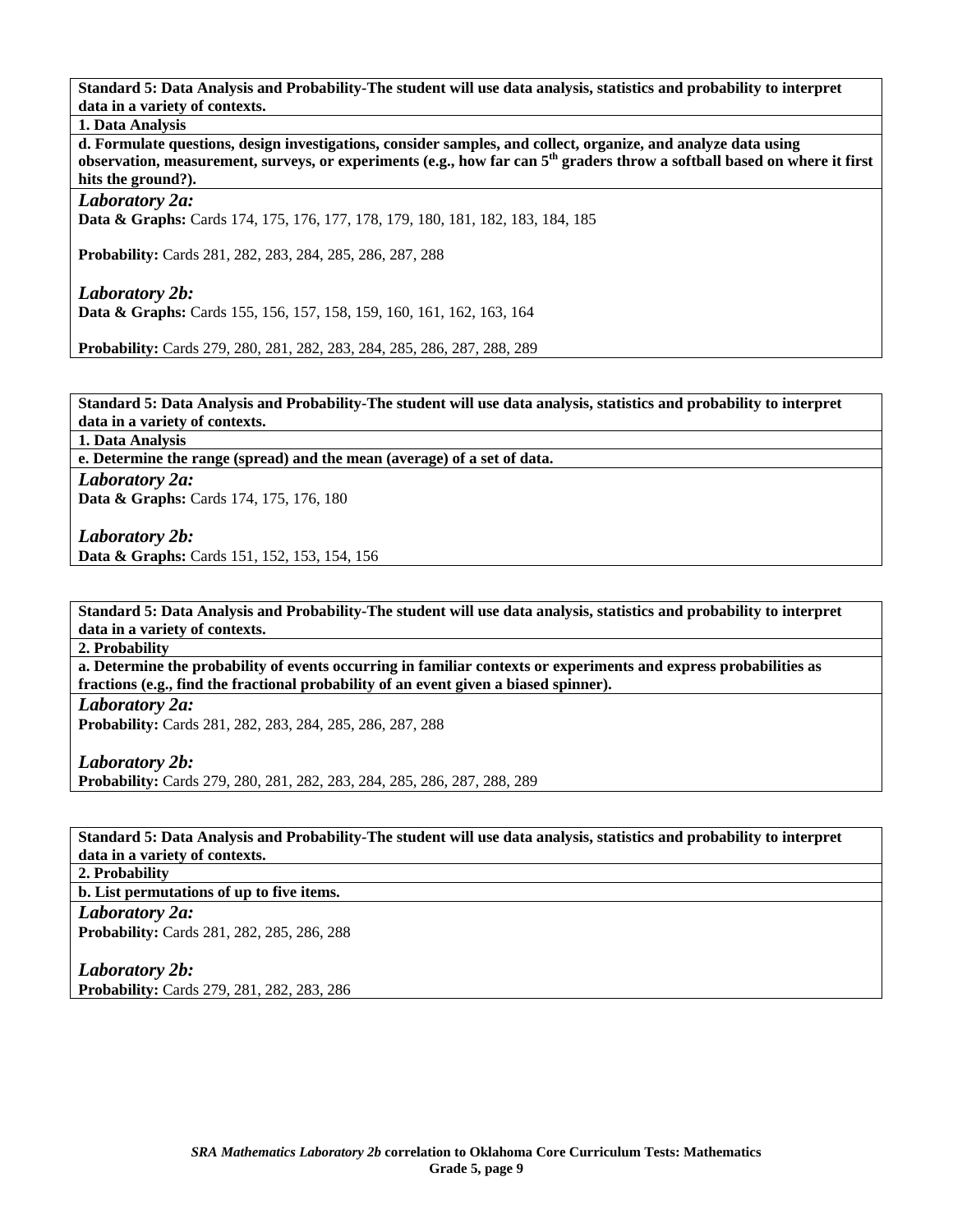## *SRA Mathematics Laboratory 2c*  **correlation to Oklahoma Priority Academic Student Skills Mathematics Content Standards Grade 6**

| <b>Process Standard 1: Problem Solving</b>                                                                               |
|--------------------------------------------------------------------------------------------------------------------------|
| 1. Develop and test strategies to solve practical, everyday problems which may have single or multiple answers.          |
| <b>Basic Facts:</b> Cards 1, 2, 3, 4, 5, 6, 7, 8, 9, 10, 11, 12, 13, 14                                                  |
| Add & Subtract Whole Numbers: Cards 15, 16, 17, 18, 19, 20, 21, 22, 23, 24, 25, 26, 27, 28, 29, 30, 31                   |
| Place Value: Whole Numbers: Cards 32, 33, 34, 35, 36, 37, 38, 39, 40, 41                                                 |
| <b>Multiply &amp; Divide Whole Numbers:</b> Cards 42, 43, 44, 45, 46, 47, 48, 49, 50, 51, 52, 53, 54, 55, 56, 57, 58, 59 |
| <b>Representing Numbers:</b> Cards 60, 61, 62, 63, 64, 65, 66, 67, 68, 69, 70, 71, 72, 73                                |
| Weight, Capacity & Time: Cards 74, 75, 76, 77, 78, 79, 80, 81, 82, 83                                                    |
| <b>Patterns &amp; Numbers:</b> Cards 84, 85, 86, 87, 88, 89, 90, 91, 92, 93, 94                                          |
| <b>Fraction &amp; Decimal Concepts: Cards 95, 96, 97, 98, 99, 100, 101, 102, 103, 104, 105, 106, 107, 108</b>            |
| Measurement: Cards 109, 110, 111, 112, 113, 114, 115, 116, 117, 118, 119, 120, 121                                       |
| Add & Subtract Fractions: Cards 122, 123, 124, 125, 126, 127, 128, 129, 130, 131, 132, 133, 134, 135, 136, 137           |
| Data and Graphs: Cards 138, 139, 140, 141, 142, 143, 144, 145, 146, 147, 148, 149, 150, 151, 152, 153                    |
| <b>Multiply &amp; Divide Fractions:</b> Cards 154, 155, 156, 157, 158, 159, 160, 161, 162, 163, 164                      |
| Geometric Figures: Cards 165, 166, 167, 168, 169, 170, 171, 172, 173, 174, 175                                           |
| Add & Subtract Decimals: Cards 176, 177, 178, 179, 180, 181, 182, 183, 184, 185, 186, 187                                |
| Probability: Cards 188, 189, 190, 191, 192, 193, 194, 195, 196, 197, 198, 199, 200, 201                                  |
| <b>Multiply Decimals:</b> Cards 202, 203, 204, 205, 206, 207, 208, 209, 210, 211, 212                                    |
| Perimeter & Area: Cards 213, 214, 215, 216, 217, 218, 219, 220, 221, 222, 223, 224, 225, 226, 227                        |
| <b>Divide Decimals:</b> Cards 228, 229, 230, 231, 232, 233, 234, 235, 236, 237, 238, 239, 240                            |
| <b>Surface Area &amp; Volume:</b> Cards 241, 242, 243, 244, 245, 246, 247, 248, 249, 250, 251, 252                       |
| Using Decimals & Percents: Cards 253, 254, 255, 256, 257, 258, 259, 260, 261, 262                                        |
| Spatial Sense & Transformations: Cards 263, 264, 265, 266, 267, 268, 269, 270, 271, 272                                  |
| <b>Ratios &amp; Proportions:</b> Cards 273, 274, 275, 276, 277, 278, 279, 280, 281, 282, 283                             |
| Coordinate Graphs: Cards 284, 285, 286, 287, 288, 289, 290, 291                                                          |
| Algebra Concepts: Cards 292, 293, 294, 295, 296, 297, 298, 299, 300                                                      |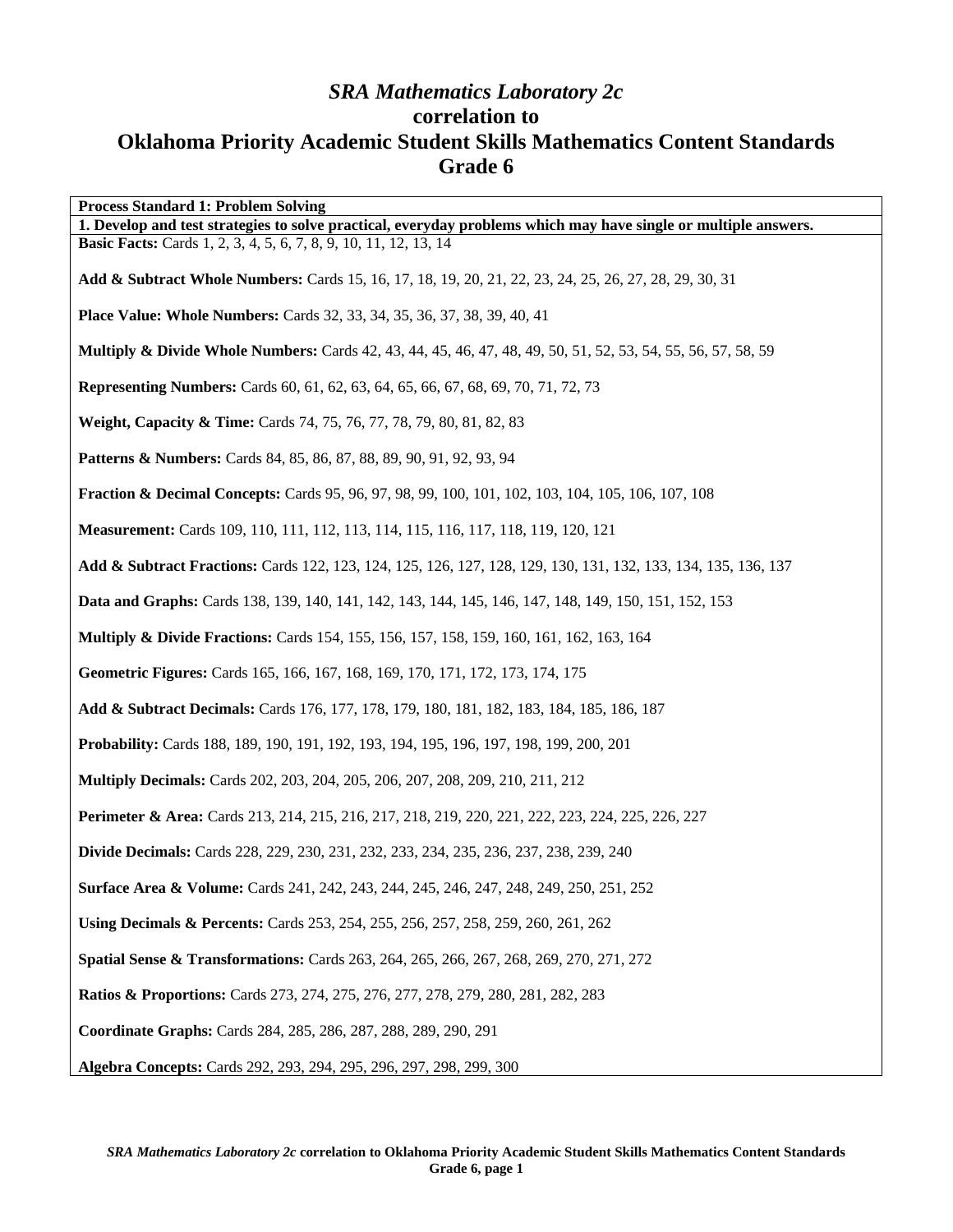**Process Standard 1: Problem Solving 2. Use technology to generate and analyze data to solve problems. Basic Facts:** Cards 1, 2, 3, 4, 5, 6, 7, 8, 9, 10, 11, 12, 13, 14 **Add & Subtract Whole Numbers:** Cards 15, 16, 17, 18, 19, 20, 21, 22, 23, 24, 25, 26, 27, 28, 29, 30, 31 **Place Value: Whole Numbers:** Cards 32, 33, 34, 35, 36, 37, 38, 39, 40, 41 **Multiply & Divide Whole Numbers:** Cards 42, 43, 44, 45, 46, 47, 48, 49, 50, 51, 52, 53, 54, 55, 56, 57, 58, 59 **Representing Numbers:** Cards 60, 61, 62, 63, 64, 65, 66, 67, 68, 69, 70, 71, 72, 73 **Weight, Capacity & Time:** Cards 74, 75, 76, 77, 78, 79, 80, 81, 82, 83 **Patterns & Numbers:** Cards 84, 85, 86, 87, 88, 89, 90, 91, 92, 93, 94 **Fraction & Decimal Concepts:** Cards 95, 96, 97, 98, 99, 100, 101, 102, 103, 104, 105, 106, 107, 108 **Measurement:** Cards 109, 110, 111, 112, 113, 114, 115, 116, 117, 118, 119, 120, 121 **Add & Subtract Fractions:** Cards 122, 123, 124, 125, 126, 127, 128, 129, 130, 131, 132, 133, 134, 135, 136, 137 **Data and Graphs:** Cards 138, 139, 140, 141, 142, 143, 144, 145, 146, 147, 148, 149, 150, 151, 152, 153 **Multiply & Divide Fractions:** Cards 154, 155, 156, 157, 158, 159, 160, 161, 162, 163, 164 **Geometric Figures:** Cards 165, 166, 167, 168, 169, 170, 171, 172, 173, 174, 175 **Add & Subtract Decimals:** Cards 176, 177, 178, 179, 180, 181, 182, 183, 184, 185, 186, 187 **Probability:** Cards 188, 189, 190, 191, 192, 193, 194, 195, 196, 197, 198, 199, 200, 201 **Multiply Decimals:** Cards 202, 203, 204, 205, 206, 207, 208, 209, 210, 211, 212 **Perimeter & Area:** Cards 213, 214, 215, 216, 217, 218, 219, 220, 221, 222, 223, 224, 225, 226, 227 **Divide Decimals:** Cards 228, 229, 230, 231, 232, 233, 234, 235, 236, 237, 238, 239, 240 **Surface Area & Volume:** Cards 241, 242, 243, 244, 245, 246, 247, 248, 249, 250, 251, 252 **Using Decimals & Percents:** Cards 253, 254, 255, 256, 257, 258, 259, 260, 261, 262 **Spatial Sense & Transformations:** Cards 263, 264, 265, 266, 267, 268, 269, 270, 271, 272 **Ratios & Proportions:** Cards 273, 274, 275, 276, 277, 278, 279, 280, 281, 282, 283 **Coordinate Graphs:** Cards 284, 285, 286, 287, 288, 289, 290, 291 **Algebra Concepts:** Cards 292, 293, 294, 295, 296, 297, 298, 299, 300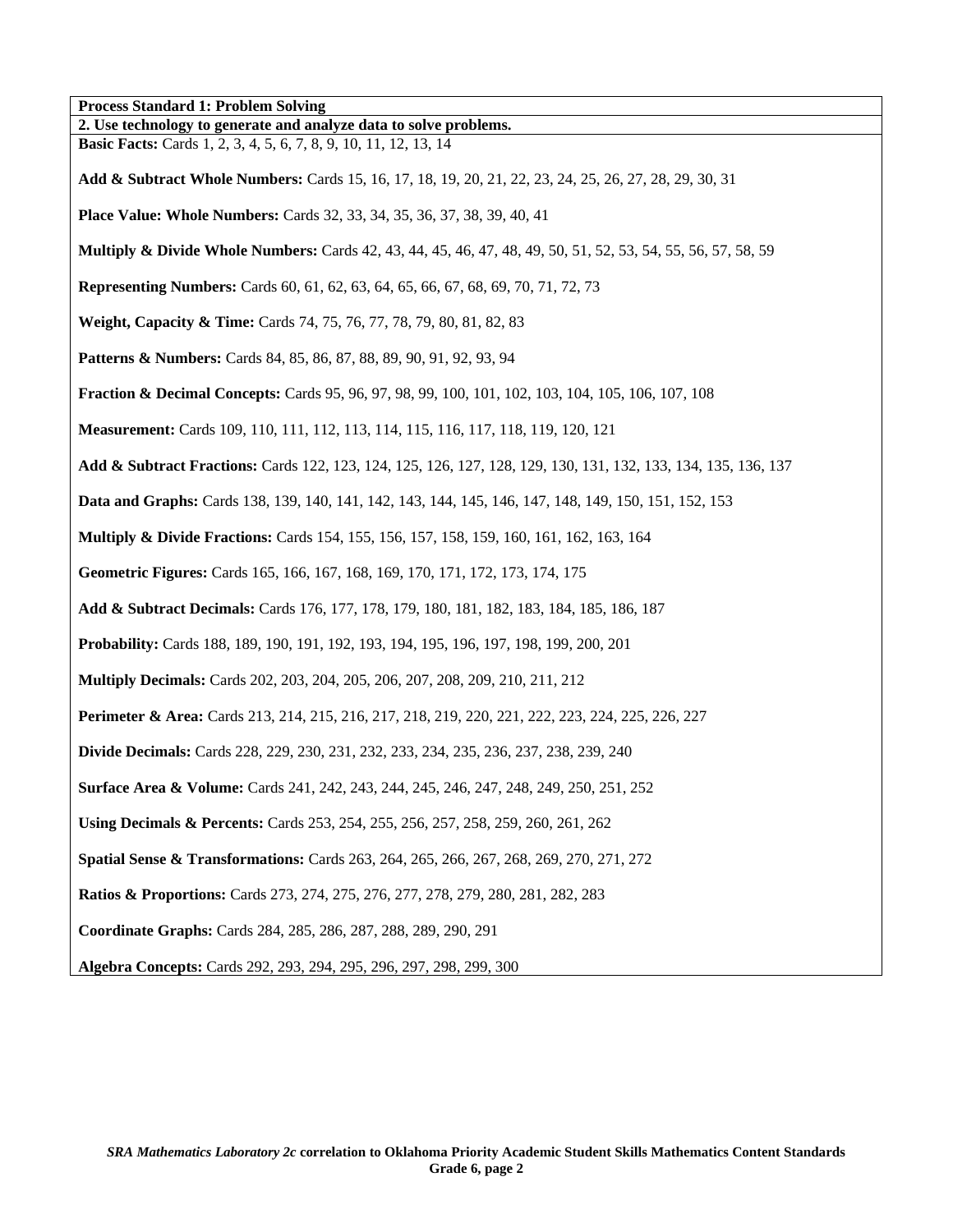**Process Standard 1: Problem Solving 3. Formulate problems from situations within and outside of mathematics and generalize solutions and strategies to new problem situations. Basic Facts:** Cards 1, 2, 3, 4, 5, 6, 7, 8, 9, 10, 11, 12, 13, 14 **Add & Subtract Whole Numbers:** Cards 15, 16, 17, 18, 19, 20, 21, 22, 23, 24, 25, 26, 27, 28, 29, 30, 31 **Place Value: Whole Numbers:** Cards 32, 33, 34, 35, 36, 37, 38, 39, 40, 41 **Multiply & Divide Whole Numbers:** Cards 42, 43, 44, 45, 46, 47, 48, 49, 50, 51, 52, 53, 54, 55, 56, 57, 58, 59 **Representing Numbers:** Cards 60, 61, 62, 63, 64, 65, 66, 67, 68, 69, 70, 71, 72, 73 **Weight, Capacity & Time:** Cards 74, 75, 76, 77, 78, 79, 80, 81, 82, 83 Patterns & Numbers: Cards 84, 85, 86, 87, 88, 89, 90, 91, 92, 93, 94 **Fraction & Decimal Concepts:** Cards 95, 96, 97, 98, 99, 100, 101, 102, 103, 104, 105, 106, 107, 108 **Measurement:** Cards 109, 110, 111, 112, 113, 114, 115, 116, 117, 118, 119, 120, 121 **Add & Subtract Fractions:** Cards 122, 123, 124, 125, 126, 127, 128, 129, 130, 131, 132, 133, 134, 135, 136, 137 **Data and Graphs:** Cards 138, 139, 140, 141, 142, 143, 144, 145, 146, 147, 148, 149, 150, 151, 152, 153 **Multiply & Divide Fractions:** Cards 154, 155, 156, 157, 158, 159, 160, 161, 162, 163, 164 **Geometric Figures:** Cards 165, 166, 167, 168, 169, 170, 171, 172, 173, 174, 175 **Add & Subtract Decimals:** Cards 176, 177, 178, 179, 180, 181, 182, 183, 184, 185, 186, 187 **Probability:** Cards 188, 189, 190, 191, 192, 193, 194, 195, 196, 197, 198, 199, 200, 201 **Multiply Decimals:** Cards 202, 203, 204, 205, 206, 207, 208, 209, 210, 211, 212 **Perimeter & Area:** Cards 213, 214, 215, 216, 217, 218, 219, 220, 221, 222, 223, 224, 225, 226, 227 **Divide Decimals:** Cards 228, 229, 230, 231, 232, 233, 234, 235, 236, 237, 238, 239, 240 **Surface Area & Volume:** Cards 241, 242, 243, 244, 245, 246, 247, 248, 249, 250, 251, 252 **Using Decimals & Percents:** Cards 253, 254, 255, 256, 257, 258, 259, 260, 261, 262 **Spatial Sense & Transformations:** Cards 263, 264, 265, 266, 267, 268, 269, 270, 271, 272 **Ratios & Proportions:** Cards 273, 274, 275, 276, 277, 278, 279, 280, 281, 282, 283 **Coordinate Graphs:** Cards 284, 285, 286, 287, 288, 289, 290, 291 **Algebra Concepts:** Cards 292, 293, 294, 295, 296, 297, 298, 299, 300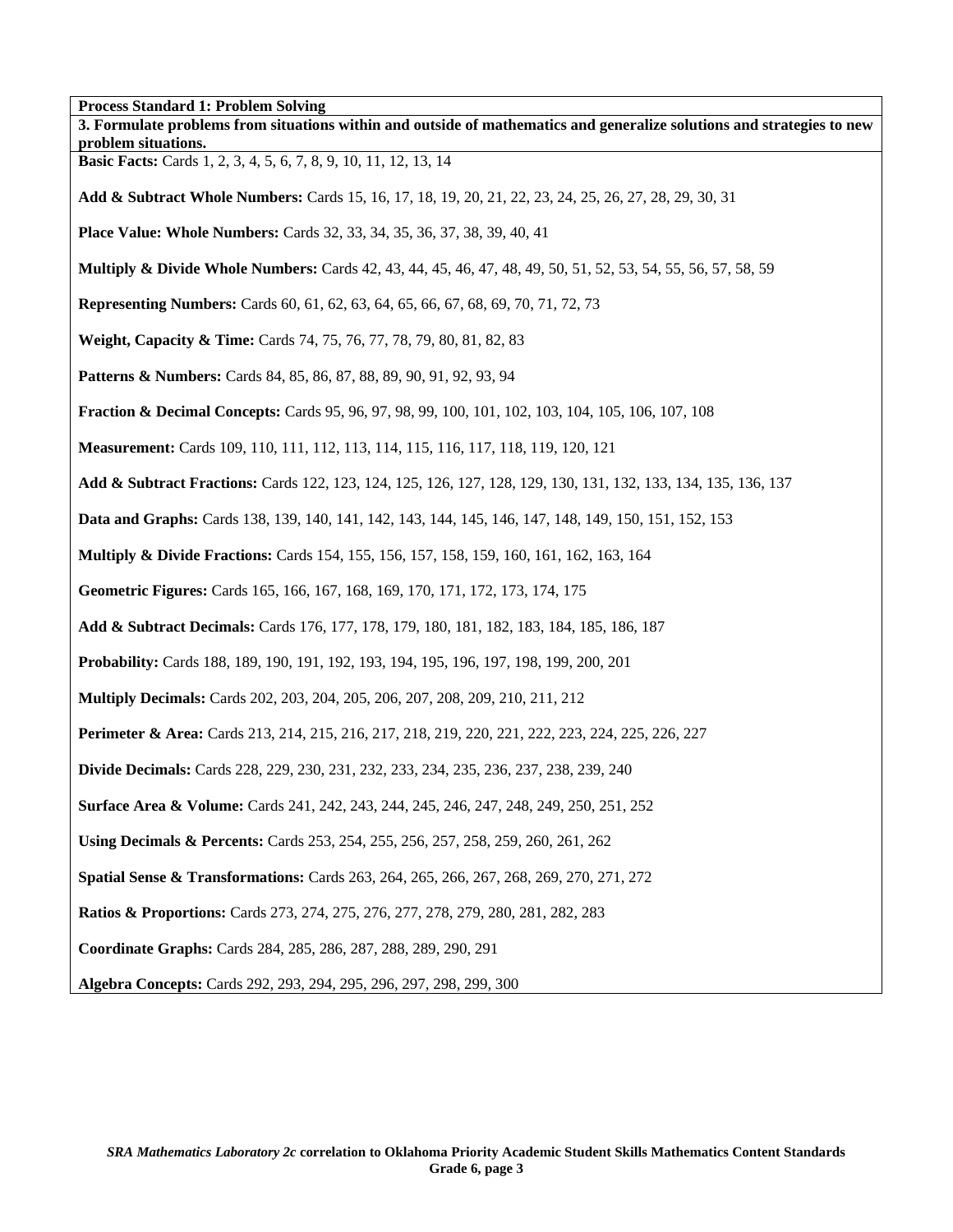**Process Standard 1: Problem Solving 4. Evaluate results to determine their reasonableness. Basic Facts:** Cards 1, 2, 3, 4, 5, 6, 7, 8, 9, 10, 11, 12, 13, 14 **Add & Subtract Whole Numbers:** Cards 15, 16, 17, 18, 19, 20, 21, 22, 23, 24, 25, 26, 27, 28, 29, 30, 31 **Place Value: Whole Numbers:** Cards 32, 33, 34, 35, 36, 37, 38, 39, 40, 41 **Multiply & Divide Whole Numbers:** Cards 42, 43, 44, 45, 46, 47, 48, 49, 50, 51, 52, 53, 54, 55, 56, 57, 58, 59 **Representing Numbers:** Cards 60, 61, 62, 63, 64, 65, 66, 67, 68, 69, 70, 71, 72, 73 **Weight, Capacity & Time:** Cards 74, 75, 76, 77, 78, 79, 80, 81, 82, 83 **Patterns & Numbers:** Cards 84, 85, 86, 87, 88, 89, 90, 91, 92, 93, 94 **Fraction & Decimal Concepts:** Cards 95, 96, 97, 98, 99, 100, 101, 102, 103, 104, 105, 106, 107, 108 **Measurement:** Cards 109, 110, 111, 112, 113, 114, 115, 116, 117, 118, 119, 120, 121 **Add & Subtract Fractions:** Cards 122, 123, 124, 125, 126, 127, 128, 129, 130, 131, 132, 133, 134, 135, 136, 137 **Data and Graphs:** Cards 138, 139, 140, 141, 142, 143, 144, 145, 146, 147, 148, 149, 150, 151, 152, 153 **Multiply & Divide Fractions:** Cards 154, 155, 156, 157, 158, 159, 160, 161, 162, 163, 164 **Geometric Figures:** Cards 165, 166, 167, 168, 169, 170, 171, 172, 173, 174, 175 **Add & Subtract Decimals:** Cards 176, 177, 178, 179, 180, 181, 182, 183, 184, 185, 186, 187 **Probability:** Cards 188, 189, 190, 191, 192, 193, 194, 195, 196, 197, 198, 199, 200, 201 **Multiply Decimals:** Cards 202, 203, 204, 205, 206, 207, 208, 209, 210, 211, 212 **Perimeter & Area:** Cards 213, 214, 215, 216, 217, 218, 219, 220, 221, 222, 223, 224, 225, 226, 227 **Divide Decimals:** Cards 228, 229, 230, 231, 232, 233, 234, 235, 236, 237, 238, 239, 240 **Surface Area & Volume:** Cards 241, 242, 243, 244, 245, 246, 247, 248, 249, 250, 251, 252 **Using Decimals & Percents:** Cards 253, 254, 255, 256, 257, 258, 259, 260, 261, 262 **Spatial Sense & Transformations:** Cards 263, 264, 265, 266, 267, 268, 269, 270, 271, 272 **Ratios & Proportions:** Cards 273, 274, 275, 276, 277, 278, 279, 280, 281, 282, 283 **Coordinate Graphs:** Cards 284, 285, 286, 287, 288, 289, 290, 291 **Algebra Concepts:** Cards 292, 293, 294, 295, 296, 297, 298, 299, 300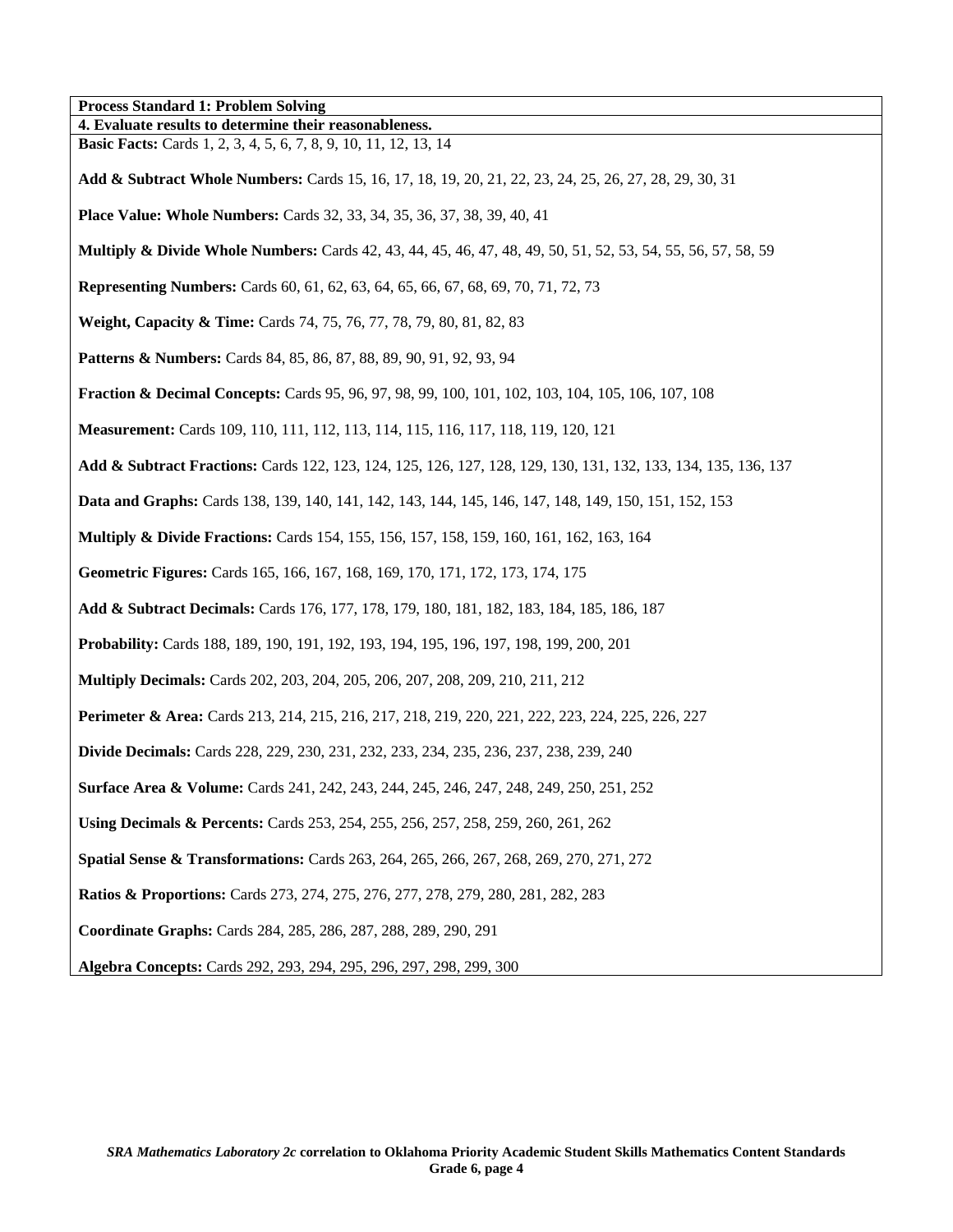**Process Standard 1: Problem Solving** 

| 5. Apply a variety of strategies (e.g., restate the problem, look for a patterns, diagrams, solve a simpler problem, work<br>backwards, trial and error) to solve problems with emphasis on multistep and nonroutine problems. |
|--------------------------------------------------------------------------------------------------------------------------------------------------------------------------------------------------------------------------------|
| <b>Basic Facts:</b> Cards 1, 2, 3, 4, 5, 6, 7, 8, 9, 10, 11, 12, 13, 14                                                                                                                                                        |
| Add & Subtract Whole Numbers: Cards 15, 16, 17, 18, 19, 20, 21, 22, 23, 24, 25, 26, 27, 28, 29, 30, 31                                                                                                                         |
| <b>Place Value: Whole Numbers:</b> Cards 32, 33, 34, 35, 36, 37, 38, 39, 40, 41                                                                                                                                                |
| <b>Multiply &amp; Divide Whole Numbers:</b> Cards 42, 43, 44, 45, 46, 47, 48, 49, 50, 51, 52, 53, 54, 55, 56, 57, 58, 59                                                                                                       |
| <b>Representing Numbers:</b> Cards 60, 61, 62, 63, 64, 65, 66, 67, 68, 69, 70, 71, 72, 73                                                                                                                                      |
| Weight, Capacity & Time: Cards 74, 75, 76, 77, 78, 79, 80, 81, 82, 83                                                                                                                                                          |
| <b>Patterns &amp; Numbers:</b> Cards 84, 85, 86, 87, 88, 89, 90, 91, 92, 93, 94                                                                                                                                                |
| <b>Fraction &amp; Decimal Concepts:</b> Cards 95, 96, 97, 98, 99, 100, 101, 102, 103, 104, 105, 106, 107, 108                                                                                                                  |
| Measurement: Cards 109, 110, 111, 112, 113, 114, 115, 116, 117, 118, 119, 120, 121                                                                                                                                             |
| Add & Subtract Fractions: Cards 122, 123, 124, 125, 126, 127, 128, 129, 130, 131, 132, 133, 134, 135, 136, 137                                                                                                                 |
| Data and Graphs: Cards 138, 139, 140, 141, 142, 143, 144, 145, 146, 147, 148, 149, 150, 151, 152, 153                                                                                                                          |
| <b>Multiply &amp; Divide Fractions:</b> Cards 154, 155, 156, 157, 158, 159, 160, 161, 162, 163, 164                                                                                                                            |
| Geometric Figures: Cards 165, 166, 167, 168, 169, 170, 171, 172, 173, 174, 175                                                                                                                                                 |
| Add & Subtract Decimals: Cards 176, 177, 178, 179, 180, 181, 182, 183, 184, 185, 186, 187                                                                                                                                      |
| Probability: Cards 188, 189, 190, 191, 192, 193, 194, 195, 196, 197, 198, 199, 200, 201                                                                                                                                        |
| <b>Multiply Decimals:</b> Cards 202, 203, 204, 205, 206, 207, 208, 209, 210, 211, 212                                                                                                                                          |
| <b>Perimeter &amp; Area:</b> Cards 213, 214, 215, 216, 217, 218, 219, 220, 221, 222, 223, 224, 225, 226, 227                                                                                                                   |
| <b>Divide Decimals:</b> Cards 228, 229, 230, 231, 232, 233, 234, 235, 236, 237, 238, 239, 240                                                                                                                                  |
| <b>Surface Area &amp; Volume:</b> Cards 241, 242, 243, 244, 245, 246, 247, 248, 249, 250, 251, 252                                                                                                                             |
| Using Decimals & Percents: Cards 253, 254, 255, 256, 257, 258, 259, 260, 261, 262                                                                                                                                              |
| Spatial Sense & Transformations: Cards 263, 264, 265, 266, 267, 268, 269, 270, 271, 272                                                                                                                                        |
| <b>Ratios &amp; Proportions:</b> Cards 273, 274, 275, 276, 277, 278, 279, 280, 281, 282, 283                                                                                                                                   |
| Coordinate Graphs: Cards 284, 285, 286, 287, 288, 289, 290, 291                                                                                                                                                                |
| Algebra Concepts: Cards 292, 293, 294, 295, 296, 297, 298, 299, 300                                                                                                                                                            |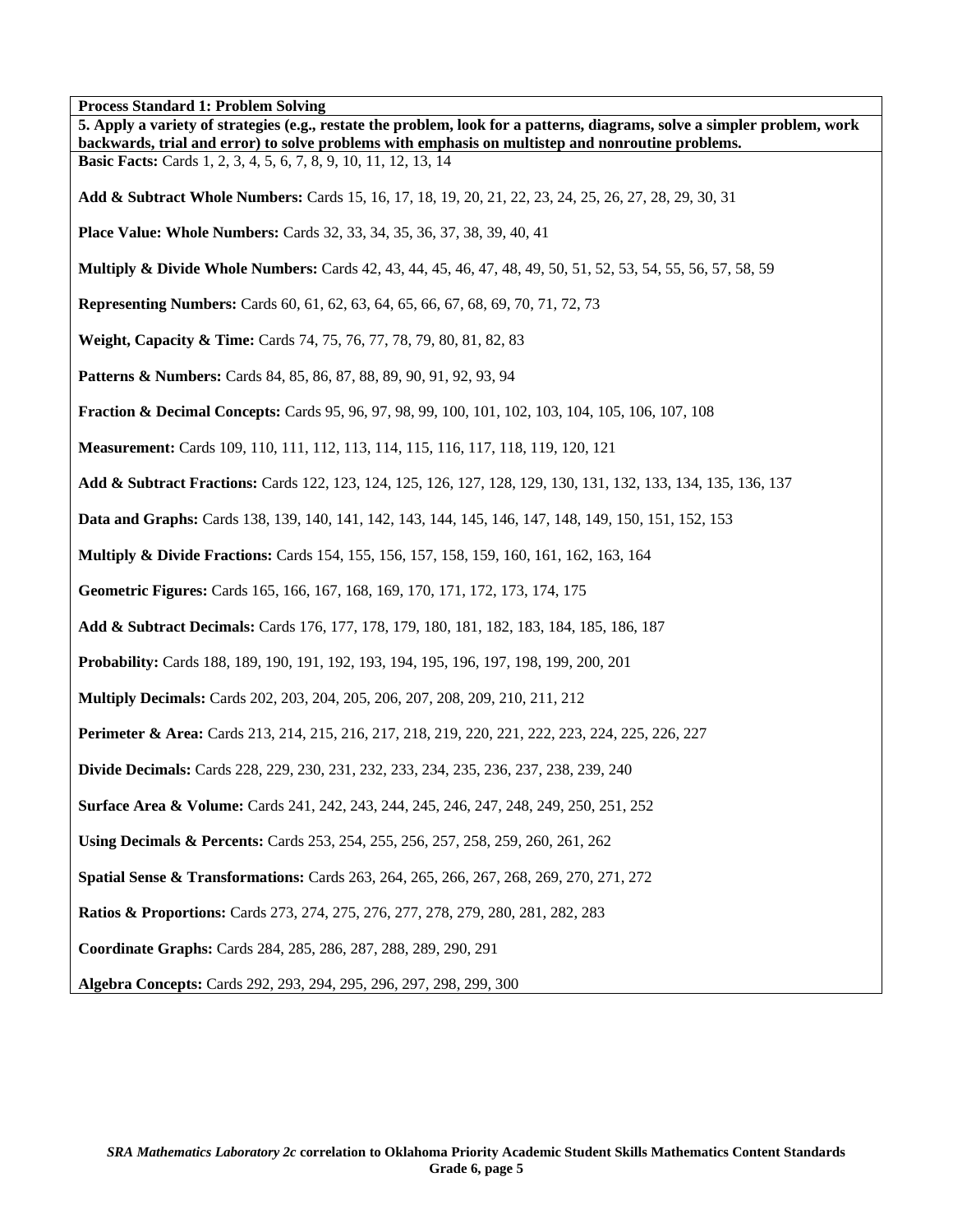**Process Standard 1: Problem Solving** 

| 6. Use oral, written, concrete, pictorial, graphical, and/or algebraic methods to model mathematical situations.         |
|--------------------------------------------------------------------------------------------------------------------------|
| <b>Basic Facts:</b> Cards 1, 2, 3, 4, 5, 6, 7, 8, 9, 10, 11, 12, 13, 14                                                  |
| Add & Subtract Whole Numbers: Cards 15, 16, 17, 18, 19, 20, 21, 22, 23, 24, 25, 26, 27, 28, 29, 30, 31                   |
| <b>Place Value: Whole Numbers:</b> Cards 32, 33, 34, 35, 36, 37, 38, 39, 40, 41                                          |
| <b>Multiply &amp; Divide Whole Numbers:</b> Cards 42, 43, 44, 45, 46, 47, 48, 49, 50, 51, 52, 53, 54, 55, 56, 57, 58, 59 |
| <b>Representing Numbers:</b> Cards 60, 61, 62, 63, 64, 65, 66, 67, 68, 69, 70, 71, 72, 73                                |
| Weight, Capacity & Time: Cards 74, 75, 76, 77, 78, 79, 80, 81, 82, 83                                                    |
| <b>Patterns &amp; Numbers:</b> Cards 84, 85, 86, 87, 88, 89, 90, 91, 92, 93, 94                                          |
| <b>Fraction &amp; Decimal Concepts:</b> Cards 95, 96, 97, 98, 99, 100, 101, 102, 103, 104, 105, 106, 107, 108            |
| Measurement: Cards 109, 110, 111, 112, 113, 114, 115, 116, 117, 118, 119, 120, 121                                       |
| Add & Subtract Fractions: Cards 122, 123, 124, 125, 126, 127, 128, 129, 130, 131, 132, 133, 134, 135, 136, 137           |
| <b>Data and Graphs:</b> Cards 138, 139, 140, 141, 142, 143, 144, 145, 146, 147, 148, 149, 150, 151, 152, 153             |
| <b>Multiply &amp; Divide Fractions:</b> Cards 154, 155, 156, 157, 158, 159, 160, 161, 162, 163, 164                      |
| Geometric Figures: Cards 165, 166, 167, 168, 169, 170, 171, 172, 173, 174, 175                                           |
| Add & Subtract Decimals: Cards 176, 177, 178, 179, 180, 181, 182, 183, 184, 185, 186, 187                                |
| Probability: Cards 188, 189, 190, 191, 192, 193, 194, 195, 196, 197, 198, 199, 200, 201                                  |
| <b>Multiply Decimals:</b> Cards 202, 203, 204, 205, 206, 207, 208, 209, 210, 211, 212                                    |
| Perimeter & Area: Cards 213, 214, 215, 216, 217, 218, 219, 220, 221, 222, 223, 224, 225, 226, 227                        |
| Divide Decimals: Cards 228, 229, 230, 231, 232, 233, 234, 235, 236, 237, 238, 239, 240                                   |
| <b>Surface Area &amp; Volume:</b> Cards 241, 242, 243, 244, 245, 246, 247, 248, 249, 250, 251, 252                       |
| Using Decimals & Percents: Cards 253, 254, 255, 256, 257, 258, 259, 260, 261, 262                                        |
| Spatial Sense & Transformations: Cards 263, 264, 265, 266, 267, 268, 269, 270, 271, 272                                  |
| <b>Ratios &amp; Proportions:</b> Cards 273, 274, 275, 276, 277, 278, 279, 280, 281, 282, 283                             |
| Coordinate Graphs: Cards 284, 285, 286, 287, 288, 289, 290, 291                                                          |
| Algebra Concepts: Cards 292, 293, 294, 295, 296, 297, 298, 299, 300                                                      |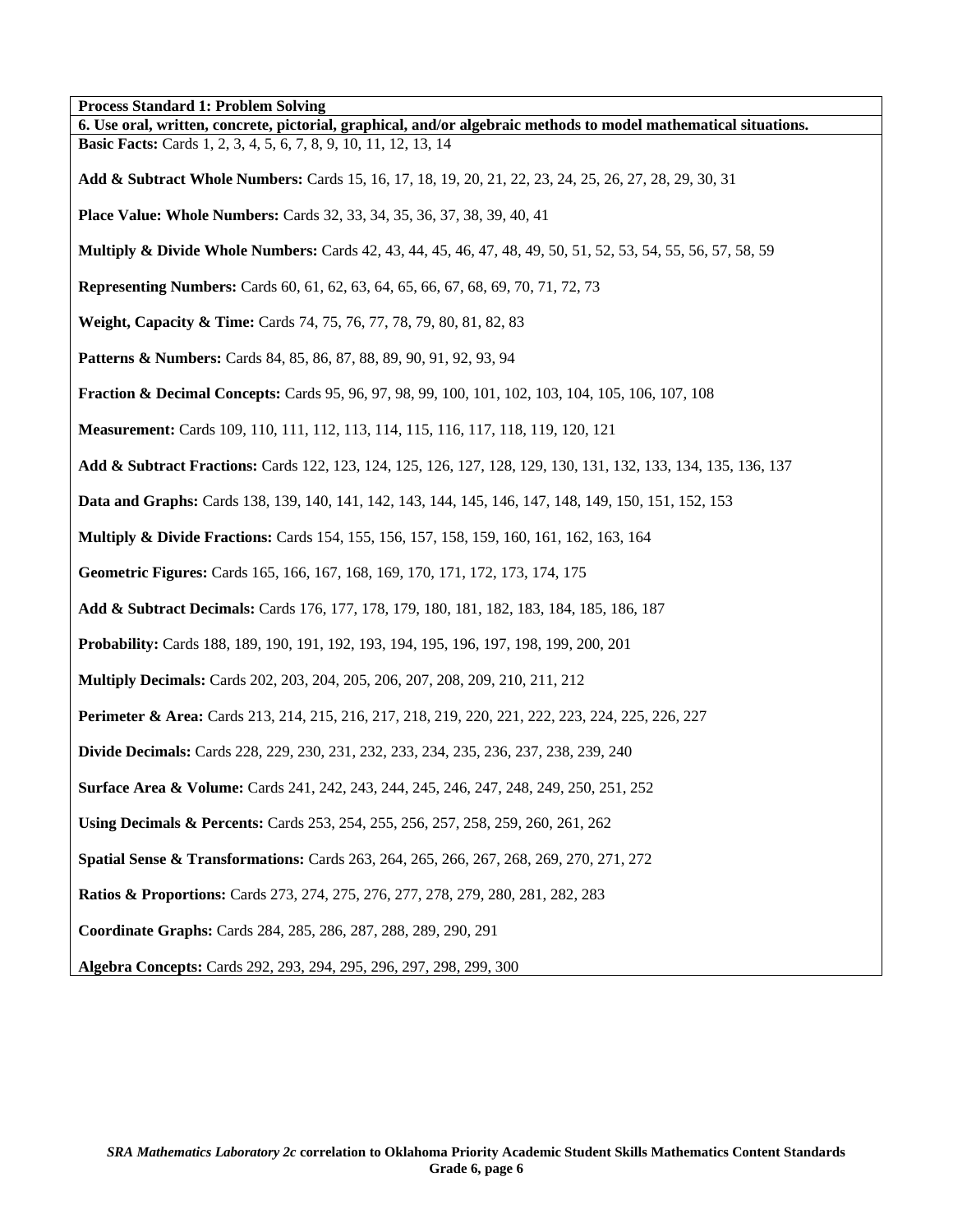| <b>Process Standard 2: Communication</b>                                                                                 |
|--------------------------------------------------------------------------------------------------------------------------|
| 1. Discuss, interpret, translate (from one to another) and evaluate mathematical ideas (e.g., oral, written, pictorial,  |
| concrete, graphical, algebraic).<br>Basic Facts: Cards 1, 2, 3, 4, 5, 6, 7, 8, 9, 10, 11, 12, 13, 14                     |
|                                                                                                                          |
| Add & Subtract Whole Numbers: Cards 15, 16, 17, 18, 19, 20, 21, 22, 23, 24, 25, 26, 27, 28, 29, 30, 31                   |
| <b>Place Value: Whole Numbers:</b> Cards 32, 33, 34, 35, 36, 37, 38, 39, 40, 41                                          |
| <b>Multiply &amp; Divide Whole Numbers:</b> Cards 42, 43, 44, 45, 46, 47, 48, 49, 50, 51, 52, 53, 54, 55, 56, 57, 58, 59 |
| <b>Representing Numbers:</b> Cards 60, 61, 62, 63, 64, 65, 66, 67, 68, 69, 70, 71, 72, 73                                |
| Weight, Capacity & Time: Cards 74, 75, 76, 77, 78, 79, 80, 81, 82, 83                                                    |
| Patterns & Numbers: Cards 84, 85, 86, 87, 88, 89, 90, 91, 92, 93, 94                                                     |
| <b>Fraction &amp; Decimal Concepts:</b> Cards 95, 96, 97, 98, 99, 100, 101, 102, 103, 104, 105, 106, 107, 108            |
| Measurement: Cards 109, 110, 111, 112, 113, 114, 115, 116, 117, 118, 119, 120, 121                                       |
| Add & Subtract Fractions: Cards 122, 123, 124, 125, 126, 127, 128, 129, 130, 131, 132, 133, 134, 135, 136, 137           |
| Data and Graphs: Cards 138, 139, 140, 141, 142, 143, 144, 145, 146, 147, 148, 149, 150, 151, 152, 153                    |
| <b>Multiply &amp; Divide Fractions:</b> Cards 154, 155, 156, 157, 158, 159, 160, 161, 162, 163, 164                      |
| Geometric Figures: Cards 165, 166, 167, 168, 169, 170, 171, 172, 173, 174, 175                                           |
| Add & Subtract Decimals: Cards 176, 177, 178, 179, 180, 181, 182, 183, 184, 185, 186, 187                                |
| Probability: Cards 188, 189, 190, 191, 192, 193, 194, 195, 196, 197, 198, 199, 200, 201                                  |
| Multiply Decimals: Cards 202, 203, 204, 205, 206, 207, 208, 209, 210, 211, 212                                           |
| Perimeter & Area: Cards 213, 214, 215, 216, 217, 218, 219, 220, 221, 222, 223, 224, 225, 226, 227                        |
| <b>Divide Decimals:</b> Cards 228, 229, 230, 231, 232, 233, 234, 235, 236, 237, 238, 239, 240                            |
| Surface Area & Volume: Cards 241, 242, 243, 244, 245, 246, 247, 248, 249, 250, 251, 252                                  |
| Using Decimals & Percents: Cards 253, 254, 255, 256, 257, 258, 259, 260, 261, 262                                        |
| Spatial Sense & Transformations: Cards 263, 264, 265, 266, 267, 268, 269, 270, 271, 272                                  |
| <b>Ratios &amp; Proportions:</b> Cards 273, 274, 275, 276, 277, 278, 279, 280, 281, 282, 283                             |
| Coordinate Graphs: Cards 284, 285, 286, 287, 288, 289, 290, 291                                                          |
| Algebra Concepts: Cards 292, 293, 294, 295, 296, 297, 298, 299, 300                                                      |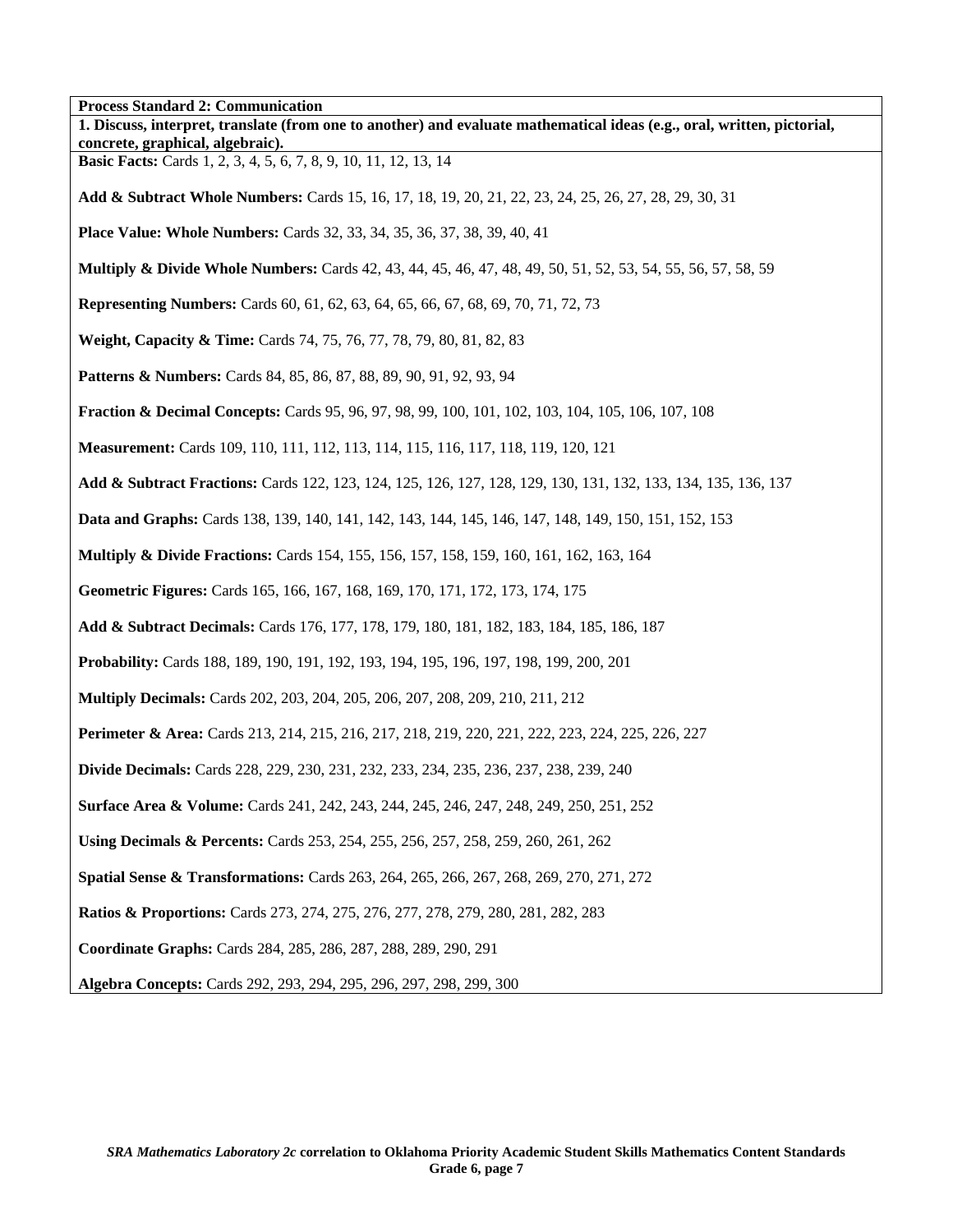**Process Standard 2: Communication** 

| 2. Reflect on and justify reasoning in mathematical problem solving (e.g., convince, demonstrate, formulate).            |
|--------------------------------------------------------------------------------------------------------------------------|
| <b>Basic Facts:</b> Cards 1, 2, 3, 4, 5, 6, 7, 8, 9, 10, 11, 12, 13, 14                                                  |
| Add & Subtract Whole Numbers: Cards 15, 16, 17, 18, 19, 20, 21, 22, 23, 24, 25, 26, 27, 28, 29, 30, 31                   |
| <b>Place Value: Whole Numbers:</b> Cards 32, 33, 34, 35, 36, 37, 38, 39, 40, 41                                          |
| <b>Multiply &amp; Divide Whole Numbers:</b> Cards 42, 43, 44, 45, 46, 47, 48, 49, 50, 51, 52, 53, 54, 55, 56, 57, 58, 59 |
| <b>Representing Numbers:</b> Cards 60, 61, 62, 63, 64, 65, 66, 67, 68, 69, 70, 71, 72, 73                                |
| <b>Weight, Capacity &amp; Time:</b> Cards 74, 75, 76, 77, 78, 79, 80, 81, 82, 83                                         |
| <b>Patterns &amp; Numbers:</b> Cards 84, 85, 86, 87, 88, 89, 90, 91, 92, 93, 94                                          |
| <b>Fraction &amp; Decimal Concepts:</b> Cards 95, 96, 97, 98, 99, 100, 101, 102, 103, 104, 105, 106, 107, 108            |
| Measurement: Cards 109, 110, 111, 112, 113, 114, 115, 116, 117, 118, 119, 120, 121                                       |
| Add & Subtract Fractions: Cards 122, 123, 124, 125, 126, 127, 128, 129, 130, 131, 132, 133, 134, 135, 136, 137           |
| Data and Graphs: Cards 138, 139, 140, 141, 142, 143, 144, 145, 146, 147, 148, 149, 150, 151, 152, 153                    |
| <b>Multiply &amp; Divide Fractions:</b> Cards 154, 155, 156, 157, 158, 159, 160, 161, 162, 163, 164                      |
| Geometric Figures: Cards 165, 166, 167, 168, 169, 170, 171, 172, 173, 174, 175                                           |
| Add & Subtract Decimals: Cards 176, 177, 178, 179, 180, 181, 182, 183, 184, 185, 186, 187                                |
| Probability: Cards 188, 189, 190, 191, 192, 193, 194, 195, 196, 197, 198, 199, 200, 201                                  |
| <b>Multiply Decimals:</b> Cards 202, 203, 204, 205, 206, 207, 208, 209, 210, 211, 212                                    |
| <b>Perimeter &amp; Area:</b> Cards 213, 214, 215, 216, 217, 218, 219, 220, 221, 222, 223, 224, 225, 226, 227             |
| <b>Divide Decimals:</b> Cards 228, 229, 230, 231, 232, 233, 234, 235, 236, 237, 238, 239, 240                            |
| <b>Surface Area &amp; Volume:</b> Cards 241, 242, 243, 244, 245, 246, 247, 248, 249, 250, 251, 252                       |
| Using Decimals & Percents: Cards 253, 254, 255, 256, 257, 258, 259, 260, 261, 262                                        |
| Spatial Sense & Transformations: Cards 263, 264, 265, 266, 267, 268, 269, 270, 271, 272                                  |
| <b>Ratios &amp; Proportions:</b> Cards 273, 274, 275, 276, 277, 278, 279, 280, 281, 282, 283                             |
| Coordinate Graphs: Cards 284, 285, 286, 287, 288, 289, 290, 291                                                          |
| Algebra Concepts: Cards 292, 293, 294, 295, 296, 297, 298, 299, 300                                                      |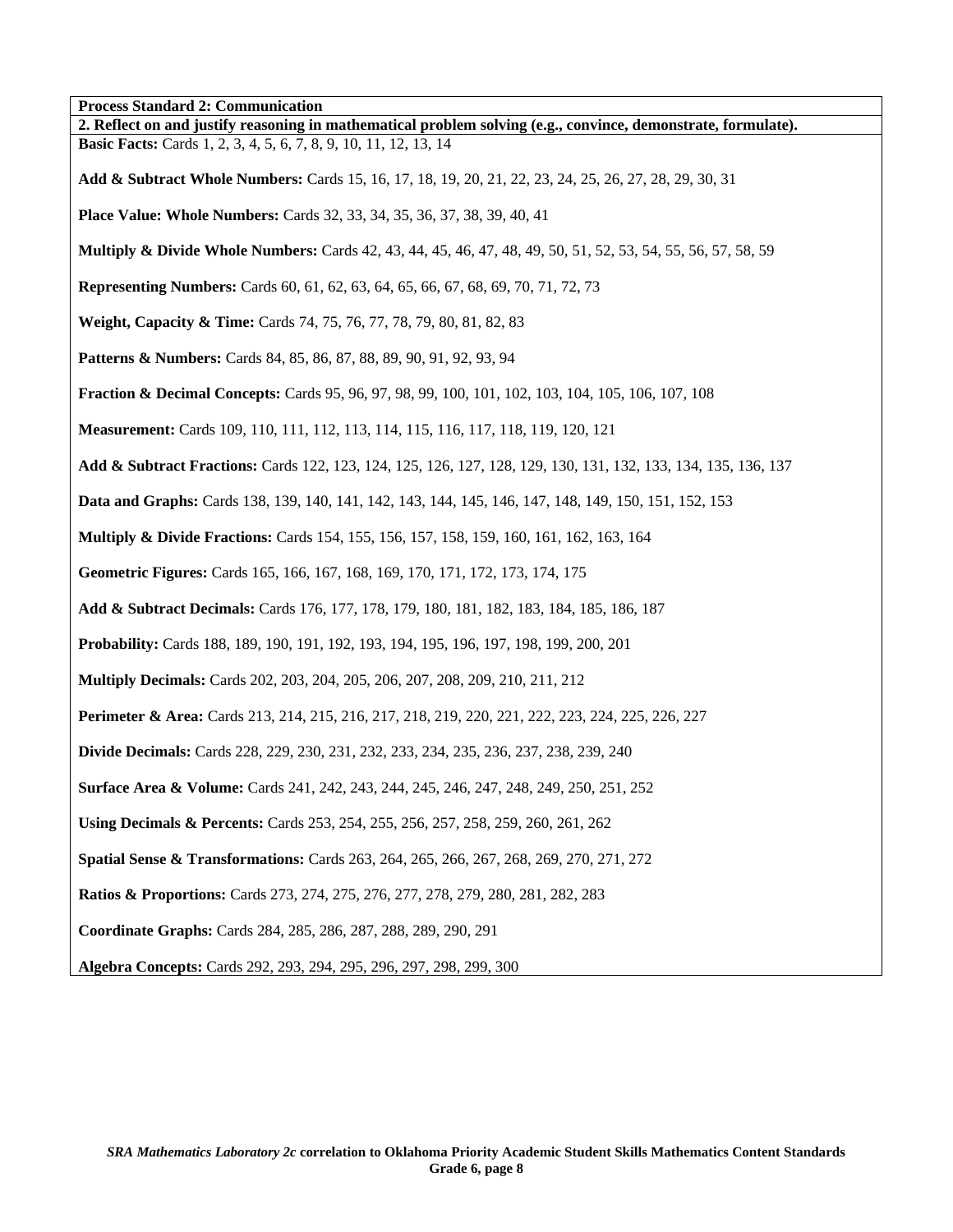| <b>Process Standard 2: Communication</b>                                                                                 |
|--------------------------------------------------------------------------------------------------------------------------|
| 3. Select and use appropriate terminology when discussing mathematical concepts and ideas.                               |
| <b>Basic Facts:</b> Cards 1, 2, 3, 4, 5, 6, 7, 8, 9, 10, 11, 12, 13, 14                                                  |
| Add & Subtract Whole Numbers: Cards 15, 16, 17, 18, 19, 20, 21, 22, 23, 24, 25, 26, 27, 28, 29, 30, 31                   |
| <b>Place Value: Whole Numbers:</b> Cards 32, 33, 34, 35, 36, 37, 38, 39, 40, 41                                          |
| <b>Multiply &amp; Divide Whole Numbers:</b> Cards 42, 43, 44, 45, 46, 47, 48, 49, 50, 51, 52, 53, 54, 55, 56, 57, 58, 59 |
| <b>Representing Numbers:</b> Cards 60, 61, 62, 63, 64, 65, 66, 67, 68, 69, 70, 71, 72, 73                                |
| Weight, Capacity & Time: Cards 74, 75, 76, 77, 78, 79, 80, 81, 82, 83                                                    |
| <b>Patterns &amp; Numbers:</b> Cards 84, 85, 86, 87, 88, 89, 90, 91, 92, 93, 94                                          |
| <b>Fraction &amp; Decimal Concepts:</b> Cards 95, 96, 97, 98, 99, 100, 101, 102, 103, 104, 105, 106, 107, 108            |
| Measurement: Cards 109, 110, 111, 112, 113, 114, 115, 116, 117, 118, 119, 120, 121                                       |
| Add & Subtract Fractions: Cards 122, 123, 124, 125, 126, 127, 128, 129, 130, 131, 132, 133, 134, 135, 136, 137           |
| <b>Data and Graphs:</b> Cards 138, 139, 140, 141, 142, 143, 144, 145, 146, 147, 148, 149, 150, 151, 152, 153             |
| <b>Multiply &amp; Divide Fractions:</b> Cards 154, 155, 156, 157, 158, 159, 160, 161, 162, 163, 164                      |
| Geometric Figures: Cards 165, 166, 167, 168, 169, 170, 171, 172, 173, 174, 175                                           |
| Add & Subtract Decimals: Cards 176, 177, 178, 179, 180, 181, 182, 183, 184, 185, 186, 187                                |
| Probability: Cards 188, 189, 190, 191, 192, 193, 194, 195, 196, 197, 198, 199, 200, 201                                  |
| <b>Multiply Decimals:</b> Cards 202, 203, 204, 205, 206, 207, 208, 209, 210, 211, 212                                    |
| <b>Perimeter &amp; Area:</b> Cards 213, 214, 215, 216, 217, 218, 219, 220, 221, 222, 223, 224, 225, 226, 227             |
| Divide Decimals: Cards 228, 229, 230, 231, 232, 233, 234, 235, 236, 237, 238, 239, 240                                   |
| <b>Surface Area &amp; Volume:</b> Cards 241, 242, 243, 244, 245, 246, 247, 248, 249, 250, 251, 252                       |
| Using Decimals & Percents: Cards 253, 254, 255, 256, 257, 258, 259, 260, 261, 262                                        |
| Spatial Sense & Transformations: Cards 263, 264, 265, 266, 267, 268, 269, 270, 271, 272                                  |
| <b>Ratios &amp; Proportions:</b> Cards 273, 274, 275, 276, 277, 278, 279, 280, 281, 282, 283                             |
| Coordinate Graphs: Cards 284, 285, 286, 287, 288, 289, 290, 291                                                          |
| Algebra Concepts: Cards 292, 293, 294, 295, 296, 297, 298, 299, 300                                                      |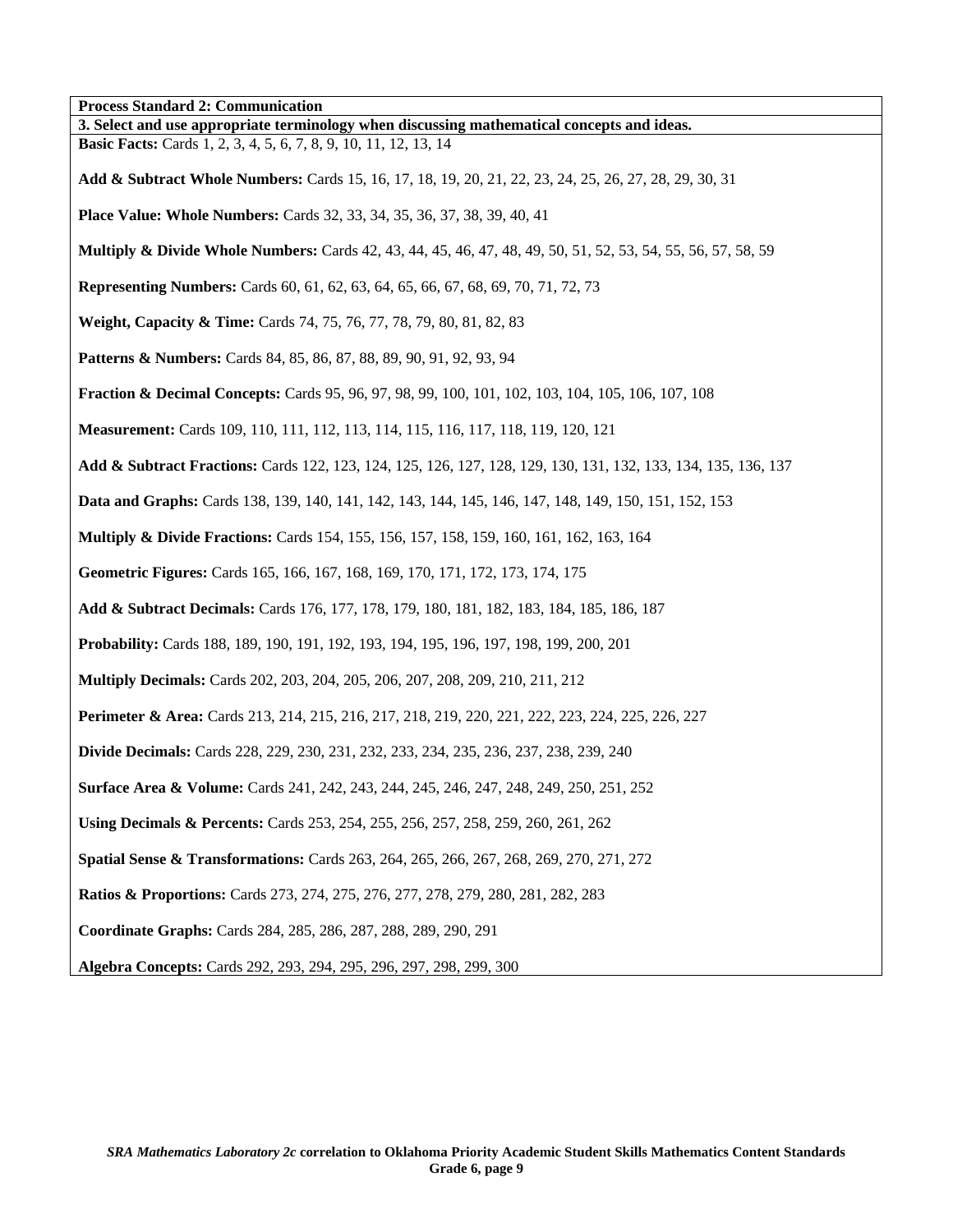| <b>Process Standard 3: Reasoning</b>                                                                                      |
|---------------------------------------------------------------------------------------------------------------------------|
| 1. Identify and extend patterns and use experiences and observation to make suppositions.                                 |
| <b>Basic Facts:</b> Cards 1, 2, 3, 4, 5, 6, 7, 8, 9, 10, 11, 12, 13, 14                                                   |
| Add & Subtract Whole Numbers: Cards 15, 16, 17, 18, 19, 20, 21, 22, 23, 24, 25, 26, 27, 28, 29, 30, 31                    |
| <b>Place Value: Whole Numbers:</b> Cards 32, 33, 34, 35, 36, 37, 38, 39, 40, 41                                           |
| <b>Multiply &amp; Divide Whole Numbers:</b> Cards 42, 43, 44, 45, 46, 47, 48, 49, 50, 51, 52, 53, 54, 55, 56, 57, 58, 59  |
| <b>Representing Numbers:</b> Cards 60, 61, 62, 63, 64, 65, 66, 67, 68, 69, 70, 71, 72, 73                                 |
| Weight, Capacity & Time: Cards 74, 75, 76, 77, 78, 79, 80, 81, 82, 83                                                     |
| <b>Patterns &amp; Numbers:</b> Cards 84, 85, 86, 87, 88, 89, 90, 91, 92, 93, 94                                           |
| <b>Fraction &amp; Decimal Concepts:</b> Cards 95, 96, 97, 98, 99, 100, 101, 102, 103, 104, 105, 106, 107, 108             |
| <b>Measurement:</b> Cards 109, 110, 111, 112, 113, 114, 115, 116, 117, 118, 119, 120, 121                                 |
| <b>Add &amp; Subtract Fractions:</b> Cards 122, 123, 124, 125, 126, 127, 128, 129, 130, 131, 132, 133, 134, 135, 136, 137 |
| Data and Graphs: Cards 138, 139, 140, 141, 142, 143, 144, 145, 146, 147, 148, 149, 150, 151, 152, 153                     |
| <b>Multiply &amp; Divide Fractions:</b> Cards 154, 155, 156, 157, 158, 159, 160, 161, 162, 163, 164                       |
| Geometric Figures: Cards 165, 166, 167, 168, 169, 170, 171, 172, 173, 174, 175                                            |
| Add & Subtract Decimals: Cards 176, 177, 178, 179, 180, 181, 182, 183, 184, 185, 186, 187                                 |
| <b>Probability:</b> Cards 188, 189, 190, 191, 192, 193, 194, 195, 196, 197, 198, 199, 200, 201                            |
| <b>Multiply Decimals:</b> Cards 202, 203, 204, 205, 206, 207, 208, 209, 210, 211, 212                                     |
| <b>Perimeter &amp; Area:</b> Cards 213, 214, 215, 216, 217, 218, 219, 220, 221, 222, 223, 224, 225, 226, 227              |
| Divide Decimals: Cards 228, 229, 230, 231, 232, 233, 234, 235, 236, 237, 238, 239, 240                                    |
| <b>Surface Area &amp; Volume:</b> Cards 241, 242, 243, 244, 245, 246, 247, 248, 249, 250, 251, 252                        |
| Using Decimals & Percents: Cards 253, 254, 255, 256, 257, 258, 259, 260, 261, 262                                         |
| Spatial Sense & Transformations: Cards 263, 264, 265, 266, 267, 268, 269, 270, 271, 272                                   |
| Ratios & Proportions: Cards 273, 274, 275, 276, 277, 278, 279, 280, 281, 282, 283                                         |
| Coordinate Graphs: Cards 284, 285, 286, 287, 288, 289, 290, 291                                                           |
| Algebra Concepts: Cards 292, 293, 294, 295, 296, 297, 298, 299, 300                                                       |
|                                                                                                                           |

**Process Standard 3: Reasoning** 

**2. Use counter examples to disprove suppositions (e.g., all squares are rectangles, but are all rectangles squares?).**  Patterns & Numbers: Cards 90, 94

**Measurement:** Card 119

**Geometric Figures:** Card 168

**Probability:** Cards 191, 197, 198, 199, 200, 201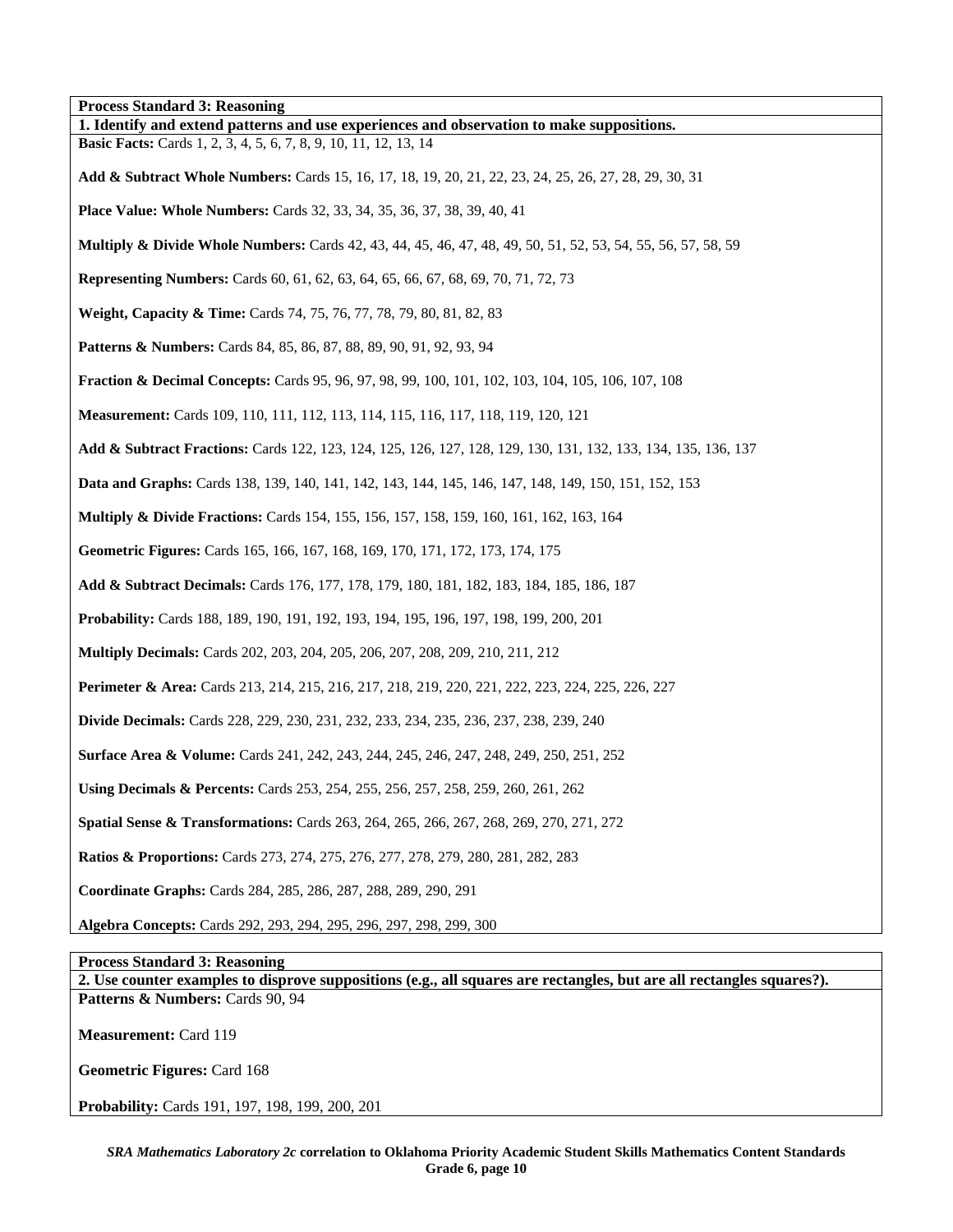**Process Standard 3: Reasoning 3. Develop and evaluate mathematical arguments (e.g., agree or disagree with the reasoning of other classmates and explain why). Basic Facts:** Cards 1, 2, 3, 4, 5, 6, 7, 8, 9, 10, 11, 12, 13, 14 **Add & Subtract Whole Numbers:** Cards 15, 16, 17, 18, 19, 20, 21, 22, 23, 24, 25, 26, 27, 28, 29, 30, 31 **Place Value: Whole Numbers:** Cards 32, 33, 34, 35, 36, 37, 38, 39, 40, 41 **Multiply & Divide Whole Numbers:** Cards 42, 43, 44, 45, 46, 47, 48, 49, 50, 51, 52, 53, 54, 55, 56, 57, 58, 59 **Representing Numbers:** Cards 60, 61, 62, 63, 64, 65, 66, 67, 68, 69, 70, 71, 72, 73 **Weight, Capacity & Time:** Cards 74, 75, 76, 77, 78, 79, 80, 81, 82, 83 **Patterns & Numbers:** Cards 84, 85, 86, 87, 88, 89, 90, 91, 92, 93, 94 **Fraction & Decimal Concepts:** Cards 95, 96, 97, 98, 99, 100, 101, 102, 103, 104, 105, 106, 107, 108 **Measurement:** Cards 109, 110, 111, 112, 113, 114, 115, 116, 117, 118, 119, 120, 121 **Add & Subtract Fractions:** Cards 122, 123, 124, 125, 126, 127, 128, 129, 130, 131, 132, 133, 134, 135, 136, 137 **Data and Graphs:** Cards 138, 139, 140, 141, 142, 143, 144, 145, 146, 147, 148, 149, 150, 151, 152, 153 **Multiply & Divide Fractions:** Cards 154, 155, 156, 157, 158, 159, 160, 161, 162, 163, 164 **Geometric Figures:** Cards 165, 166, 167, 168, 169, 170, 171, 172, 173, 174, 175 **Add & Subtract Decimals:** Cards 176, 177, 178, 179, 180, 181, 182, 183, 184, 185, 186, 187 **Probability:** Cards 188, 189, 190, 191, 192, 193, 194, 195, 196, 197, 198, 199, 200, 201 **Multiply Decimals:** Cards 202, 203, 204, 205, 206, 207, 208, 209, 210, 211, 212 **Perimeter & Area:** Cards 213, 214, 215, 216, 217, 218, 219, 220, 221, 222, 223, 224, 225, 226, 227 **Divide Decimals:** Cards 228, 229, 230, 231, 232, 233, 234, 235, 236, 237, 238, 239, 240 **Surface Area & Volume:** Cards 241, 242, 243, 244, 245, 246, 247, 248, 249, 250, 251, 252 **Using Decimals & Percents:** Cards 253, 254, 255, 256, 257, 258, 259, 260, 261, 262 **Spatial Sense & Transformations:** Cards 263, 264, 265, 266, 267, 268, 269, 270, 271, 272 **Ratios & Proportions:** Cards 273, 274, 275, 276, 277, 278, 279, 280, 281, 282, 283 **Coordinate Graphs:** Cards 284, 285, 286, 287, 288, 289, 290, 291 **Algebra Concepts:** Cards 292, 293, 294, 295, 296, 297, 298, 299, 300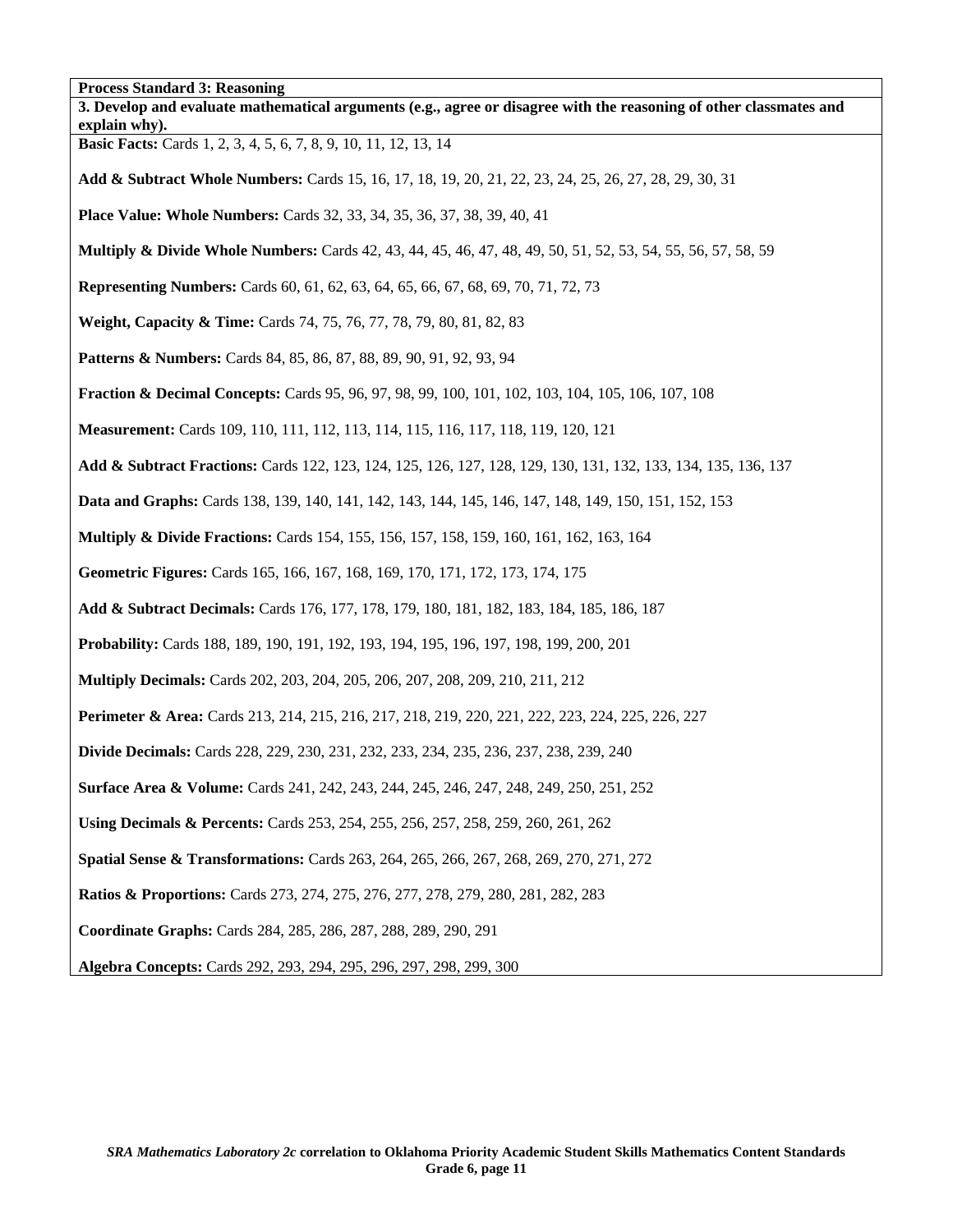**Process Standard 3: Reasoning 4. Select and use various types of reasoning (e.g., recursive [loops], inductive [specific to general], deductive [general to specific], spatial, and proportional). Basic Facts:** Cards 1, 2, 3, 4, 5, 6, 7, 8, 9, 10, 11, 12, 13, 14 **Add & Subtract Whole Numbers:** Cards 15, 16, 17, 18, 19, 20, 21, 22, 23, 24, 25, 26, 27, 28, 29, 30, 31 **Place Value: Whole Numbers:** Cards 32, 33, 34, 35, 36, 37, 38, 39, 40, 41 **Multiply & Divide Whole Numbers:** Cards 42, 43, 44, 45, 46, 47, 48, 49, 50, 51, 52, 53, 54, 55, 56, 57, 58, 59 **Representing Numbers:** Cards 60, 61, 62, 63, 64, 65, 66, 67, 68, 69, 70, 71, 72, 73 **Weight, Capacity & Time:** Cards 74, 75, 76, 77, 78, 79, 80, 81, 82, 83 Patterns & Numbers: Cards 84, 85, 86, 87, 88, 89, 90, 91, 92, 93, 94 **Fraction & Decimal Concepts:** Cards 95, 96, 97, 98, 99, 100, 101, 102, 103, 104, 105, 106, 107, 108 **Measurement:** Cards 109, 110, 111, 112, 113, 114, 115, 116, 117, 118, 119, 120, 121 **Add & Subtract Fractions:** Cards 122, 123, 124, 125, 126, 127, 128, 129, 130, 131, 132, 133, 134, 135, 136, 137 **Data and Graphs:** Cards 138, 139, 140, 141, 142, 143, 144, 145, 146, 147, 148, 149, 150, 151, 152, 153 **Multiply & Divide Fractions:** Cards 154, 155, 156, 157, 158, 159, 160, 161, 162, 163, 164 **Geometric Figures:** Cards 165, 166, 167, 168, 169, 170, 171, 172, 173, 174, 175 **Add & Subtract Decimals:** Cards 176, 177, 178, 179, 180, 181, 182, 183, 184, 185, 186, 187 **Probability:** Cards 188, 189, 190, 191, 192, 193, 194, 195, 196, 197, 198, 199, 200, 201 **Multiply Decimals:** Cards 202, 203, 204, 205, 206, 207, 208, 209, 210, 211, 212 **Perimeter & Area:** Cards 213, 214, 215, 216, 217, 218, 219, 220, 221, 222, 223, 224, 225, 226, 227 **Divide Decimals:** Cards 228, 229, 230, 231, 232, 233, 234, 235, 236, 237, 238, 239, 240 **Surface Area & Volume:** Cards 241, 242, 243, 244, 245, 246, 247, 248, 249, 250, 251, 252 **Using Decimals & Percents:** Cards 253, 254, 255, 256, 257, 258, 259, 260, 261, 262 **Spatial Sense & Transformations:** Cards 263, 264, 265, 266, 267, 268, 269, 270, 271, 272 **Ratios & Proportions:** Cards 273, 274, 275, 276, 277, 278, 279, 280, 281, 282, 283 **Coordinate Graphs:** Cards 284, 285, 286, 287, 288, 289, 290, 291 **Algebra Concepts:** Cards 292, 293, 294, 295, 296, 297, 298, 299, 300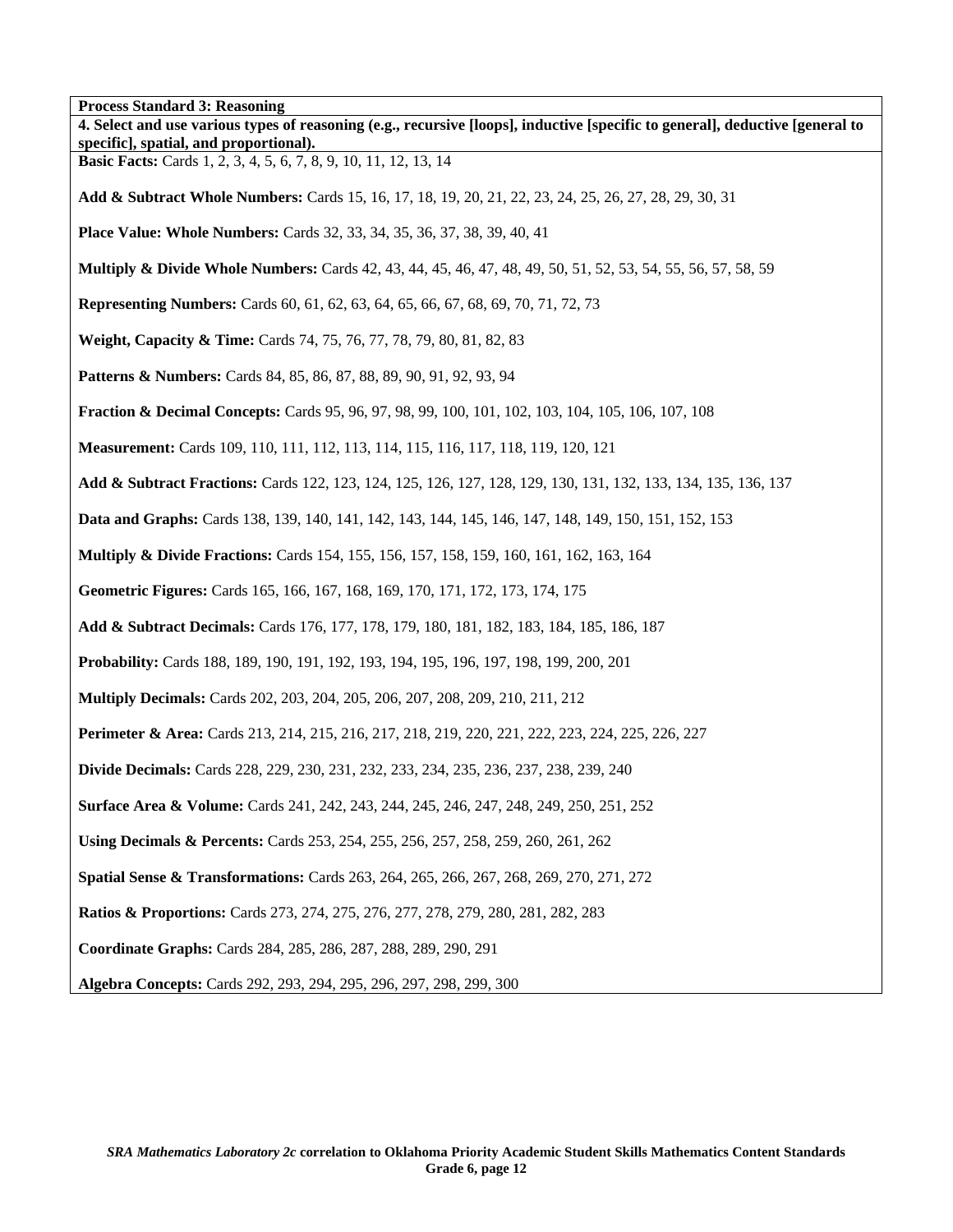**Process Standard 4: Connections 1. Apply mathematical strategies to solve problems that arise from other disciplines and the real world. Basic Facts:** Cards 1, 2, 3, 4, 5, 6, 7, 8, 9, 10, 11, 12, 13, 14 **Add & Subtract Whole Numbers:** Cards 15, 16, 17, 18, 19, 20, 21, 22, 23, 24, 25, 26, 27, 28, 29, 30, 31 **Place Value: Whole Numbers:** Cards 32, 33, 34, 35, 36, 37, 38, 39, 40, 41 **Multiply & Divide Whole Numbers:** Cards 42, 43, 44, 45, 46, 47, 48, 49, 50, 51, 52, 53, 54, 55, 56, 57, 58, 59 **Representing Numbers:** Cards 60, 61, 62, 63, 64, 65, 66, 67, 68, 69, 70, 71, 72, 73 **Weight, Capacity & Time:** Cards 74, 75, 76, 77, 78, 79, 80, 81, 82, 83 **Patterns & Numbers:** Cards 84, 85, 86, 87, 88, 89, 90, 91, 92, 93, 94 **Fraction & Decimal Concepts:** Cards 95, 96, 97, 98, 99, 100, 101, 102, 103, 104, 105, 106, 107, 108 **Measurement:** Cards 109, 110, 111, 112, 113, 114, 115, 116, 117, 118, 119, 120, 121 **Add & Subtract Fractions:** Cards 122, 123, 124, 125, 126, 127, 128, 129, 130, 131, 132, 133, 134, 135, 136, 137 **Data and Graphs:** Cards 138, 139, 140, 141, 142, 143, 144, 145, 146, 147, 148, 149, 150, 151, 152, 153 **Multiply & Divide Fractions:** Cards 154, 155, 156, 157, 158, 159, 160, 161, 162, 163, 164 **Geometric Figures:** Cards 165, 166, 167, 168, 169, 170, 171, 172, 173, 174, 175 **Add & Subtract Decimals:** Cards 176, 177, 178, 179, 180, 181, 182, 183, 184, 185, 186, 187 **Probability:** Cards 188, 189, 190, 191, 192, 193, 194, 195, 196, 197, 198, 199, 200, 201 **Multiply Decimals:** Cards 202, 203, 204, 205, 206, 207, 208, 209, 210, 211, 212 **Perimeter & Area:** Cards 213, 214, 215, 216, 217, 218, 219, 220, 221, 222, 223, 224, 225, 226, 227 **Divide Decimals:** Cards 228, 229, 230, 231, 232, 233, 234, 235, 236, 237, 238, 239, 240 **Surface Area & Volume:** Cards 241, 242, 243, 244, 245, 246, 247, 248, 249, 250, 251, 252 **Using Decimals & Percents:** Cards 253, 254, 255, 256, 257, 258, 259, 260, 261, 262 **Spatial Sense & Transformations:** Cards 263, 264, 265, 266, 267, 268, 269, 270, 271, 272 **Ratios & Proportions:** Cards 273, 274, 275, 276, 277, 278, 279, 280, 281, 282, 283 **Coordinate Graphs:** Cards 284, 285, 286, 287, 288, 289, 290, 291 **Algebra Concepts:** Cards 292, 293, 294, 295, 296, 297, 298, 299, 300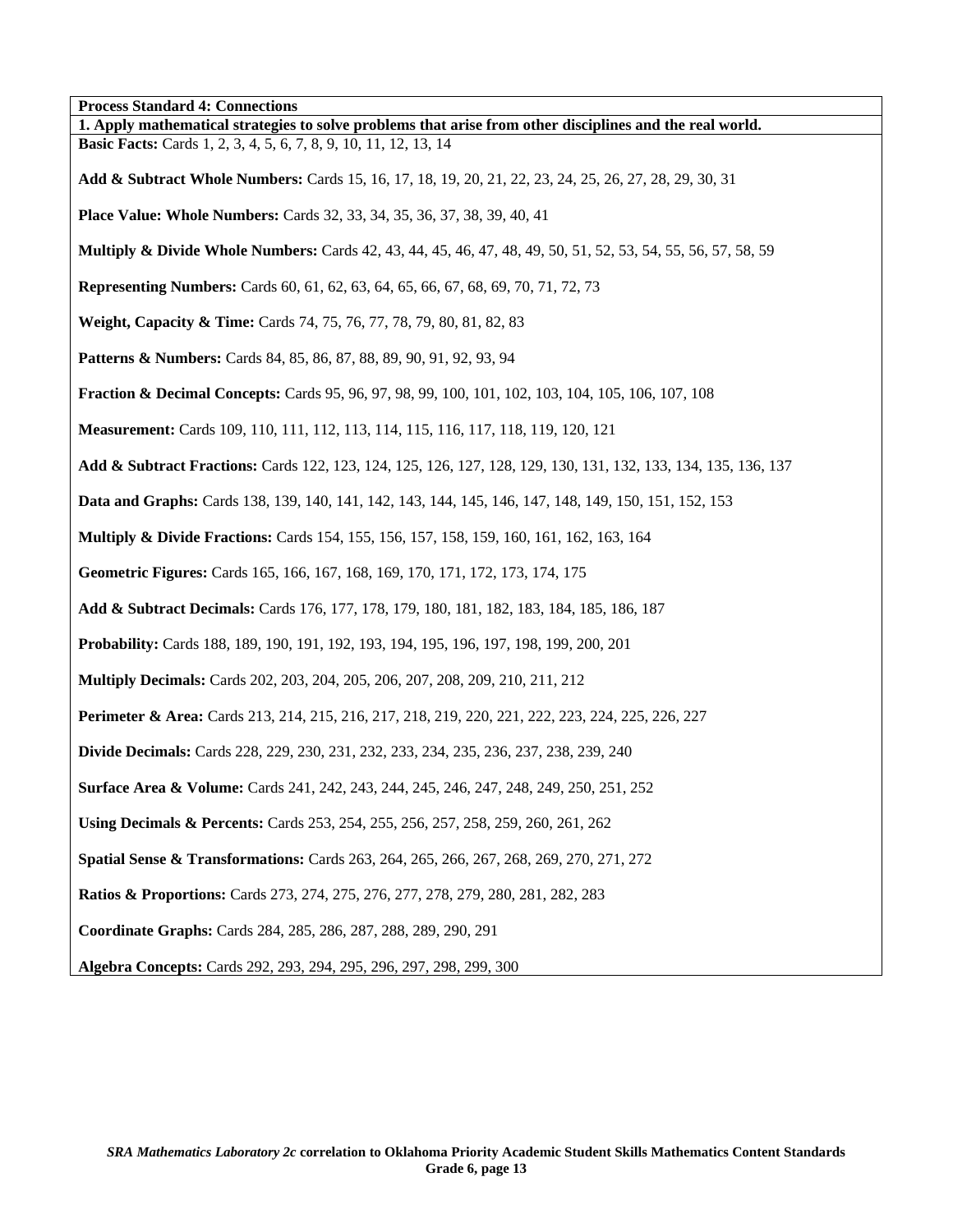**Process Standard 4: Connections** 

| 1 тоссяя виннин и ¬. Соннесионе<br>2. Connect one area or idea of mathematics to another (e.g., relate equivalent number representations to each other,<br>relate experiences with geometric shapes to understanding ratio and proportion). |
|---------------------------------------------------------------------------------------------------------------------------------------------------------------------------------------------------------------------------------------------|
| <b>Basic Facts:</b> Cards 1, 2, 3, 4, 5, 6, 7, 8, 9, 10, 11, 12, 13, 14                                                                                                                                                                     |
| Add & Subtract Whole Numbers: Cards 15, 16, 17, 18, 19, 20, 21, 22, 23, 24, 25, 26, 27, 28, 29, 30, 31                                                                                                                                      |
| <b>Place Value: Whole Numbers:</b> Cards 32, 33, 34, 35, 36, 37, 38, 39, 40, 41                                                                                                                                                             |
| <b>Multiply &amp; Divide Whole Numbers:</b> Cards 42, 43, 44, 45, 46, 47, 48, 49, 50, 51, 52, 53, 54, 55, 56, 57, 58, 59                                                                                                                    |
| <b>Representing Numbers:</b> Cards 60, 61, 62, 63, 64, 65, 66, 67, 68, 69, 70, 71, 72, 73                                                                                                                                                   |
| Weight, Capacity & Time: Cards 74, 75, 76, 77, 78, 79, 80, 81, 82, 83                                                                                                                                                                       |
| Patterns & Numbers: Cards 84, 85, 86, 87, 88, 89, 90, 91, 92, 93, 94                                                                                                                                                                        |
| <b>Fraction &amp; Decimal Concepts:</b> Cards 95, 96, 97, 98, 99, 100, 101, 102, 103, 104, 105, 106, 107, 108                                                                                                                               |
| Measurement: Cards 109, 110, 111, 112, 113, 114, 115, 116, 117, 118, 119, 120, 121                                                                                                                                                          |
| Add & Subtract Fractions: Cards 122, 123, 124, 125, 126, 127, 128, 129, 130, 131, 132, 133, 134, 135, 136, 137                                                                                                                              |
| Data and Graphs: Cards 138, 139, 140, 141, 142, 143, 144, 145, 146, 147, 148, 149, 150, 151, 152, 153                                                                                                                                       |
| <b>Multiply &amp; Divide Fractions:</b> Cards 154, 155, 156, 157, 158, 159, 160, 161, 162, 163, 164                                                                                                                                         |
| Geometric Figures: Cards 165, 166, 167, 168, 169, 170, 171, 172, 173, 174, 175                                                                                                                                                              |
| Add & Subtract Decimals: Cards 176, 177, 178, 179, 180, 181, 182, 183, 184, 185, 186, 187                                                                                                                                                   |
| Probability: Cards 188, 189, 190, 191, 192, 193, 194, 195, 196, 197, 198, 199, 200, 201                                                                                                                                                     |
| <b>Multiply Decimals:</b> Cards 202, 203, 204, 205, 206, 207, 208, 209, 210, 211, 212                                                                                                                                                       |
| <b>Perimeter &amp; Area:</b> Cards 213, 214, 215, 216, 217, 218, 219, 220, 221, 222, 223, 224, 225, 226, 227                                                                                                                                |
| <b>Divide Decimals:</b> Cards 228, 229, 230, 231, 232, 233, 234, 235, 236, 237, 238, 239, 240                                                                                                                                               |
| <b>Surface Area &amp; Volume:</b> Cards 241, 242, 243, 244, 245, 246, 247, 248, 249, 250, 251, 252                                                                                                                                          |
| Using Decimals & Percents: Cards 253, 254, 255, 256, 257, 258, 259, 260, 261, 262                                                                                                                                                           |
| Spatial Sense & Transformations: Cards 263, 264, 265, 266, 267, 268, 269, 270, 271, 272                                                                                                                                                     |
| <b>Ratios &amp; Proportions:</b> Cards 273, 274, 275, 276, 277, 278, 279, 280, 281, 282, 283                                                                                                                                                |
| Coordinate Graphs: Cards 284, 285, 286, 287, 288, 289, 290, 291                                                                                                                                                                             |
| Algebra Concepts: Cards 292, 293, 294, 295, 296, 297, 298, 299, 300                                                                                                                                                                         |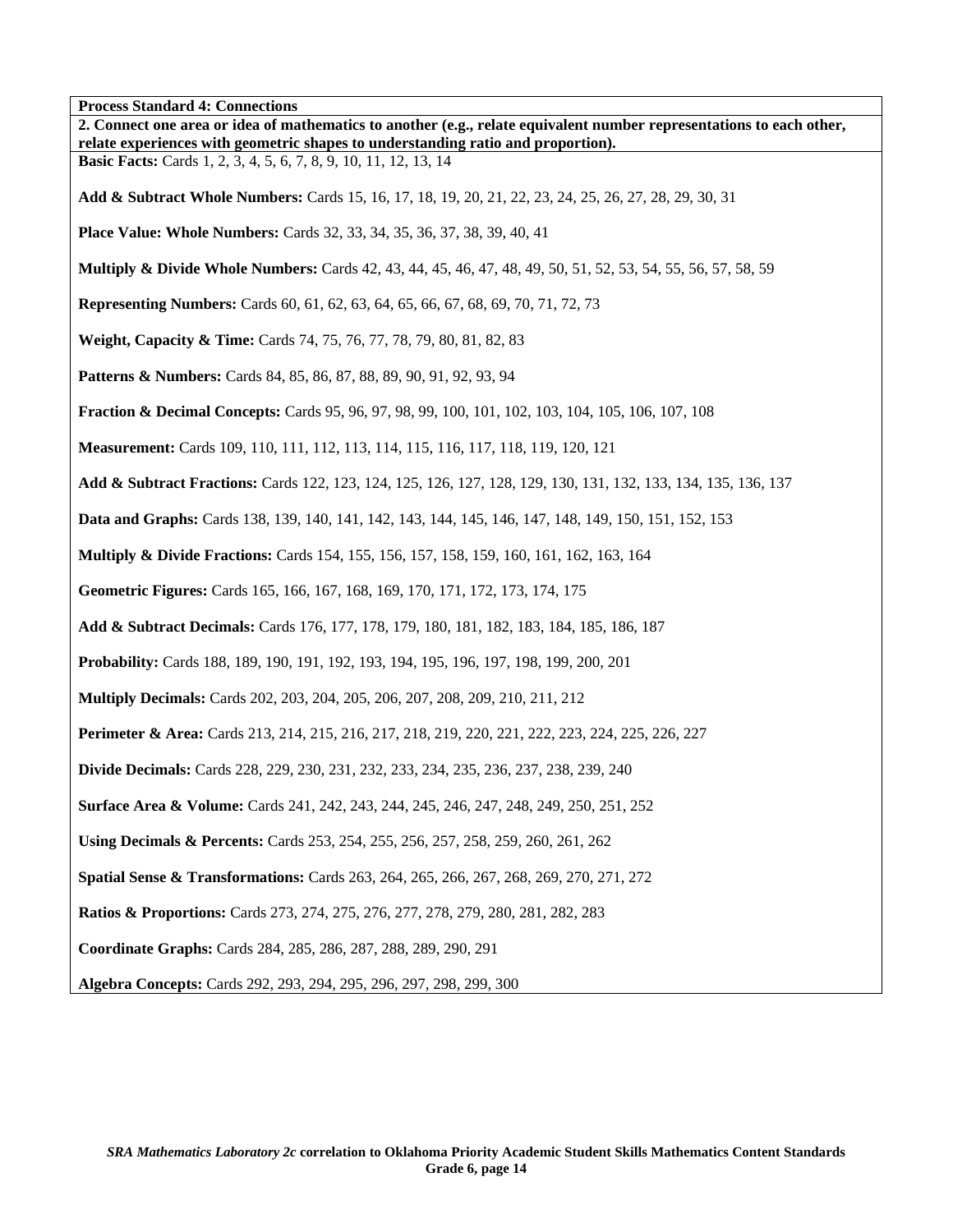| <b>Process Standard 5: Representation</b>                                                                    |
|--------------------------------------------------------------------------------------------------------------|
| 1. Use a variety of representations to organize and record data (e.g., use concrete, pictorial, and symbolic |
| representations).                                                                                            |
| <b>Basic Facts:</b> Cards 3, 7, 11, 13, 14                                                                   |
| Add & Subtract Whole Numbers: Cards 21, 26, 31                                                               |
| Place Value: Whole Numbers: Cards 32, 33, 37, 38, 41                                                         |
| Multiply & Divide Whole Numbers: Cards 55, 59                                                                |
| <b>Patterns &amp; Numbers:</b> Cards 85, 87, 88, 89, 91, 93, 94                                              |
| <b>Measurement:</b> Cards 115, 116, 117, 120                                                                 |
| <b>Data and Graphs:</b> Cards 141, 142, 143, 144, 145, 146, 147, 148, 149, 150, 151, 152, 153                |
| Multiply & Divide Fractions: Card 154                                                                        |
| Geometric Figures: Cards 169, 171                                                                            |
| Probability: Cards 189, 190, 192, 193, 194, 195, 196                                                         |
| Perimeter & Area: Cards 216, 220                                                                             |
| <b>Spatial Sense &amp; Transformations:</b> Cards 268, 269, 270, 271, 272, 273                               |
| <b>Ratios &amp; Proportions:</b> Cards 273, 274, 275, 276, 277, 278, 279, 280, 281, 282, 283                 |
| Coordinate Graphs: Cards 287, 288, 289, 290, 291                                                             |
| <b>Algebra Concepts: Cards 292, 293, 294, 295, 296, 300</b>                                                  |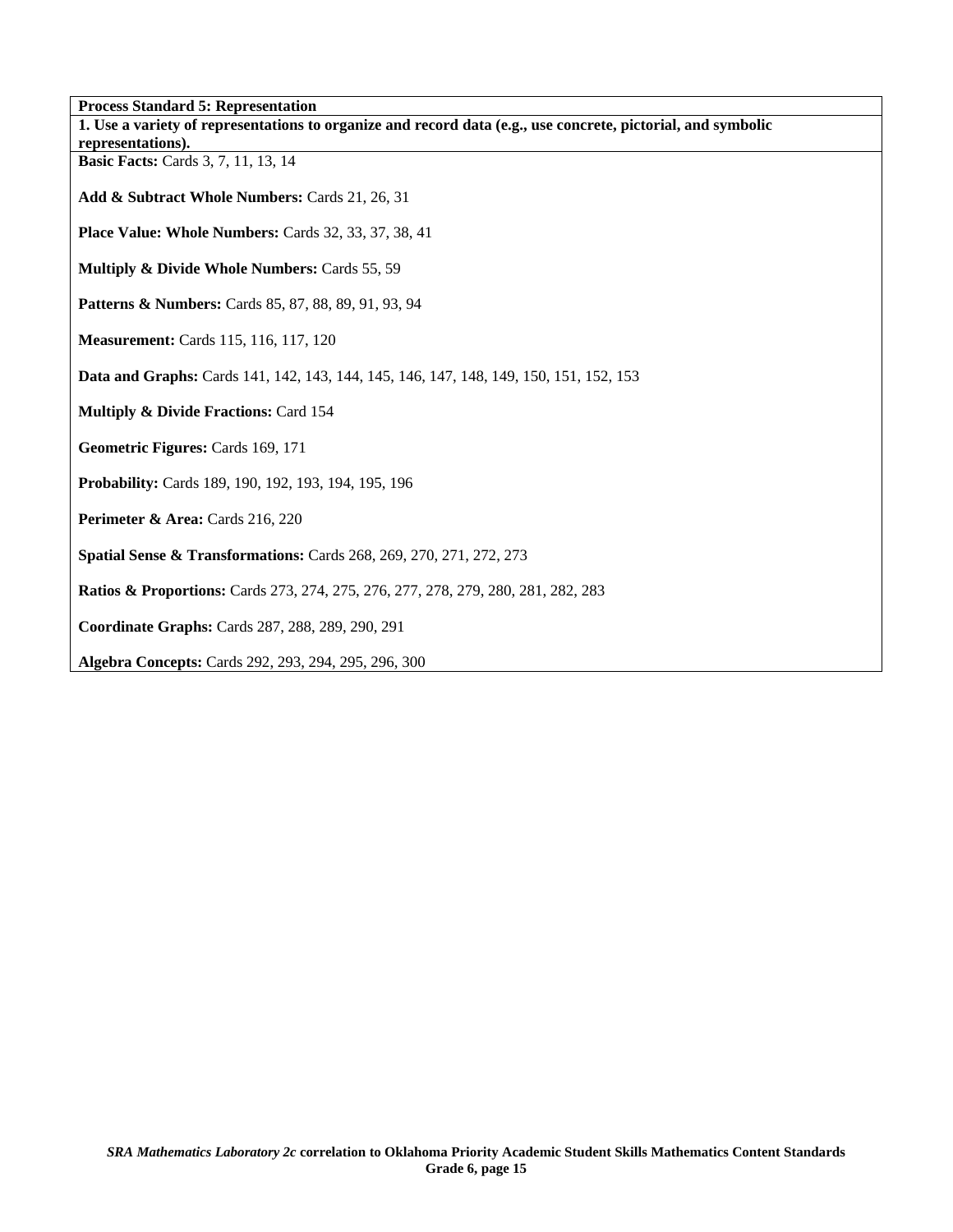**Process Standard 5: Representation** 

| т госсвя виннага э. кергезентанон<br>2. Use representations to promote the communication of mathematical ideas (e.g., number lines, rectangular coordinate<br>systems, scales to illustrate the balance of equations). |
|------------------------------------------------------------------------------------------------------------------------------------------------------------------------------------------------------------------------|
| <b>Basic Facts:</b> Cards 2, 3, 5, 6, 11, 13, 14                                                                                                                                                                       |
| Add & Subtract Whole Numbers: Cards 21, 22, 26, 31                                                                                                                                                                     |
| <b>Place Value: Whole Numbers: Cards 32, 33, 34, 37, 38, 41</b>                                                                                                                                                        |
| Multiply & Divide Whole Numbers: Cards 55, 59                                                                                                                                                                          |
| <b>Representing Numbers:</b> Cards 61, 62, 63, 64, 65, 66, 67, 68, 71, 72                                                                                                                                              |
| Patterns & Numbers: Cards 85, 86, 87, 88, 90, 91, 93, 94                                                                                                                                                               |
| Fraction & Decimal Concepts: Card 95                                                                                                                                                                                   |
| Measurement: Cards 109, 110, 111, 112, 113, 115, 116, 117, 118, 119, 120, 121                                                                                                                                          |
| Data and Graphs: Cards 142, 143, 144, 145, 146, 147, 148, 149, 150, 151, 152, 153                                                                                                                                      |
| <b>Multiply &amp; Divide Fractions: Card 154</b>                                                                                                                                                                       |
| Geometric Figures: Cards 167, 168, 169, 170, 171                                                                                                                                                                       |
| <b>Probability:</b> Cards 188, 189, 190, 192, 193, 195, 196, 197, 199, 200, 201                                                                                                                                        |
| <b>Perimeter &amp; Area:</b> Cards 216, 219, 220, 221, 222, 223, 224, 226, 227                                                                                                                                         |
| Surface Area & Volume: Cards 241, 242, 243, 244, 245, 248, 249, 250, 251, 252                                                                                                                                          |
| <b>Spatial Sense &amp; Transformations:</b> Cards 263, 264, 265, 266, 267, 268, 269, 270, 271, 272                                                                                                                     |
| <b>Ratios &amp; Proportions:</b> Cards 273, 274, 275, 276, 277, 278, 279, 280, 281, 282, 283                                                                                                                           |
| Coordinate Graphs: Cards 284, 285, 286, 287, 288, 289, 290, 291                                                                                                                                                        |
| Algebra Concepts: Cards 292, 293, 294                                                                                                                                                                                  |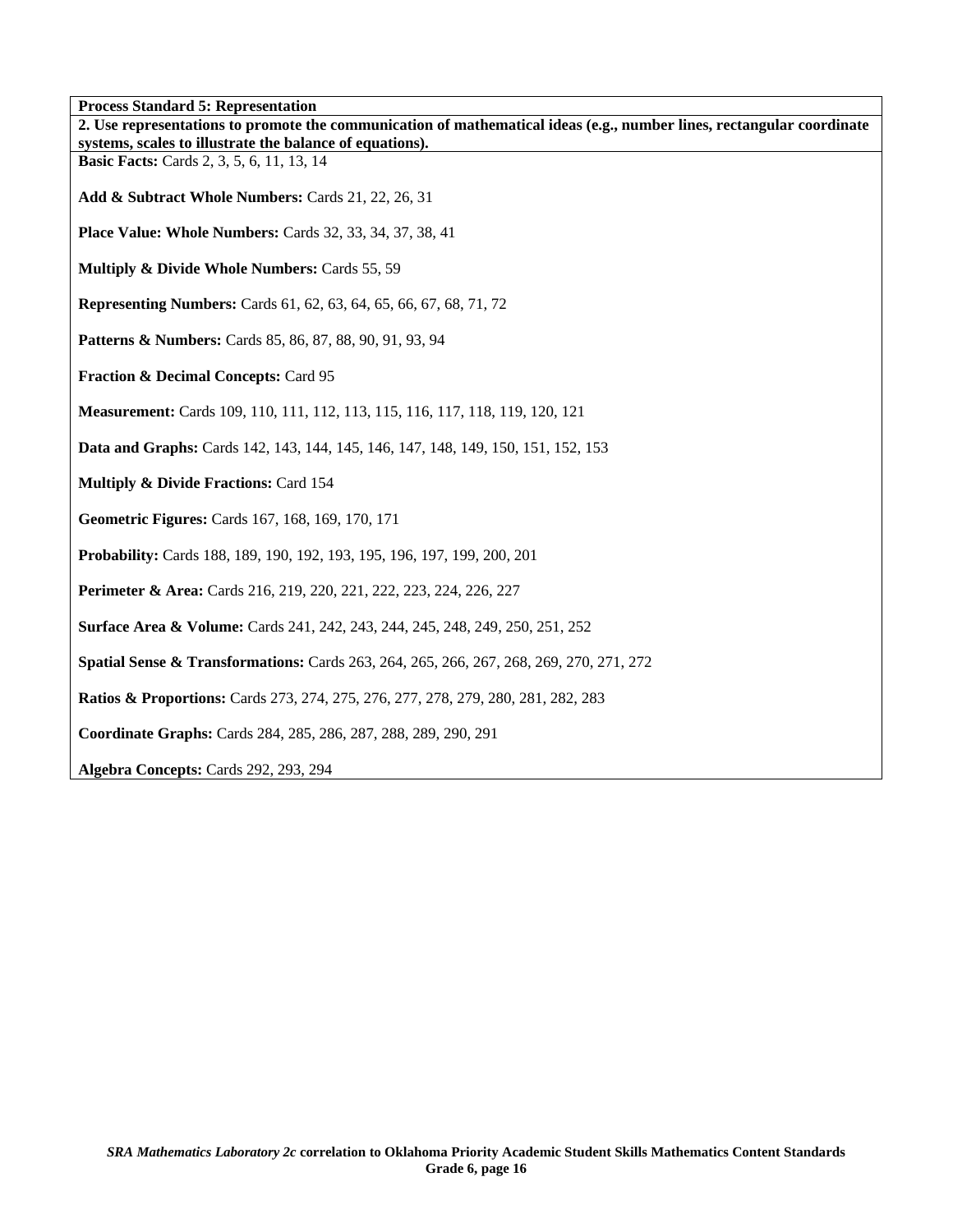**Process Standard 5: Representation** 

| т госсвя виннин о . кергезениноп<br>3. Develop a variety of mathematical representations that can be used flexibly and appropriately (e.g., base-10 blocks to |
|---------------------------------------------------------------------------------------------------------------------------------------------------------------|
| represent fractions and decimals, appropriate graphs to represent data).                                                                                      |
| Basic Facts: Cards 6, 11, 14                                                                                                                                  |
| Add & Subtract Whole Numbers: Cards 26, 31                                                                                                                    |
| <b>Place Value: Whole Numbers: Cards 37, 41</b>                                                                                                               |
| <b>Multiply &amp; Divide Whole Numbers: Cards55, 59</b>                                                                                                       |
| <b>Representing Numbers:</b> Cards 63, 64, 65, 66, 67, 68                                                                                                     |
| Patterns & Numbers: Cards 91, 94                                                                                                                              |
| Data and Graphs: Cards 142, 143, 144, 145, 146, 147, 148, 149, 150, 151, 152, 153                                                                             |
| Multiply & Divide Fractions: Card 154                                                                                                                         |
| Geometric Figures: Cards 169, 171, 172, 174, 175                                                                                                              |
| Probability: Cards 189, 190, 192, 193, 195, 196                                                                                                               |
| Spatial Sense & Transformations: Cards 268, 269, 270, 271, 272                                                                                                |
| <b>Ratios &amp; Proportions:</b> Cards 273, 274, 275, 276, 277, 278, 279, 280, 281, 282, 283                                                                  |
| Coordinate Graphs: Cards 284, 285, 286, 287, 288, 289, 290, 291                                                                                               |

٦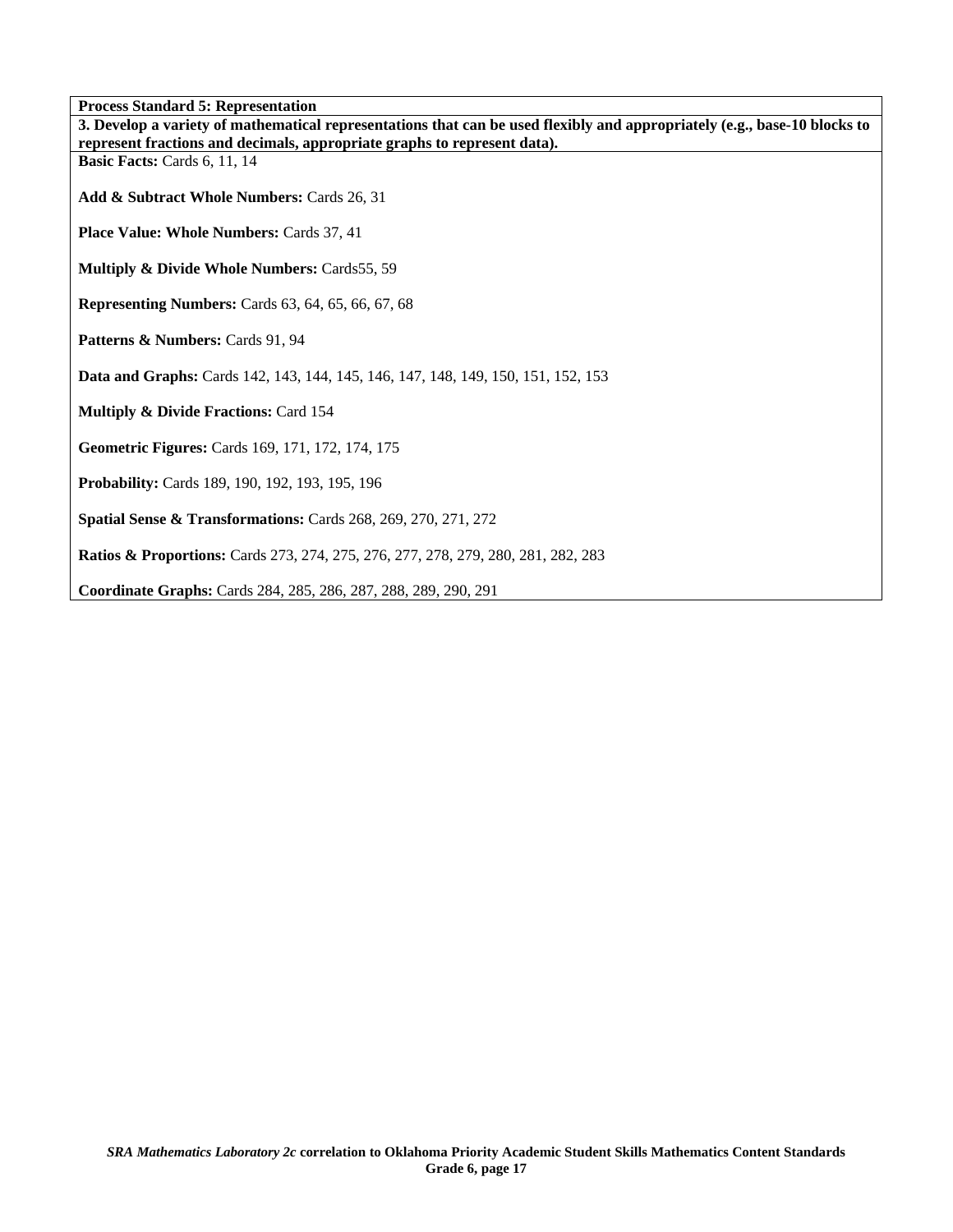**Process Standard 5: Representation** 

| 11 ocess Standard 3. Representation<br>4. Use a variety of representations to model and solve physical, social, and mathematical problems (e.g., geometric |
|------------------------------------------------------------------------------------------------------------------------------------------------------------|
| objects, pictures, charts, tables, graphs).                                                                                                                |
| <b>Basic Facts:</b> Cards 2, 5, 6, 11, 14                                                                                                                  |
| Add & Subtract Whole Numbers: Cards 21, 22, 26, 31                                                                                                         |
| Place Value: Whole Numbers: Cards 32, 37, 38, 41                                                                                                           |
| Multiply & Divide Whole Numbers: Cards 55, 59                                                                                                              |
| <b>Representing Numbers:</b> Cards 63, 64, 65, 66, 67, 68                                                                                                  |
| Patterns & Numbers: Cards 91, 93, 94                                                                                                                       |
| Fraction & Decimal Concepts: Card 95                                                                                                                       |
| <b>Measurement:</b> Cards 109, 110, 111, 112, 113, 115, 116, 117, 118, 119, 120, 121                                                                       |
| Data and Graphs: Cards 142, 143, 144, 145, 146, 147, 148, 149, 150, 151, 152, 153                                                                          |
| <b>Multiply &amp; Divide Fractions: Card 154</b>                                                                                                           |
| Geometric Figures: Cards 165, 166, 167, 168, 169, 170, 171, 172, 173, 174, 175                                                                             |
| Probability: Cards 189, 190, 191, 192, 193, 195, 196, 197, 199, 200, 201                                                                                   |
| <b>Perimeter &amp; Area:</b> Cards 213, 214, 215, 216, 217, 218, 219, 220, 221, 222, 223, 224, 225, 226, 227                                               |
| Surface Area & Volume: Cards 241, 242, 243, 244, 245, 249, 250, 251, 252                                                                                   |
| <b>Spatial Sense &amp; Transformations:</b> Cards 263, 264, 265, 266, 267, 268, 269, 270, 271, 272                                                         |
| Ratios & Proportions: Cards 274, 276, 277                                                                                                                  |
| Coordinate Graphs: Cards 284, 285, 286, 287, 288, 289, 290, 291                                                                                            |

**Standard 1: Patterns and Algebraic Reasoning-The student will use algebraic methods to describe patterns and simplify algebraic expressions in a variety of contexts.** 

**1. Extend and create patterns from tables, graphs, rules and number properties and generalize patterns algebraically (e.g., recursive patterns like Fibonacci numbers, number sequences, prime and composite numbers. Basic Facts: Cards 11, 14** 

**Add & Subtract Whole Numbers:** Cards 26, 31

**Multiply & Divide Whole Numbers:** Cards 42, 43, 50, 55, 59

**Representing Numbers:** Card 61

Patterns & Numbers: Cards 84, 85, 86, 87, 88, 89, 90, 91, 92, 93, 94

**Geometric Figures:** Cards 167, 169, 171

**Probability:** Cards 189, 190, 192, 193, 195, 196

**Coordinate Graphs:** Cards 289, 290, 291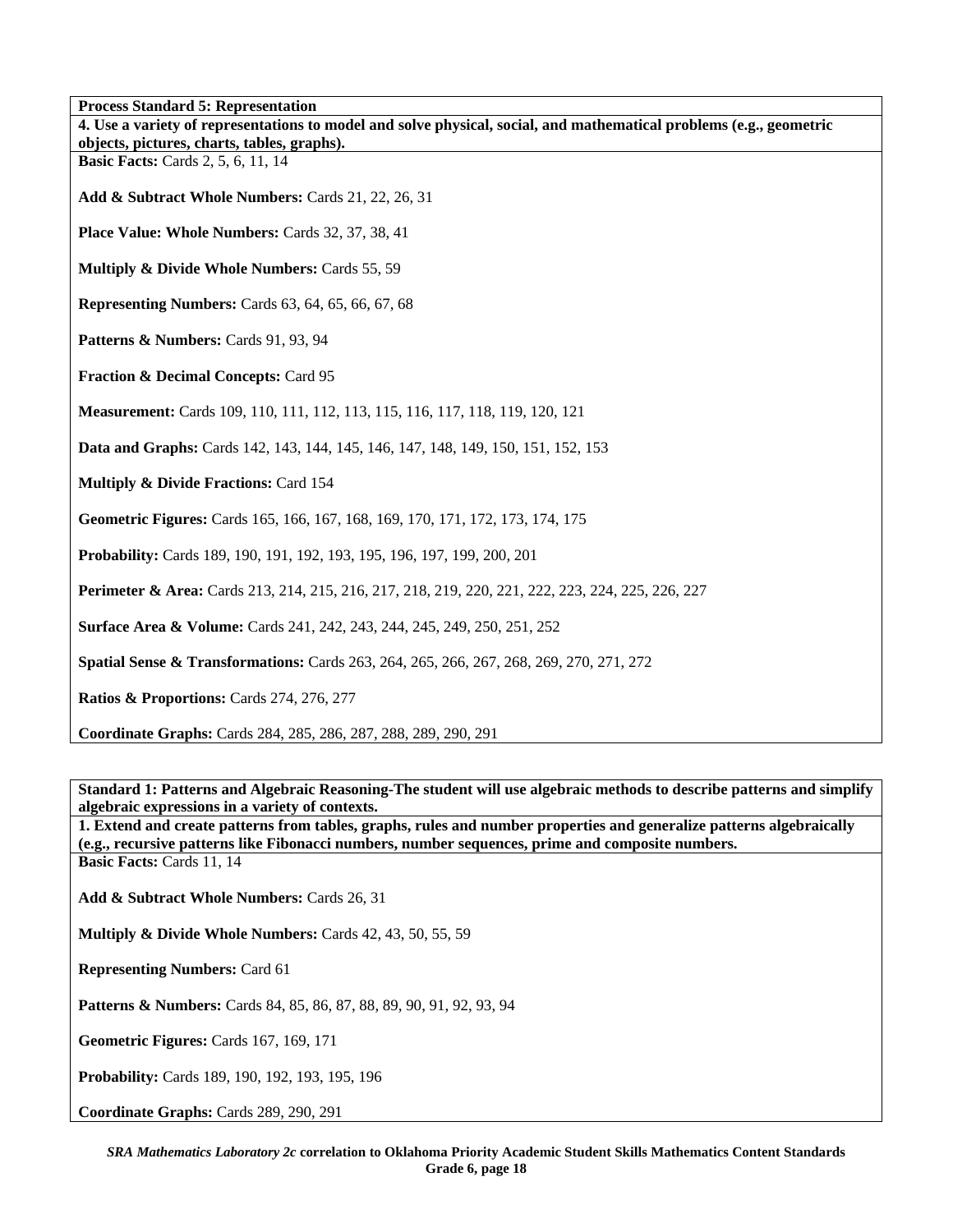**Standard 1: Patterns and Algebraic Reasoning-The student will use algebraic methods to describe patterns and simplify algebraic expressions in a variety of contexts.** 

**2.** Use substitution and order of operations to simplify and evaluate algebraic expressions (e.g., if  $x = 5$  evaluate  $2x + 3$ ). **Basic Facts:** Cards 1, 2, 4, 5, 6, 8, 9, 10, 11, 12, 14

**Add & Subtract Whole Numbers:** Cards 26, 31

**Multiply & Divide Whole Numbers:** Cards 55, 56, 59

**Geometric Figures:** Card 171

**Perimeter & Area:** Cards 213, 214, 217, 218, 219, 220, 221, 222, 223, 224, 225, 226, 227

**Surface Area & Volume:** Cards 243, 244, 245, 246, 247, 248, 249, 250, 251, 252

**Coordinate Graphs:** Cards 289, 290, 291

**Algebra Concepts:** Cards 292, 293, 294, 295, 296, 297, 298, 299, 300

**Standard 2: Number Sense-The student will use numbers and number relationships to solve problems. 1. Multiply and divide fractions and mixed numbers to solve problems using a variety of methods. Multiply & Divide Fractions:** Cards 154, 155, 156, 157, 158, 159, 160, 161, 162, 163, 164

**Standard 2: Number Sense-The student will use numbers and number relationships to solve problems. 2. Convert, compare and order decimals (terminating and nonterminating), fractions and percents using a variety of methods.** 

**Fraction & Decimal Concepts:** Cards 99, 100, 101, 103, 104, 105, 106, 107, 108

**Divide Decimals:** Card 239

**Using Decimals & Percents:** Cards 253, 254, 255, 256, 257, 258, 259, 260, 261, 262

**Standard 2: Number Sense-The student will use numbers and number relationships to solve problems. 3. Estimate solution to single and multistep problems using whole numbers, decimals, fractions, and percents and assess**  whether solutions are reasonable (e.g.,  $7/8 + 8/9$  is about 2,  $0.9 + 0.3$  is about 1). **Add & Subtract Whole Numbers:** Cards 15, 16, 17, 23, 24, 25, 31

**Multiply & Divide Whole Numbers:** Cards 44, 49, 51, 59

**Fraction & Decimal Concepts:** Card 102

**Add & Subtract Fractions:** Cards 127, 129, 131, 137

**Add & Subtract Decimals:** Cards 177, 181, 182

**Divide Decimals:** Cards 228, 238, 240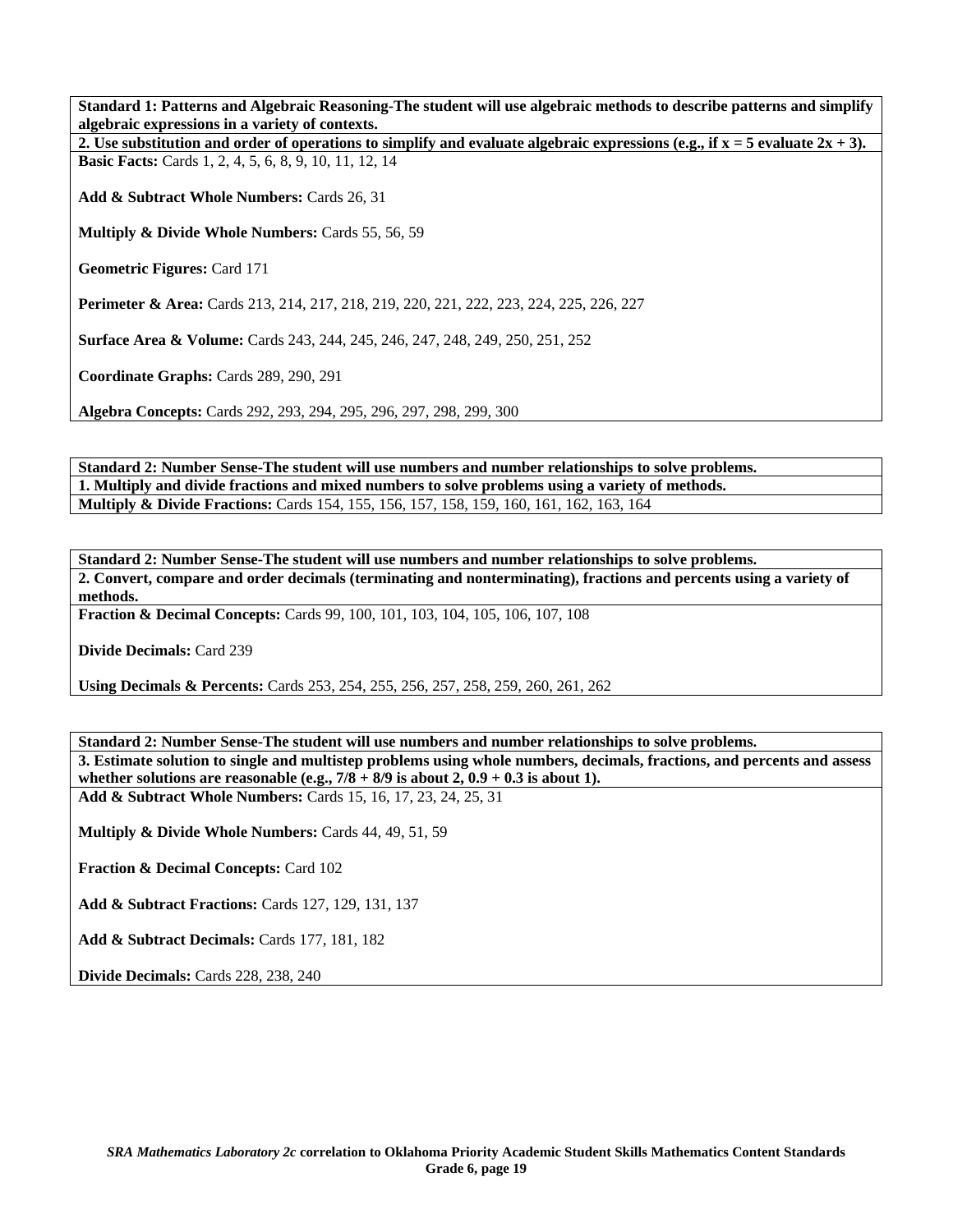**Standard 2: Number Sense-The student will use numbers and number relationships to solve problems. 4. Build and explore multiples and their patterns to develop the concept of exponents. Basic Facts: Cards 12, 13, 14** 

**Multiply & Divide Whole Numbers:** Cards 42, 43, 50

Patterns & Numbers: Cards 86, 87, 88, 89, 90, 94

**Multiply Decimals:** Cards 211, 212

**Standard 2: Number Sense-The student will use numbers and number relationships to solve problems. 5. Simplify numerical expressions with exponents and parentheses using order of operations.** 

**Basic Facts:** Cards 4, 8, 9, 10, 12, 13, 14

**Representing Numbers:** Cards 60, 61, 62, 66

Patterns & Numbers: Cards 93, 94

**Multiply Decimals:** Cards 211, 212

**Algebra Concepts:** Cards 295, 296, 297, 300

**Standard 3: Geometry-The student will use geometric properties and relationships to recognize, describe, and analyze shapes and representations in a variety of contexts.** 

**1. Angles** 

**a. Compare, estimate, and determine the measurement of angles.** 

**Measurement:** Cards 112, 113, 115, 116, 118, 120, 121

**Geometric Figures:** Cards 169, 171, 175

**Standard 3: Geometry-The student will use geometric properties and relationships to recognize, describe, and analyze shapes and representations in a variety of contexts.** 

**1. Angles** 

**b. Find the complement and supplement of an angle. Measurement:** Cards 116, 121

**Standard 3: Geometry-The student will use geometric properties and relationships to recognize, describe, and analyze shapes and representations in a variety of contexts.** 

**2. Differentiate between congruent and similar figures.** 

**Spatial Sense & Transformations:** Cards 263, 264, 265, 266, 267

**Standard 3: Geometry-The student will use geometric properties and relationships to recognize, describe, and analyze shapes and representations in a variety of contexts.** 

**3. Describe the effect of performing basic transformations on object and figures in a variety of contexts (e.g., explore reflection [flip] with mirror, explore rotation [turn] and translation [slide] by designing the layout of different shapes if floor tile).** 

**Spatial Sense & Transformations:** Cards 263, 264, 267, 268, 269, 270, 271,2 72